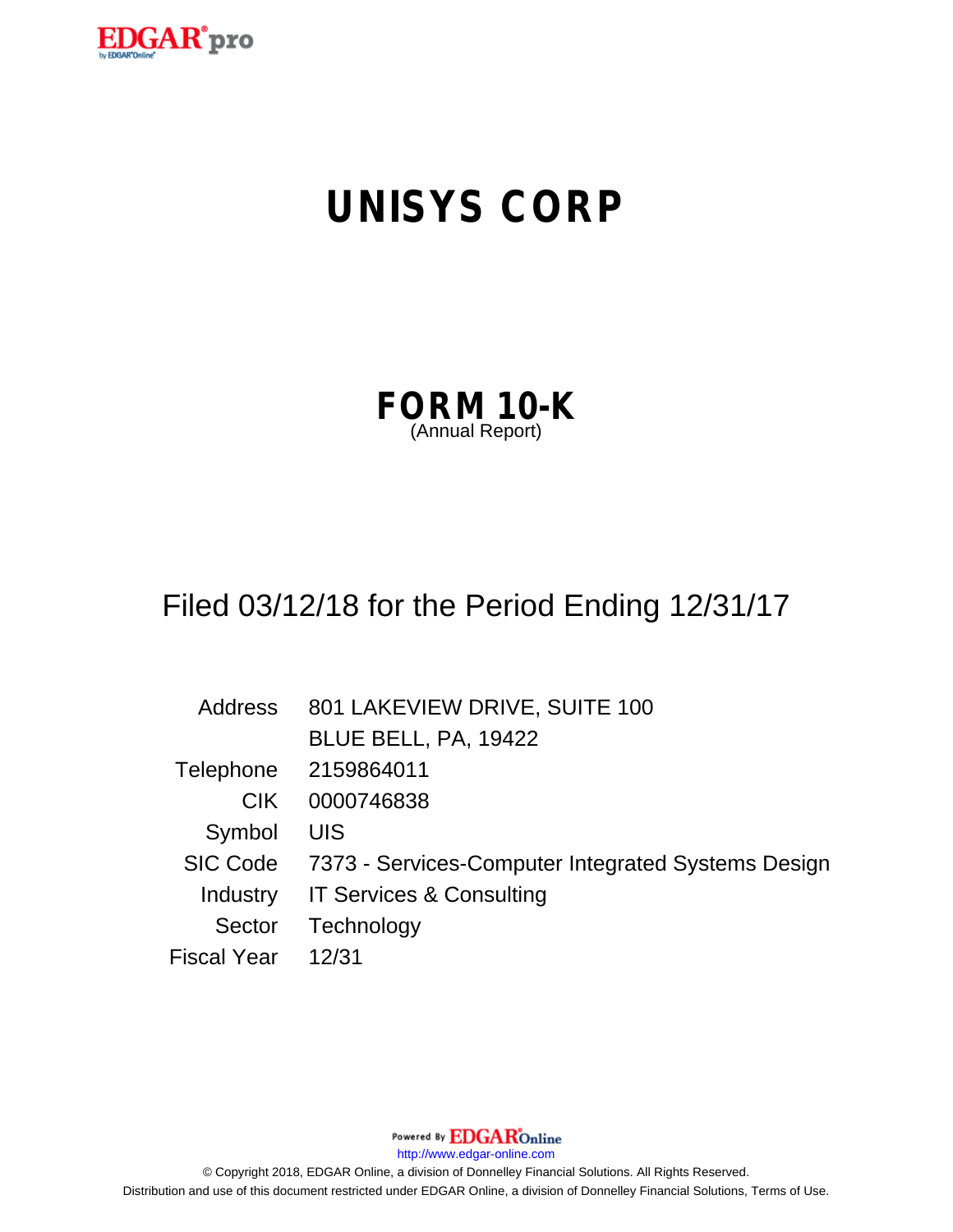# **UNITED STATES SECURITIES AND EXCHANGE COMMISSION**

**WASHINGTON, D.C. 20549**

# **FORM 10-K**

**(Mark One)**

#### ý **ANNUAL REPORT PURSUANT TO SECTION 13 OR 15(d) OF THE SECURITIES EXCHANGE ACT OF 1934**

**For the fiscal year ended December 31, 2017**

**or**

### □ **TRANSITION REPORT PURSUANT TO SECTION 13 OR 15(d) OF THE SECURITIES EXCHANGE ACT OF 1934**

For the transition period from \_\_\_\_\_\_\_\_\_to \_

**Commission file number 1-8729**

# **UNISYS CORPORATION**

**(Exact name of registrant as specified in its charter)**

| <b>Delaware</b>                                                                                                         | 38-0387840                                       |
|-------------------------------------------------------------------------------------------------------------------------|--------------------------------------------------|
| (State or other jurisdiction of                                                                                         | (I.R.S. Employer                                 |
| incorporation or organization)                                                                                          | <b>Identification No.)</b>                       |
| 801 Lakeview Drive, Suite 100                                                                                           |                                                  |
| <b>Blue Bell, Pennsylvania</b>                                                                                          | 19422                                            |
| (Address of principal executive offices)                                                                                | (Zip Code)                                       |
| Registrant's telephone number, including area code: (215) 986-4011                                                      |                                                  |
| Securities registered pursuant to Section 12(b) of the Act:                                                             |                                                  |
|                                                                                                                         |                                                  |
| Title of each class                                                                                                     | Name of each exchange on which registered        |
| Common Stock, par value \$.01                                                                                           | <b>New York Stock Exchange</b>                   |
| Securities registered pursuant to Section $12(g)$ of the Act:                                                           |                                                  |
| <b>None</b>                                                                                                             |                                                  |
| Indicate by check mark if the registrant is a well-known seasoned issuer, as defined in Rule 405 of the Securities Act. | $\boldsymbol{\mathsf{x}}$<br>No<br>Yes<br>$\Box$ |
|                                                                                                                         |                                                  |
|                                                                                                                         |                                                  |

Indicate by check mark if the registrant is not required to file reports pursuant to Section 13 or Section 15(d) of the Act.  $\square$  Yes  $\boxtimes$ No

Indicate by check mark whether the registrant (1) has filed all reports required to be filed by Section 13 or 15(d) of the Securities Exchange Act of 1934 during the preceding 12 months (or for such shorter period that the registrant was required to file such reports), and (2) has been subject to such filing requirements for the past 90 days.  $\boxtimes$  Yes  $\square$ No

Indicate by check mark whether the registrant has submitted electronically and posted on its corporate Web site, if any, every Interactive Data File required to be submitted and posted pursuant to Rule 405 of Regulation S-T during the preceding 12 months (or for such shorter period that the registrant was required to submit and post such files).  $\boxtimes$  Yes  $\Box$ No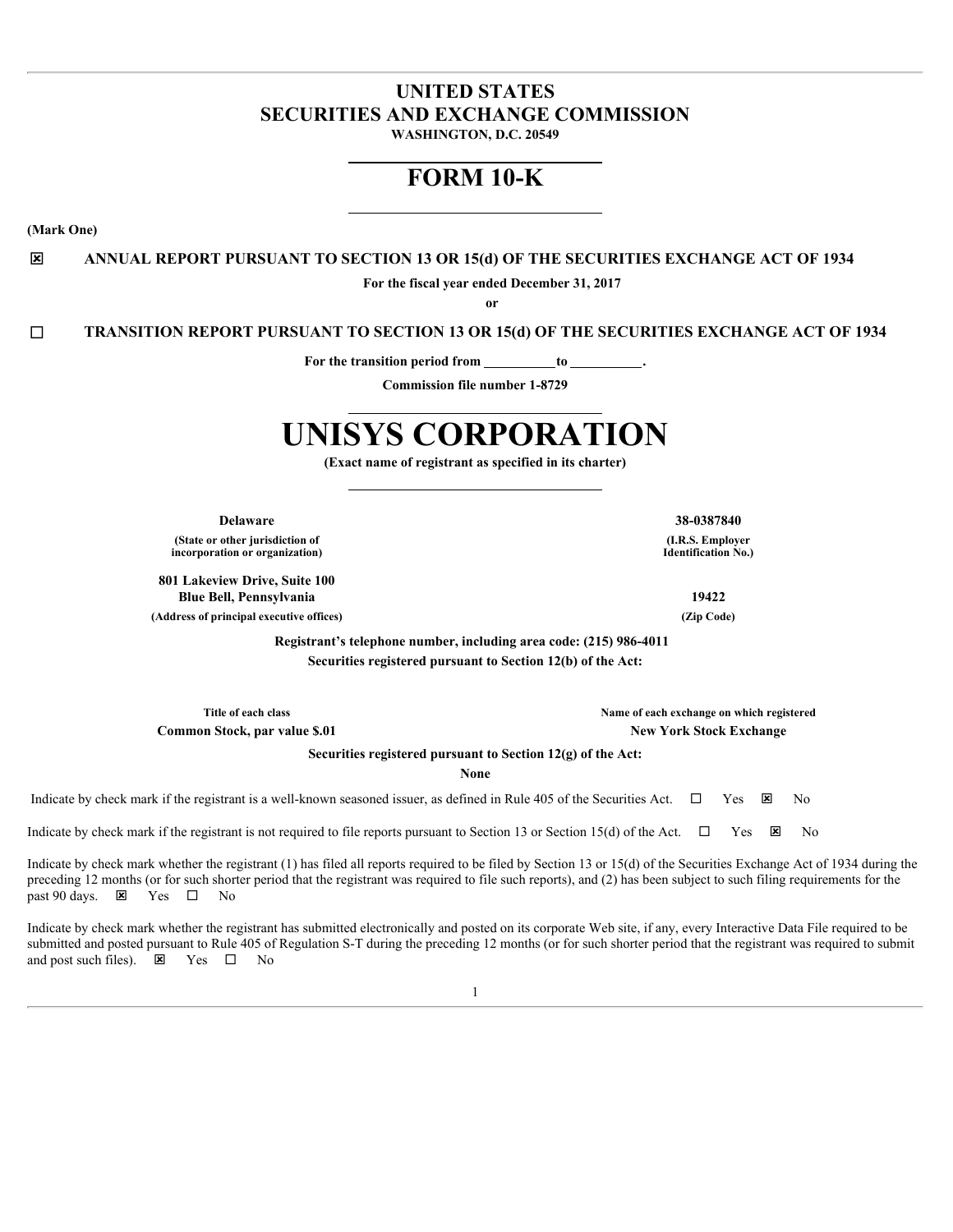Indicate by check mark if disclosure of delinquent filers pursuant to Item 405 of Regulation S-K is not contained herein, and will not be contained, to the best of registrant's knowledge, in definitive proxy or information statements incorporated by reference in Part III of this Form 10-K or any amendment to this Form 10-  $K.$   $\boxtimes$ 

Indicate by check mark whether the registrant is a large accelerated filer, an accelerated filer, a non-accelerated filer, smaller reporting company, or an emerging growth company. See definitions of "large accelerated filer," "accelerated filer," "smaller reporting company," and "emerging growth company" in Rule 12b-2 of the Exchange Act.

| Large accelerated filer |                                               | Accelerated filer         |  |
|-------------------------|-----------------------------------------------|---------------------------|--|
| Non-accelerated filer   | (Do not check if a smaller reporting company) | Smaller reporting company |  |
| $\sim$                  |                                               |                           |  |

Emerging growth company

If an emerging growth company, indicate by check mark if the registrant has elected not to use the extended transition period for complying with any new or revised financial accounting standards provided pursuant to Section 13(a) of the Exchange Act.  $\Box$ 

Indicate by check mark whether the registrant is a shell company (as defined in Rule 12b-2 of the Act).  $\Box$  Yes  $\boxtimes$ No

Aggregate market value of the voting and non-voting common equity held by non-affiliates as of the last business day of the registrant's most recently completed second fiscal quarter: approximately \$639.0 million .

The amount shown is based on the closing price of Unisys Common Stock as reported on the New York Stock Exchange composite tape on June 30, 2017 . Voting stock beneficially held by officers and directors is not included in the computation. However, Unisys Corporation has not determined that such individuals are "affiliates" within the meaning of Rule 405 under the Securities Act of 1933.

Number of shares of Unisys Common Stock, par value \$.01, outstanding as of January 31, 2018 : 50,484,040

#### **DOCUMENTS INCORPORATED BY REFERENCE**

Portions of Unisys Corporation's Definitive Proxy Statement for the 2018 Annual Meeting of Stockholders are incorporated by reference into Part III hereof.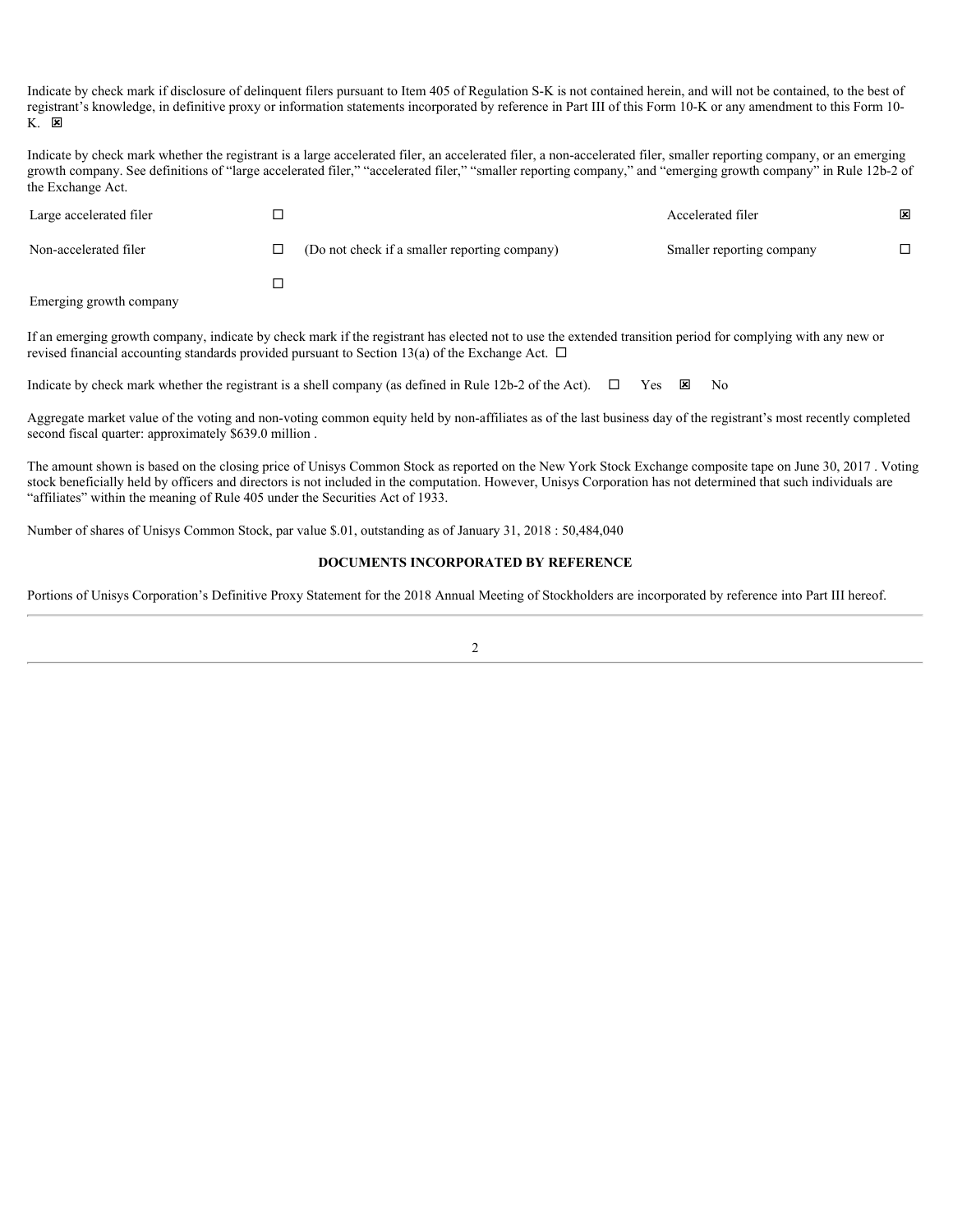# **Table of Contents**

|          |                                      | Page            |
|----------|--------------------------------------|-----------------|
| Part I   |                                      | <b>Number</b>   |
| Item 1.  | <b>Business</b>                      |                 |
|          | Executive Officers of the Registrant | $\underline{8}$ |
| Item 1A. | <b>Risk Factors</b>                  | 10              |
| Item 1B. | <b>Unresolved Staff Comments</b>     | 15              |
| Item 2.  | Properties                           | 15              |
| Item 3.  | Legal Proceedings                    | 15              |
| Item 4.  | Mine Safety Disclosures              | 15              |
|          |                                      |                 |

**Part II**

| Item 5.  | Market for the Registrant's Common Equity, Related Stockholder Matters and Issuer Purchases of Equity Securities |           |
|----------|------------------------------------------------------------------------------------------------------------------|-----------|
| Item 6.  | Selected Financial Data                                                                                          | 18        |
| Item 7.  | Management's Discussion and Analysis of Financial Condition and Results of Operations                            | 19        |
| Item 7A. | Quantitative and Qualitative Disclosures about Market Risk                                                       | 31        |
| Item 8.  | Financial Statements and Supplementary Data                                                                      | <u>32</u> |
| Item 9.  | Changes in and Disagreements with Accountants on Accounting and Financial Disclosure                             | <u>74</u> |
| Item 9A. | Controls and Procedures                                                                                          | 74        |
| Item 9B. | Other Information                                                                                                | 75        |
|          |                                                                                                                  |           |

# **Part III**

| Item 10. | Directors, Executive Officers and Corporate Governance                                         | <u>76</u>      |
|----------|------------------------------------------------------------------------------------------------|----------------|
| Item 11. | <b>Executive Compensation</b>                                                                  | $\frac{76}{5}$ |
| Item 12. | Security Ownership of Certain Beneficial Owners and Management and Related Stockholder Matters | 76             |
| Item 13. | Certain Relationships and Related Transactions, and Director Independence                      | $\frac{76}{5}$ |
| Item 14. | Principal Accountant Fees and Services                                                         | <u>76</u>      |
|          |                                                                                                |                |
| Part IV  |                                                                                                |                |

| <b>Exhibits and Financial Statement Schedules</b><br><b>Item 15.</b> | $\overline{\phantom{0}}$ |
|----------------------------------------------------------------------|--------------------------|
| Item 16.<br>Form 10-K Summary                                        |                          |
| Signatures                                                           | 80                       |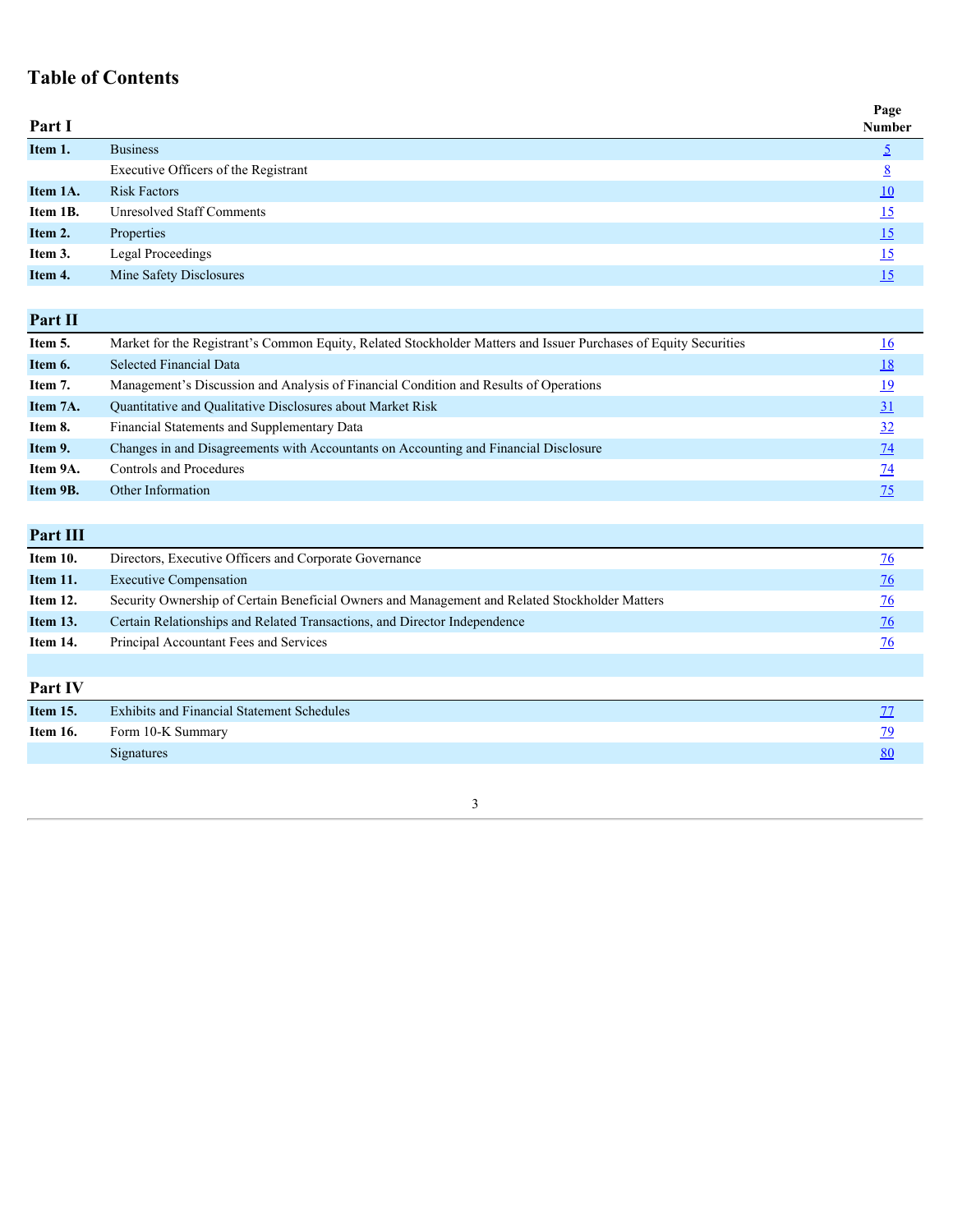# **Disclosure Regarding Forward-Looking Statements**

In this Annual Report on Form 10-K, we have included information that may constitute "forward-looking" statements, as defined in the Private Securities Litigation Reform Act of 1995. Forward-looking statements provide current expectations of future events and include any statement that does not directly relate to any historical or current fact. Words such as "anticipates," "believes," "expects," "intends," "plans," "projects" and similar expressions may identify such forwardlooking statements.

Factors that could affect our future results include, but are not limited to, the following:

- our ability to improve revenue and margins in our Services business;
- our ability to maintain our installed base and sell new solutions in our Technology business;
- our ability to effectively anticipate and respond to volatility and rapid technological innovation in our industry;
- our ability to retain significant clients;
- the potential adverse effects of aggressive competition in the information services and technology marketplace;
- cybersecurity breaches could result in significant costs and could harm our business and reputation;
- our significant pension obligations and required cash contributions and requirements to make additional significant cash contributions to our defined benefit pension plans;
- our ability to attract, motivate and retain experienced and knowledgeable personnel in key positions;
- the risks of doing business internationally when a significant portion of our revenue is derived from international operations;
- our contracts may not be as profitable as expected or provide the expected level of revenues;
- our ability to access financing markets;
- contracts with U.S. governmental agencies may subject us to audits, criminal penalties, sanctions and other expenses and fines;
- a significant disruption in our IT systems could adversely affect our business and reputation;
- we may face damage to our reputation or legal liability if our clients are not satisfied with our services or products;
- the performance and capabilities of third parties with whom we have commercial relationships;
- an involuntary termination of the company's U.S. qualified defined benefit pension plan;
- the potential for intellectual property infringement claims to be asserted against us or our clients;
- the business and financial risk in implementing future acquisitions or dispositions;
- the adverse effects of global economic conditions, acts of war, terrorism or natural disasters; and
- the possibility that pending litigation could affect our results of operations or cash flow.

Any forward-looking statement should be read in conjunction with our consolidated financial statements and the related notes included elsewhere in this Annual Report on Form 10-K. All forward-looking statements rely on assumptions and are subject to risks, uncertainties and other factors that could cause the company's actual results to differ materially from expectations. Factors that could affect future results include, but are not limited to, those discussed in "Risk Factors" in Part I, Item 1A of this Form 10-K. Any forward-looking statement speaks only as of the date on which that statement is made. Unisys Corporation assumes no obligation to update any forward-looking statement to reflect events or circumstances that occur after the date on which the statement is made.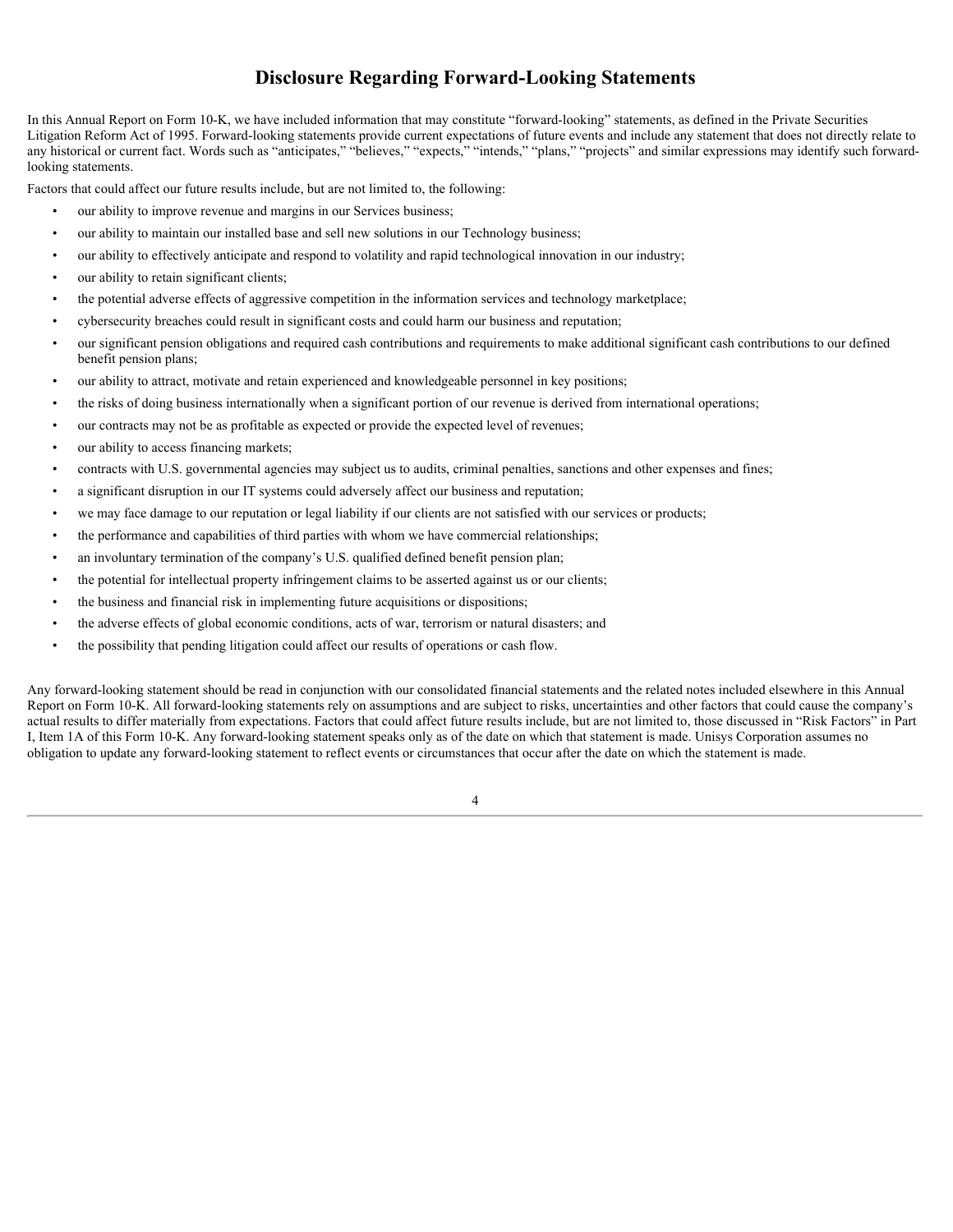# **PART I**

# <span id="page-5-0"></span>**ITEM 1. BUSINESS**

# **General**

Unisys Corporation, a Delaware corporation ("Unisys," "we," "our," or the "company"), is a global information technology ("IT") company that builds highperformance, security-centric solutions for clients across the Government, Financial Services and Commercial markets. Unisys offerings include security software and services; digital transformation and workplace services; industry applications and services; and innovative software operating environments for high-intensity enterprise computing.

We operate in two business segments – Services and Technology. Financial information concerning the two segments can be found in Note 15, "Segment information," of the Notes to Consolidated Financial Statements (Part II, Item 8 of this Form 10-K) (the "Notes to Consolidated Financial Statements").

# **Principal Products and Services**

We deliver high-performance, security-centric, leveraged services across industries, industry-specific application products and technology solutions worldwide to our primary target markets: government (the U.S. federal government and other public sector organizations around the world), commercial (e.g., travel and transportation and life sciences and healthcare) and financial services (e.g., commercial and retail banking).

Our solutions are designed to build better outcomes - securely - for our clients, enabling them to:

- Transform core business processes to compete more effectively in their markets;
- Improve user engagement for customers and workers, streamline operations and enhance go-to-market efforts;
- Optimize IT infrastructure to meet digital-business requirements;
- Simplify management of IT infrastructure and service delivery; and
- Enhance enterprise security.

Within Services, our principal solutions include cloud and infrastructure services, application services and business process outsourcing services.

- In cloud and infrastructure services, we help clients apply cloud and as-a-service delivery models to capitalize on business opportunities, make their end users more productive and manage and secure their IT infrastructure and operations more economically.
- In application services, we help clients transform their business processes by developing and managing new leading-edge applications for select industries, offering advanced data analytics and modernizing existing enterprise applications.
- In business process outsourcing services, we assume management of critical processes and functions for clients in target industries, helping them improve performance and reduce costs.

In Technology, we design and develop software and offer hardware and other related products to help clients reduce costs, improve security and flexibility and improve the efficiency of their data-center environments. As a pioneer in large-scale computing, we offer deep experience and rich technological capabilities in transaction-intensive, mission-critical environments. We provide a range of data-center, infrastructure management and cloud computing offerings to help clients virtualize and automate their data-center environments.

Our industry application products include solutions that allow law enforcement agencies to share critical investigative intelligence, integrated child support case management tools, and solutions that allow travel and transportation companies to manage freight and distribution as well as leverage predictive analytics. Our solutions also provide life sciences and healthcare companies with the ability to manage medical devices and enhanced visibility over the pharmaceutical supply chain. We also provide financial solutions to deliver secure, omnichannel banking.

Our Technology products include:

Unisys ClearPath Forward  $\mathbb{R}$ , a secure, scalable, hardware-independent software operating environment for high-volume enterprise computing capable of delivering Unisys security across multiple hardware platforms. In 2016, Unisys began offering hardware-independent versions of the ClearPath operating environment, providing a tested, integrated stack of software products that can run on an Intel x86 server of the client's choice.

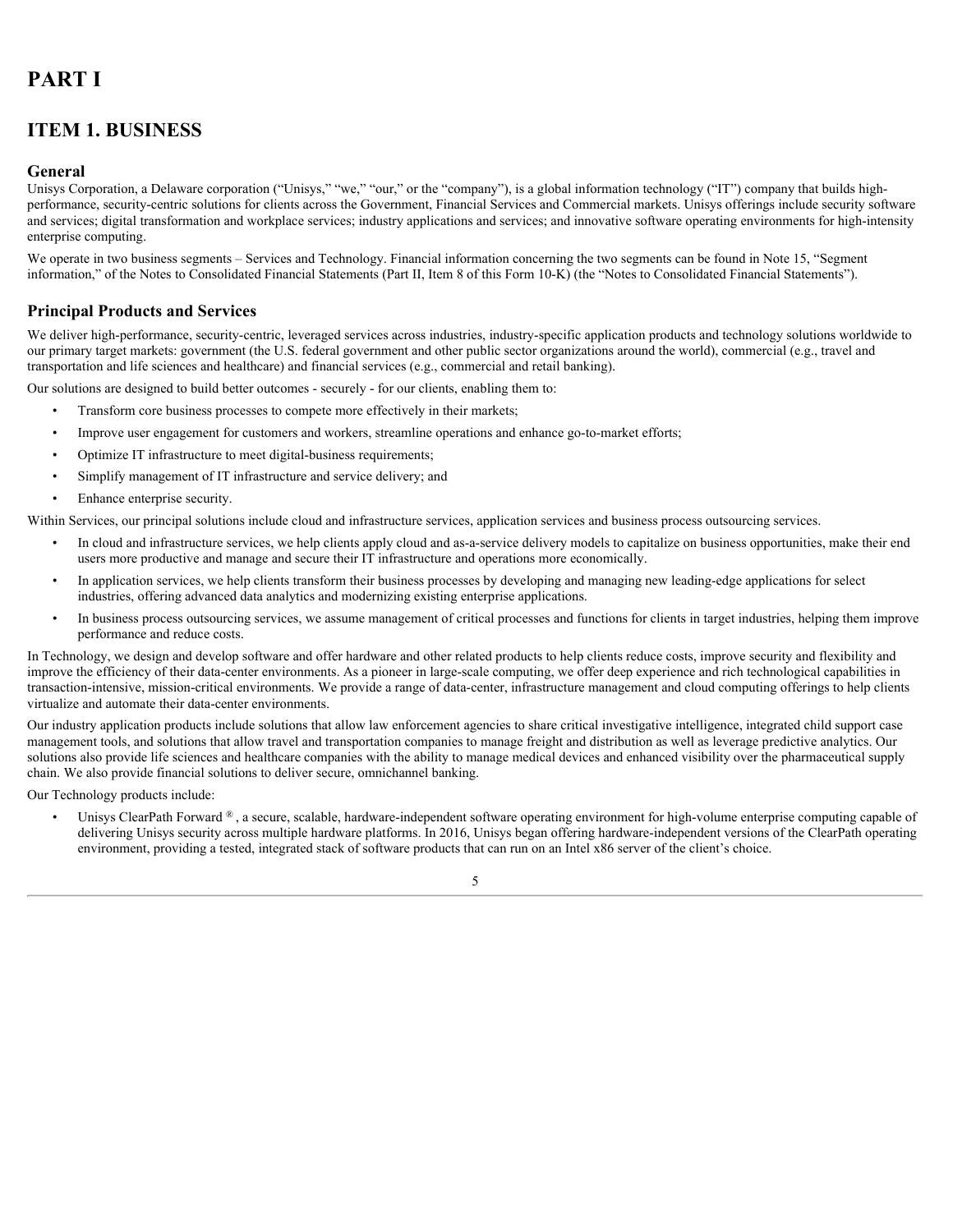Unisys Stealth  $\mathcal{O}$  security software, which enables trusted identities to access micro-segmented critical assets and safely communicate through secure, encrypted channels. Stealth™ establishes irrefutable user authentication, prevents lateral attacker movement and reduces data center, mobile and cloud attack surfaces. Stealth also reduces the cost and complexity of securing information and operation technology as well as industrial control systems, allowing organizations to meet compliance and security mandates.

We market our services and products primarily through a direct sales force. Complementing our direct sales force, we make use of a select group of resellers and alliance partners to market our services and product portfolio. In certain foreign countries, we market primarily through distributors.

### **Materials**

Unisys purchases components and supplies from a number of suppliers around the world. For certain Technology products, we rely on a single or limited number of suppliers, although we make every effort to assure that alternative sources are available if the need arises. The failure of our suppliers to deliver components and supplies in sufficient quantities and in a timely manner could adversely affect our business. For more information on the risks associated with purchasing components and supplies, see "Risk Factors" (Part I, Item 1A of this Form 10-K).

### **Patents, Trademarks and Licenses**

As of January 31, 2018 , Unisys owns over 730 active U.S. patents and over 75 active patents granted in twelve non-U.S. jurisdictions. These patents cover systems and methods related to a wide variety of technologies, including, but not limited to, information security, cloud computing, virtualization, database encryption/management and user interfaces. We have granted licenses covering both single patents, and particular groups of patents, to others. Likewise, we have active licensing agreements granting us rights under patents owned by other entities. However, our business is not materially dependent upon any single patent, patent license, or related group thereof.

Unisys also maintains 26 U.S. trademark and service mark registrations, and over 540 additional trademark and service mark registrations in over 85 non-U.S. jurisdictions as of January 31, 2018 . These marks are valuable assets used on or in connection with our services and products, and as such are actively monitored, policed and protected by Unisys and its agents.

### **Seasonality**

Our revenue is affected by such factors as the introduction of new services and products, the length of sales cycles and the seasonality of purchases. Seasonality has generally resulted in higher fourth quarter revenues than in other quarters.

### **Customers**

No single client accounted for more than 10% of our revenue in the year ended December 31, 2017 . Sales of commercial services and products to various agencies of the U.S. government represented approximately 21% of total consolidated revenue in 2017 . For more information on the risks associated with contracting with governmental entities, see "Risk Factors" (Part I, Item 1A of this Form 10-K).

### **Backlog**

In the Services segment, firm order backlog at December 31, 2017 was \$4.3 billion , compared to \$3.9 billion at December 31, 2016 . Approximately \$1.7 billion ( 40% ) of 2017 backlog is expected to be converted to revenue in 2018 . Although we believe that this backlog is firm, we may, for commercial reasons, allow the orders to be cancelled, with or without penalty. In addition, funded government contracts included in this backlog are generally subject to termination, in whole or part, at the convenience of the government or if funding becomes unavailable. In such cases, we are generally entitled to receive payment for work completed plus allowable termination or cancellation costs.

Because of the relatively short cycle between order and shipment in our Technology segment, we believe that backlog information for this segment is not material to the understanding of our business.

### **Competition**

Our business is affected by rapid change in technology in the information services and technology industries and aggressive competition from many domestic and foreign companies. Principal competitors are systems integrators, consulting and other professional services firms, outsourcing providers, infrastructure services providers, computer hardware manufacturers and software providers. We compete primarily on the basis of service, product performance, technological innovation, and price. We believe that our continued focused investment in engineering and research and development, coupled with our sales and marketing capabilities, will have a favorable impact on our competitive position. For more information on the competitive risks we face, see "Risk Factors" (Part I, Item 1A of this Form 10-K).

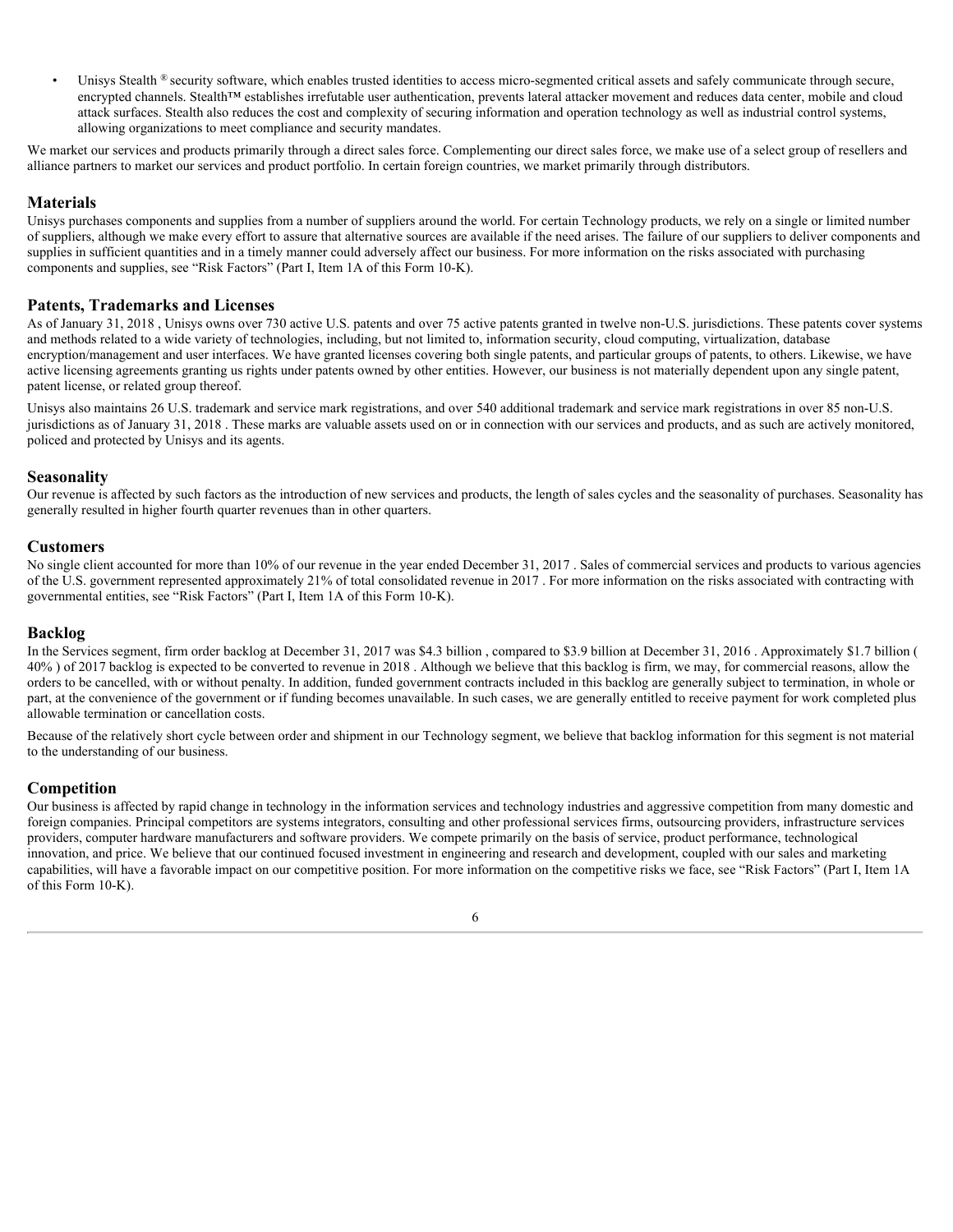### **Research and Development**

Unisys-sponsored research and development costs were \$47.2 million in 2017 , \$55.4 million in 2016 , and \$76.4 million in 2015 .

### **Environmental Matters**

Our capital expenditures, earnings and competitive position have not been materially affected by compliance with federal, state and local laws regulating the protection of the environment. Capital expenditures for environmental control facilities are not expected to be material in 2018 and 2019 .

### **Employees**

At December 31, 2017 , we employed approximately 20,000 employees serving clients around the world.

### **International and Domestic Operations**

We serve clients around the world, including multinational clients with operations in several regions. For the year ended December 31, 2017, over 50% of our revenue was derived from international operations.

Financial information by geographic area is set forth in Note 15, "Segment information," of the Notes to Consolidated Financial Statements. For more information on the risks of doing business internationally, see "Risk Factors" (Part I, Item 1A of this Form 10-K).

### **Available Information**

Our Investor web site is located at www.unisys.com/investor. Through our web site, we make available, free of charge, our annual report on Form 10-K, quarterly reports on Form 10-Q, current reports on Form 8-K, and amendments to those reports filed or furnished pursuant to Section 13(a) or 15(d) of the Securities Exchange Act of 1934, as soon as reasonably practicable after this material is electronically filed with or furnished to the U.S. Securities and Exchange Commission (the "SEC"). We also make available on our web site our Guidelines on Significant Corporate Governance Issues, the charters of the Audit and Finance Committee, Compensation Committee, and Nominating and Corporate Governance Committee of our board of directors, and our Code of Ethics and Business Conduct. This information is also available in print to stockholders upon request. We do not intend for information on our web site to be part of this Annual Report on Form 10-K.

<sup>7</sup>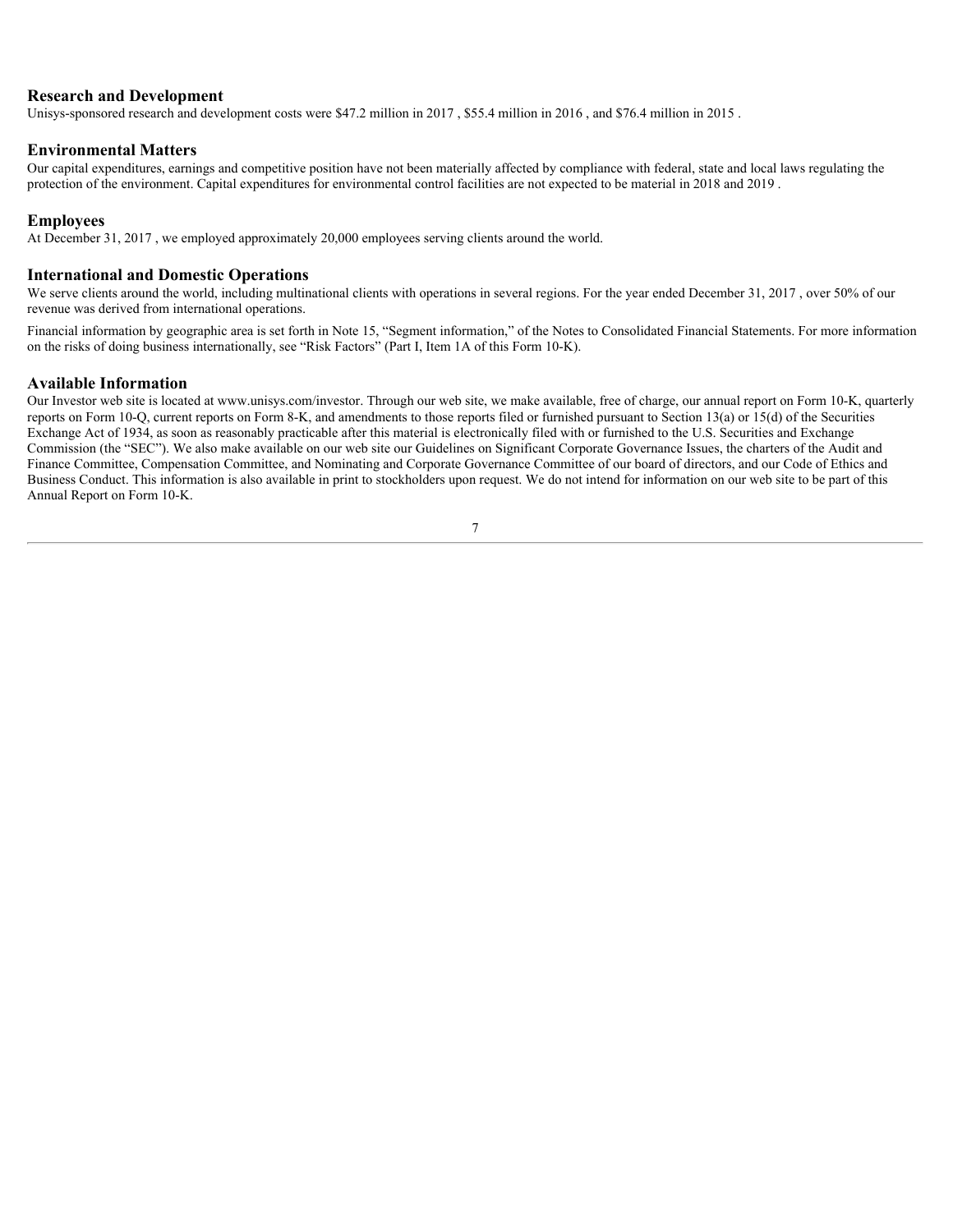# <span id="page-8-0"></span>**EXECUTIVE OFFICERS OF THE REGISTRANT**

Information concerning the executive officers of Unisys as of February 15, 2018 is set forth below.

| Name                    | Age | <b>Position with Unisys</b>                                     |
|-------------------------|-----|-----------------------------------------------------------------|
| Peter A. Altabef        | 58  | President and Chief Executive Officer                           |
| Tarek El-Sadany         | 54  | Senior Vice President, Technology, and Chief Technology Officer |
| Eric Hutto              | 53  | Senior Vice President and President, Enterprise Solutions       |
| Gerald P. Kenney        | 66  | Senior Vice President, General Counsel and Secretary            |
| David A. Loeser         | 63  | Senior Vice President, Worldwide Human Resources                |
| Venkatapathi R. Puvvada | 57  | Senior Vice President; President, Federal Systems               |
| Jeffrey E. Renzi        | 57  | Senior Vice President and President, Global Sales               |
| Ann S. Ruckstuhl        | 55  | Senior Vice President, Chief Marketing Officer                  |
| Inder M. Singh          | 59  | Senior Vice President, Chief Financial Officer                  |
| Shalabh Gupta           | 56  | Vice President and Treasurer                                    |
| Michael M. Thomson      | 49  | Vice President and Corporate Controller                         |

There is no family relationship among any of the above-named executive officers. The By-Laws provide that the officers of Unisys shall be elected annually by the Board of Directors and that each officer shall hold office for a term of one year and until a successor is elected and qualified, or until the officer's earlier resignation or removal.

Mr. Altabef is President and Chief Executive Officer and is a member and Chairman-elect of the Board of Directors. Prior to joining Unisys in 2015, Mr. Altabef was the President and Chief Executive Officer, and a member of the board of directors, of MICROS Systems, Inc. from 2013 through 2014, when MICROS Systems, Inc. was acquired by Oracle Corporation. He previously served as President and Chief Executive Officer of Perot Systems Corporation from 2004 until 2009, when Perot Systems was acquired by Dell, Inc. Thereafter, Mr. Altabef served as President of Dell Services (a unit of Dell Inc.) until his departure in 2011. Mr. Altabef also serves on the President's National Security Telecommunications Advisory Committee, the Board of Directors of NiSource Inc. and Petrus Trust Company, L.T.A., the Board of the East West Institute and the Board of Advisors of Merit Energy Company, LLC. He previously served as Senior Advisor to 2M Companies, Inc. in 2012, and served as a director of Belo Corporation from 2011 through 2013. Mr. Altabef has been an officer since 2015.

Mr. El-Sadany has been Senior Vice President, Technology, and Chief Technology Officer since 2015. Prior to joining Unisys, Mr. El-Sadany was Chief Operating Officer of Remedy Informatics, a provider of healthcare and life sciences predictive informatics solutions (2012-2014). Prior to Remedy, he served as Chairman and Chief Executive Officer of Egypt National Post and Chief Executive Officer of the Technology Innovation and Entrepreneurship Center of Egypt (2008-2012). Other positions held by Mr. El-Sadany include Senior Vice President of Development and Head of Operations at Iris Financial Solutions (2006-2008), Vice President of Global Product Support Services at Oracle Corporation (2003-2005), and Founder, Chief Executive Officer and Chief Technology Officer of DatAcme Corporation (2001-2003). Mr. El-Sadany has been an officer since 2015.

Mr. Hutto has been Senior Vice President and President, Enterprise Solutions since 2015, after joining Unisys earlier in that year as Vice President and General Manager, U.S. and Canada, Enterprise Solutions. Prior to joining Unisys, Mr. Hutto held senior leadership positions with Dell Services (a unit of Dell Inc.) (2006- 2015), serving most recently as Global Vice President/General Manager, Infrastructure, Cloud and Consulting and Vice President/General Manager, Americas. Mr. Hutto has been an officer since 2015.

Mr. Kenney has been Senior Vice President, General Counsel and Secretary since 2013. Prior to joining Unisys, he had been with NEC Corporation of America, the North American subsidiary of global technology company NEC Corporation, since 1999, serving most recently as Senior Vice President, General Counsel and Corporate Secretary (2004-2013). Mr. Kenney has been an officer since 2013.

Mr. Loeser has been Senior Vice President, Chief Human Resources Officer since 2013. Prior to joining Unisys, Mr. Loeser was Executive Vice President, Human Resources for Mitel, a global provider of business communications and collaboration software and services (2012-2013). Before Mitel, he held strategic management and human resources executive positions with several multinational companies including Hostess Foods, Celanese, Quaker State, PepsiCo, Continental Airlines, Chevron, and CompuCom. Mr. Loeser has been an officer since 2013.

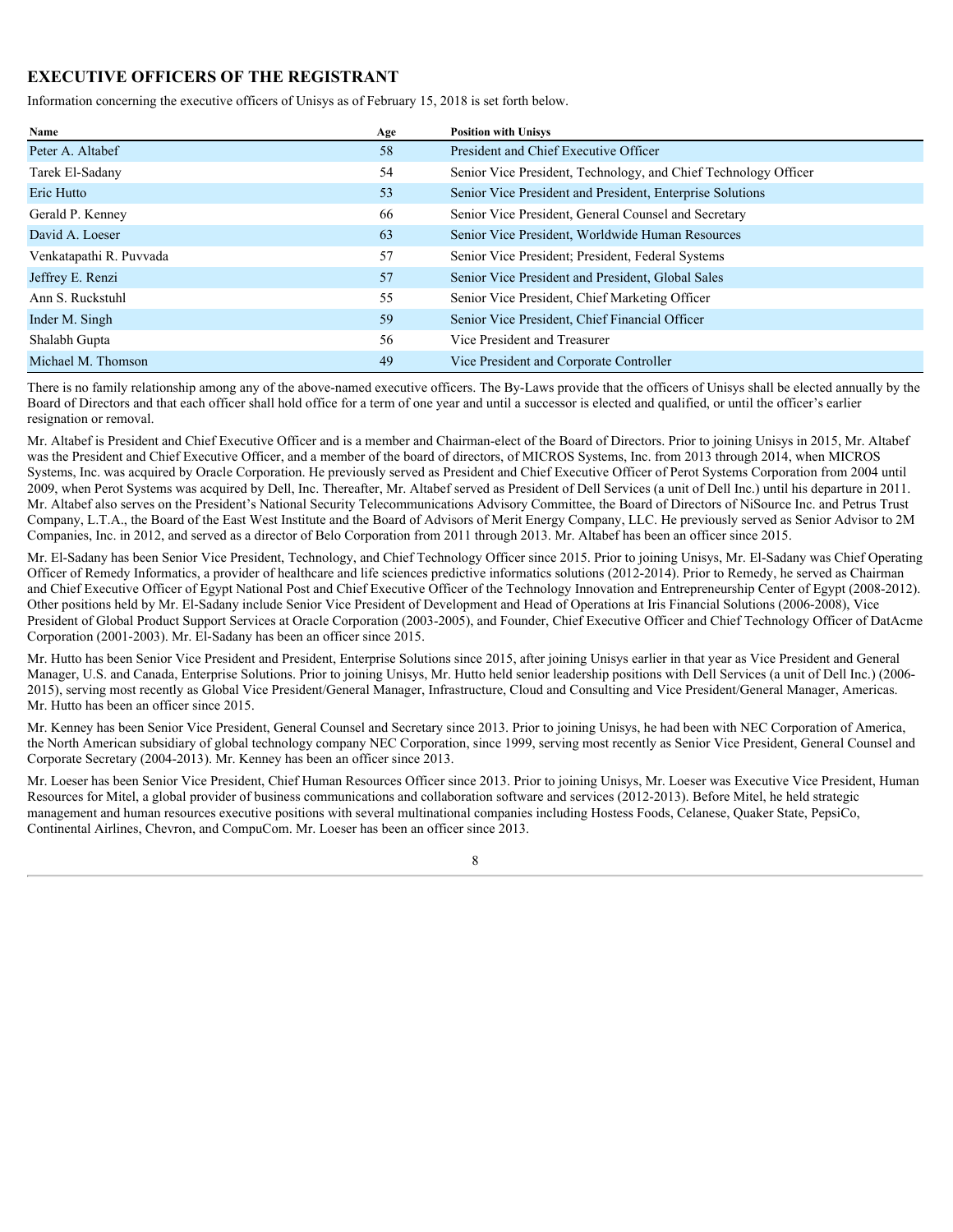Mr. Puvvada has been Senior Vice President and President, Federal Systems since 2015. Mr. Puvvada had been serving as acting President of Federal Systems since 2014. Prior to that time, he served as group Vice President for the Unisys federal civilian agency business since 2010. From 2005 to 2010, he was Managing Partner and Chief Technology Officer for Unisys Federal Systems. Previously, Mr. Puvvada held various management positions since joining Unisys in 1992. Mr. Puvvada has been an officer since 2015.

Mr. Renzi has been Senior Vice President and President, Global Sales since 2014. Prior to joining Unisys, Mr. Renzi was Senior Vice President, Sales & Marketing, at Arise Virtual Solutions (2012-2013). From 2009 to 2012, Mr. Renzi held key sales and service management roles at Dell Corporation. From 2003 to 2009, Mr. Renzi served as Executive Vice President, Global Sales and Marketing, Alliances & Procurement, at Perot Systems. Prior to Perot Systems, he held a variety of sales leadership and individual sales contributor roles at Electronic Data Systems from 1989 to 2003. Mr. Renzi has been an officer since 2014.

Ms. Ruckstuhl has been Senior Vice President and Chief Marketing Officer since 2016. Prior to joining Unisys, she had been the Chief Marketing Officer at SOASTA, Inc., a digital performance management platform provider acquired by Akamai Technologies, Inc., from 2015 to 2016. Previously, Ms. Ruckstuhl was the Chief Marketing Officer at Live Ops (2012-2015), and head of marketing at Symantec's NortonLive Services (2009-2011). She has also held marketing leadership positions with several other technology companies including Sybase, Inc., eBay, Inc. and Hewlett-Packard. Ms. Ruckstuhl has been an officer since 2016.

Mr. Singh has been Senior Vice President and Chief Financial Officer since 2016. He joined Unisys as Senior Vice President, Chief Marketing and Strategy Officer earlier that year. Prior to joining Unisys, he had been a Managing Director focusing on the technology, media and telecommunications sectors at SunTrust Robinson Humphrey, Inc. from 2014 to 2016. Previously, Mr. Singh served as Senior Vice President, Strategy and Finance for Comcast Corporation from 2012 to 2014 and as Vice President, Corporate Financial Strategy at Cisco Systems from 2009 to 2012. He has held other leadership roles at Cisco Systems, Lehman Brothers, Prudential Securities, Lucent Technologies, Inc., AT&T Corporation, and the American Express Company. Mr. Singh has been an officer since 2016.

Mr. Gupta has been Vice President and Treasurer since August 2017. Prior to Unisys, Mr. Gupta served as Vice President and Corporate Treasurer for Avon Products from 2012 until 2016. He also served as Treasurer for Evraz Inc. NA (2011 - 2012) and held the roles of Senior Vice President and Corporate Treasurer (2007 - 2011), Vice President and Assistant Treasurer (2005 - 2007) and Managing Director, Capital Markets, Pensions, Foreign Exchange (2004 - 2005) at Sara Lee Corporation. Mr. Gupta also held treasury roles at Delphi Corporation and General Motors Corporation. Mr. Gupta has been an officer since August 2017.

Mr. Thomson has been Vice President and Corporate Controller since 2015. Prior to joining Unisys, Mr. Thomson served as Controller of Towers Watson & Co. from 2010 until 2015, and he previously held the same position at Towers Perrin from 2007 until the consummation of that firm's merger with Watson Wyatt in 2010. He also served as principal accounting officer of Towers Watson from 2012 until October 2015. Prior to that, Mr. Thomson worked for Towers Perrin as Director of Financial Systems from 2001 to 2004 and then Assistant Controller from 2004 to 2007. Prior to joining Towers Perrin, Mr. Thomson was with RCN Corporation, where he served as Director of Financial Reporting & Financial Systems from 1997 to 2001. Mr. Thomson has been an officer since 2015.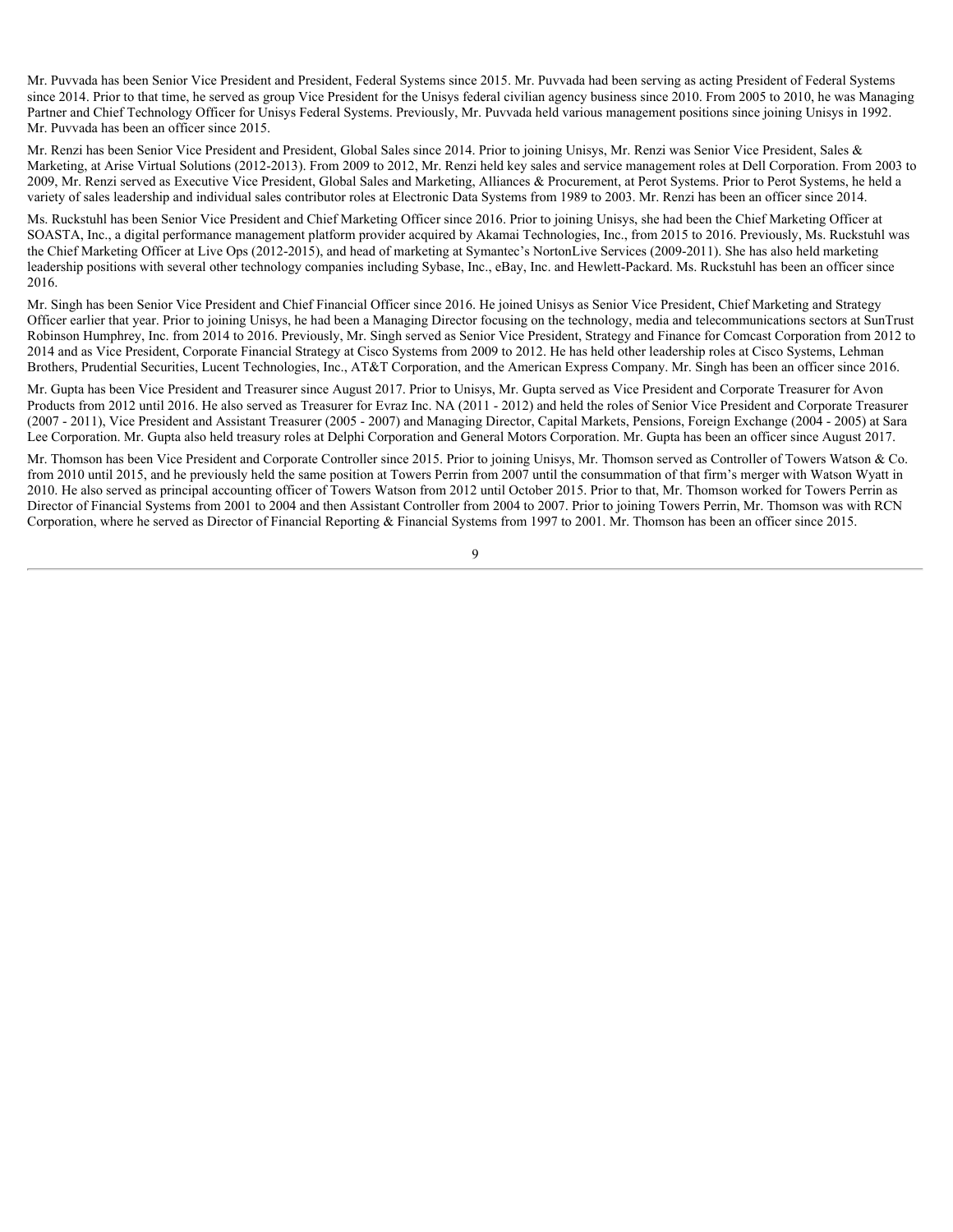# <span id="page-10-0"></span>**ITEM 1A. RISK FACTORS**

#### Factors that could affect future results include the following:

#### *Future results may be adversely impacted if the company is unable to improve revenue and margins in its Services business.*

The company's strategy places an emphasis on an industry go-to-market approach with an increased focus within the company's Services business on improving revenue trends, including specifically on higher value and higher margin offerings. The company's ability to grow revenue and profitability in this business will depend on the level of demand for projects and the portfolio of solutions the company offers for specific industries. It will also depend on an efficient utilization of services delivery personnel. Revenue and profit margins in this business are a function of both the portfolio of solutions sold in a given period and the rates the company is able to charge for services and the chargeability of its professionals. If the company is unable to attain sufficient rates and chargeability for its professionals, revenue and profit margins will be adversely affected. The rates the company is able to charge for services are affected by a number of factors, including clients' perception of the company's ability to add value through its services; introduction of new services or products by the company or its competitors; pricing policies of competitors; and general economic conditions. Chargeability is also affected by a number of factors, including the company's ability to transition resources from completed projects to new engagements and across geographies, and its ability to forecast demand for services and thereby maintain appropriate resource levels. The company's results of operations and financial condition may be adversely impacted if sales of higher margin offerings do not offset declines resulting from lower margin offerings.

#### *Future results may be adversely impacted if the company is unable to maintain its installed base and sell new solutions in its Technology business.*

The company continues to invest in its ClearPath Forward operating system software in order to retain existing clients in its Technology business. If clients do not believe in the value proposition provided by ClearPath Forward or choose not to renew their contracts for any other reason, there may not be a meaningful return on these investments, and revenue could decline meaningfully. The company also continues to invest in its Stealth family of software, as well as in industryspecific software and solutions for its focus industries. If the company is unsuccessful in selling these Stealth products or industry-specific solutions and related services, there may not be a meaningful return on these investments. Further, the revenues generated by Stealth and other new solutions and related services may be insufficient to offset any revenue declines caused if the company is unable to retain its installed base.

#### *The company's future results may be adversely impacted if it is unable to effectively anticipate and respond to volatility and rapid technological innovation in its industry.*

The company operates in a highly volatile industry characterized by rapid technological innovation, evolving technology standards, short product life cycles and continually changing customer demand patterns. Future success will depend in part on the company's ability to anticipate and respond to these market trends and to design, develop, introduce, deliver or obtain new and innovative services and products on a timely and cost-effective basis using new delivery models such as cloud computing. The company may not be successful in anticipating or responding to changes in technology, industry standards or customer preferences, and the market may not demand or accept its services and product offerings. In addition, services and products developed by competitors may make the company's offerings less competitive.

#### *The company's future results will depend on its ability to retain significant clients.*

The company has a number of significant long-term contracts with clients, including governmental entities, and its future success will depend, in part, on retaining its relationships with these clients. The company could lose clients for reasons such as contract expiration, conversion to a competing service provider, disputes with clients or a decision to in-source services, including contracts with governmental entities as part of the rebid process. The company could also lose clients as a result of their merger, acquisition or business failure. The company may not be able to replace the revenue and earnings from any such lost client.

#### *The company faces aggressive competition in the information services and technology marketplace, which could lead to reduced demand for the company's services and products and could have an adverse effect on the company's business.*

The information services and technology markets in which the company operates include a large number of companies vying for customers and market share both domestically and internationally. The company's competitors include systems integrators, consulting and other professional services firms, outsourcing providers, infrastructure services providers, computer hardware manufacturers and software providers. Some of the company's competitors may develop competing services and products that offer better price-performance or that reach the market in advance of the company's offerings. Some competitors also have or may develop greater financial and other resources than the company, with enhanced ability to compete for market share, in some instances through significant economic incentives to secure contracts. Some also may be better able to compete for skilled professionals. Any of these factors could lead to reduced demand for the company's services and products and could have an adverse effect on the company's business. Future results will depend on the company's ability to mitigate the effects of aggressive competition on revenues, pricing and margins and on the company's ability to attract and retain talented people.

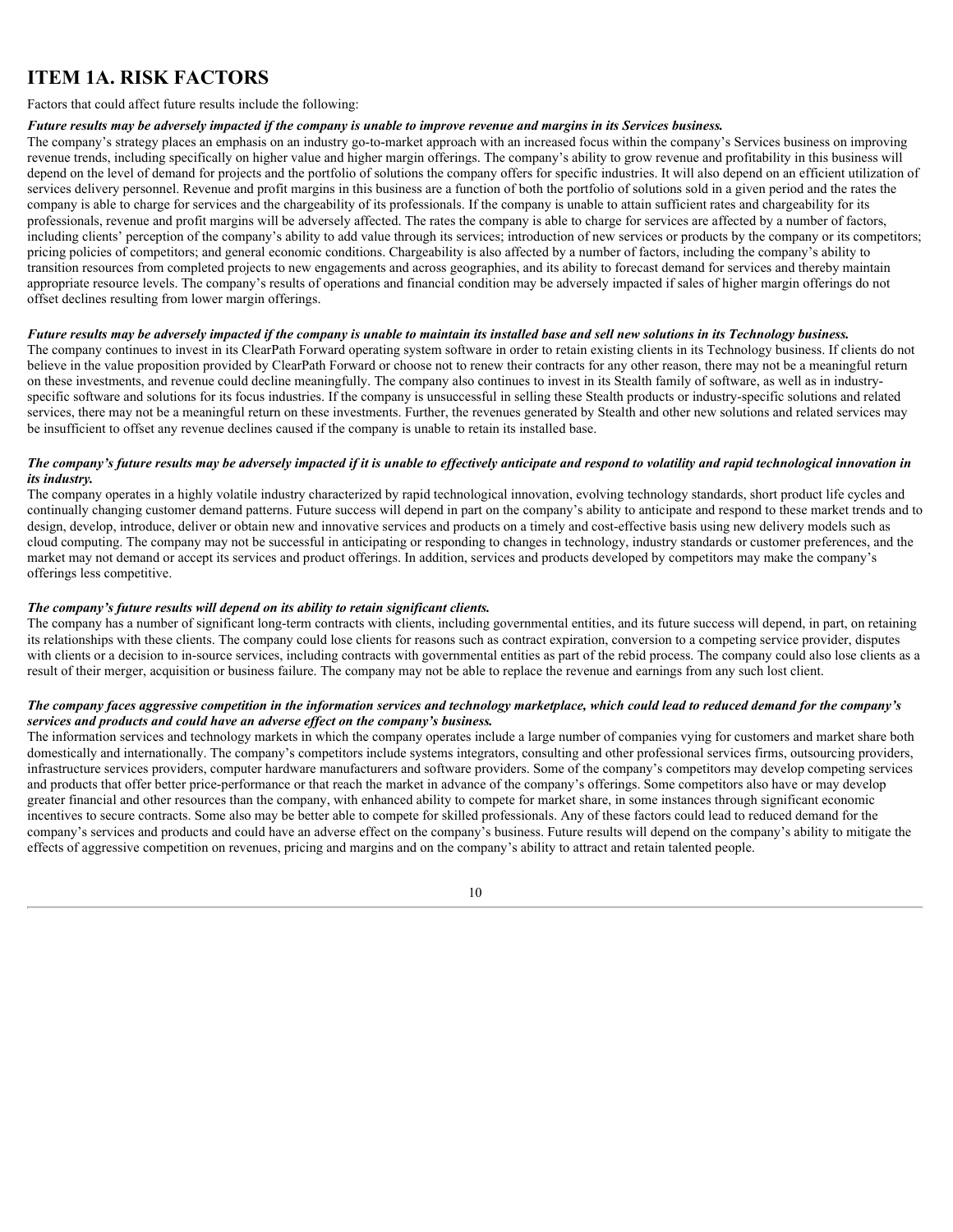#### *Cybersecurity breaches could result in the company incurring significant costs and could harm the company's business and reputation.*

The company's business includes managing, processing, storing and transmitting proprietary and confidential data, including personal information, intellectual property and proprietary business information, within the company's own IT systems and those that the company designs, develops, hosts or manages for clients. Cybersecurity breaches involving these systems by hackers, other third parties or the company's employees, despite established security controls, could disrupt these systems or result in the loss or corruption of data or the unauthorized disclosure or misuse of information of the company, its clients or others. This could result in claims, investigations, litigation and legal liability for the company, lead to the loss of existing or potential clients and adversely affect the market's perception of the security and reliability of the company's services and products. In addition, such breaches could subject the company to fines and penalties for violations of laws and result in the company incurring other significant costs. This may negatively impact the company's reputation and financial results.

#### *The company has significant pension obligations and required cash contributions and may be required to make additional significant cash contributions to its defined benefit pension plans.*

The company has significant unfunded obligations under its U.S. and non-U.S. defined benefit pension plans. In 2017, the company made cash contributions of \$138.4 million to its worldwide defined benefit pension plans. Based on current legislation, global regulations, recent interest rates and expected returns, in 2018 the company estimates that it will make cash contributions to its worldwide defined benefit pension plans of approximately \$149.7 million , which are comprised of approximately \$86.3 million for the company's U.S. qualified defined benefit pension plan and approximately \$63.4 million primarily for non-U.S. defined benefit pension plans. Although estimates for future cash contributions are likely to change based on a number of factors including market conditions and changes in discount rates, the company currently anticipates that its required cash contributions will increase in 2020 and for the next several years.

Deterioration in the value of the company's worldwide defined benefit pension plan assets, as well as discount rate changes or changes in economic or demographic trends, could require the company to make cash contributions to its defined benefit pension plans in the future in an amount larger than currently anticipated. Increased cash contribution requirements or an acceleration in the due date of such cash contributions would reduce the cash available for working capital, capital expenditures and other corporate uses and may have an adverse impact on the company's operations, financial condition and liquidity.

#### *If the company is unable to attract, motivate and retain experienced and knowledgeable personnel in key positions, its future results could be adversely impacted.*

The success of the company's business is dependent upon its ability to employ and train individuals with the requisite knowledge, skills and experience to execute the company's business model and achieve its business objectives. The failure of the company to retain key personnel or implement an appropriate succession plan could adversely impact the company's ability to successfully carry out its business strategy and retain other key personnel.

#### *A significant portion of the company's revenue is derived from operations outside of the United States, and the company is subject to the risks of doing business internationally.*

A significant portion of the company's total revenue is derived from international operations. The risks of doing business internationally include foreign currency exchange rate fluctuations, currency restrictions and devaluations, changes in political or economic conditions, trade protection measures, import or export licensing requirements, multiple and possibly overlapping and conflicting tax laws, new tax legislation, weaker intellectual property protections in some jurisdictions and additional legal and regulatory compliance requirements applicable to businesses that operate internationally, including the U.S. Foreign Corrupt Practices Act, economic and trade sanctions regulations administered by the U.S. Treasury Department's Office of Foreign Assets Control, regulations in the European Union such as the General Data Protection Regulation, the U.K. Bribery Act and other U.S. and non-U.S. laws and regulations.

#### *The company's contracts may not be as profitable as expected or provide the expected level of revenues* **.**

In a number of the company's long-term services contracts, the company's revenue is based on the volume of services and products provided. As a result, revenue levels anticipated at the contract's inception are not guaranteed. In addition, some of these contracts may permit termination at the customer's discretion before the end of the contract's term or may permit termination or impose other penalties if the company does not meet the performance levels specified in the contracts.

The company's contracts with governmental entities are subject to the availability of appropriated funds. These contracts also contain provisions allowing the governmental entity to terminate the contract at the governmental entity's discretion before the end of the contract's term. In addition, if the company's performance is unacceptable to the customer under a government contract, the government retains the right to pursue remedies under the affected contract, which remedies could include termination.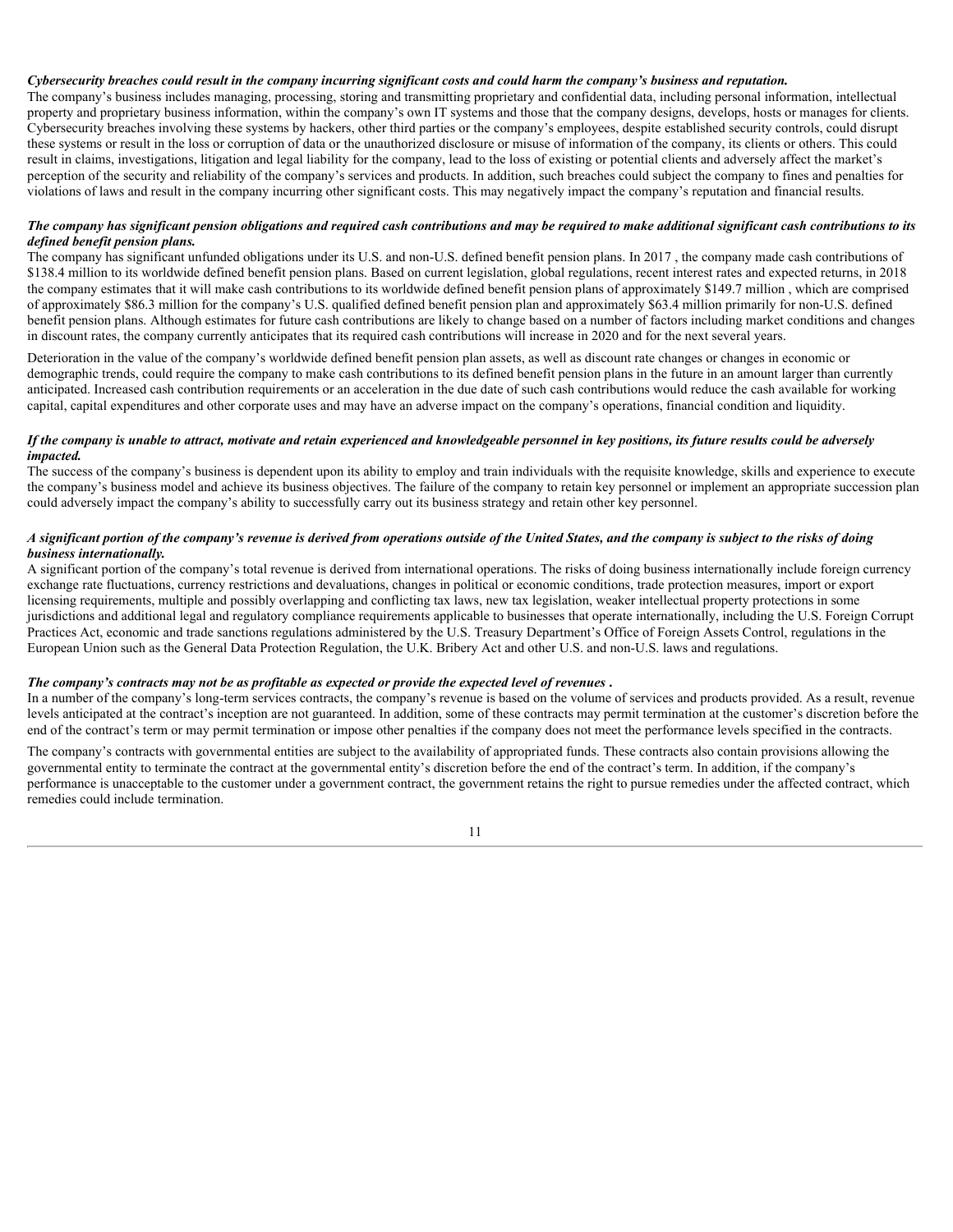Certain of the company's services agreements require that the company's prices be benchmarked if the customer requests it and provide that those prices may be adjusted downward if the pricing for similar services in the market has changed. As a result, revenues anticipated at the beginning of the terms of these contracts may decline in the future.

Some of the company's services contracts are fixed-price contracts under which the company assumes the risk for delivery of the contracted services and products at an agreed-upon fixed price. Should the company experience problems in performing fixed-price contracts on a profitable basis, adjustments to the estimated cost to complete may be required. Future results will depend on the company's ability to perform these services contracts profitably.

#### *If the company is unable to access the financing markets, it may adversely impact the company's business and liquidity* **.**

Market conditions may impact the company's ability to access the financing markets on terms acceptable to the company or at all. If the company is unable to access the financing markets, the company would be required to use cash on hand to fund operations and repay outstanding debt as it comes due. There is no assurance that the company will generate sufficient cash to fund its operations and refinance such debt. A failure by the company to generate such cash would have a material adverse effect on its business if the company were unable to access financing markets. Market conditions may also impact the company's ability to utilize surety bonds, letters of credit, foreign exchange derivatives or other financial instruments the company uses to conduct its business.

#### *The company's contracts with U.S. governmental agencies may subject the company to audits, criminal penalties, sanctions and other expenses and fines.*

The company frequently enters into contracts with governmental entities. U.S. government agencies, including the Defense Contract Audit Agency and the Department of Labor, routinely audit government contractors. These agencies review a contractor's performance under its contracts, cost structure and compliance with applicable laws, regulations and standards. The U.S. government also may review the adequacy of, and a contractor's compliance with, contract terms and conditions, and its systems and policies, including the contractor's purchasing, property, estimating, billing, accounting, compensation and management information systems. Any costs found to be overcharged or improperly allocated to a specific contract or any amounts improperly billed or charged for products or services will be subject to reimbursement to the government. In addition, government contractors, such as the company, are required to disclose credible evidence of certain violations of law and contract overcharging to the federal government. If the company is found to have participated in improper or illegal activities, the company may be subject to civil and criminal penalties and administrative sanctions, including termination of contracts, forfeiture of profits, suspension of payments, fines and suspension or prohibition from doing business with the U.S. government. Any negative publicity related to such contracts, regardless of the accuracy of such publicity, may adversely affect the company's business or reputation.

#### *A significant disruption in the company's IT systems could adversely affect the company's business and reputation.*

We rely extensively on our IT systems to conduct our business and perform services for our clients. Our systems are subject to damage or interruption from power outages, telecommunications failures, computer viruses and malicious attacks, cybersecurity breaches and catastrophic events. If our systems are accessed without our authorization, damaged or fail to function properly, we could incur substantial repair or replacement costs, experience data loss and impediments to our ability to conduct our business, and damage the market's perception of our services and products. In addition, a disruption could result in the company failing to meet performance standards and obligations in its client contracts, which could subject the company to liability, penalties and contract termination. This may adversely affect the company's reputation and financial results.

#### *The company may face damage to its reputation or legal liability if its clients are not satisfied with its services or products.*

The success of the company's business is dependent on strong, long-term client relationships and on its reputation for responsiveness and quality. As a result, if a client is not satisfied with the company's services or products, its reputation could be damaged and its business adversely affected. Allegations by private litigants or regulators of improper conduct, as well as negative publicity and press speculation about the company, whatever the outcome and whether or not valid, may harm its reputation. In addition to harm to reputation, if the company fails to meet its contractual obligations, it could be subject to legal liability, which could adversely affect its business, operating results and financial condition.

### *Future results will depend in part on the performance and capabilities of third parties with whom the company has commercial relationships.*

The company maintains business relationships with suppliers, channel partners and other parties that have complementary products, services or skills. Future results will depend, in part, on the performance and capabilities of these third parties, on the ability of external suppliers to deliver components at reasonable prices and in a timely manner, and on the financial condition of, and the company's relationship with, distributors and other indirect channel partners, which can affect the company's capacity to effectively and efficiently serve current and potential customers and end users.

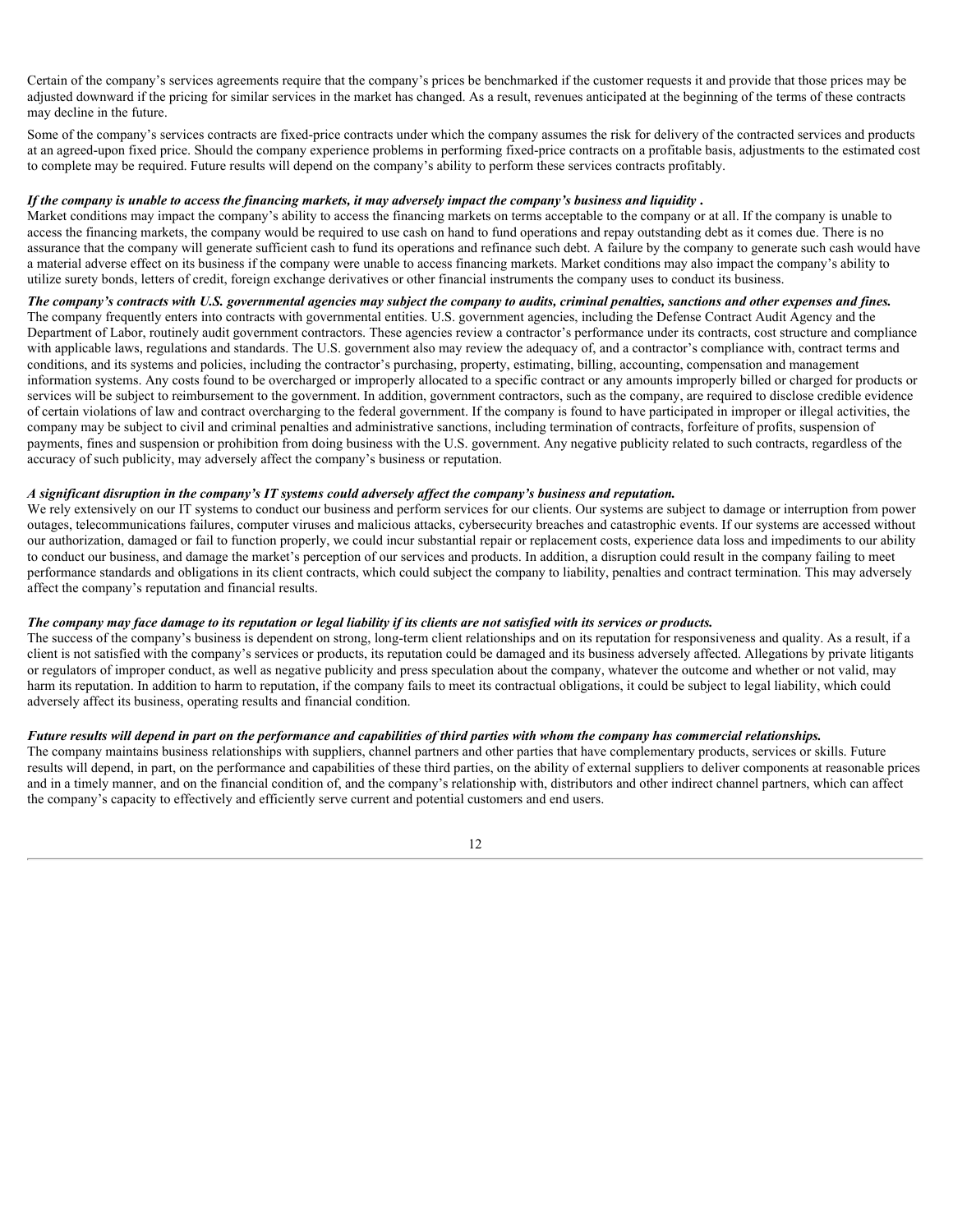#### *An involuntary termination of the company's U.S. qualified defined benefit pension plan would adversely affect the company's financial condition and results of operations.*

As of December 31, 2017 , the company had approximately \$1.3 billion of underfunded pension obligations under its U.S. qualified defined benefit pension plan. The Pension Benefit Guaranty Corporation (the "PBGC") has authority under the Employment Retirement Income Security Act of 1974, as amended, to terminate an underfunded defined benefit pension plan under certain circumstances, including when (1) the plan has not met the minimum funding requirements, (2) the plan cannot pay current benefits when due, or (3) the loss to the PBGC is reasonably expected to increase unreasonably over time if the plan is not terminated. If the PBGC were to terminate the company's U.S. qualified defined benefit pension plan, the company's obligations with respect to such plan would become due and payable in full. Any such event or the failure by the company to pay its pension plan insurance premiums with respect to its U.S. qualified defined benefit pension plan could result in the PBGC obtaining a lien on the company's assets. Such an event would result in an event of default under the company's debt agreements and would materially and adversely affect the Company's financial condition and results of operations.

#### *The company's services or products may infringe upon the intellectual property rights of others.*

The company cannot be sure that its services and products do not infringe on the intellectual property rights of third parties, and it may have infringement claims asserted against it or against its clients. These claims could cost the company money, prevent it from offering some services or products, or damage its reputation.

#### *The company could face business and financial risk in implementing future acquisitions or dispositions.*

As part of the company's business strategy, it may from time to time consider acquiring complementary technologies, products and businesses, or disposing of existing technologies, products and businesses that may no longer be in alignment with its strategic direction, including transactions of a material size. Any acquisitions may result in the incurrence of substantial additional indebtedness or contingent liabilities. Acquisitions could also result in potentially dilutive issuances of equity securities and an increase in amortization expenses related to intangible assets. Additional potential risks associated with acquisitions include integration difficulties; difficulties in maintaining or enhancing the profitability of any acquired business; risks of entering markets in which the company has no or limited prior experience; potential loss of employees or failure to maintain or renew any contracts of any acquired business; and expenses of any undiscovered or potential liabilities of the acquired product or business, including relating to employee benefits contribution obligations or environmental requirements. Potential risks with respect to dispositions include difficulty finding buyers or alternative exit strategies on acceptable terms in a timely manner; potential loss of employees or clients; dispositions at unfavorable prices or on unfavorable terms, including relating to retained liabilities; and post-closing indemnity claims. Further, with respect to both acquisitions and dispositions, management's attention could be diverted from other business concerns. Adverse credit conditions could also affect the company's ability to consummate acquisitions or dispositions. The risks associated with acquisitions and dispositions could have a material adverse effect upon the company's business, financial condition and results of operations. There can be no assurance that the company will be successful in consummating future acquisitions or dispositions on favorable terms or at all.

#### *The company's business can be adversely affected by global economic conditions, acts of war, terrorism or natural disasters.*

The company's financial results have been impacted by the global economic slowdown in recent years. If economic conditions worsen, the company could see reductions in demand and increased pressure on revenue and profit margins. The company could also see a further consolidation of clients, which could also result in a decrease in demand. The company's business could also be affected by acts of war, terrorism or natural disasters. Current world tensions could escalate, and this could have unpredictable consequences on the world economy and on the company's business.

#### *Pending litigation could affect the company's results of operations or cash flow.*

There are various lawsuits, claims, investigations and proceedings that have been brought or asserted against the company, which arise in the ordinary course of business, including actions with respect to commercial and government contracts, labor and employment, employee benefits, environmental matters, intellectual property and non-income tax matters. See Note 14, "Litigation and contingencies," of the Notes to Consolidated Financial Statements for more information on litigation. The company believes that it has valid defenses with respect to legal matters pending against it. Litigation is inherently unpredictable, however, and it is possible that the company's results of operations or cash flows could be materially affected in any particular period by the resolution of one or more of the legal matters pending against it.

#### *Our controls and procedures may fail or be circumvented, which may result in a material adverse effect on our business, results of operations and financial condition.*

Management periodically reviews and updates our internal controls, disclosure controls and procedures and corporate governance policies. Any system of controls, however well designed and operated, is based in part on certain assumptions and can provide only reasonable, not absolute, assurances that the objectives of the system are met. Any failure or circumvention of the controls and procedures, or failure to comply with regulations related to controls and procedures, could have a material adverse effect on our business, results of operations and financial condition.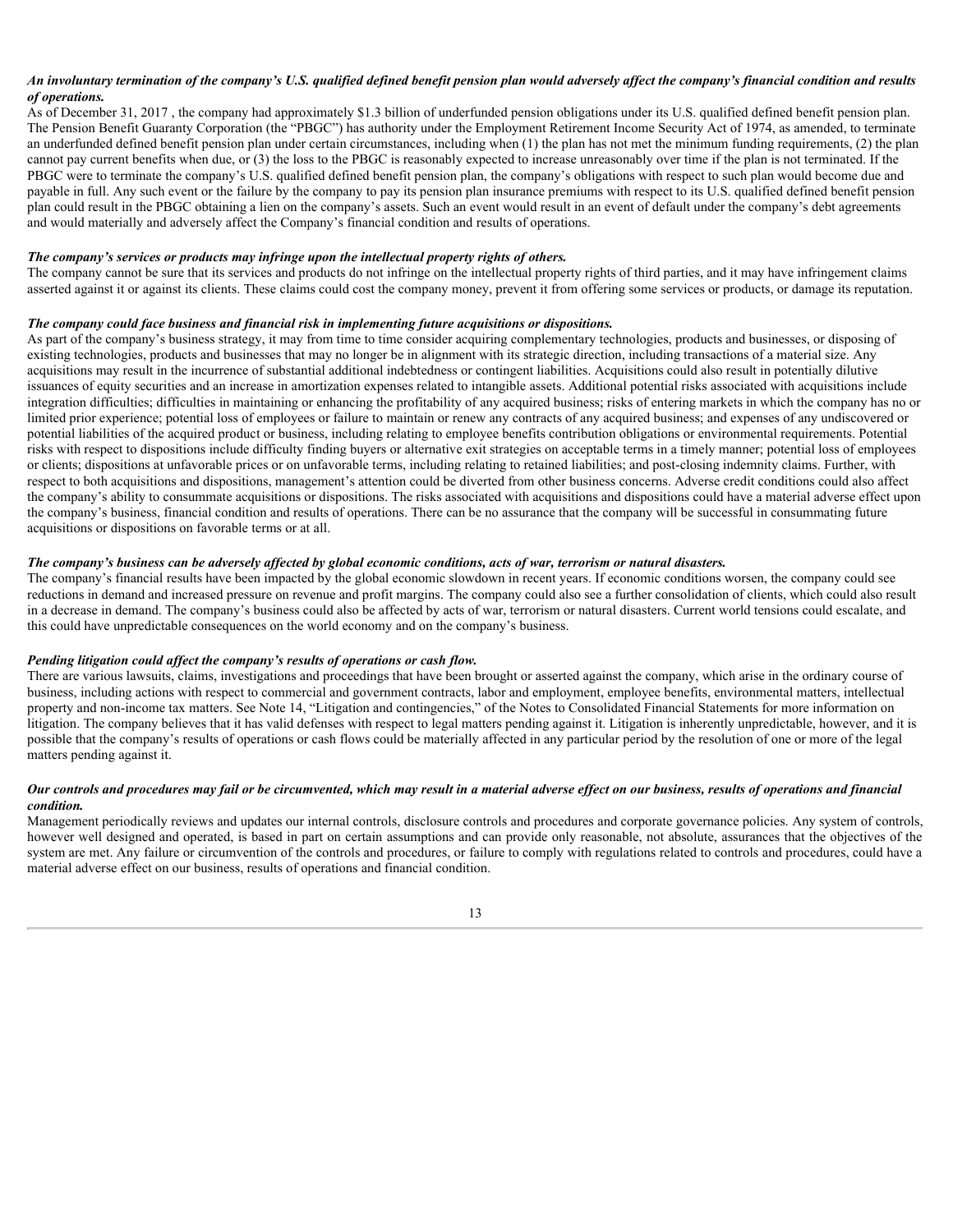As disclosed in Item 9A. "Controls and Procedures," a material weakness was identified in our internal control over financial reporting resulting from risk<br>assessment procedures over Technology revenue that did not adequat assessment procedures over Technology revenue that did not adequately consider changes in business operations and the demands on personnel created by the efforts required to adopt the new revenue accounting pronouncement that will impact future financial reporting. As a result, the company had missing process level As disclosed in Item 9A. "Controls and Procedures," a material weakness was identified in our internal control over financial reporting resulting from risk<br>assessment procedures over Technology revenue that did not adequat Technology revenue. Based on this material weakness, management concluded that our disclosure controls and procedures were not effective as of December 31, 2017. A material weakness is a deficiency, or a combination of deficiencies, in internal control over financial reporting, such that there is a reasonable possibility that a material misstatement of a company's annual or interim financial statements will not be prevented or detected on a timely basis. The material weakness did not result in any misstatement of the Company's consolidated financial statements for any period presented and we are implementing remedial measures intended to address the material weakness and related disclosure controls. However, if the remedial measures we are implementing are insufficient, or if additional material As disclosed in Item 9A. "Controls and Procedures," a material weakness was identified in our internal control over financial reporting resulting from risk assessment procedures over Technology revenue accounting and prono financial statements or other information filed with the SEC may contain material misstatements. Failure to maintain effective controls or to timely implement any necessary improvement of our internal and disclosure controls could, among other things, result in losses from errors, harm our reputation, or cause investors to As disclosed in Item 9A. "Controls and Procedures," a muterial weakness was identified in our internal control over financial reporting resulting from risk<br>assessment procedures over Technology revenue that did not adequa condition.

Other factors discussed in this report, although not listed here, also could materially affect our future results.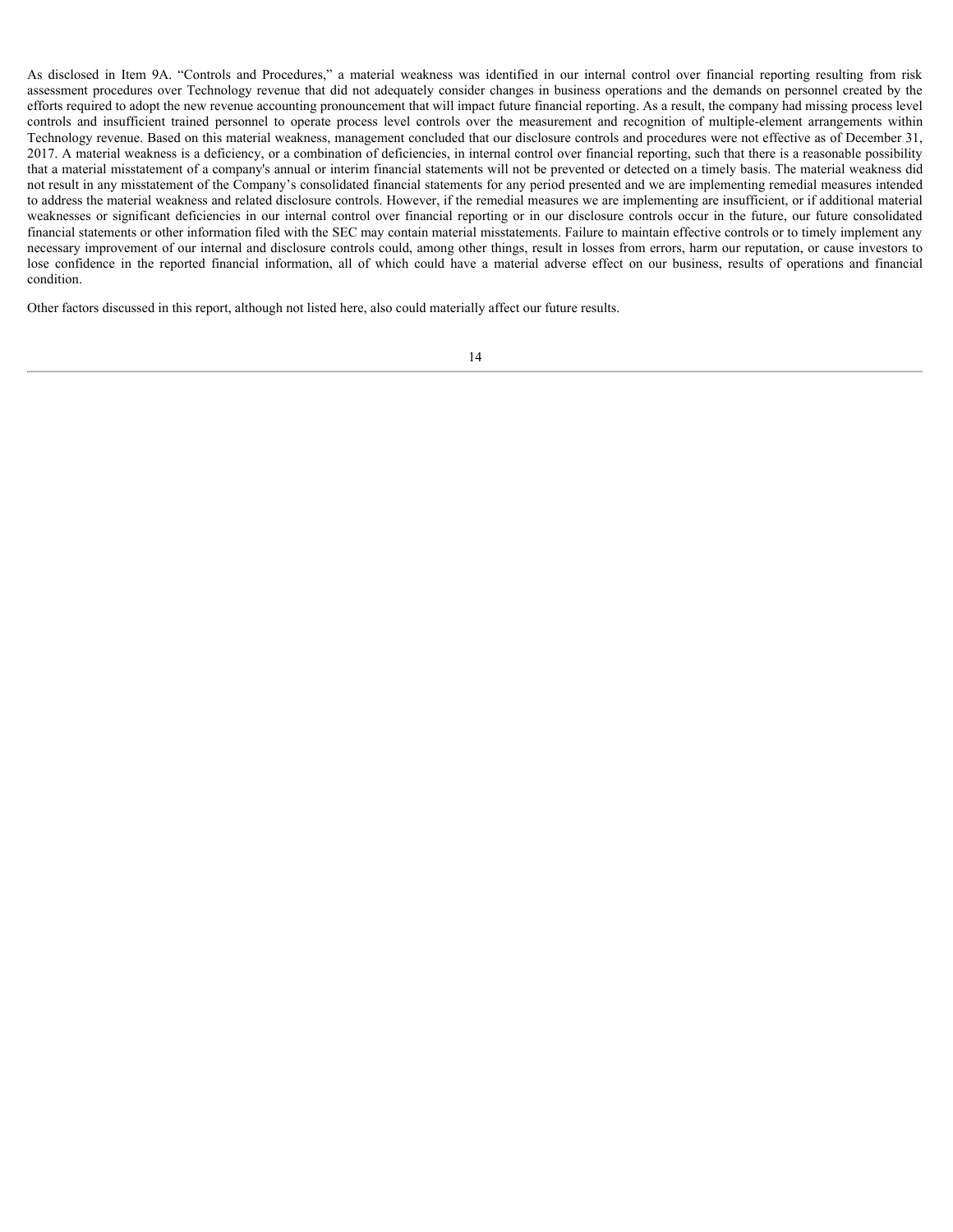# <span id="page-15-0"></span>**ITEM 1B. UNRESOLVED STAFF COMMENTS**

Not applicable.

# <span id="page-15-1"></span>**ITEM 2. PROPERTIES**

As of December 31, 2017 , we had eight major facilities in the United States, with an aggregate floor space of approximately 1.1 million square feet, located in Minnesota, Pennsylvania, Virginia, Utah, California and Georgia. We owned one of these facilities, with aggregate floor space of approximately 0.3 million square feet; seven of these facilities, with approximately 0.8 million square feet of floor space, were leased to us. Approximately 1.0 million square feet of the U.S. facilities were in current operation and approximately 0.1 million square feet were subleased to others.

As of December 31, 2017 , we had eleven major facilities outside the United States, with an aggregate floor space of approximately 1.2 million square feet, located in the United Kingdom, India, Brazil, Australia, Hungary and New Zealand. We owned one of these facilities, with approximately 0.2 million square feet of floor space; ten of these facilities, with approximately 1.0 million square feet of floor space, were leased to us. Approximately 0.9 million square feet of the facilities outside the United States were in current operation and approximately 0.2 million square feet were subleased to others.

Our major facilities include offices, data centers, call centers, engineering centers and sales centers. We believe that our facilities are suitable and adequate for current and presently projected needs. We continuously review our anticipated requirements for facilities and will from time to time acquire additional facilities, expand existing facilities, and dispose of existing facilities or parts thereof, as necessary.

# <span id="page-15-2"></span>**ITEM 3. LEGAL PROCEEDINGS**

Information with respect to litigation is set forth in Note 14, "Litigation and contingencies," of the Notes to Consolidated Financial Statements and is incorporated herein by reference.

# <span id="page-15-3"></span>**ITEM 4. MINE SAFETY DISCLOSURES**

Not applicable.

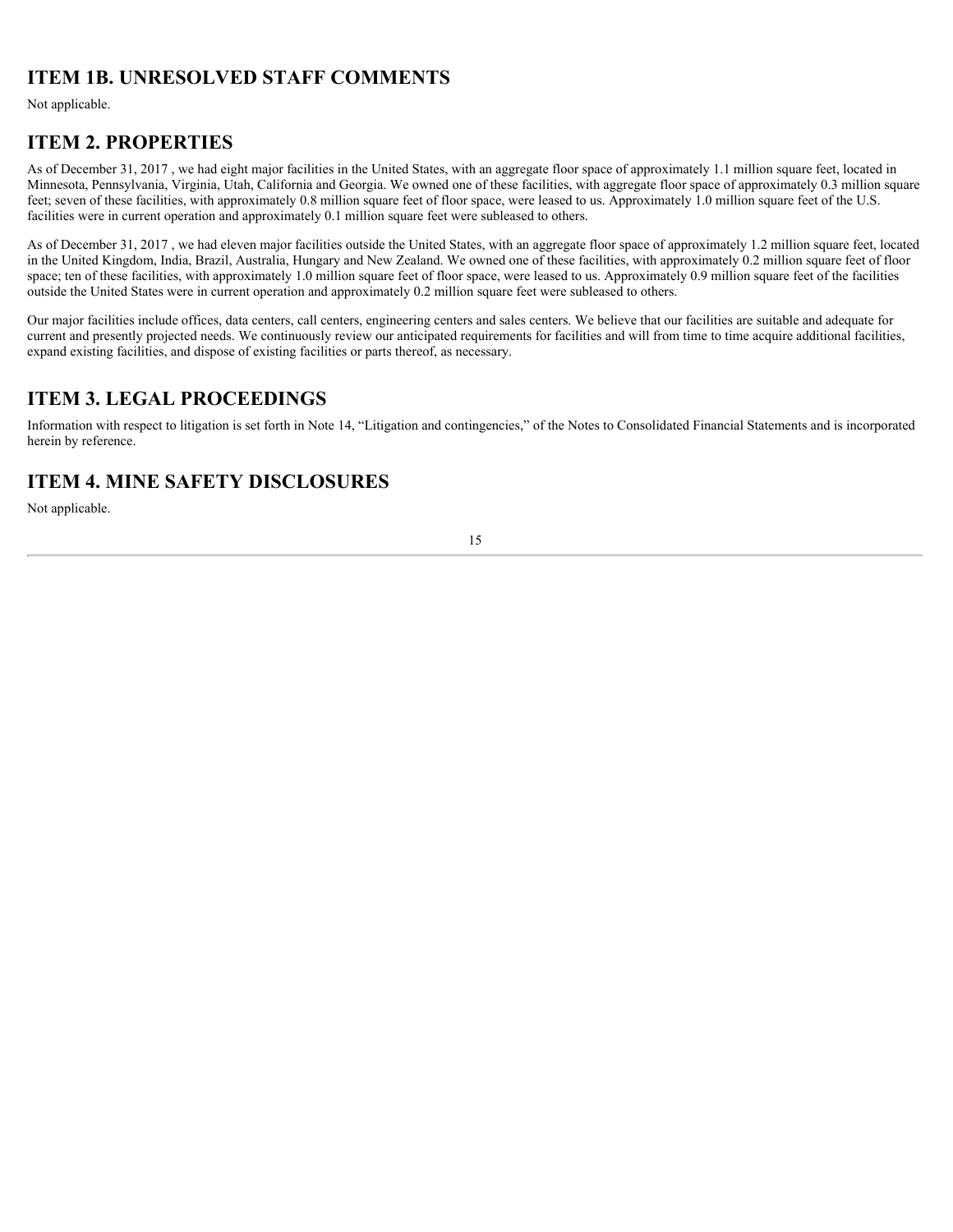# **PART II**

# <span id="page-16-0"></span>**ITEM 5. MARKET FOR THE REGISTRANT'S COMMON EQUITY, RELATED STOCKHOLDER MATTERS AND ISSUER PURCHASES OF EQUITY SECURITIES**

# **Market Information**

Unisys Common Stock (trading symbol "UIS") is listed for trading on the New York Stock Exchange and London Stock Exchange. Information on the high and low sales prices for Unisys Common Stock is set forth below. At December 31, 2017, there were approximately 50.5 million shares outstanding.

|                        |          |      |   | First<br>Quarter |      | Second<br>Quarter |     | Third<br>Quarter |   | Fourth<br>Quarter | Year  |
|------------------------|----------|------|---|------------------|------|-------------------|-----|------------------|---|-------------------|-------|
|                        |          | 2017 |   |                  |      |                   |     |                  |   |                   |       |
| Market price per share | - high   |      | Œ | 15.25            | - 55 | 14.15             | - S | 13.25            | S | 9.15              | 15.25 |
|                        | $-$ low  |      |   | 11.55            |      | 10.75             |     | 6.90             |   | 7.20              | 6.90  |
|                        |          | 2016 |   |                  |      |                   |     |                  |   |                   |       |
| Market price per share | $-$ high |      |   | 12.00            |      | 8.58              |     | 10.70            |   | 16.70             | 16.70 |
|                        | $-$ low  |      |   | 7.10             |      | 6.72              |     | 6.74             |   | 8.95              | 6.72  |
|                        |          |      |   |                  |      |                   |     |                  |   |                   |       |

*Market prices per share are as quoted on the New York Stock Exchange composite listing.*

# **Holders of Record**

At December 31, 2017 , there were approximately 5,600 stockholders of record.

# **Dividend Policy**

Unisys has not declared or paid any cash dividends on its Common Stock since 1990, and we do not anticipate declaring or paying cash dividends in the foreseeable future.

16

### **Repurchase of Equity Securities**

None.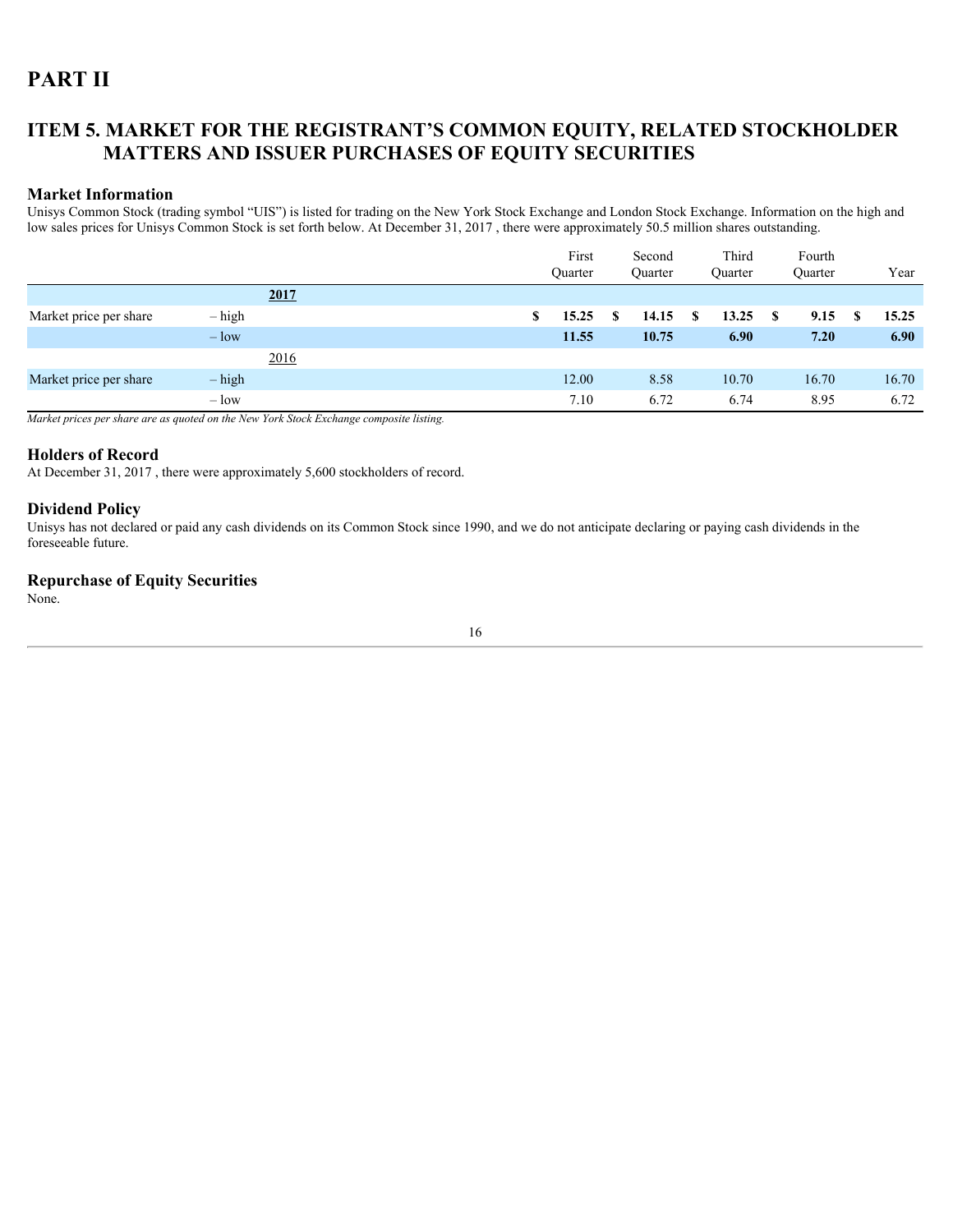# **Stock Performance**

The following graph compares the cumulative total stockholder return on Unisys common stock during the five fiscal years ended December 31, 2017 , with the cumulative total return on the Standard & Poor's 500 Stock Index and the Standard & Poor's 500 IT Services Index. The comparison assumes \$100 was invested on December 31, 2012, in Unisys common stock and in each of such indices and assumes reinvestment of any dividends.



|                           | 2012 | 2013   | 2014        | 2015 | 2016   | 2017 |
|---------------------------|------|--------|-------------|------|--------|------|
| <b>Unisys Corporation</b> | 100  | 194    | 170<br>- 35 | 64   | 86     | 47   |
| S&P 500                   | 100  | 132 \$ | 151 \$      | 153  | 171S   | 208  |
| S&P 500 IT Services       | 100  | 126S   | 133         | 142  | 156 \$ | 205  |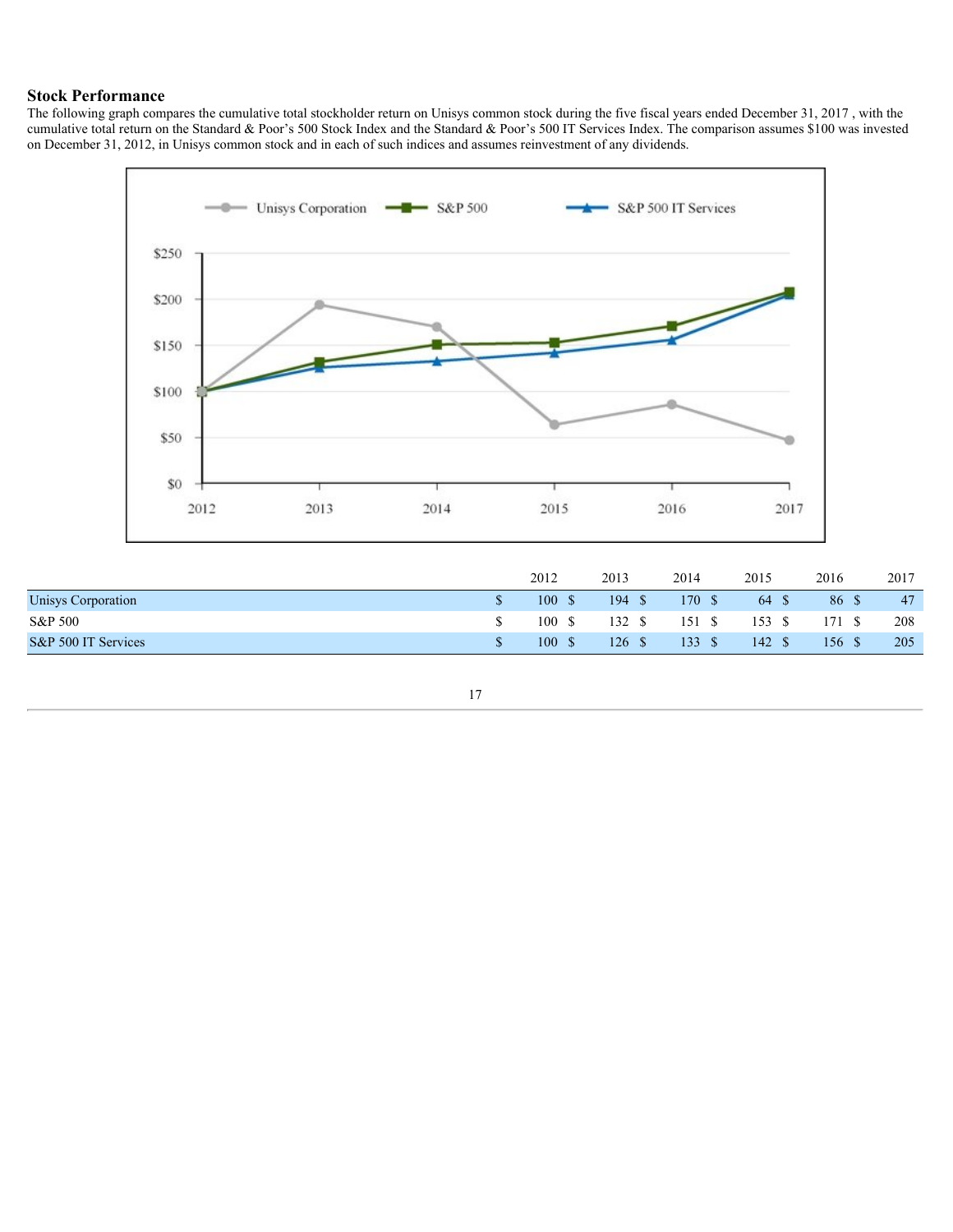# <span id="page-18-0"></span>**ITEM 6. SELECTED FINANCIAL DATA**

# **Five-year summary of selected financial data**

| (Dollars in millions, except per share data)                             | $2017^{(a)}$  |               | $2016$ (a) |               | $2015^{(a)}$ |               | 2014      |               | 2013    |  |
|--------------------------------------------------------------------------|---------------|---------------|------------|---------------|--------------|---------------|-----------|---------------|---------|--|
| <b>Results of operations</b>                                             |               |               |            |               |              |               |           |               |         |  |
| Revenue                                                                  | \$<br>2,741.8 | \$            | 2,820.7    | <sup>\$</sup> | 3,015.1      | <sup>\$</sup> | 3,356.4   | S.            | 3,456.5 |  |
| Operating profit (loss)                                                  | 4.6           |               | 47.6       |               | (55.1)       |               | 154.9     |               | 219.5   |  |
| Income (loss) before income taxes                                        | (72.1)        |               | 20.5       |               | (58.8)       |               | 145.5     |               | 219.4   |  |
| Net income (loss) attributable to noncontrolling interests               | (1.3)         |               | 11.0       |               | 6.7          |               | 12.6      |               | 11.6    |  |
| Net income (loss) attributable to Unisys Corporation common shareholders | (65.3)        |               | (47.7)     |               | (109.9)      |               | 44.0      |               | 92.3    |  |
| Earnings (loss) per common share                                         |               |               |            |               |              |               |           |               |         |  |
| Basic                                                                    | (1.30)        |               | (0.95)     |               | (2.20)       |               | 0.89      |               | 2.10    |  |
| Diluted                                                                  | (1.30)        |               | (0.95)     |               | (2.20)       |               | 0.89      |               | 2.08    |  |
| <b>Financial position</b>                                                |               |               |            |               |              |               |           |               |         |  |
| Total assets                                                             | S<br>2,542.4  | -S            | 2,021.6    | <sup>\$</sup> | 2,130.0      | $\mathbb{S}$  | 2,321.0   | <sup>\$</sup> | 2,497.8 |  |
| Long-term debt                                                           | 633.9         |               | 194.0      |               | 233.7        |               | 219.2     |               | 205.9   |  |
| Deficit                                                                  | (1,326.5)     |               | (1,647.4)  |               | (1,378.6)    |               | (1,452.4) |               | (663.9) |  |
| Other data                                                               |               |               |            |               |              |               |           |               |         |  |
| Capital additions of properties                                          | S<br>25.8     | <sup>\$</sup> | 32.5       | - \$          | 49.6         | <sup>S</sup>  | 53.3      | <sup>S</sup>  | 47.2    |  |
| Capital additions of outsourcing assets                                  | 86.3          |               | 51.3       |               | 102.0        |               | 85.9      |               | 39.9    |  |
| Investment in marketable software                                        | 64.4          |               | 63.3       |               | 62.1         |               | 73.6      |               | 64.3    |  |
| Depreciation and amortization                                            |               |               |            |               |              |               |           |               |         |  |
| Properties                                                               | 39.7          |               | 38.9       |               | 57.5         |               | 52.0      |               | 46.7    |  |
| Outsourcing assets                                                       | 53.7          |               | 51.9       |               | 55.7         |               | 58.1      |               | 53.5    |  |
| Amortization of marketable software                                      | 63.1          |               | 64.8       |               | 66.9         |               | 58.5      |               | 59.4    |  |
| Common shares outstanding (millions)                                     | 50.5          |               | 50.1       |               | 49.9         |               | 49.7      |               | 44.0    |  |
| Stockholders of record (thousands)                                       | 5.6           |               | 6.0        |               | 6.2          |               | 11.1      |               | 11.8    |  |
| Employees (thousands)                                                    | 20.5          |               | 21.0       |               | 23.0         |               | 23.2      |               | 22.8    |  |

(a) Includes pretax cost reduction and other charges of \$146.8 million , \$82.1 million and \$118.5 million for the years ended December 31, 2017, 2016 and 2015, respectively. See Note 3, "Cost reduction actions," of the Notes to Consolidated Financial Statements.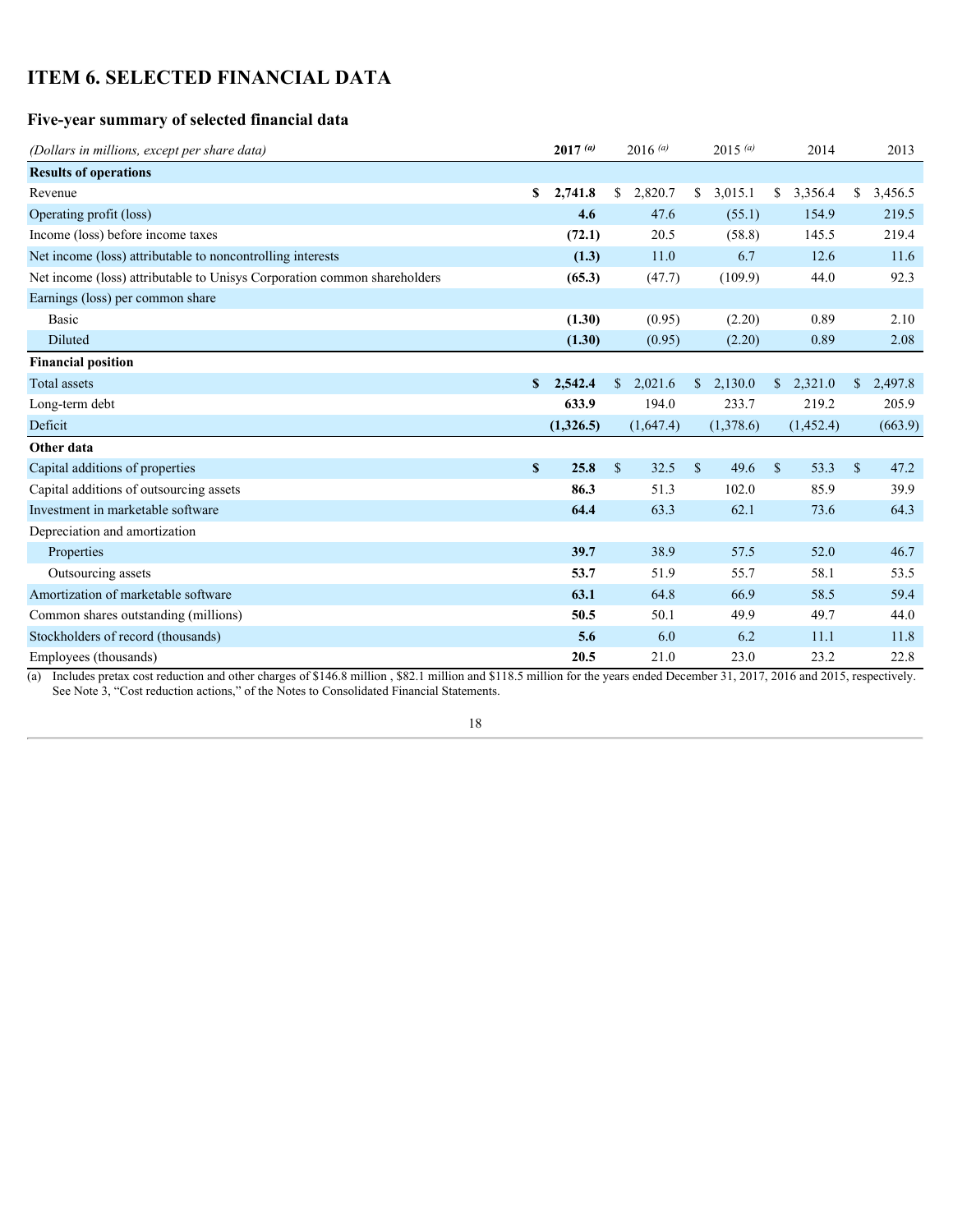# <span id="page-19-0"></span>**ITEM 7. MANAGEMENT'S DISCUSSION AND ANALYSIS OF FINANCIAL CONDITION AND RESULTS OF OPERATIONS**

### **Overview**

In April 2015, the company initiated a restructuring plan in connection with organizational initiatives to create a more cost competitive cost structure and rebalance the company's global skill set. During the years ended December 31, 2017, 2016 and 2015, the company recognized charges and other costs of \$146.8 million, \$82.1 million and \$118.5 million , respectively, in connection with this plan, principally related to a reduction in employees.

The company reported a 2017 net loss attributable to Unisys Corporation of \$65.3 million , or a loss of \$1.30 per diluted share, compared with a 2016 net loss attributable to Unisys Corporation of \$47.7 million , or a loss of \$0.95 per diluted share. The company's results of operations in the current year were impacted by higher cost reduction charges, higher interest expense principally caused by the issuance of the senior secured notes partially offset by savings derived from the cost reduction actions and lower income tax expense.

The company's underfunded defined benefit pension plan obligations decreased by approximately \$390 million to \$1.78 billion at December 31, 2017 from \$2.17 billion at December 31, 2016 , principally due to higher pension plan assets partially offset by a decrease in discount rates.

### **Results of operations**

#### *Company results*

During 2017 , the company recognized charges in connection with its cost reduction plan and other costs of \$146.8 million . The charges related to work-force reductions were \$117.9 million , principally related to severance costs, and were comprised of: (a) a charge of \$9.4 million for 542 employees and \$(1.3) million for changes in estimates in the U.S. and (b) a charge of \$109.4 million for 2,274 employees, \$8.2 million for additional benefits provided in 2017 and \$(7.8) million for changes in estimates outside the U.S. In addition, the company recorded charges of \$28.9 million comprised of \$4.7 million for idle leased facilities costs, \$5.4 million for contract amendment and termination costs, \$5.2 million for professional fees and other expenses related to the cost reduction effort, \$1.8 million for net asset sales and write-offs and \$11.8 million for net foreign currency losses related to exiting foreign countries.

The 2017 charges were recorded in the following statement of income classifications: cost of revenue - services, \$99.6 million ; cost of revenue - technology, \$0.4 million ; selling, general and administrative expenses, \$33.6 million ; research and development expenses, \$1.4 million ; and other income (expense), net, \$11.8 million .

During 2016 , the company recognized charges of \$82.1 million in connection with this plan. The charges related to work-force reductions were \$62.6 million , principally related to severance costs, and were comprised of: (a) charges of \$8.3 million for 351 employees and \$(1.3) million for changes in estimates in the U.S. and (b) a charge of \$58.6 million for 1,048 employees and \$(3.0) million for changes in estimates outside the U.S. In addition, the company recorded charges of \$19.5 million comprised of \$1.4 million for idle leased facilities, \$4.1 million for contract amendment and termination costs and \$13.3 million for professional fees and other expenses related to the cost reduction effort and \$0.7 million for net asset sales and write-offs.

The 2016 charges were recorded in the following statement of income classifications: cost of revenue - services, \$42.4 million ; selling, general and administrative expenses, \$38.0 million ; and research and development expenses, \$1.7 million .

During 2015 , the company recognized charges of \$118.5 million in connection with this plan, principally related to a reduction in employees. The charges related to work-force reductions were \$78.8 million and were comprised of: (a) a charge of \$27.9 million for 700 employees in the U.S. and (b) a charge of \$50.9 million for 782 employees outside the U.S. In addition, the company recorded charges of \$39.7 million comprised of \$20.2 million for asset impairments and \$19.5 million for other expenses related to the cost reduction effort.

The 2015 charges were recorded in the following statement of income classifications: cost of revenue - services, \$52.3 million ; cost of revenue - technology, \$0.3 million ; selling, general and administrative expenses, \$53.5 million ; and research and development expenses, \$12.4 million .

Revenue for 2017 was \$2.74 billion compared with \$2.82 billion for 2016 , a decrease of 3% . Foreign currency fluctuations had a 1 -percentage-point positive impact on revenue in the current year compared with the year-ago period.

Services revenue decreased 3% and Technology revenue was flat year over year. Foreign currency fluctuations had a negligible impact on Services revenue and a 1 -percentage-point positive impact on Technology revenue in the current year compared with the year-ago period.

Revenue for 2016 was \$2.82 billion compared with 2015 revenue of \$3.02 billion , a decrease of 6% . Foreign currency had a 2 -percentage-point negative impact on revenue in 2016 compared with 2015 .

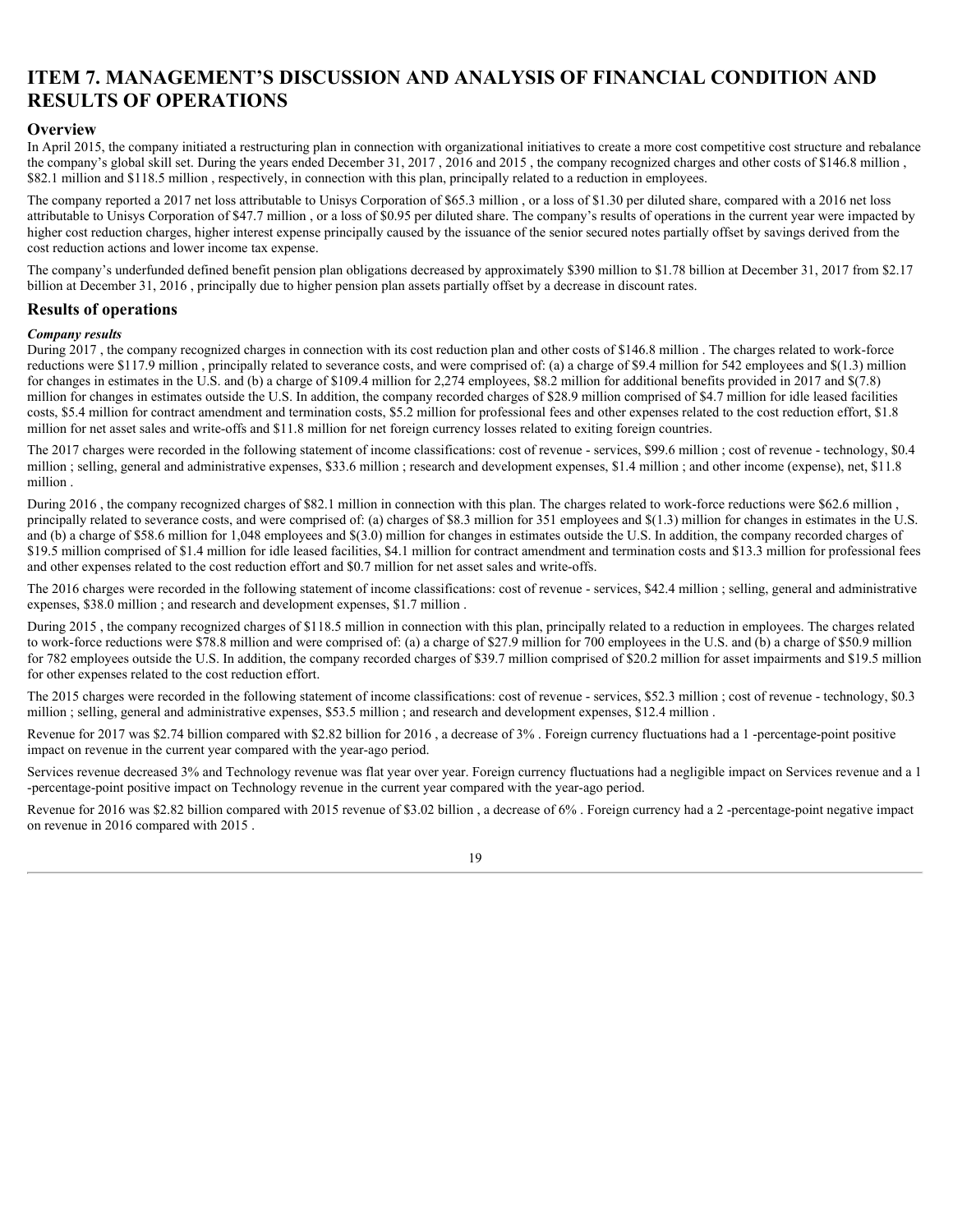Services revenue in 2016 decreased by 8% compared with 2015 . Technology revenue in 2016 increased by 1% compared with 2015 .

Revenue from international operations in 2017, 2016 and 2015 was \$1.48 billion, \$1.51 billion and \$1.56 billion, respectively. Foreign currency had a 1 percentage-point positive impact on international revenue in 2017 compared with 2016 , and a 4 -percentage-point negative impact on international revenue in 2016 compared with 2015 . Revenue from U.S. operations was \$1.26 billion in 2017 , \$1.31 billion in 2016 and \$1.45 billion in 2015 .

Gross profit as a percent of total revenue, or gross profit percent, was 17.4% in 2017 , 19.8% in 2016 and 17.9% in 2015 . The decline in 2017 from 2016 was principally due to higher cost reduction charges of \$57.6 million and higher pension expense of \$10.0 million . The increase in 2016 from 2015 was principally due to higher sales of the company's proprietary enterprise software and servers in 2016 , lower cost reduction charges of \$10.2 million and lower pension expense of  $$17.3$  million.

Selling, general and administrative expenses were \$426.5 million in 2017 ( 15.6% of revenue), \$455.6 million in 2016 ( 16.2% of revenue) and \$519.6 million in 2015 ( 17.2% of revenue). Cost reduction charges of \$33.6 million were recorded in 2017 compared with \$38.0 million in 2016. Exclusive of these charges, the decline was due to benefits derived from the cost reduction actions.

Research and development ("R&D") expenses in 2017 were \$47.2 million compared with \$55.4 million in 2016 and \$76.4 million in 2015 . The decline principally reflects savings due to cost reduction actions.

Pension expense for 2017 was \$92.4 million compared with \$82.7 million in 2016 and \$108.7 million in 2015 . For 2018 , the company expects to recognize pension expense of approximately \$72.8 million . The expected decrease in pension expense in 2018 compared with 2017 is principally due to a lower interest cost component of pension expense for the company's U.S. defined benefit pension plans. The company records pension income or expense, as well as other employeerelated costs such as payroll taxes and medical insurance costs, in operating income in the following income statement categories: cost of revenue; selling, general and administrative expenses; and research and development expenses. The amount allocated to each category is based on where the salaries of active employees are charged.

Effective January 1, 2018, the company approved an amendment to reorganize its U.S. defined benefit pension plan from one plan into two distinct plans. Participants were divided between plans to maximize administrative efficiencies in compliance with all regulations. The company estimates administrative costs including Pension Benefit Guaranty Corporation ("PBGC") premiums, and the resulting contributions to fund such costs, will be reduced by approximately \$10 million per year through 2021. Benefits offered to plans' participants are unchanged. This amendment had no impact on the company's consolidated results of operations and financial position for the year ended and as of December 31, 2017.

In 2017 , the company reported an operating profit of \$4.6 million compared with an operating profit of \$47.6 million in 2016 and an operating loss of \$55.1 million in 2015 . The current year principally reflects higher cost reduction charges and higher pension expense partially offset by savings due to cost reduction actions.

Interest expense was \$52.8 million in 2017 , \$27.4 million in 2016 and \$11.9 million in 2015 . The increase in 2017 compared with 2016 was principally caused by the issuance of senior secured notes (see Note 9, "Debt," of the Notes to Consolidated Financial Statements).

Other income (expense), net was expense of \$23.9 million in 2017 , compared with income of \$0.3 million in 2016 and income of \$8.2 million in 2015 . Included in 2017 were \$11.8 million of net foreign currency losses related to exiting foreign countries in connection with the company's restructuring plan and foreign exchange losses of \$9.9 million . 2016 and 2015 included foreign exchange gains of \$2.3 million and \$8.1 million .

Income (loss) before income taxes in 2017 was a loss of \$72.1 million compared with income of \$20.5 million in 2016 and a loss of \$58.8 million in 2015 .

The (benefit) provision for income taxes in 2017, 2016 and 2015 was \$(5.5) million, \$57.2 million and \$44.4 million, respectively. In 2017, 2016 and 2015, the provision for income taxes includes a benefit of \$4.6 million , \$16.4 million and \$5.4 million , respectively, related to changes in judgment on the realizability of certain of its deferred tax assets. The 2016 and 2015 income tax provisions include a charge of \$3.5 million and \$9.1 million , respectively, due to reductions in the UK income tax rate (see Note 7, "Income taxes," of the Notes to Consolidated Financial Statements).

The Tax Cuts and Jobs Act ("TCJA") was enacted by the U.S. on December 22, 2017. The TCJA eliminates the corporate Alternative Minimum Tax ("AMT") beginning in 2018, and also provides for refunds of all remaining AMT credits. Consequently, the company recorded a benefit of \$50.4 million in 2017. Of this total, \$9.1 million was received in 2017, and approximately \$7.2 million will be received in 2018 under Internal Revenue Code section 168(k)(4) of the prior tax law. The remainder, \$34.1 million, will be refundable under the TCJA between 2019 and 2022.

In addition to AMT repeal, the TCJA includes extensive changes to U.S. corporate taxation. The company has considered the implications of the TCJA for 2017 financial reporting as well as implications going forward. The U.S. federal tax rate has been

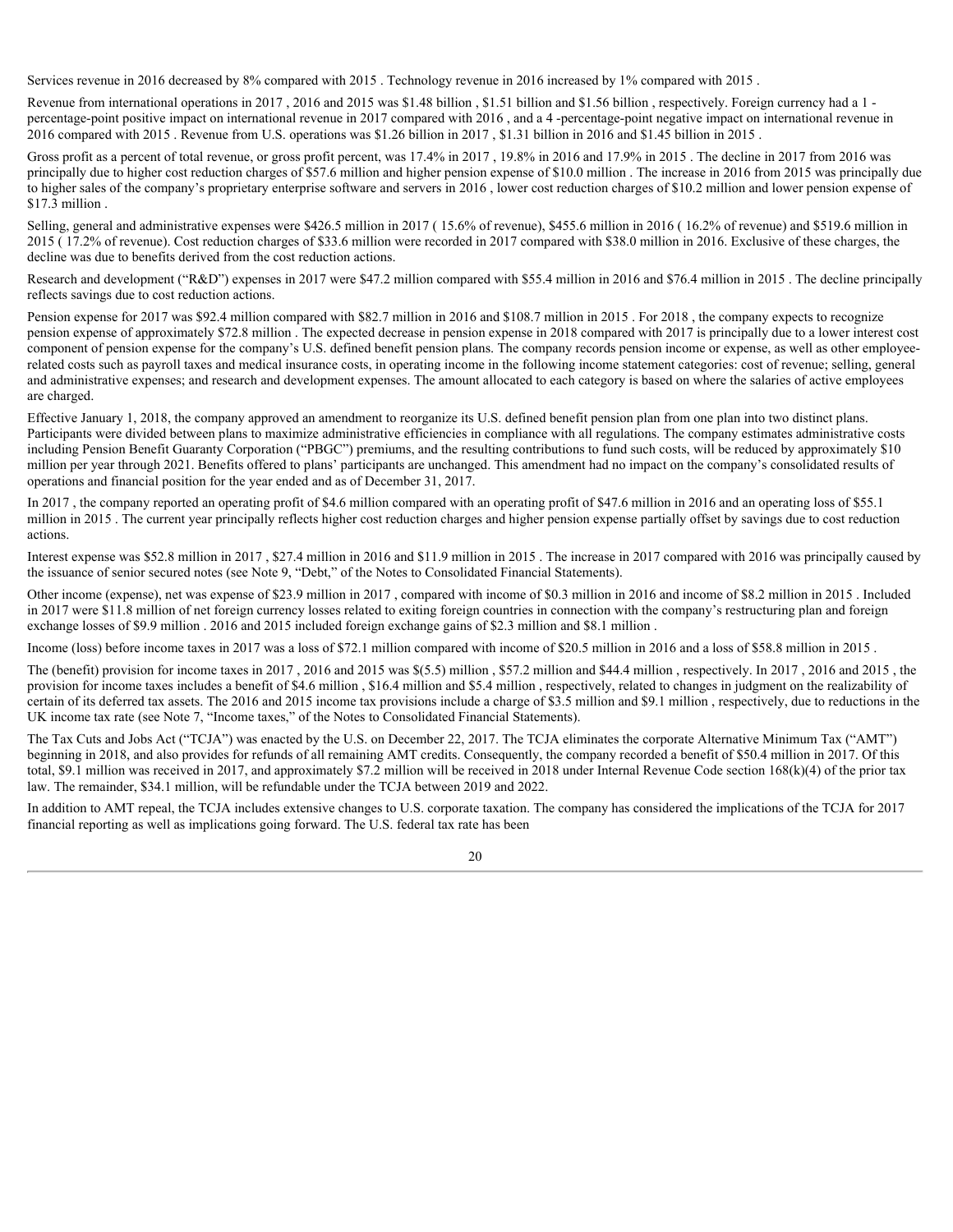reduced from 35% to 21% effective in 2018. This rate decrease results in a remeasurement of U.S. deferred tax balances, with no net financial statement impact due to the valuation allowance recorded against all U.S. deferred tax assets.

There will be no expiration of U.S. tax losses generated in 2018 and beyond, but such losses will only be able to offset 80% of future U.S. taxable income. The TJCA did not include any law changes for losses that were generated prior to 2018; and consequently, the company can utilize its U.S. tax loss carryforwards from years prior to 2018 without limitation, but the losses continue to be subject to a twenty-year expiration.

The TCJA introduced a "base erosion and anti-abuse tax" ("BEAT") which imposes a new minimum tax computed on a modified U.S. taxable income that adds back certain "base eroding payments" to offshore related parties. These addbacks include such items as interest and service payments. The minimum tax will be imposed at 5% for 2018, 10% for 2019-2025, and 12.5% from 2026. The BEAT has the potential to impact the company beginning in 2018. The company is currently assessing the impact. To the extent BEAT is applicable, it will be recorded as a period cost when incurred, and consequently has no impact on the 2017 financial statements.

The TCJA also introduced a tax on "global intangible low-taxed income" ("GILTI"). Beginning in 2018, rather than deferring the taxation of offshore earnings until repatriation as had been the law prior to 2018, U.S. taxable income each year will include GILTI, which is essentially the net foreign subsidiaries' earnings above a routine 10% return on their tangible assets. The company has made an accounting policy election to treat the GILTI as a period cost when included in U.S. taxable income, and consequently GILTI has no impact on the 2017 financial statements. The company will continue to assess the impact of GILTI, but does not expect it to result in a U.S. cash tax for the forseeable future due to tax loss carryforwards.

The company will continue to assess the impact of other provisions of the TCJA, including limitations on deductions for net interest expense and executive compensation. None of these impact the 2017 financial statements, and are not expected to result in a U.S. cash tax for the forseeable future due to tax loss carryforwards.

The company evaluates quarterly the realizability of its deferred tax assets by assessing its valuation allowance and by adjusting the amount of such allowance, if necessary. The company records a tax provision or benefit for those international subsidiaries that do not have a full valuation allowance against their deferred tax assets. Any profit or loss recorded for the company's U.S. operations will have no provision or benefit associated with it due to the company's valuation allowance, except with respect to refundable tax credits and withholding taxes not creditable against future taxable income. As a result, the company's provision or benefit for taxes may vary significantly period to period depending on the geographic distribution of income.

The realization of the company's net deferred tax assets as of December 31, 2017 is primarily dependent on forecasted future taxable income within certain foreign jurisdictions. Any reduction in estimated forecasted future taxable income may require the company to record an additional valuation allowance against the remaining deferred tax assets. Any increase or decrease in the valuation allowance would result in additional or lower income tax expense in such period and could have a significant impact on that period's earnings.

Net income (loss) attributable to Unisys Corporation common shareholders for 2017 was a loss of \$65.3 million, or a loss of \$1.30 per diluted common share, compared with a loss of \$47.7 million, or \$0.95 per diluted common share, in 2016 and a loss of \$109.9 million, or \$2.20 per diluted common share, in 2015.

#### *Segment results*

The company has two business segments: Services and Technology. Revenue classifications within the Services and Technology segment are as follows:

- Cloud and infrastructure services. This represents revenue from helping clients apply cloud and as-a-service delivery models to capitalize on business opportunities, make their end users more productive and manage and secure their IT infrastructure and operations more economically.
- Application services. This represents revenue from helping clients transform their business processes by developing and managing new leading-edge applications for select industries, offering advanced data analytics and modernizing existing enterprise applications.
- Business process outsourcing ("BPO") services. This represents revenue from the management of critical processes and functions for clients in target industries, helping them improve performance and reduce costs.
- Technology. This represents revenue from designing and developing software and offering hardware and other related products to help clients reduce costs, improve security and flexibility and improve the efficiency of their data-center environments.

The accounting policies of each business segment are the same as those followed by the company as a whole. Intersegment sales and transfers are priced as if the sales or transfers were to third parties. Accordingly, the Technology segment recognizes intersegment revenue and manufacturing profit on software and hardware shipments to customers under Services contracts. The Services segment, in turn, recognizes customer revenue and marketing profits on such shipments of company software and hardware to customers. The Services segment also includes the sale of software and hardware products sourced from third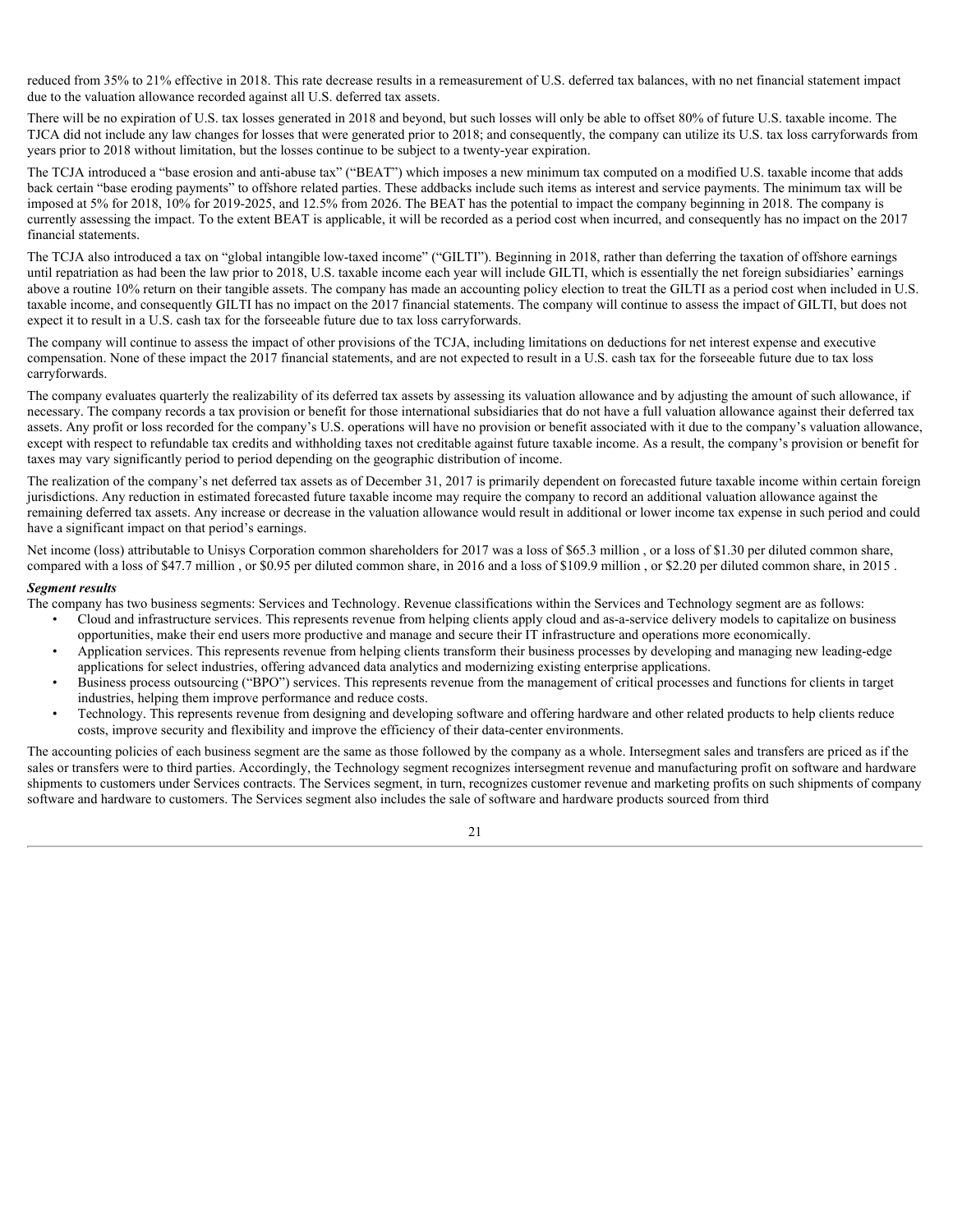parties that are sold to customers through the company's Services channels. In the company's consolidated statements of income, the manufacturing costs of products sourced from the Technology segment and sold to Services customers are reported in cost of revenue for Services.

Also included in the Technology segment's sales and operating profit are sales of software and hardware sold to the Services segment for internal use in Services engagements. The amount of such profit included in operating income of the Technology segment for the years ended December 31, 2017 , 2016 and 2015 was \$6.3 million , \$0.7 million and \$9.2 million , respectively. The profit on these transactions is eliminated in Corporate.

The company evaluates business segment performance based on operating income exclusive of pension income or expense, restructuring charges and unusual and nonrecurring items, which are included in Corporate. All other corporate and centrally incurred costs are allocated to the business segments based principally on revenue, employees, square footage or usage. See Note 15, "Segment information," of the Notes to Consolidated Financial Statements.

Information by business segment for 2017 , 2016 and 2015 is presented below:

| (millions)                      |      |              | Total             |              | Corporate                |      | Services                 |               | Technology |
|---------------------------------|------|--------------|-------------------|--------------|--------------------------|------|--------------------------|---------------|------------|
|                                 | 2017 |              |                   |              |                          |      |                          |               |            |
| Customer revenue                | \$   |              | 2,741.8           | S            | $\overline{\phantom{0}}$ |      | 2,328.2                  | <sup>S</sup>  | 413.6      |
| Intersegment                    |      |              | $\hspace{0.05cm}$ |              | (25.9)                   |      | $\overline{\phantom{m}}$ |               | 25.9       |
| Total revenue                   |      |              | 2,741.8           | S            | (25.9)                   | - S  | 2,328.2                  | <b>S</b>      | 439.5      |
| Gross profit percent            |      |              | 17.4%             |              |                          |      | $16.8\%$                 |               | 59.4%      |
| Operating income percent        |      |              | $0.2 \%$          |              |                          |      | 2.8%                     |               | 38.8%      |
|                                 |      |              |                   |              |                          |      |                          |               |            |
| 2016                            |      |              |                   |              |                          |      |                          |               |            |
| Customer revenue                |      | $\mathbb{S}$ | 2,820.7           | $\mathbb{S}$ | $\overline{\phantom{a}}$ |      | 2,406.3                  | $\mathbb{S}$  | 414.4      |
| Intersegment                    |      |              | $\hspace{0.05cm}$ |              | (22.6)                   |      | $\hspace{0.05cm}$        |               | 22.6       |
| Total revenue                   |      |              | 2,820.7           | -S           | (22.6)                   | -S   | 2,406.3                  | -\$           | 437.0      |
| Gross profit percent            |      |              | 19.8%             |              |                          |      | 16.2%                    |               | 59.9%      |
| Operating income percent        |      |              | $1.7\%$           |              |                          |      | 1.9%                     |               | 37.0%      |
|                                 |      |              |                   |              |                          |      |                          |               |            |
| 2015                            |      |              |                   |              |                          |      |                          |               |            |
| Customer revenue                |      | $\mathbb{S}$ | 3,015.1           | $\mathbb{S}$ | $\frac{1}{2}$            |      | 2,605.6                  | $\mathcal{S}$ | 409.5      |
| Intersegment                    |      |              | $\hspace{0.05cm}$ |              | (49.0)                   |      | 0.1                      |               | 48.9       |
| Total revenue                   |      |              | 3,015.1           | <sup>S</sup> | (49.0)                   | - 55 | 2,605.7                  | <sup>S</sup>  | 458.4      |
| Gross profit percent            |      |              | 17.9%             |              |                          |      | 15.8%                    |               | 55.3%      |
| Operating income (loss) percent |      |              | $(1.8)\%$         |              |                          |      | 2.3%                     |               | 24.8%      |

*Gross profit percent and operating income percent are as a percent of total revenue.* 

Customer revenue by classes of similar products or services, by segment, for 2017 , 2016 and 2015 is presented below:

| Year ended December 31 (millions) | 2017    | 2016    | Percentage<br>Change | 2015    | Percentage<br>Change |
|-----------------------------------|---------|---------|----------------------|---------|----------------------|
| Services                          |         |         |                      |         |                      |
| Cloud & infrastructure services   | 1,317.0 | 1,352.9 | $(2.7)\%$            | 1,513.1 | $(10.6)\%$           |
| Application services              | 808.3   | 859.0   | $(5.9)\%$            | 868.9   | (1.1)%               |
| <b>BPO</b> services               | 202.9   | 194.4   | $4.4\%$              | 223.6   | $(13.1)\%$           |
|                                   | 2,328.2 | 2,406.3 | $(3.2)\%$            | 2,605.6 | $(7.6)\%$            |
| Technology                        | 413.6   | 414.4   | $(0.2)\%$            | 409.5   | $1.2\%$              |
| Total customer revenue            | 2,741.8 | 2,820.7 | $(2.8)\%$            | 3,015.1 | (6.4)%               |

In the Services segment, customer revenue was \$2.3 billion in 2017 , \$2.4 billion in 2016 and \$2.6 billion in 2015 . Foreign currency fluctuations had a negligible impact on revenue in 2017 compared with 2016 .

Revenue from cloud & infrastructure services was \$1.3 billion in 2017 down 2.7% compared with 2016 , and 2016 was down 10.6% from 2015 . Foreign currency fluctuations had a 1-percentage-point positive impact on cloud & infrastructure services revenue in the current period compared with the year-ago period.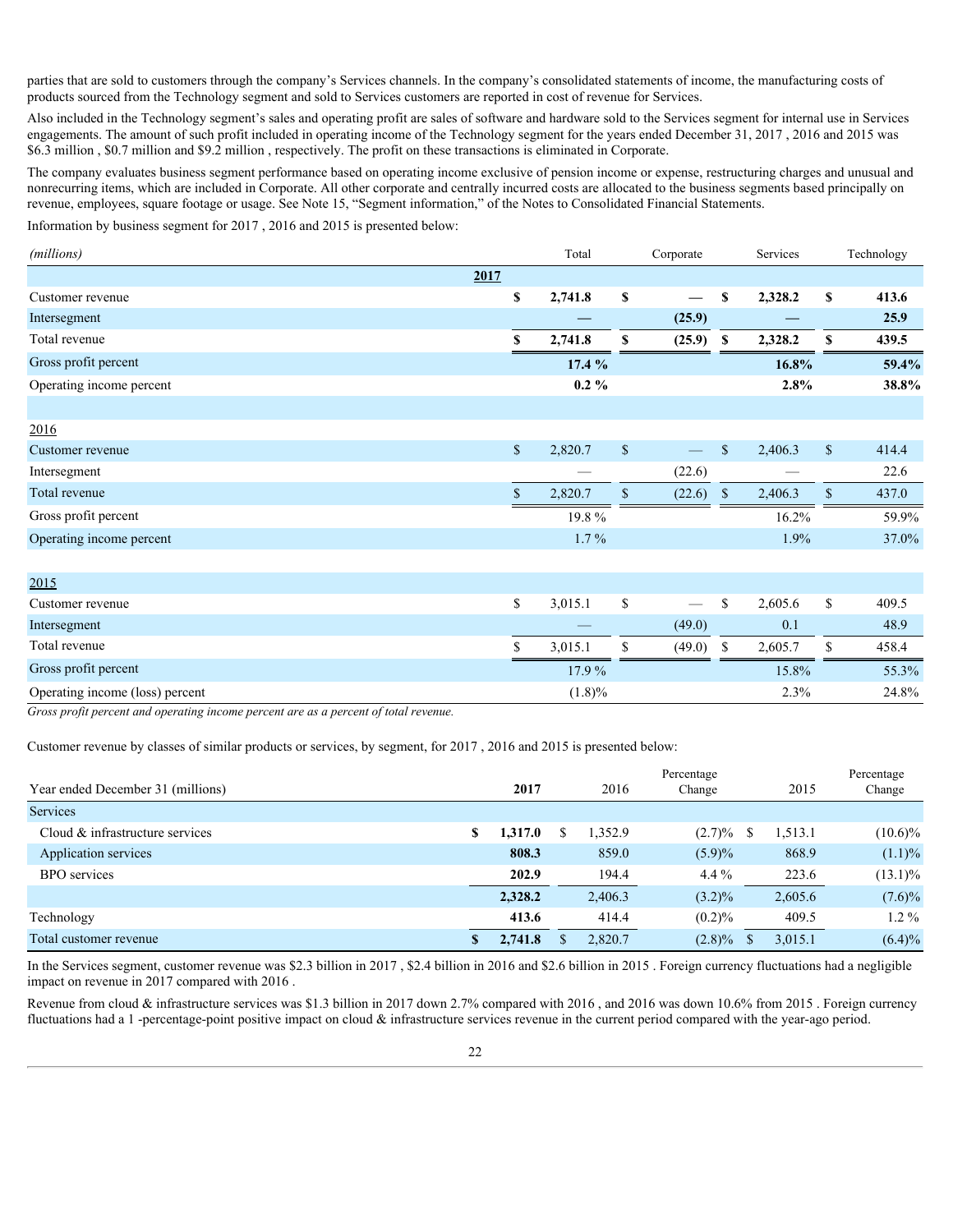Application services revenue decreased 5.9% for 2017 compared with 2016 , and 2016 was down 1.1% compared with 2015 . Foreign currency fluctuations had a 1 -percentage-point positive impact on application services revenue in the current period compared with the year-ago period.

Business process outsourcing services revenue increased 4.4% in 2017 compared with 2016 , and was down 13.1% in 2016 compared with 2015 . Foreign currency fluctuations had a 4 -percentage-point negative impact on business process outsourcing services revenue in the current period compared with the year-ago period.

Services gross profit percent was 16.8% in 2017 compared with 16.2% in 2016 and 15.8% in 2015 . Services operating income percent was 2.8% in 2017 compared with 1.9% in 2016 and 2.3% in 2015 .

In the Technology segment, customer revenue decreased 0.2% to \$413.6 million in 2017 compared with \$414.4 million in 2016 . Revenue in 2016 increased 1.2% compared with 2015 . Foreign currency translation had a 1 -percentage-point positive impact on Technology revenue in 2017 compared with 2016 .

Technology gross profit was 59.4% in 2017 compared with 59.9% in 2016 and 55.3% in 2015 . Technology operating income percent was 38.8% in 2017 compared with 37.0% in 2016 and 24.8% in 2015 .

#### **New accounting pronouncements**

#### **Accounting Pronouncements Adopted**

Effective January 1, 2017, the company adopted Accounting Standards Update ("ASU") No. 2017-04 *Intangibles -Goodwill and Other (Topic 350): Simplifying the Test for Goodwill Impairment* issued by the Financial Accounting Standards Board ("FASB") which simplifies how an entity is required to test goodwill for impairment by eliminating Step 2 from the goodwill impairment test. Step 2 measures a goodwill impairment loss by comparing the implied fair value of a reporting unit's goodwill with the carrying amount of that goodwill. Under the amended guidance, an entity will perform its annual or interim goodwill impairment test by comparing the fair value of a reporting unit with its carrying amount. An impairment charge will be recognized for the amount by which the carrying amount exceeds the reporting unit's fair value. Adoption of this new guidance had no impact on the company's consolidated results of operations and financial position.

Effective January 1, 2017, the company adopted ASU No. 2016-18 *Statement of Cash Flows (Topic 230) -Restricted Cash* issued by the FASB which requires companies to include amounts generally described as restricted cash or restricted cash equivalents with cash and cash equivalents when reconciling the beginningof-period and end-of-period total amounts shown on the statement of cash flows. The new guidance has been applied on retrospective basis whereby prior-period financial statements have been adjusted to reflect the application of the new guidance, as required by the FASB. Amounts reclassified in the consolidated statements of cash flows for the years ended December 31, 2016 and 2015 are as follows:

| Year ended December 31.                                                       | 2016            | 2015  |
|-------------------------------------------------------------------------------|-----------------|-------|
| <b>Cash flows from operating activities</b>                                   |                 |       |
| Other assets                                                                  | $(1.9)$ 2.60 \$ | 2.6   |
| <b>Cash flows from investing activities</b>                                   |                 |       |
| Other                                                                         | 1.6             | (2.3) |
| Effect of exchange rate changes on cash, cash equivalents and restricted cash | (0.8)           | (4.6) |
| Cash, cash equivalents and restricted cash, beginning of year                 | 31.6            | 35.9  |
| Cash, cash equivalents and restricted cash, end of year                       | 30.5            | 31.6  |

Effective January 1, 2017, the company adopted ASU No. 2016-16 Income Taxes (Topic 740): Intra-Entity Transfers of Assets Other Than Inventory issued by the FASB which allows the recognition of deferred income taxes for an intra-entity asset transfer, other than inventory, when the transfer occurs. Historically, recognition of the income tax consequence was not recognized until the asset was sold to an outside party. The new guidance has been applied on a modified retrospective basis through a cumulative-effect adjustment directly to accumulated deficit. At January 1, 2017, the adjustment to accumulated deficit was an increase of \$4.4 million .

Effective January 1, 2017, the company adopted ASU No. 2016-15 Statement of Cash Flows (Topic 230): Classification of Certain Cash Receipts and *Cash Payments (a consensus of the Emerging Issues Task Force)* , issued by the FASB which clarifies the treatment of several cash flow categories. In addition, the guidance also clarifies that when cash receipts and cash payments have aspects of more than one class of cash flows and cannot be separated, classification will depend on the predominant source or use. The company previously reported premium payments on and proceeds from the settlement of corporate-owned life insurance policies as cash flows from operating activities in the company's consolidated statement of cash flows. Under the new guidance, these amounts were reclassified to investing activities. The new guidance has been applied on a retrospective basis whereby prior-period financial statements have been adjusted to reflect the application of the new guidance,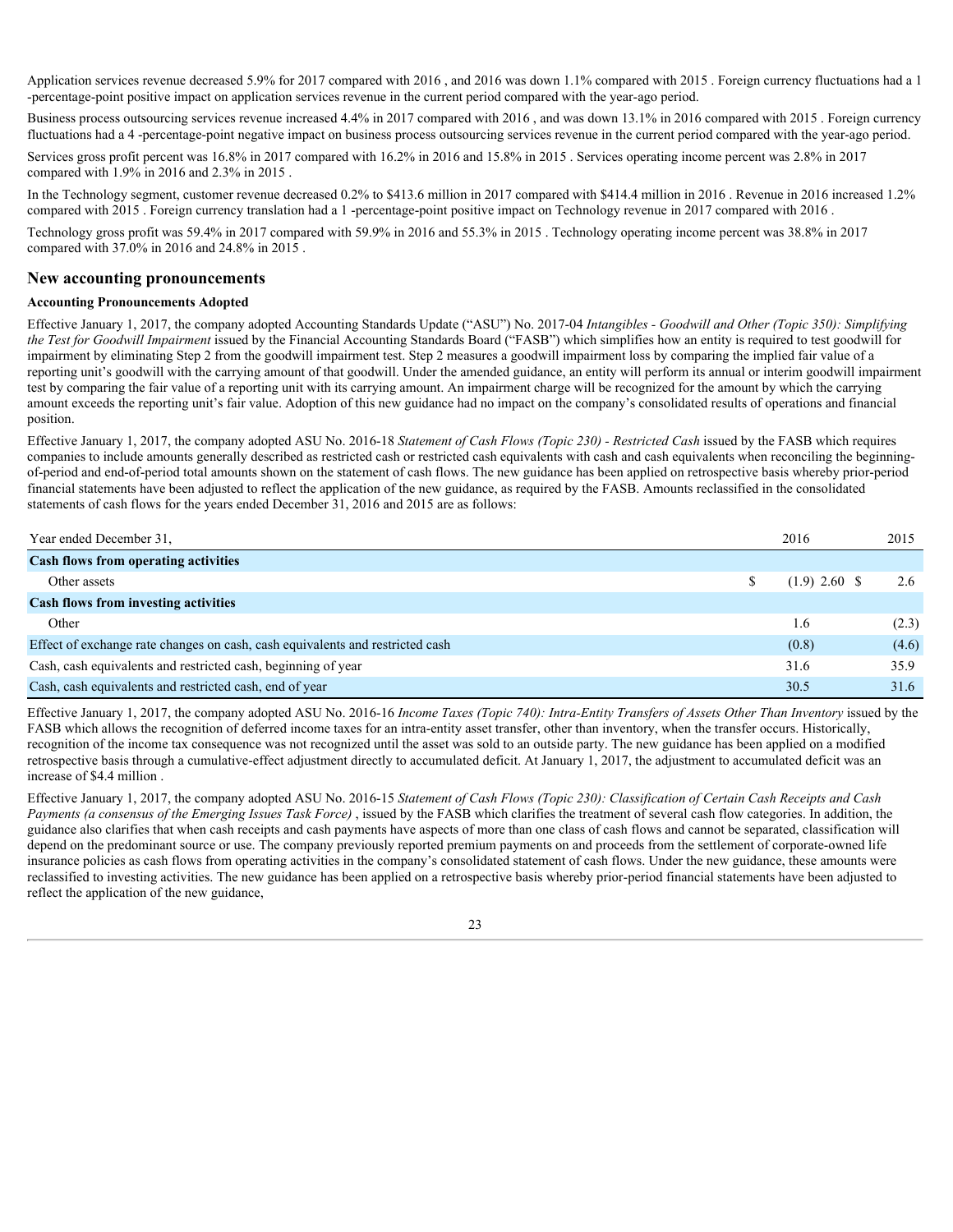as required by the FASB. For the years ended December 31, 2016 and 2015, \$1.5 million and \$1.1 million , respectively, were reclassified from "other assets" in operating activities to "other" in investing activities in the company's consolidated statements of cash flows.

Effective January 1, 2017, the company adopted ASU No. 2016-09 *Compensation—Stock Compensation (Topic 718): Improvements to Employee Share-Based Payment Accounting* , issued by the FASB, which changes certain aspects of accounting for share-based payments to employees. The new guidance requires all income tax effects of awards to be recognized in the income statement when the awards vest or are settled. It also allows an employer to repurchase more of an employee's shares than it can today for tax withholding purposes without triggering liability accounting and to make a policy election to account for forfeitures as they occur. Additionally, the standard requires all tax-related cash flows resulting from share-based payments to be reported as operating activities on the consolidated statement of cash flows, and any cash payments made to taxing authorities on an employee's behalf as financing activities, which the company previously reported as operating activities. The new guidance has been applied on a retrospective basis whereby prior-period financial statements have been adjusted to reflect the application of the new guidance, as required by the FASB. For the years ended December 31, 2016 and 2015, \$0.4 million and \$0.8 million , respectively, were reclassified from "accounts payable and other accrued liabilities" in operating activities to "other" in financing activities in the company's consolidated statements of cash flows.

#### **Accounting Pronouncements Not Yet Adopted**

In March 2017, the FASB issued ASU No. 2017-07 Compensation—Retirement Benefits (Topic 715): Improving the Presentation of Net Periodic Pension Cost *and Net Periodic Postretirement Benefit Cost* , which requires employers to present the service cost component of net periodic benefit cost in the same income statement line item(s) as other employee compensation costs arising from services rendered during the period. Only the service cost component will be eligible for capitalization in assets. The other components of net periodic benefit cost will be presented separately from the line items that include service cost and outside the subtotal of operating income. This update is effective for annual periods beginning after December 15, 2017, which for the company is January 1, 2018. Adoption of this new guidance will result in the reclassification of net periodic benefit cost, other than service costs ( \$92.5 million and \$81.6 million for the years ended December 31, 2017 and 2016, respectively), from operating income to non-operating income. There will be no overall impact on the company's consolidated financial position.

In June 2016, the FASB issued ASU No. 2016-13 Financial Instruments—Credit Losses (Topic 326): Measurement of Credit Losses on Financial Instruments , which introduces a new model for recognizing credit losses on financial instruments based on an estimate of current expected losses. This includes trade and other receivables, loans and other financial instruments. This update is effective for annual periods beginning after December 15, 2019, with earlier adoption permitted. The company is currently assessing when it will choose to adopt, and is currently evaluating the impact of the adoption on its consolidated financial statements.

In February 2016, the FASB issued ASU No. 2016-02 *Leases (Topic 842)* , which is intended to improve financial reporting about leasing transactions. The ASU requires organizations that lease assets, referred to as lessees, to recognize on the balance sheet the assets and liabilities for the rights and obligations created by those leases. The standard requires disclosures to help investors and other financial statement users better understand the amount, timing and uncertainty of cash flows arising from leases. The standard is effective for annual reporting periods beginning after December 15, 2018, with earlier adoption permitted. The company will adopt the new guidance on January 1, 2019, and is currently evaluating the impact of the adoption on its consolidated results of operations and financial position.

In May 2014, the FASB issued ASU No. 2014-09 *Revenue from Contracts with Customers (Topic 606)* , which establishes principles that an entity shall apply to report useful information to users of financial statements about the nature, amount, timing and uncertainty of revenue and cash flows from a contract with a customer. The standard, and its various amendments, is effective for annual reporting periods beginning after December 15, 2017, which for the company is January 1, 2018. The standard allows for either "full retrospective" adoption, meaning the standard is applied to all periods presented, or "modified retrospective" adoption, meaning the standard is applied only to the most current period presented in the financial statements. The new standard would require the company to recognize revenue for certain transactions, including extended payment term software licenses and short-term software licenses, sooner than the current rules would allow and require the company to recognize software license extensions and renewals, later than the current rules would allow. The standard also requires significantly expanded disclosure requirements. The company will adopt the standard on January 1, 2018 using the modified retrospective method.

The net impact to the company's consolidated financial position upon adoption is expected to be an immaterial increase to accumulated deficit which will be recognized as a cumulative effect adjustment to the 2018 opening balance. The prospective impact to the company's consolidated results of operations resulting from this cumulative effect adjustment is expected to be a net increase to 2018 consolidated revenue and results of operations, with most of that difference occurring in the first quarter of 2018 when the majority of the contractual terms of software license extensions and renewals, executed principally late in 2017, commence. The company's results of operations for 2017 and for 2018 will not be fully comparable to each other and the

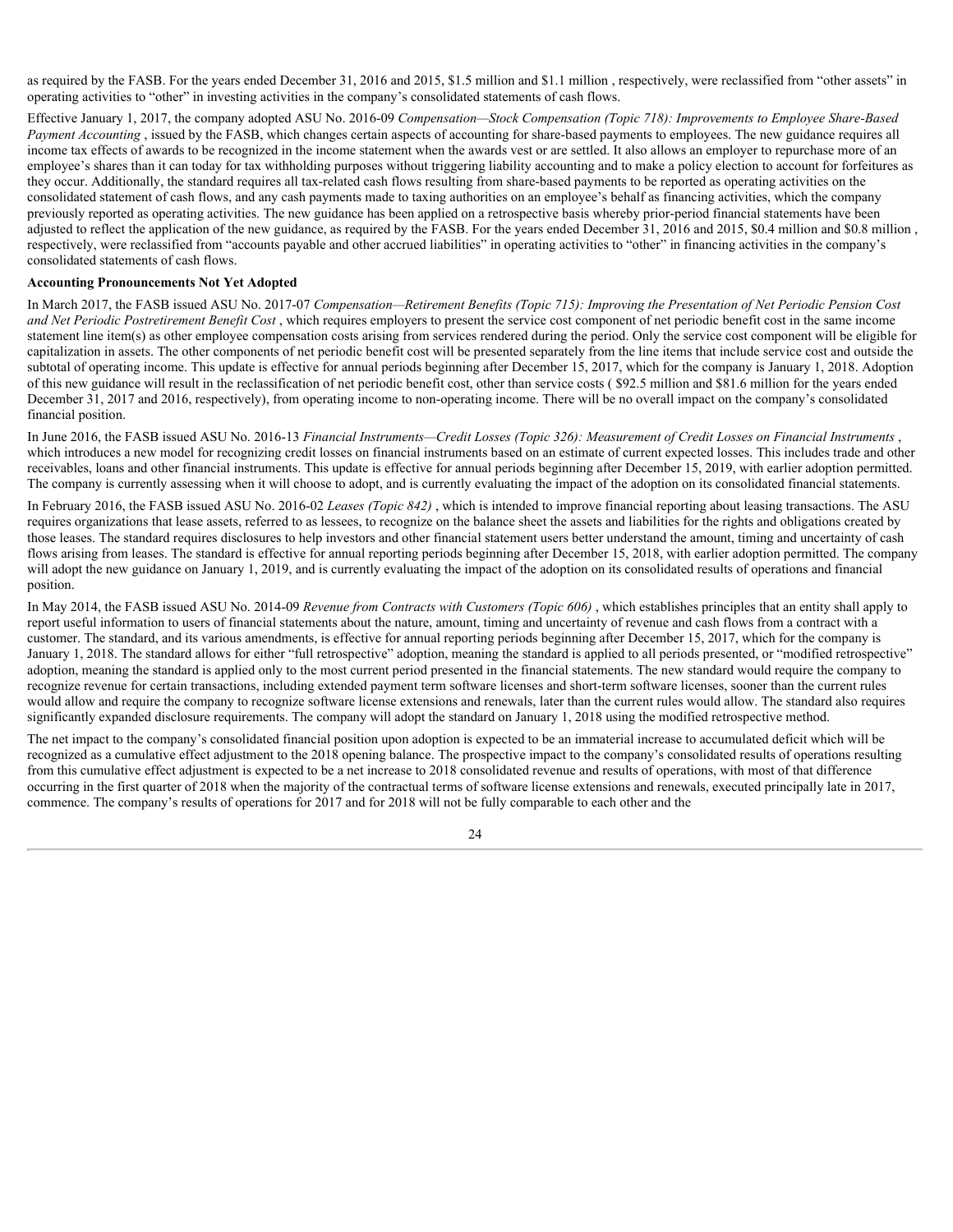company will present supplemental disclosures about the actual effects of the new standard on 2018 results of operations to facilitate comparison to 2017 results of operations.

### **Financial condition**

The company's principal sources of liquidity are cash on hand, cash from operations and its revolving credit facility, discussed below. The company and certain international subsidiaries have access to uncommitted lines of credit from various banks. The company believes that it will have adequate sources of liquidity to meet its expected 2018 cash requirements.

Cash and cash equivalents at December 31, 2017 were \$733.9 million compared with \$370.6 million at December 31, 2016 . The increase was primarily due to the net proceeds received from the sale of \$440.0 million of 10.75% senior secured notes due 2022 and was partially offset by the redemption of \$95.0 million of remaining outstanding 6.25% senior notes due 2017. See Note 9, "Debt," of the Notes to Consolidated Financial Statements.

As of December 31, 2017 , \$364.7 million of cash and cash equivalents were held by the company's foreign subsidiaries and branches operating outside of the U.S. In the future, if these funds are needed for the company's operations in the U.S., it is expected the company would be required to pay taxes on only a limited portion of this balance. See Note 7, "Income taxes," of the Notes to Consolidated Financial Statements regarding the company's intention to indefinitely reinvest earnings of foreign subsidiaries.

During 2017 , cash provided by operations was \$166.4 million compared with \$218.2 million in 2016 . The fluctuation in cash flows from operating activities is principally attributed to lower operating income partially offset by an improvement in working capital management.

Cash used for investing activities in 2017 was \$152.5 million compared with cash usage of \$182.1 million in 2016 . Net proceeds from investments in 2017 were \$24.8 million compared with net purchases of \$34.1 million in 2016. Proceeds from investments and purchases of investments represent derivative financial instruments used to manage the company's currency exposure to market risks from changes in foreign currency exchange rates. In addition, capital additions of properties were \$25.8 million in 2017 compared with \$32.5 million in 2016 , capital additions of outsourcing assets were \$86.3 million in 2017 compared with \$51.3 million in 2016 and the investment in marketable software was \$64.4 million in 2017 compared with \$63.3 million in 2016 . The increase in capital additions of outsourcing assets is attributed to assets acquired by the company for its U.K. business process outsourcing joint venture.

Cash provided by financing activities during 2017 was \$329.9 million compared with cash used for financing activities of \$17.1 million in 2016 . In the current year, the company issued \$440.0 million of senior notes and received net proceeds of \$427.9 million and retired the remaining aggregate principal amount of \$95.0 million of its 6.25% senior notes. During 2016, the company issued \$213.5 million of convertible senior notes and received net proceeds of \$178.9 million, net of capped call fees of \$27.3 million. The company also retired \$115.0 million of its 6.25% senior notes and paid down the outstanding balance of \$65.8 million of its revolving credit facility.

At December 31, 2017 , total debt was \$644.7 million compared with \$300.0 million at December 31, 2016 . The increase was principally caused by the issuance of the notes referred to above, partially offset by the retirement of the remaining 6.25% senior notes due 2017.

The company has a secured revolving credit facility (the "Credit Agreement") that provides for loans and letters of credit up to an aggregate amount of \$125.0 million (with a limit on letters of credit of \$30.0 million). The Credit Agreement includes an accordion feature allowing for an increase in the amount of the facility up to \$150.0 million . Availability under the credit facility is subject to a borrowing base calculated by reference to the company's receivables. At December 31, 2017 , the company had no borrowings and \$4.7 million of letters of credit outstanding, and availability under the facility was \$110.5 million net of letters of credit issued. The Credit Agreement expires October 5, 2022, subject to a springing maturity (i) on the date that is 91 days prior to the maturity date of the company's convertible notes due 2021 unless, on such date, certain conditions are met; or (ii) on the date that is 60 days prior to the maturity date of the company's secured notes due 2022 unless, by such date, such secured notes have not been redeemed or refinanced.

The credit facility is guaranteed by Unisys Holding Corporation, Unisys NPL, Inc., Unisys AP Investment Company I and any future material domestic subsidiaries. The facility is secured by the assets of the company and the subsidiary guarantors, other than certain excluded assets, under a security agreement entered into by the company and the subsidiary guarantors in favor of JPMorgan Chase Bank, N.A., as agent for the lenders under the credit facility.

The company is required to maintain a minimum fixed charge coverage ratio if the availability under the credit facility falls below the greater of 10% of the lenders' commitments under the facility and \$15 million .

The Credit Agreement contains customary representations and warranties, including that there has been no material adverse change in the company's business, properties, operations or financial condition. The Credit Agreement includes limitations on the ability of the company and its subsidiaries to, among other things, incur other debt or liens, dispose of assets and make

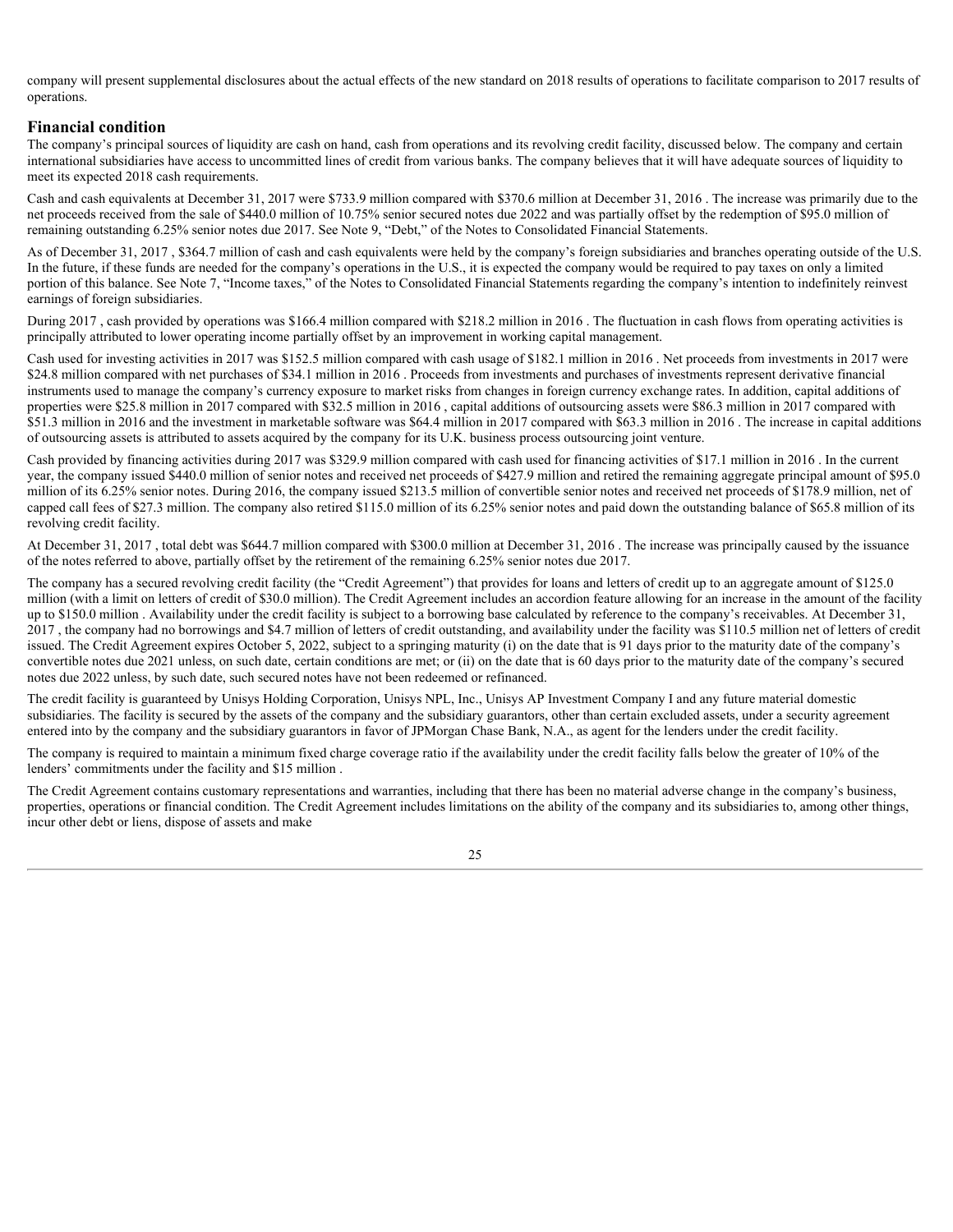acquisitions, loans and investments, repurchase its equity, and prepay other debt. Events of default include non-payment, failure to comply with covenants, materially incorrect representations and warranties, change of control and default under other debt aggregating at least \$50.0 million .

At December 31, 2017 , the company has met all covenants and conditions under its various lending and funding agreements. The company expects to continue to meet these covenants and conditions.

At December 31, 2017 , the company had outstanding standby letters of credit and surety bonds totaling approximately \$318 million related to performance and payment guarantees. On the basis of experience with these arrangements, the company believes that any obligations that may arise will not be material.

As described more fully in Notes 3, "Cost reduction actions," 9, "Debt," and 11, "Rental expense and commitments," of the Notes to Consolidated Financial Statements, at December 31, 2017 , the company had certain cash obligations, which are due as follows:

|                                            |        | Less than |           |                          |                          |  |
|--------------------------------------------|--------|-----------|-----------|--------------------------|--------------------------|--|
| (millions)                                 | Total  | i year    | 1-3 years | 4-5 years                | After 5 years            |  |
| Long-term debt (including current portion) | 644.7  | 10.8      |           | 621.8                    | 8.4                      |  |
| Interest payments on debt                  | 260.3  | 60.2      | 120.2     | 78.4                     |                          |  |
| <b>Operating leases</b>                    | 198.7  | 47.4      | 74.2      | 37.7                     | 39.4                     |  |
| Work-force reductions                      | 113.5  | 85.9      | 27.6      | $\overline{\phantom{a}}$ | $\overline{\phantom{a}}$ |  |
| Total                                      | .217.2 | 204.3     | 225.7     | 737.9                    | 49.3                     |  |

In connection with the company's aforementioned cost reduction actions, the company currently estimates cash expenditures for this program to be approximately \$320 million through 2019, approximately \$70 million, \$74 million and \$59 million of which were made in 2017, 2016 and 2015, respectively. The company generated annualized net cost savings (principally related to workforce reductions) of approximately \$270 million exiting 2017.

As described in Note 16, "Employee plans," of the Notes to Consolidated Financial Statements, in 2018 , the company expects to make cash contributions to its worldwide defined benefit pension plans of approximately \$149.7 million , which is comprised of \$63.4 million primarily for international defined benefit pension plans and \$86.3 million for the company's U.S. qualified defined benefit pension plans.

The company maintains a shelf registration statement with the Securities and Exchange Commission that covers the offer and sale of up to \$700.0 million of debt or equity securities. Subject to the company's ongoing compliance with securities laws, the company may offer and sell debt and equity securities from time to time under the shelf registration statement.

In addition, from time to time the company has explored, and expects to continue to explore, a variety of debt and equity sources to fund its liquidity and capital needs.

The company may, from time to time, redeem, tender for, or repurchase its securities in the open market or in privately negotiated transactions depending upon availability, market conditions and other factors.

# **Critical accounting policies and estimates**

The preparation of financial statements in conformity with U.S. generally accepted accounting principles requires management to make estimates, judgments and assumptions that affect the amounts reported in the financial statements and accompanying notes. Certain accounting policies, methods and estimates are particularly important because of their significance to the financial statements and because of the possibility that future events affecting them may differ from management's current judgments. The company bases its estimates and judgments on historical experience and on other assumptions that it believes are reasonable under the circumstances; however, to the extent there are material differences between these estimates, judgments and assumptions and actual results, the financial statements will be affected. Although there are a number of accounting policies, methods and estimates affecting the company's financial statements as described in Note 1, "Summary of significant accounting policies," of the Notes to Consolidated Financial Statements, the following critical accounting policies reflect the significant estimates, judgments and assumptions. The development and selection of these critical accounting policies have been determined by management of the company and the related disclosures have been reviewed with the Audit and Finance Committee of the Board of Directors.

### *Revenue recognition*

Many of the company's sales agreements contain standard business terms and conditions; however, some agreements contain multiple elements or non-standard terms and conditions. As discussed in Note 1, "Summary of significant accounting policies," of the Notes to Consolidated Financial Statements, the company enters into multiple-element arrangements, which may include any combination of hardware, software or services. As a result, significant contract interpretation is sometimes required to determine the appropriate accounting, including whether the deliverables specified in a multiple-element arrangement should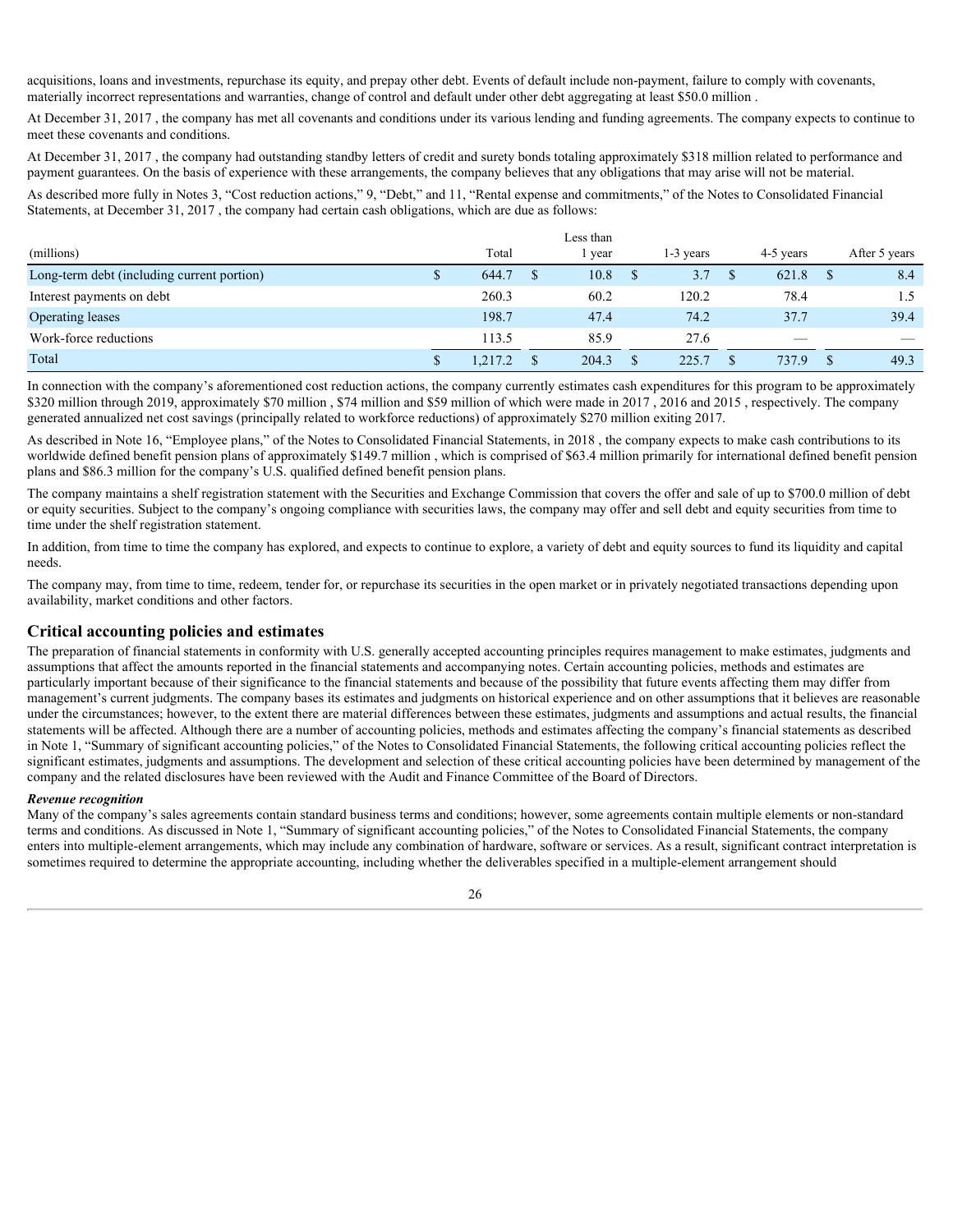be treated as separate units of accounting for revenue recognition purposes, and, if so, how the price should be allocated among the elements and when to recognize revenue for each element. The company recognizes revenue on delivered elements only if: (a) any undelivered services or products are not essential to the functionality of the delivered services or products, (b) the company has an enforceable claim to receive the amount due in the event it does not deliver the undelivered services or products, (c) there is evidence of the selling price for each undelivered service or product, and (d) the revenue recognition criteria otherwise have been met for the delivered elements. Otherwise, revenue on delivered elements is recognized as the undelivered elements are delivered. For arrangements with multiple elements involving the licensing or sale of software and software-related elements, the allocation of revenue is based on vendor-specific objective evidence ("VSOE"), which is based upon normal pricing and discounting practices for those services and products when sold separately. The company's continued ability to determine VSOE of fair value will depend on continued sufficient volumes and sufficient consistent pricing of stand-alone sales of such undelivered elements. In addition, the company's revenue recognition policy states that revenue is not recognized until collectability is deemed probable. Changes in judgments on these assumptions and estimates could materially impact the timing of revenue recognition.

For long-term fixed price systems integration contracts, the company recognizes revenue and profit as the contracts progress using the percentage-of-completion method of accounting, which relies on estimates of total expected contract revenues and costs. The company follows this method because reasonably dependable estimates of the revenue and costs applicable to various elements of a contract can be made. The financial reporting of these contracts depends on estimates, which are assessed continually during the term of the contracts and therefore, recognized revenues and profit are subject to revisions as the contract progresses to completion. Revisions in profit estimates are reflected in the period in which the facts that give rise to the revision become known. Accordingly, favorable changes in estimates result in additional revenue and profit recognition, and unfavorable changes in estimates result in a reduction of recognized revenue and profit. When estimates indicate that a loss will be incurred on a contract upon completion, a provision for the expected loss is recorded in the period in which the loss becomes evident. As work progresses under a loss contract, revenue continues to be recognized, and a portion of the contract costs incurred in each period is charged to the contract loss reserve. For other systems integration projects, the company recognizes revenue when the services have been performed.

In addition to outright sales, the company sells hardware under bundled lease arrangements which typically include hardware, services and a financing component. Recognizing revenue under these arrangements requires the company to allocate the total consideration received to the lease and non-lease deliverables included in the bundled arrangement, based upon the estimated fair values of each element.

#### *Outsourcing*

Typically, the initial terms of the company's outsourcing contracts are between 3 and 5 years. Revenue under these contracts is recognized when the company performs the services or processes transactions in accordance with contractual performance standards. Customer prepayments (even if nonrefundable) are deferred (classified as a liability) and recognized systematically as revenue over the initial contract term.

Costs on outsourcing contracts are charged to expense as incurred. However, direct costs incurred related to the inception of an outsourcing contract (principally initial customer setup) are deferred and charged to expense over the initial contract term. In addition, the costs of equipment and software, some of which are internally developed, are capitalized and depreciated over the shorter of their life or the initial contract term.

Recoverability of outsourcing assets is subject to various business risks. Quarterly, the company compares the carrying value of the outsourcing assets with the undiscounted future cash flows expected to be generated by the outsourcing assets to determine if the assets are impaired. If impaired, the outsourcing assets are reduced to an estimated fair value on a discounted cash flow approach. The company prepares its cash flow estimates based on assumptions that it believes to be reasonable but are also inherently uncertain. Actual future cash flows could differ from these estimates.

#### *Income Taxes*

Accounting rules governing income taxes require that deferred tax assets and liabilities be recognized using enacted tax rates for the effect of temporary differences between the book and tax bases of recorded assets and liabilities. These rules also require that deferred tax assets be reduced by a valuation allowance if it is more likely than not that some portion or the entire deferred tax asset will not be realized.

At December 31, 2017 and 2016 , the company had deferred tax assets in excess of deferred tax liabilities of \$1,551.8 million and \$2,224.5 million , respectively. For the reasons cited below, at December 31, 2017 and 2016, management determined that it is more likely than not that \$110.7 million and \$139.9 million. respectively, of such assets will be realized, resulting in a valuation allowance of \$1,441.1 million and \$2,084.6 million , respectively.

The company evaluates the realizability of its deferred tax assets by assessing its valuation allowance and by adjusting the amount of such allowance, if necessary. The factors used to assess the likelihood of realization are the company's historical profitability, forecast of future taxable income and available tax-planning strategies that could be implemented to realize the net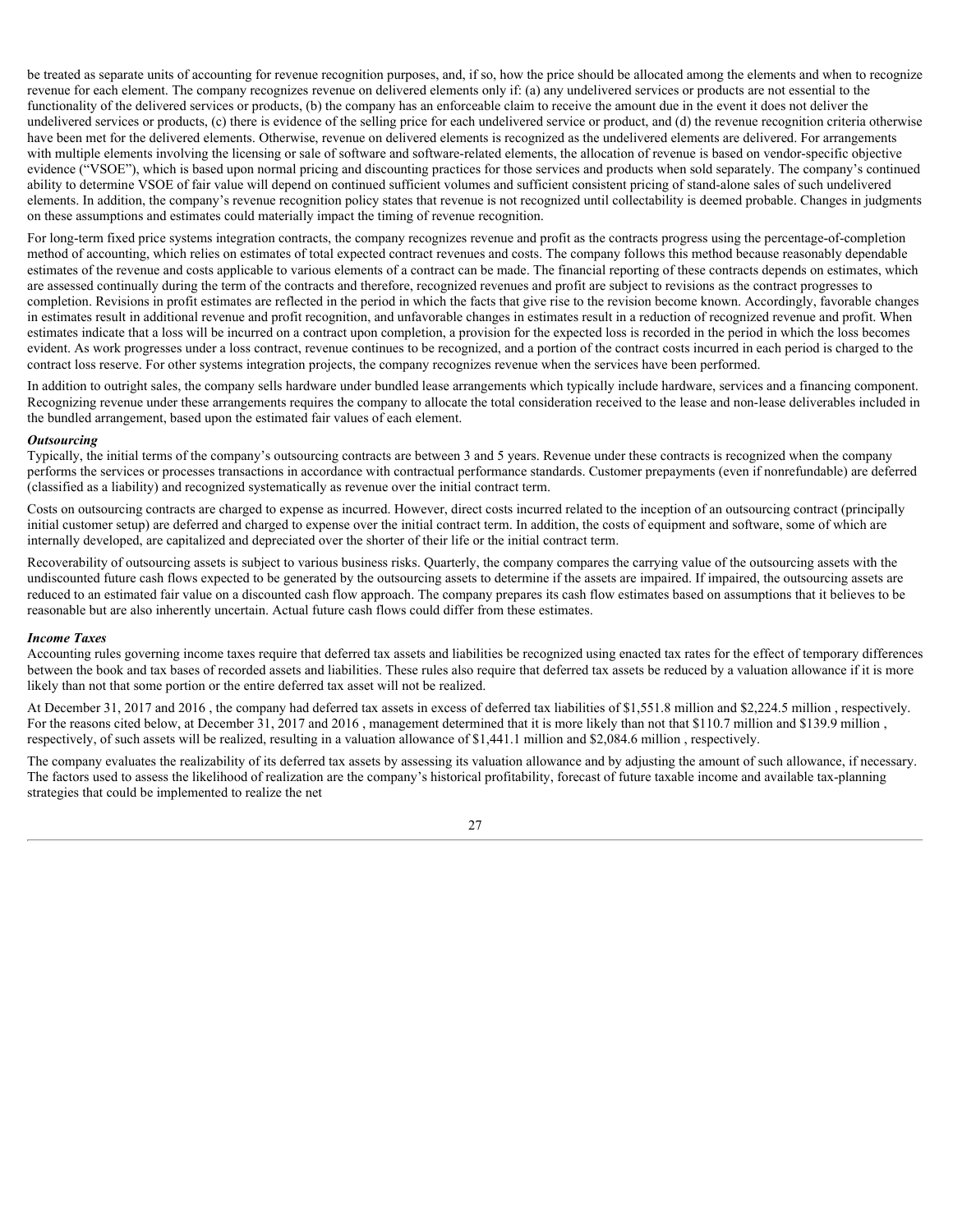deferred tax assets. The company uses tax-planning strategies to realize or renew net deferred tax assets to avoid the potential loss of future tax benefits. Failure to achieve forecasted taxable income might affect the ultimate realization of the net deferred tax assets. Factors that may affect the company's ability to achieve sufficient forecasted taxable income include, but are not limited to, the following: increased competition, a decline in sales or margins, loss of market share, delays in product availability or technological obsolescence. See "Item 1A. Risk Factors."

Internal Revenue Code Sections 382 and 383 provide annual limitations with respect to the ability of a corporation to utilize its net operating loss (as well as certain built-in losses) and tax credit carryforwards, respectively ("Tax Attributes"), against future U.S. taxable income, if the corporation experiences an "ownership change." In general terms, an ownership change may result from transactions increasing the ownership of certain stockholders in the stock of a corporation by more than 50 percentage points over a three-year period. The company regularly monitors ownership changes (as calculated for purposes of Section 382). The company has determined that, for purposes of the rules of Section 382 described above, an ownership change occurred in February 2011. Any future transaction or transactions and the timing of such transaction or transactions could trigger additional ownership changes under Section 382.

As a result of the February 2011 ownership change, utilization for certain of the company's Tax Attributes, U.S. net operating losses and tax credits, is subject to an overall annual limitation of \$70.6 million . The cumulative limitation as of December 31, 2017 is approximately \$416.0 million . This limitation will be applied first to any recognized built in losses, then to any net operating losses, and then to any other Tax Attributes. Any unused limitation may be carried over to later years. Based on presently available information and the existence of tax planning strategies, the company does not expect to incur a U.S. cash tax liability in the near term. The company maintains a full valuation allowance against the realization of all U.S. deferred tax assets as well as certain foreign deferred tax assets in excess of deferred tax liabilities. See Note 7, "Income taxes," of the Notes to Consolidated Financial Statements.

The company's provision for income taxes and the determination of the resulting deferred tax assets and liabilities involve a significant amount of management judgment and are based on the best information available at the time. The company operates within federal, state and international taxing jurisdictions and is subject to audit in these jurisdictions. These audits can involve complex issues, which may require an extended period of time to resolve. As a result, the actual income tax liabilities in the jurisdictions with respect to any fiscal year are ultimately determined long after the financial statements have been published.

Accounting rules governing income taxes also prescribe a recognition threshold and measurement attribute for the financial statement recognition and measurement of a tax position taken or expected to be taken in a tax return. The company maintains reserves for estimated tax exposures including penalties and interest. Income tax exposures include potential challenges of intercompany pricing and other tax matters. Exposures are settled primarily through the settlement of audits within these tax jurisdictions, but can also be affected by changes in applicable tax law or other factors, which could cause management of the company to believe a revision of past estimates is appropriate. Management believes that an appropriate liability has been established for estimated exposures; however, actual results may differ materially from these estimates. The liabilities are reviewed quarterly for their adequacy and appropriateness. See Note 7, "Income taxes," of the Notes to Consolidated Financial Statements.

#### *Pensions*

Accounting rules governing defined benefit pension plans require that amounts recognized in financial statements be determined on an actuarial basis. The measurement of the company's pension obligations, costs and liabilities is dependent on a variety of assumptions selected by the company and used by the company's actuaries. These assumptions include estimates of the present value of projected future pension payments to plan participants, taking into consideration the likelihood of potential future events such as salary increases and demographic experience. The assumptions used in developing the required estimates include the following key factors: discount rates, salary growth, retirement rates, inflation, expected return on plan assets and mortality rates.

As permitted for purposes of computing pension expense, the company uses a calculated value of plan assets (which is further described below). This allows the effects of the performance of the pension plan's assets on the company's computation of pension income or expense to be amortized over future periods. A substantial portion of the company's pension plan assets relates to its qualified defined benefit plan in the United States.

A significant element in determining the company's pension income or expense is the expected long-term rate of return on plan assets. The company sets the expected long-term rate of return based on the expected long-term return of the various asset categories in which it invests. The company considers the current expectations for future returns and the actual historical returns of each asset class. Also, because the company's investment policy is to actively manage certain asset classes where the potential exists to outperform the broader market, the expected returns for those asset classes are adjusted to reflect the expected additional returns. For 2018 , the company has assumed that the expected long-term rate of return on U.S. plan assets will be 6.80% , and on the company's non-U.S. plan assets will be 4.38% . A change of 25 basis points in the expected long-term rate of return for the company's U.S. and non-U.S. pension plans causes a change of approximately \$ 8 million and \$7 million ,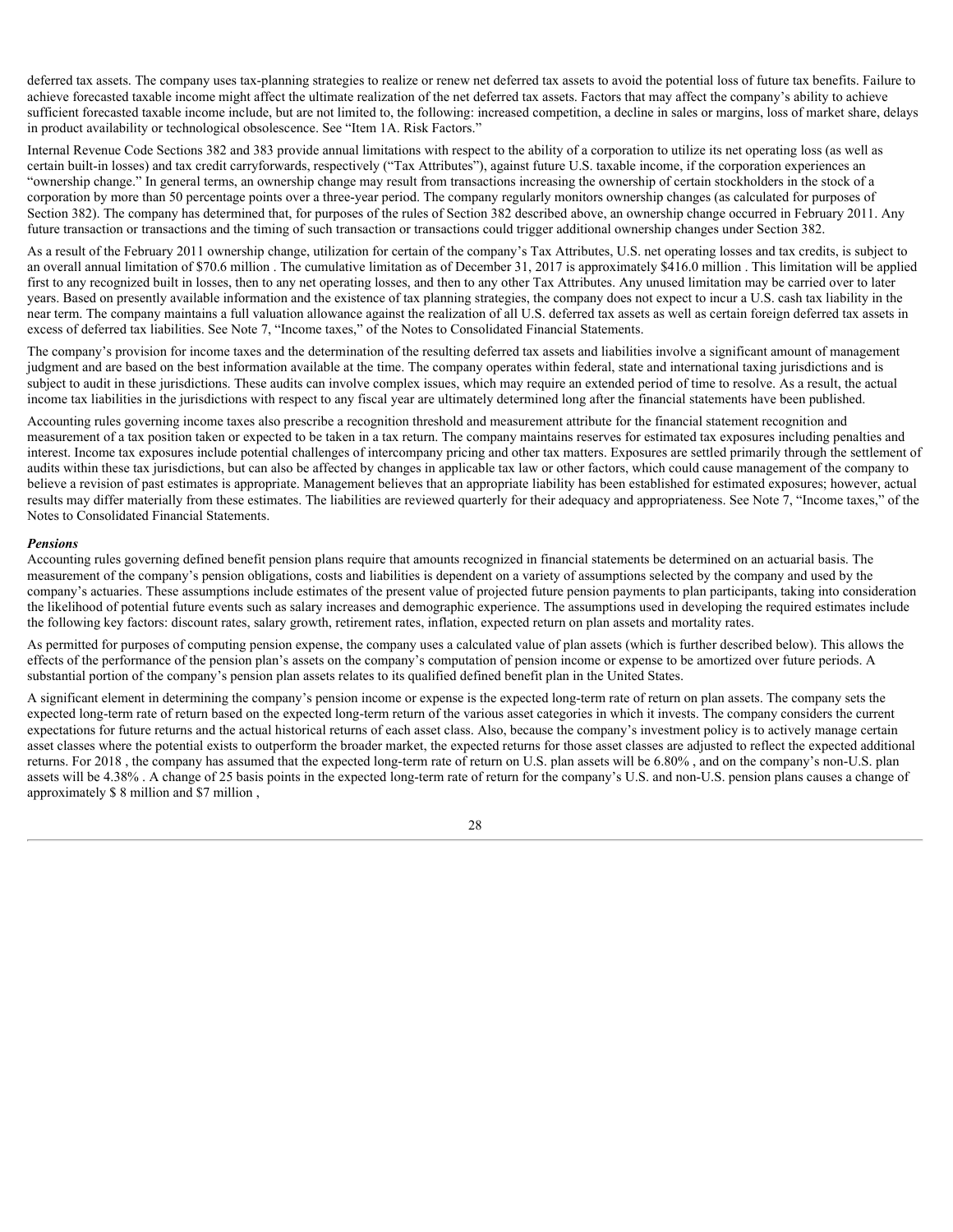respectively, in pension expense. The assumed long-term rate of return on assets is applied to a calculated value of plan assets, which recognizes changes in the fair value of plan assets in a systematic manner over four years. This produces the expected return on plan assets that is included in pension income or expense. The difference between this expected return and the actual return on plan assets is deferred. The net deferral of past asset gains or losses affects the calculated value of plan assets and, ultimately, future pension income or expense. At December 31, 2017 , for the company's U.S. qualified defined benefit pension plan, the calculated value of plan assets was \$3.52 billion and the fair value was \$3.58 billion .

At the end of each year, the company determines the discount rate to be used to calculate the present value of plan liabilities. The discount rate is an estimate of the current interest rate at which the pension liabilities could be effectively settled at the end of the year. In estimating this rate, the company looks to rates of return on high-quality, fixed-income investments that (a) receive one of the two highest ratings given by a recognized ratings agency and (b) are currently available and expected to be available during the period to maturity of the pension benefits. At December 31, 2017, the company determined this rate to be 3.87% for its U.S. defined benefit pension plans, a decrease of 51 basis points from the rate used at December 31, 2016 , and 2.24% for the company's non-U.S. defined benefit pension plans, a decrease of 10 basis points from the rate used at December 31, 2016 . A change of 25 basis points in the U.S. and non-U.S. discount rates causes a change in pension expense of approximately \$2 million and \$300 thousand , respectively, and a change of approximately \$123 million and \$130 million , respectively, in the benefit obligation. These estimates are intended to be illustrative based on a single 25 basis point change. The sensitivity to rate changes is not linear and additional changes in rates may result in a different impact on the pension liability. The net effect of changes in the discount rate, as well as the net effect of other changes in actuarial assumptions and experience, has been deferred, as permitted.

Funding requirements for its U.S. qualified pension plan are calculated by the plan's actuaries based on certain assumptions including, as permitted under the Bipartisan Budget Act of 2015, a discount rate constrained to be within 10% of the 25-year average of the relevant rates. The effect of this limitation is that the funding discount rate is higher than the GAAP discount rate applied for balance sheet purposes, and the liability is therefore lower. In addition, this constraint mitigates the effect of changes in market interest rates on the funding discount rate and the funding liability. Changes to the benefit obligation caused by a 25 basis point change noted above are related to the balance sheet obligation and are not necessarily indicative of the impact on the funding liability.

Gains and losses are defined as changes in the amount of either the projected benefit obligation or plan assets resulting from experience different from that assumed and from changes in assumptions. Because gains and losses may reflect refinements in estimates as well as real changes in economic values and because some gains in one period may be offset by losses in another and vice versa, the accounting rules do not require recognition of gains and losses as components of net pension cost of the period in which they arise.

At a minimum, amortization of an unrecognized net gain or loss must be included as a component of net pension cost for a year if, as of the beginning of the year, that unrecognized net gain or loss exceeds 10 percent of the greater of the projected benefit obligation or the calculated value of plan assets. If amortization is required, the minimum amortization is that excess above the 10 percent divided by the average remaining life expectancy of the plan participants. For the company's U.S. qualified defined benefit pension plan and the company's non-U.S. pension plans, that period is approximately 17 and 25 years, respectively. At December 31, 2017 , the estimated unrecognized loss for the company's U.S. qualified defined benefit pension plan and the company's non-U.S. pension plans was \$2.60 billion and \$0.98 billion, respectively.

For the year ended December 31, 2017, the company recognized consolidated pension expense of \$92.4 million, compared with \$82.7 million for the year ended December 31, 2016 . For 2018 , the company expects to recognize pension expense of approximately \$72.8 million . See Note 16, "Employee plans," of the Notes to Consolidated Financial Statements.

#### *Goodwill*

Accounting rules governing goodwill require a company test goodwill for impairment at least annually, as well as whenever there are events or changes in circumstances (triggering events) which suggest that the carrying amount may not be recoverable.

When determining the fair value of a reporting unit, as appropriate for the individual reporting unit, the company uses both an income and market approach. The methodology used to determine the fair values using the income and market approaches, as described below, are weighted to determine the fair value for each reporting unit.

The income approach is a forward-looking approach to estimating fair value and relies primarily on internal forecasts. Within the income approach, the method used is the discounted cash flow method. The company starts with a forecast of all expected net cash flows associated with the reporting unit, which includes the application of a terminal value, and then a reporting unit-specific discount rate is applied to arrive at a net present value amount. Some of the more significant estimates and assumptions inherent in this approach include the amount and timing of projected net cash flows, long term growth rate and the discount rate. Cash flow projections are based on management's estimates of economic and market conditions, which drive key

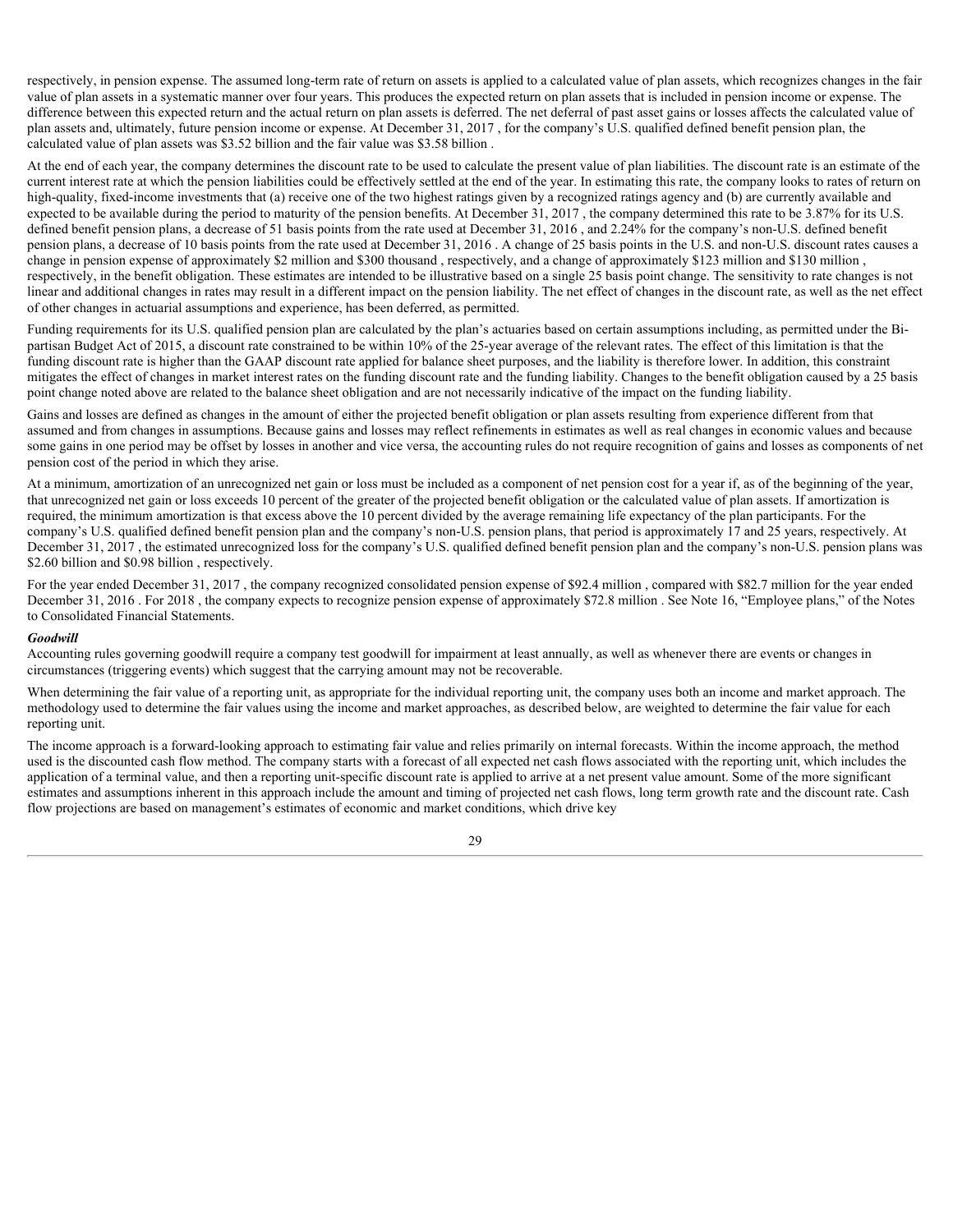assumptions of revenue growth rates, operating margins, capital expenditures and working capital requirements. The discount rate in turn is based on various market factors and specific risk characteristics of each reporting unit.

The market approach relies primarily on external information for estimating the fair value. Some of the more significant estimates and assumptions inherent in this approach include the selection of appropriate guideline companies and the selected performance metric used in this approach.

Estimating the fair value of reporting units requires the use of estimates and significant judgments about key assumptions. There are a number of factors including potential events and changes in circumstances that could change in future periods, including: projected operating results; valuation multiples exhibited by the company and by companies considered comparable to the reporting units; and other macro-economic factors that could impact the discount rate. It is reasonably possible that the judgments and estimates described above could change in future periods.

Goodwill by reporting unit at December 31, 2017 , was as follows (dollars in millions):

| Reporting unit               | Carrying<br>Value |
|------------------------------|-------------------|
| Cloud and infrastructure     | 33.9              |
| Application services         | 27.4              |
| Business process outsourcing | 10.8              |
| Technology                   | 108.7             |
| Total                        | 180.8             |

As a result of the impairment review, the company concluded that none of its goodwill was impaired as of December 31, 2017, and does not believe that any of its reporting units are at risk of failing the impairment test since all reporting unit fair values were substantially in excess of carrying value as of the last impairment test.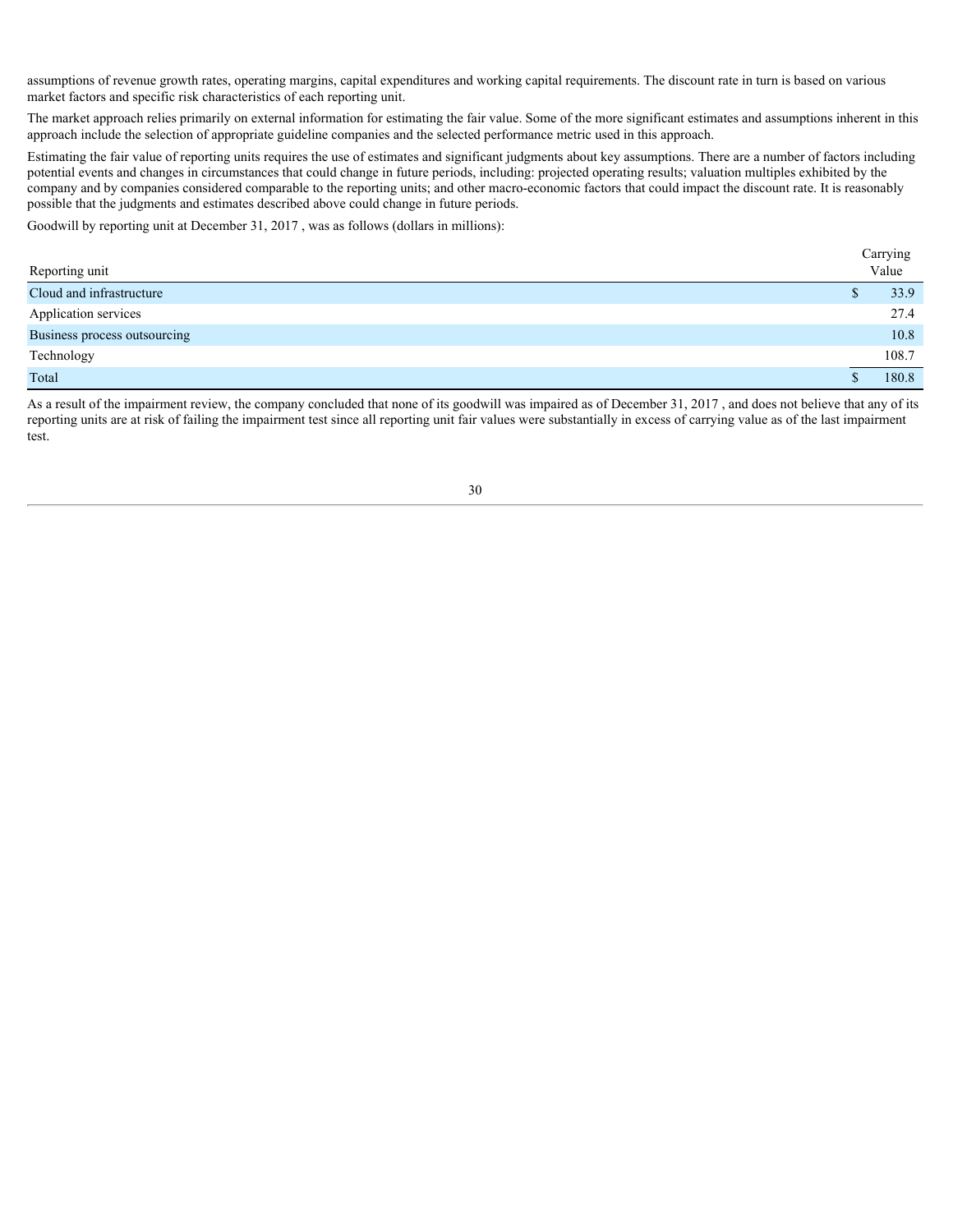# <span id="page-31-0"></span>**ITEM 7A. QUANTITATIVE AND QUALITATIVE DISCLOSURES ABOUT MARKET RISK**

# **Interest rate risk**

The company has exposure to interest rate risk from its short-term and long-term debt. In general, the company's long-term debt is fixed rate and, to the extent it has any, its short-term debt is variable rate. See Note 9, "Debt," of the Notes to Consolidated Financial Statements for components of the company's long-term debt. The company believes that the market risk assuming a hypothetical 10% increase in interest rates would not be material to the fair value of these financial instruments, or the related cash flows, or future results of operations.

### **Market risk**

As of December 31, 2017 , the company had outstanding \$429.6 million of senior secured notes due 2022 and \$186.3 million of convertible senior notes due 2021. The interest rates on these notes are fixed and therefore do not expose the company to risk related to rising interest rates. As of December 31, 2017 , the fair value of the convertible senior notes was \$237.9 million . In connection with the offering of the convertible senior notes, the company paid \$27.3 million to purchase a capped call covering approximately 21.9 million shares of the company's common stock. If the price per share of the company's common stock is below \$9.76, these capped call transactions would provide no benefit from potential dilution. If the price per share of the company's common stock is above \$12.75, then to the extent of the excess, these capped call transactions would result in no additional benefit for potential dilution at conversion.

### **Foreign currency exchange rate risk**

The company is also exposed to foreign currency exchange rate risks. The company is a net receiver of currencies other than the U.S. dollar and, as such, can benefit from a weaker dollar, and can be adversely affected by a stronger dollar relative to currencies worldwide. Accordingly, changes in exchange rates, and in particular a strengthening of the U.S. dollar, may adversely affect consolidated revenue and operating margins as expressed in U.S. dollars. Currency exposure gains and losses are mitigated by purchasing components and incurring expenses in local currencies.

In addition, the company uses derivative financial instruments, primarily foreign exchange forward contracts, to reduce its exposure to market risks from changes in foreign currency exchange rates on intercompany balances. See Note 12, "Financial instruments and concentration of credit risks," of the Notes to Consolidated Financial Statements for additional information on the company's derivative financial instruments.

The company has performed a sensitivity analysis assuming a hypothetical 10% adverse movement in foreign currency exchange rates applied to these derivative financial instruments described above. As of December 31, 2017 and 2016 , the analysis indicated that such market movements would have reduced the estimated fair value of these derivative financial instruments by approximately \$39 million and \$36 million, respectively. Based on changes in the timing and amount of interest rate and foreign currency exchange rate movements and the company's actual exposures and hedges, actual gains and losses in the future may differ from the above analysis.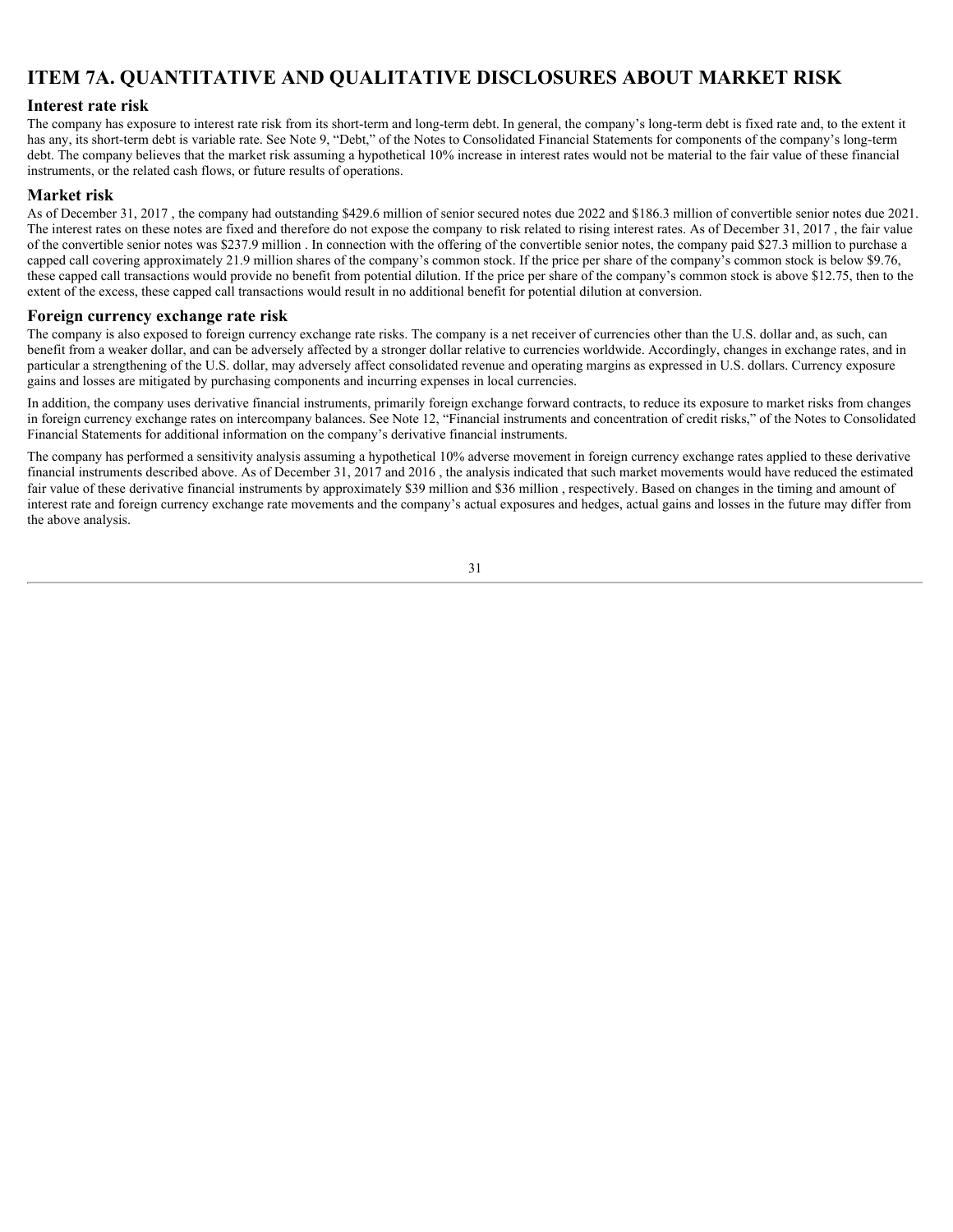# <span id="page-32-0"></span>**ITEM 8. FINANCIAL STATEMENTS AND SUPPLEMENTARY DATA**

|                                                         | Page          |
|---------------------------------------------------------|---------------|
| Index                                                   | <b>Number</b> |
| Report of Management                                    | 33            |
| Report of Independent Registered Public Accounting Firm | 35            |
| <b>Consolidated Statements of Income</b>                | 37            |
| Consolidated Statements of Comprehensive Income         | 38            |
| <b>Consolidated Balance Sheets</b>                      | 39            |
| Consolidated Statements of Cash Flows                   | 40            |
| <b>Consolidated Statements of Deficit</b>               | 41            |
| Notes to Consolidated Financial Statements              | 42            |
|                                                         |               |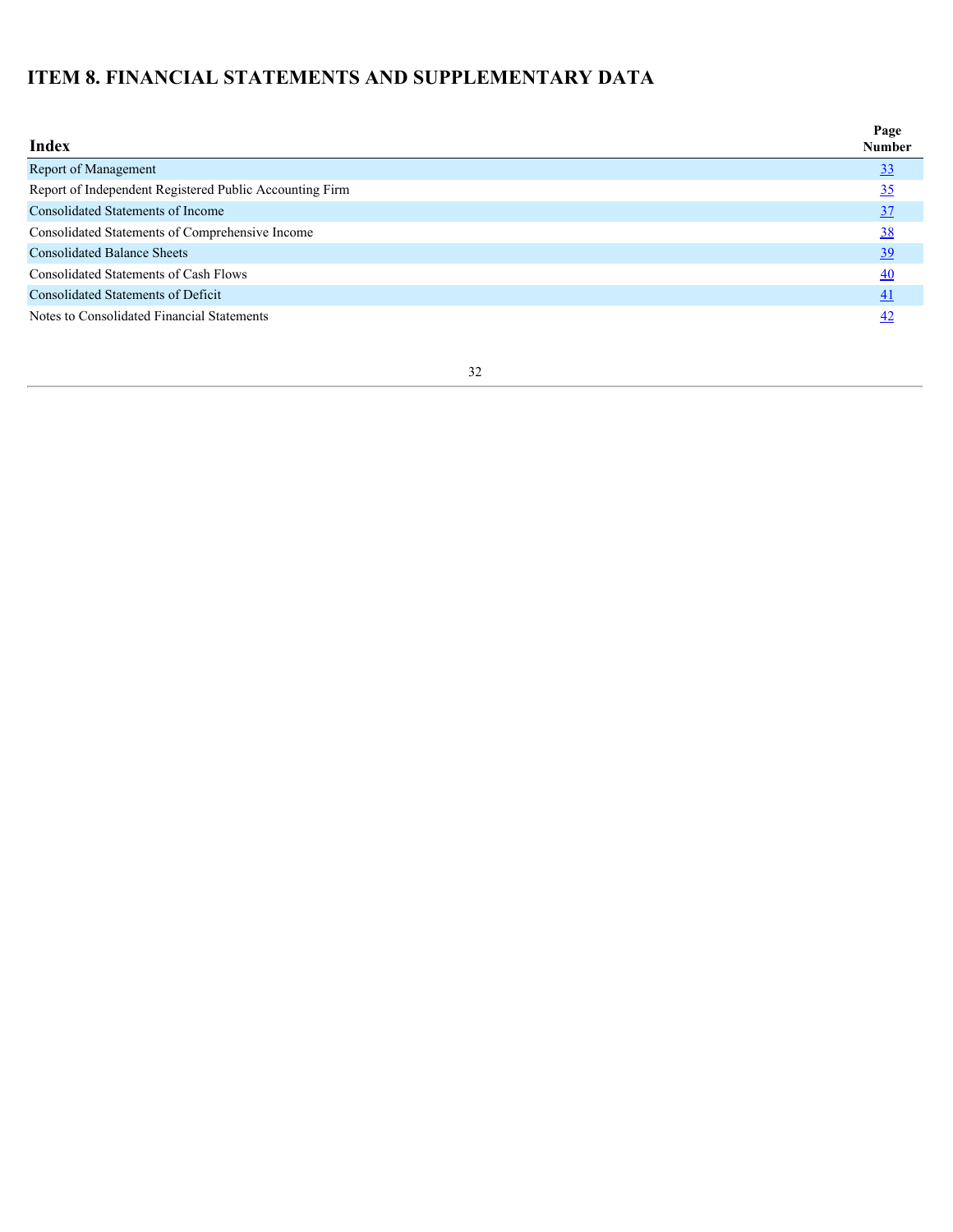# <span id="page-33-0"></span>**Report of Management**

# **Management's Report on the Financial Statements**

The management of the company is responsible for the integrity of its financial statements. These statements have been prepared in conformity with U.S. generally accepted accounting principles and include amounts based on the best estimates and judgments of management. Financial information included elsewhere in this report is consistent with that in the financial statements.

KPMG LLP, an independent registered public accounting firm, has audited the company's financial statements. Its accompanying report is based on an audit conducted in accordance with the standards of the Public Company Accounting Oversight Board (United States).

The Board of Directors, through its Audit and Finance Committee, which is composed entirely of independent directors, oversees management's responsibilities in the preparation of the financial statements and selects the independent registered public accounting firm, subject to stockholder ratification. The Audit and Finance Committee meets regularly with the independent registered public accounting firm, representatives of management, and the internal auditors to review the activities of each and to assure that each is properly discharging its responsibilities. To ensure complete independence, the internal auditors and representatives of KPMG LLP have full access to meet with the Audit and Finance Committee, with or without management representatives present, to discuss the results of their audits and their observations on the adequacy of internal controls and the quality of financial reporting.

# **Management's Report on Internal Control Over Financial Reporting**

The management of the company is responsible for establishing and maintaining adequate internal control over financial reporting, as defined in Rules 13a-15(f) and 15d-15(f) under the Exchange Act. The company's internal control over financial reporting is a process designed to provide reasonable assurance regarding the reliability of financial reporting and the preparation of financial statements for external purposes in accordance with U.S. generally accepted accounting principles. Internal control over financial reporting includes those policies and procedures that (1) pertain to the maintenance of records that in reasonable detail accurately and fairly reflect the transactions and dispositions of the assets of the company; (2) provide reasonable assurance that transactions are recorded as necessary to permit preparation of the financial statements in accordance with U.S. generally accepted accounting principles, and that receipts and expenditures of the company are being made only in accordance with authorizations of management and directors of company; and (3) provide reasonable assurance regarding prevention or timely detection of unauthorized acquisition, use or disposition of the company's assets that could have a material effect on the financial statements.

Because of its inherent limitations, internal control over financial reporting may not prevent or detect misstatements. Also, projections of any evaluation of effectiveness to future periods are subject to the risk that controls may become inadequate because of changes in conditions, or that the degree of compliance with the policies and procedures may deteriorate.

A material weakness is a deficiency, or combination of deficiencies, in internal control over financial reporting, such that there is a reasonable possibility that a material misstatement of the company's annual or interim financial statements will not be prevented or detected on a timely basis.

Management assessed the effectiveness of the company's internal control over financial reporting as of December 31, 2017 , based on criteria established in *Internal Control -Integrated Framework (2013)* issued by the Committee of Sponsoring Organizations of the Treadway Commission. Based on our assessment and those criteria, we identified the following deficiencies in our internal control described below.

Our risk assessment procedures over Technology revenue did not adequately identify risks and consider changes in business operations and the demands on personnel created by the efforts required to adopt the new revenue accounting pronouncement that will impact future financial reporting. As a result, the company had missing process level controls and insufficient trained personnel to operate process level controls over the measurement and recognition of multiple-element arrangements within Technology revenue.

Although no material misstatements were identified in our consolidated financial statements, these control deficiencies resulted in immaterial misstatements in the preliminary consolidated financial statements as of and for the year ended December 31, 2017 related to Technology revenue and deferred revenue that were corrected. However, the control deficiencies create a reasonable possibility that a material misstatement in the company's consolidated financial statements will not be prevented or detected on a timely basis and we concluded that our internal control over financial reporting as of December 31, 2017 was not effective due to a material weakness in internal control.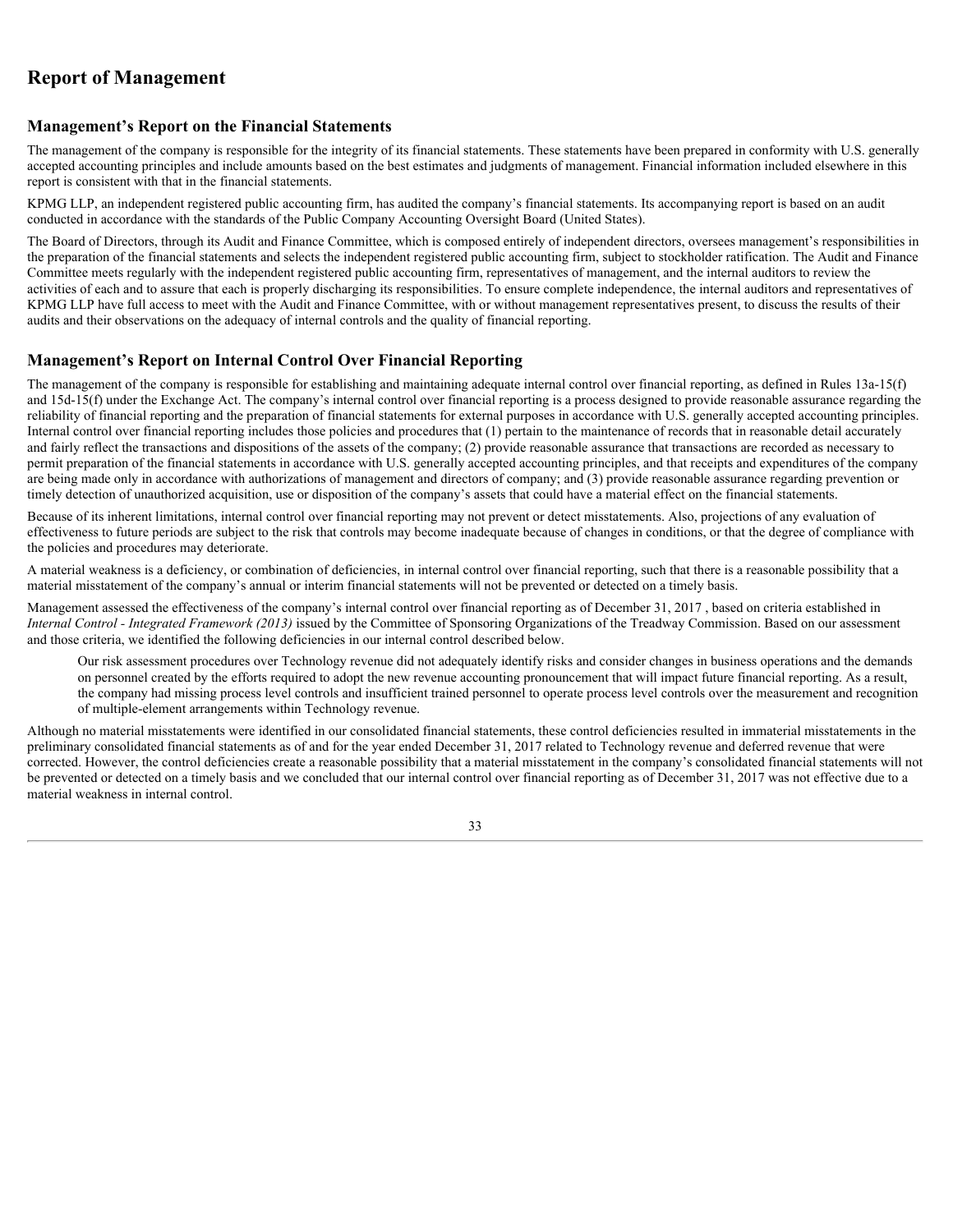KPMG LLP, an independent registered public accounting firm, has audited the company's financial statements in this Annual Report on Form 10-K and, as part of its audit, has issued an adverse opinion on the effectiveness of the company's internal control over financial reporting as of December 31, 2017 , which is included in this Annual Report on Form  $10-K$  on page  $36$ .

/s/ Peter A. Altabef /s/ Inder M. Singh

Peter A. Altabef Inder M. Singh Inder M. Singh Inder M. Singh Inder M. Singh Inder M. Singh Inder M. Singh Inder M. Singh Inder M. Singh Inder M. Singh Inder M. Singh Inder M. Singh Inder M. Singh Inder M. Singh Inder M. S President and Chief Executive Officer Senior Vice President and Chief Financial Officer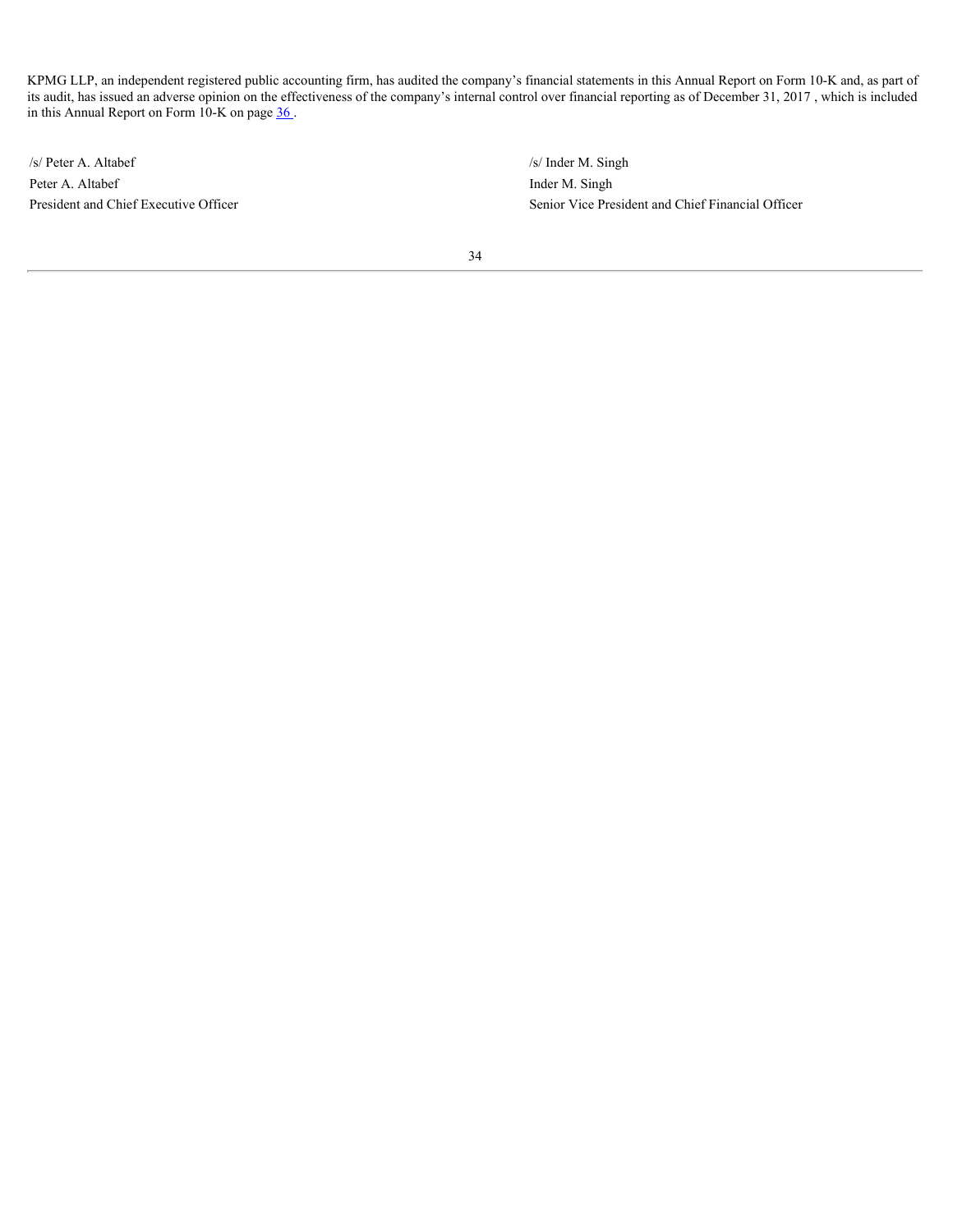# <span id="page-35-0"></span>**Report of Independent Registered Public Accounting Firm**

To the stockholders and board of directors Unisys Corporation:

#### *Opinion on the Consolidated Financial Statements*

We have audited the accompanying consolidated balance sheets of Unisys Corporation and subsidiaries (the Company) as of December 31, 2017 and 2016, the related consolidated statements of income, comprehensive income, deficit and cash flows for each of the years in the three-year period ended December 31, 2017 , and the related notes and financial statement schedule II - Valuation and Qualifying Accounts (collectively, the consolidated financial statements). In our opinion, the consolidated financial statements present fairly, in all material respects, the financial position of the Company as of December 31, 2017 and 2016 , and the results of its operations and its cash flows for each of the years in the three-year period ended December 31, 2017 , in conformity with U.S. generally accepted accounting principles.

We also have audited, in accordance with the standards of the Public Company Accounting Oversight Board (United States) (PCAOB), the Company's internal control over financial reporting as of December 31, 2017 , based on criteria established in *Internal Control -Integrated Framework (2013)* issued by the Committee of Sponsoring Organizations of the Treadway Commission, and our report dated March 12, 2018 expressed an adverse opinion on the effectiveness of the Company's internal control over financial reporting.

#### *Basis for Opinion*

These consolidated financial statements are the responsibility of the Company's management. Our responsibility is to express an opinion on these consolidated financial statements based on our audits. We are a public accounting firm registered with the PCAOB and are required to be independent with respect to the Company in accordance with the U.S. federal securities laws and the applicable rules and regulations of the Securities and Exchange Commission and the PCAOB.

We conducted our audits in accordance with the standards of the PCAOB. Those standards require that we plan and perform the audit to obtain reasonable assurance about whether the consolidated financial statements are free of material misstatement, whether due to error or fraud. Our audits included performing procedures to assess the risks of material misstatement of the consolidated financial statements, whether due to error or fraud, and performing procedures that respond to those risks. Such procedures included examining, on a test basis, evidence regarding the amounts and disclosures in the consolidated financial statements. Our audits also included evaluating the accounting principles used and significant estimates made by management, as well as evaluating the overall presentation of the consolidated financial statements. We believe that our audits provide a reasonable basis for our opinion.

/s/ KPMG LLP

We have served as the Company's auditor since 2008.

Philadelphia, Pennsylvania March 12, 2018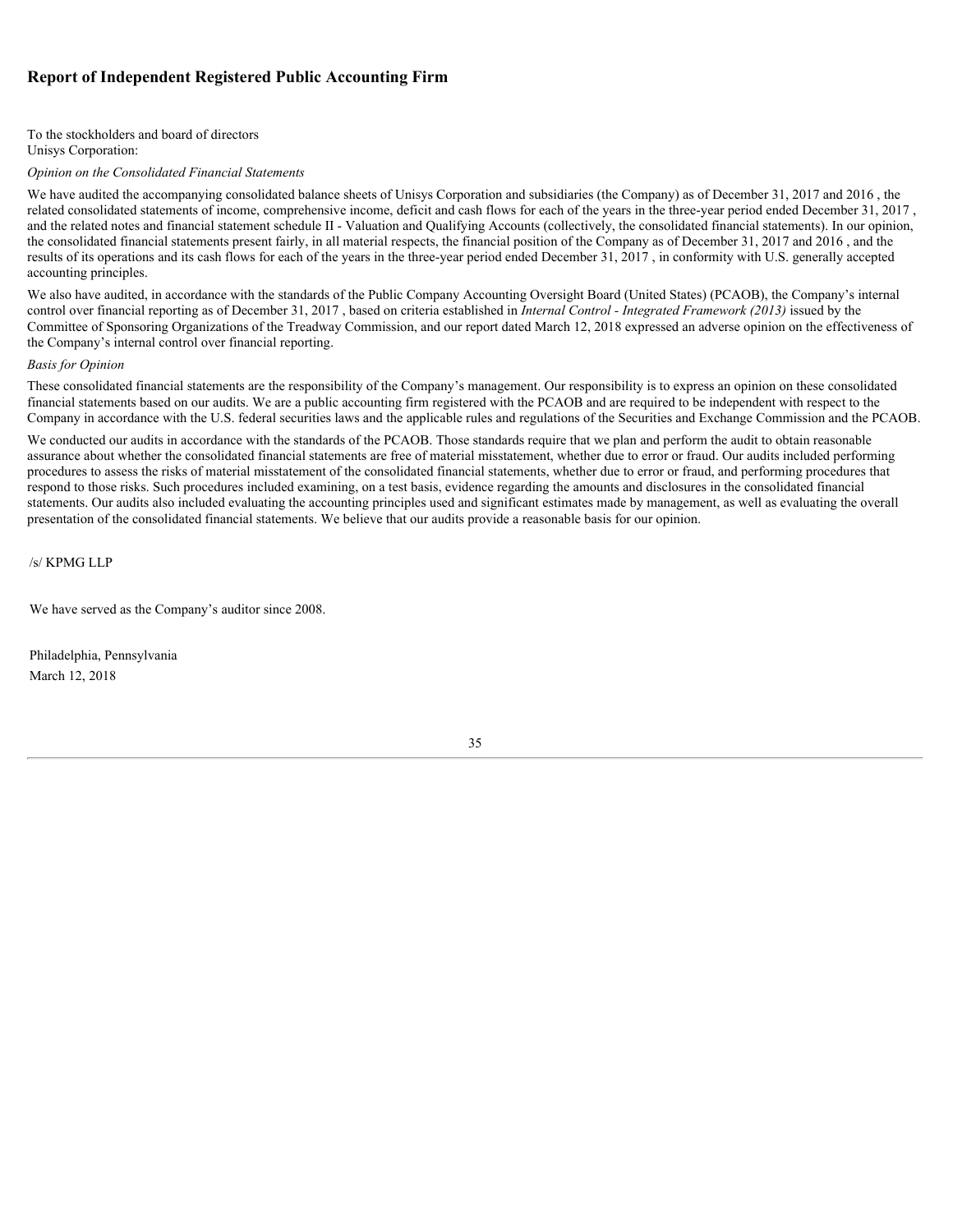# **Report of Independent Registered Public Accounting Firm**

#### To the stockholders and board of directors Unisys Corporation:

#### *Opinion on Internal Control Over Financial Reporting*

We have audited Unisys Corporation and subsidiaries' (the Company) internal control over financial reporting as of December 31, 2017, based on criteria established in *Internal Control -Integrated Framework (2013)* issued by the Committee of Sponsoring Organizations of the Treadway Commission. In our opinion, because of the effect of the material weakness, described below, on the achievement of the objectives of the control criteria, the Company has not maintained effective internal control over financial reporting as of December 31, 2017 , based on criteria established in *Internal Control -Integrated Framework (2013)* issued by the Committee of Sponsoring Organizations of the Treadway Commission.

We also have audited, in accordance with the standards of the Public Company Accounting Oversight Board (United States) (PCAOB), the consolidated balance sheets of the Company as of December 31, 2017 and 2016 , the related consolidated statements of income, comprehensive income, deficit, and cash flows for each of the years in the threeyear period ended December 31, 2017 , and the related notes and financial statement schedule II - Valuation and Qualifying Accounts (collectively, the consolidated financial statements), and our report dated March 12, 2018 expressed an unqualified opinion on those consolidated financial statements.

A material weakness is a deficiency, or a combination of deficiencies, in internal control over financial reporting, such that there is a reasonable possibility that a material misstatement of the company's annual or interim financial statements will not be prevented or detected on a timely basis. A material weakness related to ineffective risk assessment procedures, insufficient trained personnel, and ineffective process level control activities over Technology revenue has been identified and included in management's assessment. The material weakness was considered in determining the nature, timing, and extent of audit tests applied in our audit of the 2017 consolidated financial statements, and this report does not affect our report on those consolidated financial statements.

#### *Basis for Opinion*

The Company's management is responsible for maintaining effective internal control over financial reporting and for its assessment of the effectiveness of internal control over financial reporting, included in the accompanying Management's Report on Internal Control Over Financial Reporting. Our responsibility is to express an opinion on the Company's internal control over financial reporting based on our audit. We are a public accounting firm registered with the PCAOB and are required to be independent with respect to the Company in accordance with the U.S. federal securities laws and the applicable rules and regulations of the Securities and Exchange Commission and the PCAOB.

We conducted our audit in accordance with the standards of the PCAOB. Those standards require that we plan and perform the audit to obtain reasonable assurance about whether effective internal control over financial reporting was maintained in all material respects. Our audit of internal control over financial reporting included obtaining an understanding of internal control over financial reporting, assessing the risk that a material weakness exists, and testing and evaluating the design and operating effectiveness of internal control based on the assessed risk. Our audit also included performing such other procedures as we considered necessary in the circumstances. We believe that our audit provides a reasonable basis for our opinion.

#### *Definition and Limitations of Internal Control Over Financial Reporting*

A company's internal control over financial reporting is a process designed to provide reasonable assurance regarding the reliability of financial reporting and the preparation of financial statements for external purposes in accordance with generally accepted accounting principles. A company's internal control over financial reporting includes those policies and procedures that (1) pertain to the maintenance of records that, in reasonable detail, accurately and fairly reflect the transactions and dispositions of the assets of the company; (2) provide reasonable assurance that transactions are recorded as necessary to permit preparation of financial statements in accordance with generally accepted accounting principles, and that receipts and expenditures of the company are being made only in accordance with authorizations of management and directors of the company; and (3) provide reasonable assurance regarding prevention or timely detection of unauthorized acquisition, use, or disposition of the company's assets that could have a material effect on the financial statements.

Because of its inherent limitations, internal control over financial reporting may not prevent or detect misstatements. Also, projections of any evaluation of effectiveness to future periods are subject to the risk that controls may become inadequate because of changes in conditions, or that the degree of compliance with the policies or procedures may deteriorate.

/s/ KPMG LLP

Philadelphia, Pennsylvania March 12, 2018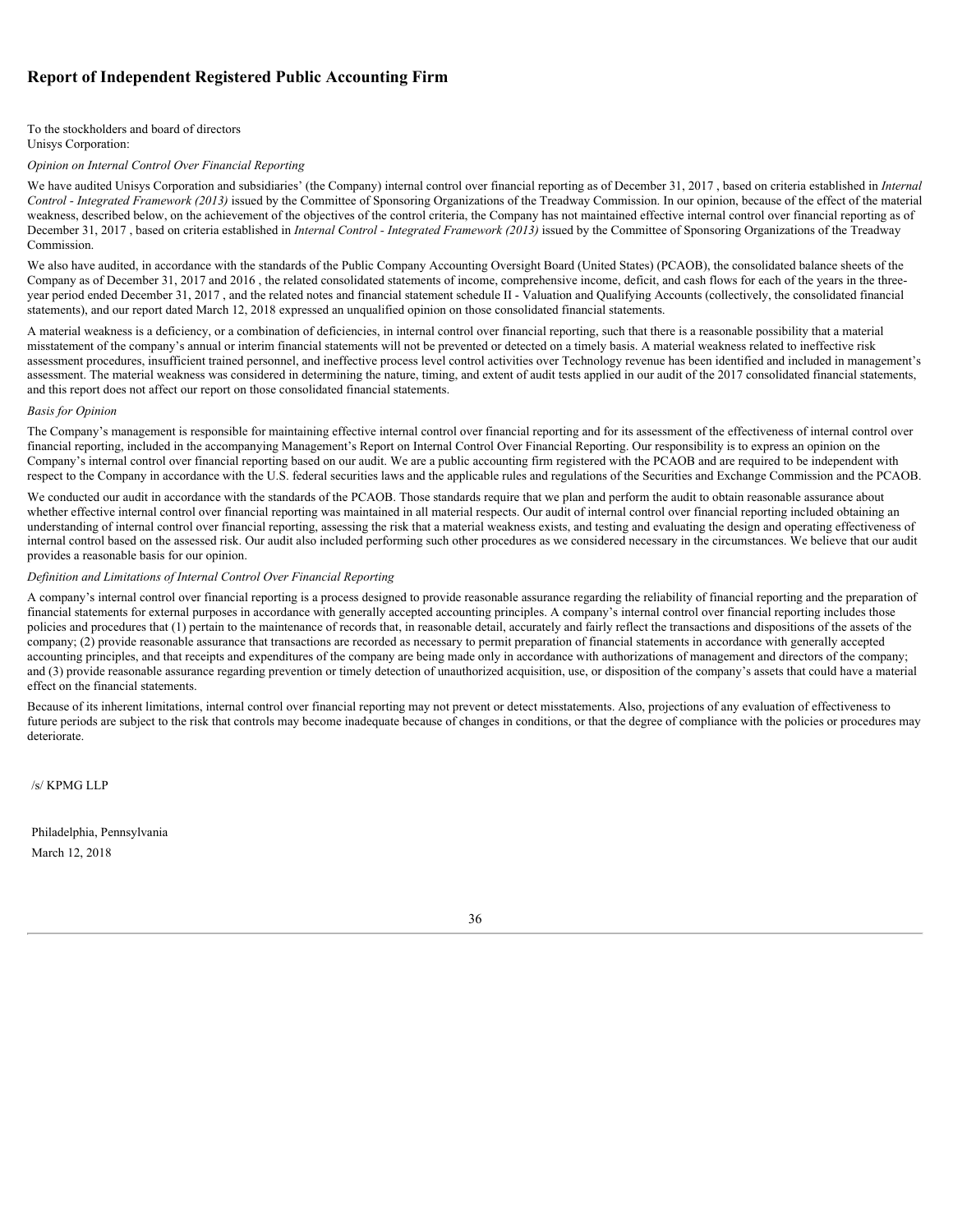# **UNISYS CORPORATION CONSOLIDATED STATEMENTS OF INCOME (Millions, except per share data)**

| 2,406.3<br>Services<br>2,328.2<br>\$<br>2,605.6<br>S<br>\$<br>413.6<br>414.4<br>409.5<br>Technology<br>2,741.8<br>2,820.7<br>3,015.1<br>Cost of revenue:<br>2,092.9<br>2,306.7<br>Services<br>2,102.1<br>169.2<br>167.5<br>Technology<br>161.4<br>2,474.2<br>2,263.5<br>2,262.1<br>Selling, general and administrative expenses<br>426.5<br>455.6<br>519.6<br>Research and development expenses<br>76.4<br>47.2<br>55.4<br>3,070.2<br>2,737.2<br>2,773.1<br>47.6<br>4.6<br>52.8<br>27.4<br>11.9<br>8.2<br>(23.9)<br>0.3<br>20.5<br>(58.8)<br>(72.1)<br>44.4<br>57.2<br>(5.5)<br>(66.6)<br>(36.7)<br>(103.2)<br>$11.0$<br>(1.3)<br>6.7<br>$(65.3)$ \$<br>$(47.7)$ \$<br>(109.9)<br>$(1.30)$ \$<br>$(0.95)$ \$<br>Basic<br>(2.20)<br>S<br>Diluted<br>$(1.30)$ \$<br>$(0.95)$ \$<br>(2.20)<br><sup>\$</sup> | Year ended December 31.                                         | 2017 | 2016 | 2015 |  |
|----------------------------------------------------------------------------------------------------------------------------------------------------------------------------------------------------------------------------------------------------------------------------------------------------------------------------------------------------------------------------------------------------------------------------------------------------------------------------------------------------------------------------------------------------------------------------------------------------------------------------------------------------------------------------------------------------------------------------------------------------------------------------------------------------------|-----------------------------------------------------------------|------|------|------|--|
| (55.1)                                                                                                                                                                                                                                                                                                                                                                                                                                                                                                                                                                                                                                                                                                                                                                                                   | Revenue                                                         |      |      |      |  |
|                                                                                                                                                                                                                                                                                                                                                                                                                                                                                                                                                                                                                                                                                                                                                                                                          |                                                                 |      |      |      |  |
|                                                                                                                                                                                                                                                                                                                                                                                                                                                                                                                                                                                                                                                                                                                                                                                                          |                                                                 |      |      |      |  |
|                                                                                                                                                                                                                                                                                                                                                                                                                                                                                                                                                                                                                                                                                                                                                                                                          |                                                                 |      |      |      |  |
|                                                                                                                                                                                                                                                                                                                                                                                                                                                                                                                                                                                                                                                                                                                                                                                                          | Costs and expenses                                              |      |      |      |  |
|                                                                                                                                                                                                                                                                                                                                                                                                                                                                                                                                                                                                                                                                                                                                                                                                          |                                                                 |      |      |      |  |
|                                                                                                                                                                                                                                                                                                                                                                                                                                                                                                                                                                                                                                                                                                                                                                                                          |                                                                 |      |      |      |  |
|                                                                                                                                                                                                                                                                                                                                                                                                                                                                                                                                                                                                                                                                                                                                                                                                          |                                                                 |      |      |      |  |
|                                                                                                                                                                                                                                                                                                                                                                                                                                                                                                                                                                                                                                                                                                                                                                                                          |                                                                 |      |      |      |  |
|                                                                                                                                                                                                                                                                                                                                                                                                                                                                                                                                                                                                                                                                                                                                                                                                          |                                                                 |      |      |      |  |
|                                                                                                                                                                                                                                                                                                                                                                                                                                                                                                                                                                                                                                                                                                                                                                                                          |                                                                 |      |      |      |  |
|                                                                                                                                                                                                                                                                                                                                                                                                                                                                                                                                                                                                                                                                                                                                                                                                          |                                                                 |      |      |      |  |
|                                                                                                                                                                                                                                                                                                                                                                                                                                                                                                                                                                                                                                                                                                                                                                                                          | Operating income (loss)                                         |      |      |      |  |
|                                                                                                                                                                                                                                                                                                                                                                                                                                                                                                                                                                                                                                                                                                                                                                                                          | Interest expense                                                |      |      |      |  |
|                                                                                                                                                                                                                                                                                                                                                                                                                                                                                                                                                                                                                                                                                                                                                                                                          | Other income (expense), net                                     |      |      |      |  |
|                                                                                                                                                                                                                                                                                                                                                                                                                                                                                                                                                                                                                                                                                                                                                                                                          | Income (loss) before income taxes                               |      |      |      |  |
|                                                                                                                                                                                                                                                                                                                                                                                                                                                                                                                                                                                                                                                                                                                                                                                                          | (Benefit) provision for income taxes                            |      |      |      |  |
|                                                                                                                                                                                                                                                                                                                                                                                                                                                                                                                                                                                                                                                                                                                                                                                                          | Consolidated net loss                                           |      |      |      |  |
|                                                                                                                                                                                                                                                                                                                                                                                                                                                                                                                                                                                                                                                                                                                                                                                                          | Net income (loss) attributable to noncontrolling interests      |      |      |      |  |
|                                                                                                                                                                                                                                                                                                                                                                                                                                                                                                                                                                                                                                                                                                                                                                                                          | Net loss attributable to Unisys Corporation common shareholders |      |      |      |  |
|                                                                                                                                                                                                                                                                                                                                                                                                                                                                                                                                                                                                                                                                                                                                                                                                          | Loss per common share attributable to Unisys Corporation        |      |      |      |  |
|                                                                                                                                                                                                                                                                                                                                                                                                                                                                                                                                                                                                                                                                                                                                                                                                          |                                                                 |      |      |      |  |
|                                                                                                                                                                                                                                                                                                                                                                                                                                                                                                                                                                                                                                                                                                                                                                                                          |                                                                 |      |      |      |  |

*See notes to consolidated financial statements*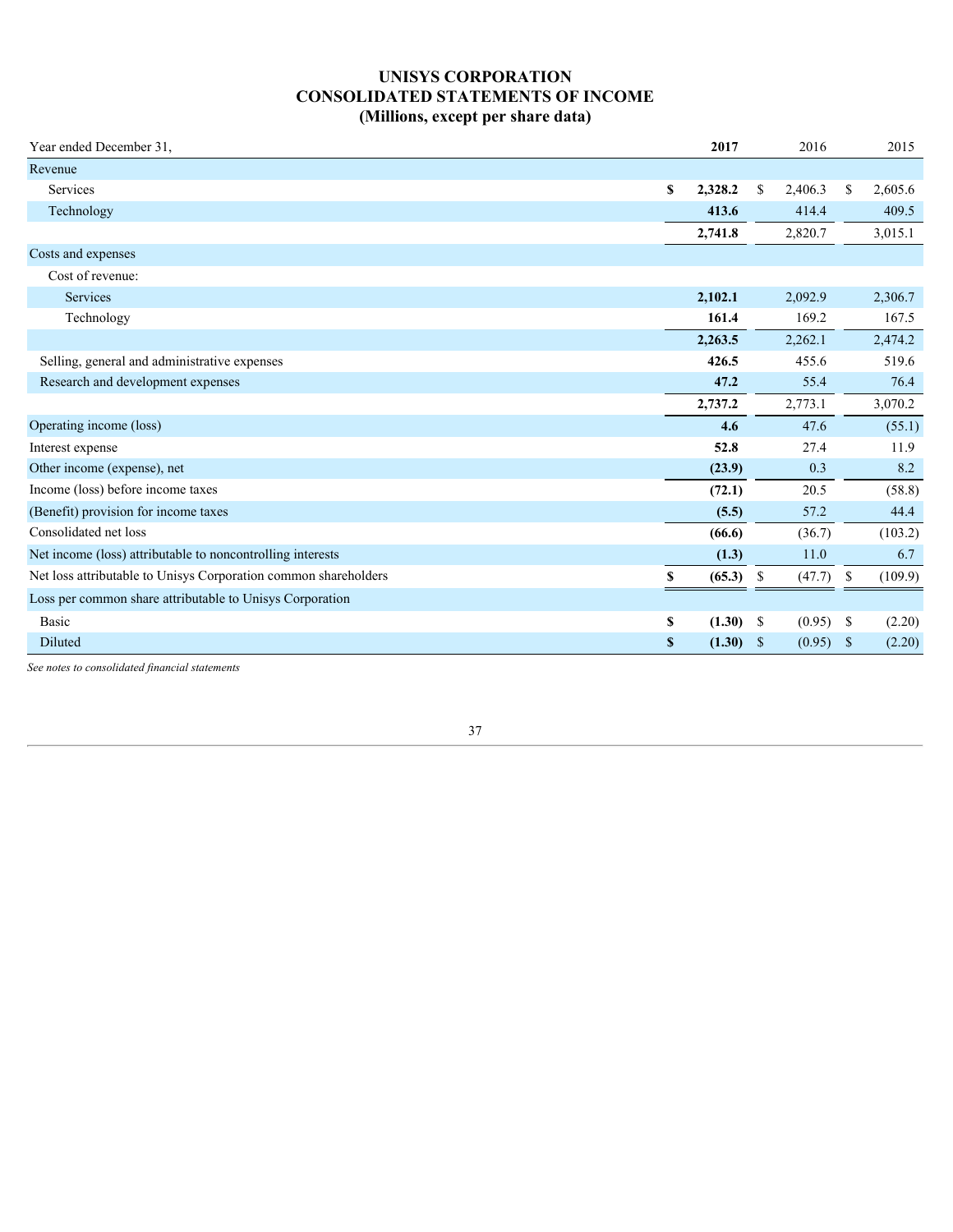# **UNISYS CORPORATION CONSOLIDATED STATEMENTS OF COMPREHENSIVE INCOME (Millions)**

| Year ended December 31.                                                                       | 2017        | 2016    | 2015    |
|-----------------------------------------------------------------------------------------------|-------------|---------|---------|
| Consolidated net loss                                                                         | $(66.6)$ \$ | (36.7)  | (103.2) |
| Other comprehensive income                                                                    |             |         |         |
| Foreign currency translation                                                                  | 117.8       | (108.4) | (100.8) |
| Postretirement adjustments, net of tax of \$18.3 in 2017, \$(13.3) in 2016 and \$18.1 in 2015 | 265.1       | (137.6) | 265.7   |
| Total other comprehensive income (loss)                                                       | 382.9       | (246.0) | 164.9   |
| Comprehensive income (loss)                                                                   | 316.3       | (282.7) | 61.7    |
| Comprehensive income (loss) attributable to noncontrolling interests                          | 44.6        | (27.5)  | 3.5     |
| Comprehensive income (loss) attributable to Unisys Corporation                                | 271.7       | (255.2) | 58.2    |

*See notes to consolidated financial statements*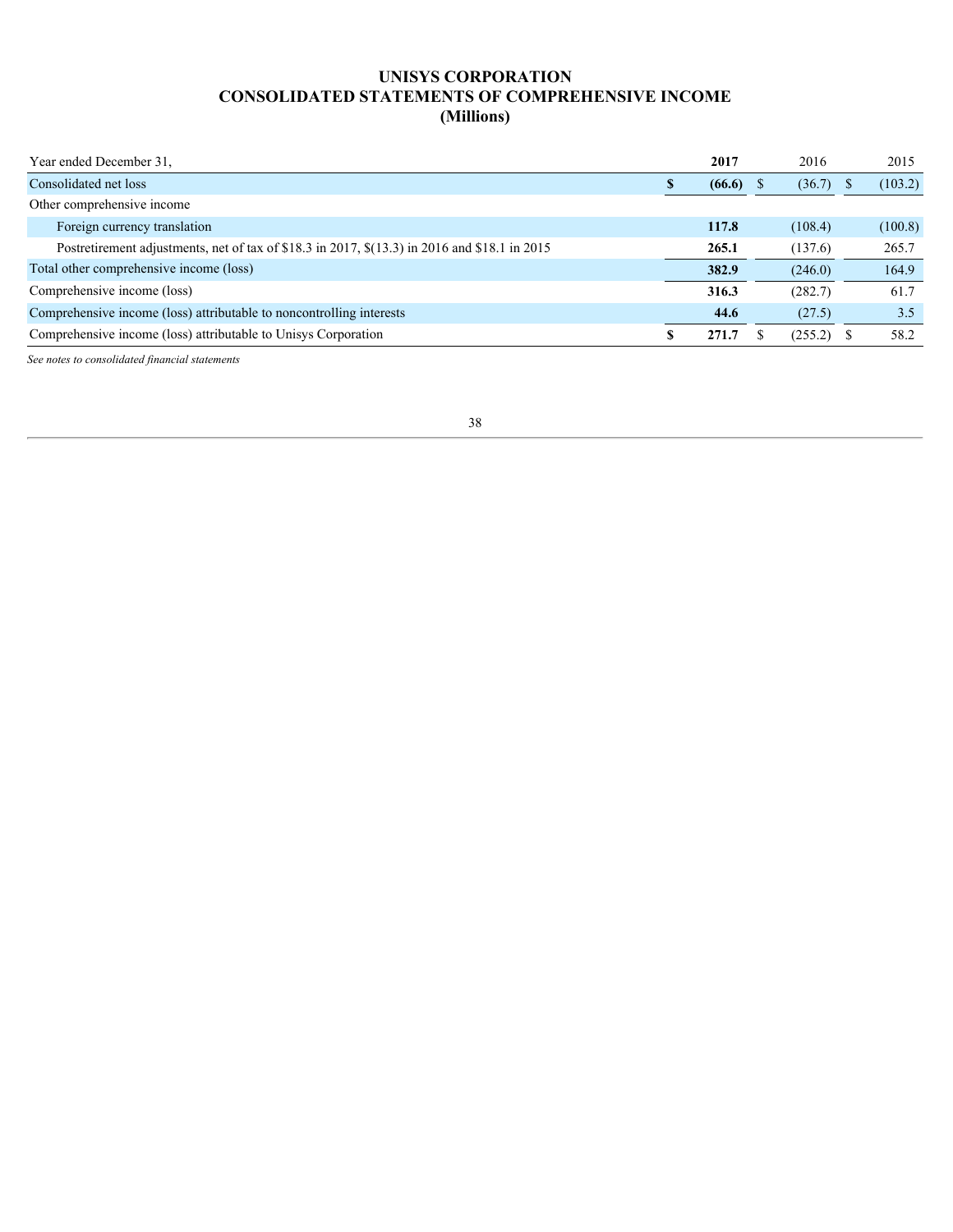# **UNISYS CORPORATION CONSOLIDATED BALANCE SHEETS (Millions)**

| As of December 31,                                                                                                            |              | 2017      |              | 2016      |  |
|-------------------------------------------------------------------------------------------------------------------------------|--------------|-----------|--------------|-----------|--|
| <b>Assets</b>                                                                                                                 |              |           |              |           |  |
| Current assets                                                                                                                |              |           |              |           |  |
| Cash and cash equivalents                                                                                                     | $\mathbf{s}$ | 733.9     | $\sqrt{S}$   | 370.6     |  |
| Accounts receivable, net                                                                                                      |              | 503.3     |              | 505.8     |  |
| Inventories:                                                                                                                  |              |           |              |           |  |
| Parts and finished equipment                                                                                                  |              | 13.6      |              | 14.0      |  |
| Work in process and materials                                                                                                 |              | 12.5      |              | 15.0      |  |
| Prepaid expenses and other current assets                                                                                     |              | 126.2     |              | 121.9     |  |
| Total current assets                                                                                                          |              | 1,389.5   |              | 1,027.3   |  |
| Properties                                                                                                                    |              | 898.8     |              | 886.6     |  |
| Less - Accumulated depreciation and amortization                                                                              |              | 756.3     |              | 741.3     |  |
| Properties, net                                                                                                               |              | 142.5     |              | 145.3     |  |
| Outsourcing assets, net                                                                                                       |              | 202.3     |              | 172.5     |  |
| Marketable software, net                                                                                                      |              | 138.3     |              | 137.0     |  |
| Prepaid postretirement assets                                                                                                 |              | 148.3     |              | 33.3      |  |
| Deferred income taxes                                                                                                         |              | 119.9     |              | 146.1     |  |
| Goodwill                                                                                                                      |              | 180.8     |              | 178.6     |  |
| Restricted cash                                                                                                               |              | 30.2      |              | $30.5*$   |  |
| Other long-term assets                                                                                                        |              | 190.6     |              | $151.0*$  |  |
| Total assets                                                                                                                  | S            | 2,542.4   | \$           | 2,021.6   |  |
| <b>Liabilities and deficit</b>                                                                                                |              |           |              |           |  |
| Current liabilities:                                                                                                          |              |           |              |           |  |
| Current maturities of long-term debt                                                                                          | $\mathbf{s}$ | 10.8      | $\mathbb{S}$ | 106.0     |  |
| Accounts payable                                                                                                              |              | 241.8     |              | 189.0     |  |
| Deferred revenue                                                                                                              |              | 327.5     |              | 337.4     |  |
| Other accrued liabilities                                                                                                     |              | 391.5     |              | 349.2     |  |
| Total current liabilities                                                                                                     |              | 971.6     |              | 981.6     |  |
| Long-term debt                                                                                                                |              | 633.9     |              | 194.0     |  |
| Long-term postretirement liabilities                                                                                          |              | 2,004.4   |              | 2,292.6   |  |
| Long-term deferred revenue                                                                                                    |              | 159.0     |              | 117.6     |  |
| Other long-term liabilities                                                                                                   |              | 100.0     |              | 83.2      |  |
| Commitments and contingencies                                                                                                 |              |           |              |           |  |
| Deficit:                                                                                                                      |              |           |              |           |  |
| Common stock, par value \$.01 per share (150.0 million shares authorized; 53.4 million shares and 52.8 million shares issued) |              | 0.5       |              | 0.5       |  |
| Accumulated deficit                                                                                                           |              | (1,963.1) |              | (1,893.4) |  |
| Treasury stock, at cost                                                                                                       |              | (102.7)   |              | (100.5)   |  |
| Paid-in capital                                                                                                               |              | 4,526.4   |              | 4,515.2   |  |
| Accumulated other comprehensive loss                                                                                          |              | (3,815.8) |              | (4,152.8) |  |
| Total Unisys stockholders' deficit                                                                                            |              | (1,354.7) |              | (1,631.0) |  |
| Noncontrolling interests                                                                                                      |              | 28.2      |              | (16.4)    |  |
| Total deficit                                                                                                                 |              | (1,326.5) |              | (1,647.4) |  |
| Total liabilities and deficit                                                                                                 | \$           | 2,542.4   | \$           | 2,021.6   |  |
| *Amounts were changed to conform to the current-year presentation. See Note 5                                                 |              |           |              |           |  |

*\*Amounts were changed to conform to the current-year presentation. See Note* 

*See notes to consolidated financial statements*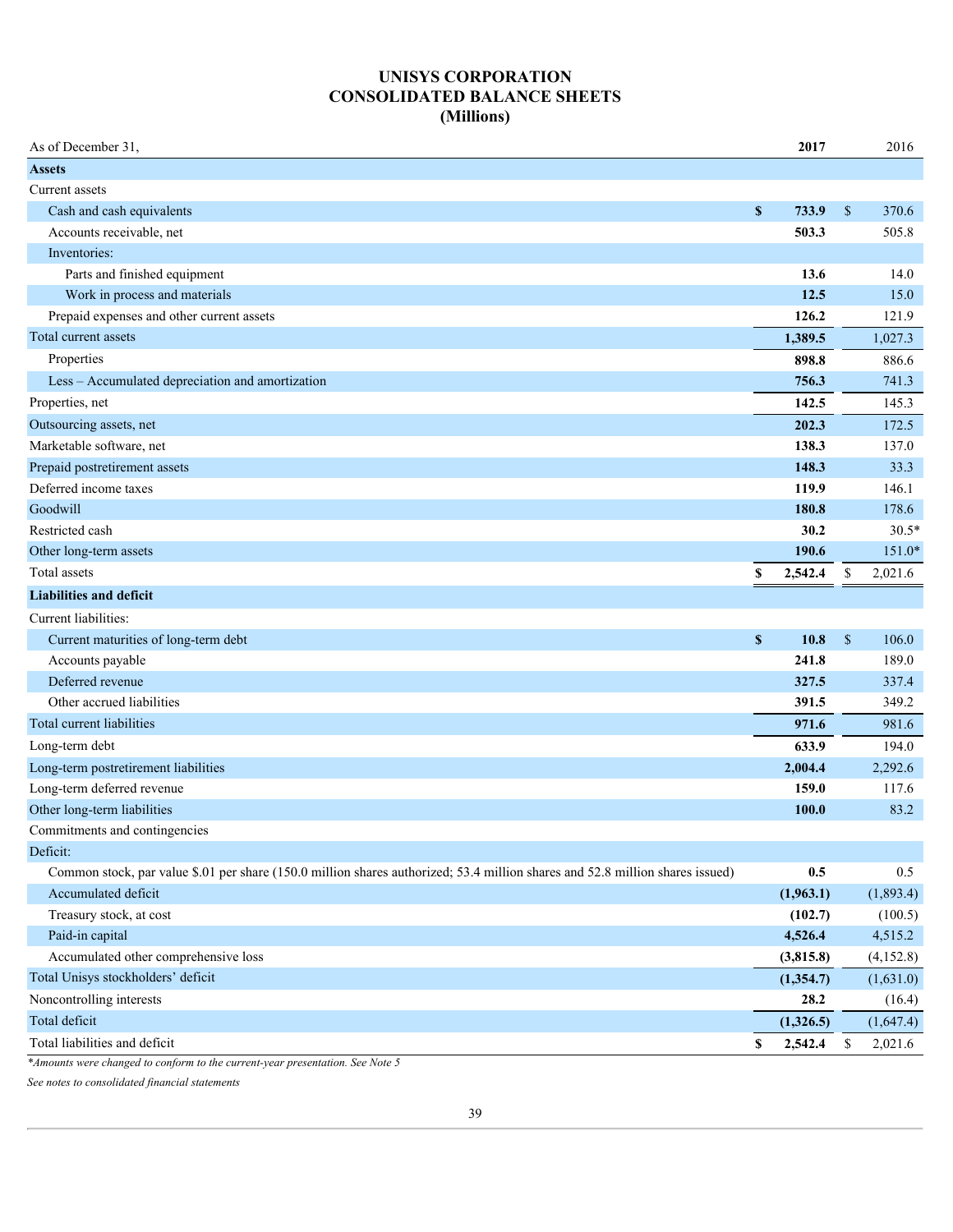# **UNISYS CORPORATION CONSOLIDATED STATEMENTS OF CASH FLOWS (Millions)**

| Year ended December 31.                                                                      | 2017                            | 2016                     | 2015                            |
|----------------------------------------------------------------------------------------------|---------------------------------|--------------------------|---------------------------------|
| <b>Cash flows from operating activities</b>                                                  |                                 |                          |                                 |
| Consolidated net loss                                                                        | \$<br>$(66.6)$ \$               | (36.7)                   | (103.2)<br>-S                   |
| Adjustments to reconcile consolidated net loss to net cash provided by operating activities: |                                 |                          |                                 |
| Foreign currency transaction losses                                                          | 21.7                            | 0.4                      | 8.4                             |
| Non-cash interest expense                                                                    | 9.5                             | 7.0                      | $\longrightarrow$               |
| Loss on debt extinguishment                                                                  | 1.5                             | 4.0                      | $\overline{\phantom{m}}$        |
| Employee stock compensation                                                                  | 11.2                            | 9.5                      | 9.4                             |
| Depreciation and amortization of properties                                                  | 39.7                            | 38.9                     | 57.5                            |
| Depreciation and amortization of outsourcing assets                                          | 53.7                            | 51.9                     | 55.7                            |
| Amortization of marketable software                                                          | 63.1                            | 64.8                     | 66.9                            |
| Other non-cash operating activities                                                          | 3.2                             | 1.9                      | 4.6                             |
| Loss on disposal of capital assets                                                           | 5.0                             | 6.2                      | 9.7                             |
| Pension contributions                                                                        | (138.4)                         | (132.5)                  | (148.3)                         |
| Pension expense                                                                              | 92.4                            | 82.7                     | 108.7                           |
| Decrease in deferred income taxes, net                                                       | 3.4                             | 2.7                      | 1.2                             |
| Changes in operating assets and liabilities:                                                 |                                 |                          |                                 |
| Receivables, net                                                                             | 5.9                             | 87.3                     | (11.5)                          |
| Inventories                                                                                  | 4.1                             | 15.3                     | (3.7)                           |
| Other assets                                                                                 | (27.5)                          | $16.5*$                  | $18.1*$                         |
| Accounts payable and other accrued liabilities                                               | 48.6                            | $7.5*$                   | $(60.3)*$                       |
| Other liabilities                                                                            | 35.9                            | (9.2)                    | (7.5)                           |
| Net cash provided by operating activities                                                    | 166.4                           | 218.2                    | $5.7*$                          |
| <b>Cash flows from investing activities</b>                                                  |                                 |                          |                                 |
| Proceeds from investments                                                                    | 4,717.2                         | 4,455.9                  | 3,831.6                         |
| Purchases of investments                                                                     | (4,692.4)                       | (4,490.0)                | (3,806.2)                       |
| Capital additions of properties                                                              | (25.8)                          | (32.5)                   | (49.6)                          |
| Capital additions of outsourcing assets                                                      | (86.3)                          | (51.3)                   | (102.0)                         |
| Investment in marketable software                                                            | (64.4)                          | (63.3)                   | (62.1)                          |
| Other                                                                                        |                                 |                          | $7.0*$                          |
| Net cash used for investing activities                                                       | (0.8)                           | $(0.9)*$                 |                                 |
|                                                                                              | (152.5)                         | $(182.1)^*$              | $(181.3)*$                      |
| <b>Cash flows from financing activities</b>                                                  |                                 |                          |                                 |
| Proceeds from issuance of long-term debt                                                     | 452.9                           | 213.5                    | 31.8                            |
| Payments for capped call transactions                                                        | $\hspace{0.1mm}-\hspace{0.1mm}$ | (27.3)                   | $\overline{\phantom{m}}$        |
| Issuance costs relating to long-term debt                                                    | (12.1)                          | (7.3)                    | $\hspace{0.1mm}-\hspace{0.1mm}$ |
| Payments of long-term debt                                                                   | (107.5)                         | (129.8)                  | (10.4)                          |
| Proceeds from exercise of stock options                                                      | $\hspace{0.1mm}-\hspace{0.1mm}$ | $\overline{\phantom{m}}$ | 3.7                             |
| Net (payments) proceeds from short-term borrowings                                           | $\qquad \qquad -$               | (65.8)                   | 65.8                            |
| Financing fees                                                                               | (1.1)                           | $\overline{\phantom{m}}$ | (0.3)                           |
| Other                                                                                        | (2.3)                           | $(0.4)$ *                | $(0.8)$ *                       |
| Net cash provided by (used for) financing activities                                         | 329.9                           | $(17.1)^*$               | $89.8*$                         |
| Effect of exchange rate changes on cash, cash equivalents and restricted cash                | 19.2                            | $(14.7)$ *               | $(47.6)$ *                      |
| Increase (decrease) in cash, cash equivalents and restricted cash                            | 363.0                           | $4.3*$                   | $(133.4)^*$                     |
| Cash, cash equivalents and restricted cash, beginning of year                                | 401.1                           | 396.8*                   | 530.2*                          |
| Cash, cash equivalents and restricted cash, end of year                                      | 764.1 \$<br>\$                  | $401.1*$ \$              | 396.8*                          |

*\*Amounts were changed to conform to the current-year presentation. See Note 5*

*See notes to consolidated financial statements.*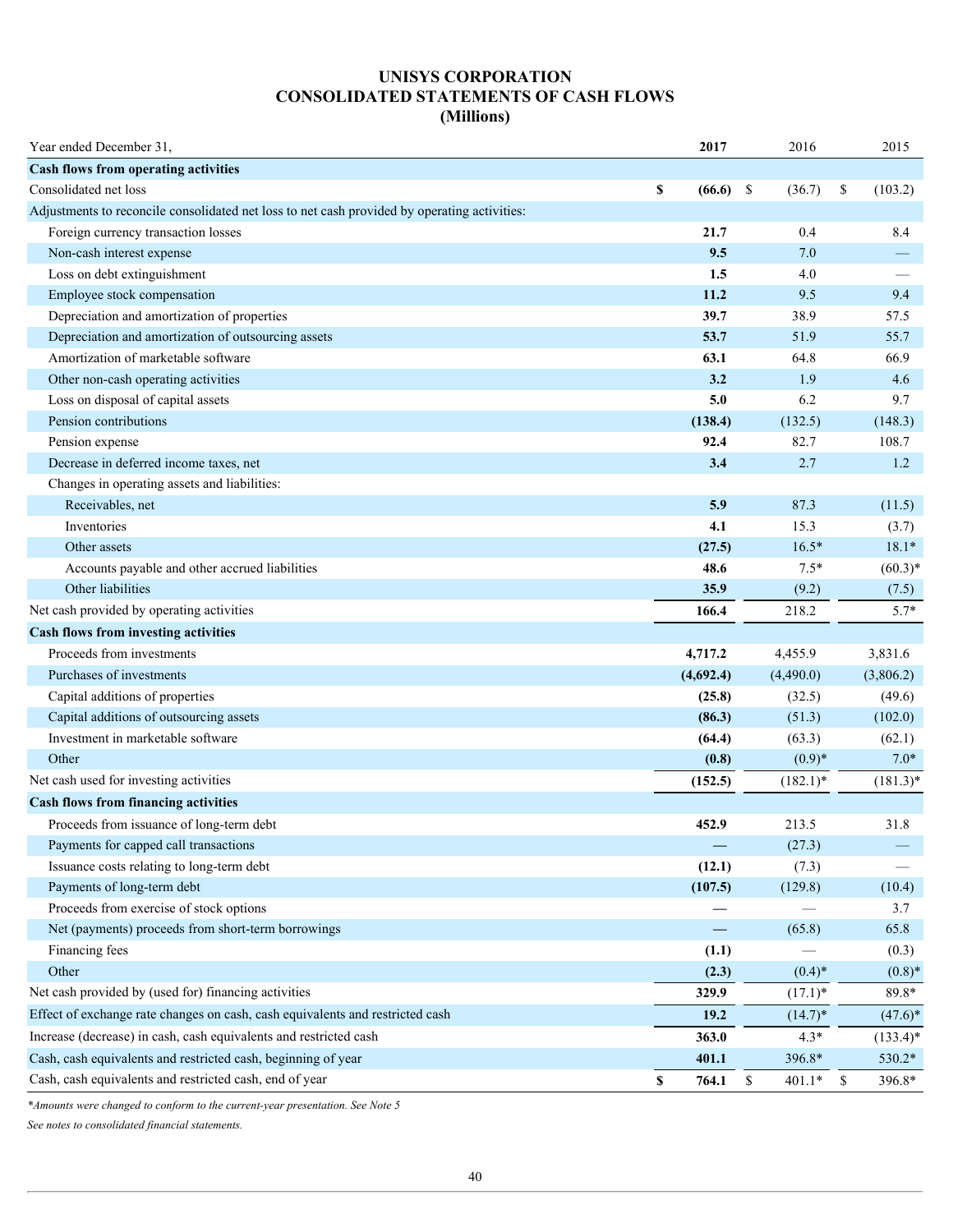# **UNISYS CORPORATION CONSOLIDATED STATEMENTS OF DEFICIT (Millions)**

|                                                |                 |                |                                    |     |                                     | Unisys Corporation          |              |                                     |                    |                                                      |                                  |
|------------------------------------------------|-----------------|----------------|------------------------------------|-----|-------------------------------------|-----------------------------|--------------|-------------------------------------|--------------------|------------------------------------------------------|----------------------------------|
|                                                | Total           |                | <b>Total Unisys</b><br>Corporation |     | Common<br><b>Stock Par</b><br>Value | Accumu-<br>lated<br>Deficit |              | Treasury<br><b>Stock At</b><br>Cost | Paid-in<br>Capital | Accumu-<br>lated Other<br>Compre-<br>hensive<br>Loss | Non-<br>controlling<br>Interests |
| Balance at December 31, 2014                   | $\mathbb{S}$    | $(1,452.4)$ \$ | $(1,460.0)$ \$                     |     | 0.5                                 | (1,735.8)                   | $\mathbf{s}$ | (99.6)                              | \$4,488.3          | $(4,113.4)$ \$                                       | 7.6                              |
| Consolidated net income (loss)                 | (103.2)         |                | (109.9)                            |     |                                     | (109.9)                     |              |                                     |                    |                                                      | 6.7                              |
| Stock-based compensation                       | 12.1            |                | 12.1                               |     |                                     |                             |              | (0.5)                               | 12.6               |                                                      |                                  |
| Translation adjustments                        | (100.8)         |                | (96.0)                             |     |                                     |                             |              |                                     |                    | (96.0)                                               | (4.8)                            |
| Postretirement plans                           | 265.7           |                | 264.1                              |     |                                     |                             |              |                                     |                    | 264.1                                                | 1.6                              |
| Balance at December 31, 2015                   | (1,378.6)<br>\$ | - S            | $(1,389.7)$ \$                     |     | 0.5                                 | (1,845.7)                   | <sup>S</sup> | (100.1)                             | \$4,500.9          | $$ (3,945.3) \quad $$                                | 11.1                             |
| Consolidated net income (loss)                 | (36.7)          |                | (47.7)                             |     |                                     | (47.7)                      |              |                                     |                    |                                                      | 11.0                             |
| Stock-based compensation                       |                 | 8.8            | 8.8                                |     |                                     |                             |              | (0.4)                               | 9.2                |                                                      |                                  |
| Discount on debt issuance                      | 33.6            |                | 33.6                               |     |                                     |                             |              |                                     | 33.6               |                                                      |                                  |
| Capped call on debt issuance                   | (27.3)          |                | (27.3)                             |     |                                     |                             |              |                                     | (27.3)             |                                                      |                                  |
| Expenses of convertible notes                  |                 | (1.2)          | (1.2)                              |     |                                     |                             |              |                                     | (1.2)              |                                                      |                                  |
| Translation adjustments                        | (108.4)         |                | (93.3)                             |     |                                     |                             |              |                                     |                    | (93.3)                                               | (15.1)                           |
| Postretirement plans                           | (137.6)         |                | (114.2)                            |     |                                     |                             |              |                                     |                    | (114.2)                                              | (23.4)                           |
| Balance at December 31, 2016                   | S.              | $(1,647.4)$ \$ | $(1,631.0)$ \$                     |     | 0.5                                 | \$(1,893.4)                 | $\mathbb{S}$ | (100.5)                             | \$4,515.2          | $(4,152.8)$ \$                                       | (16.4)                           |
| Cumulative effect adjustment - ASU No. 2016-16 |                 | (4.4)          | (4.4)                              |     |                                     | (4.4)                       |              |                                     |                    |                                                      |                                  |
| Consolidated net loss                          | (66.6)          |                | (65.3)                             |     |                                     | (65.3)                      |              |                                     |                    |                                                      | (1.3)                            |
| Stock-based compensation                       |                 | 9.0            | 9.0                                |     |                                     |                             |              | (2.2)                               | 11.2               |                                                      |                                  |
| Translation adjustments                        | 117.8           |                | 110.1                              |     |                                     |                             |              |                                     |                    | 110.1                                                | 7.7                              |
| Postretirement plans                           | 265.1           |                | 226.9                              |     |                                     |                             |              |                                     |                    | 226.9                                                | 38.2                             |
| Balance at December 31, 2017                   | (1,326.5)<br>S  | - \$           | (1,354.7)                          | - S | 0.5                                 | (1,963.1)                   | -S           | (102.7)                             | \$4,526.4          | \$ (3,815.8) \$                                      | 28.2                             |

*See notes to consolidated financial statements.*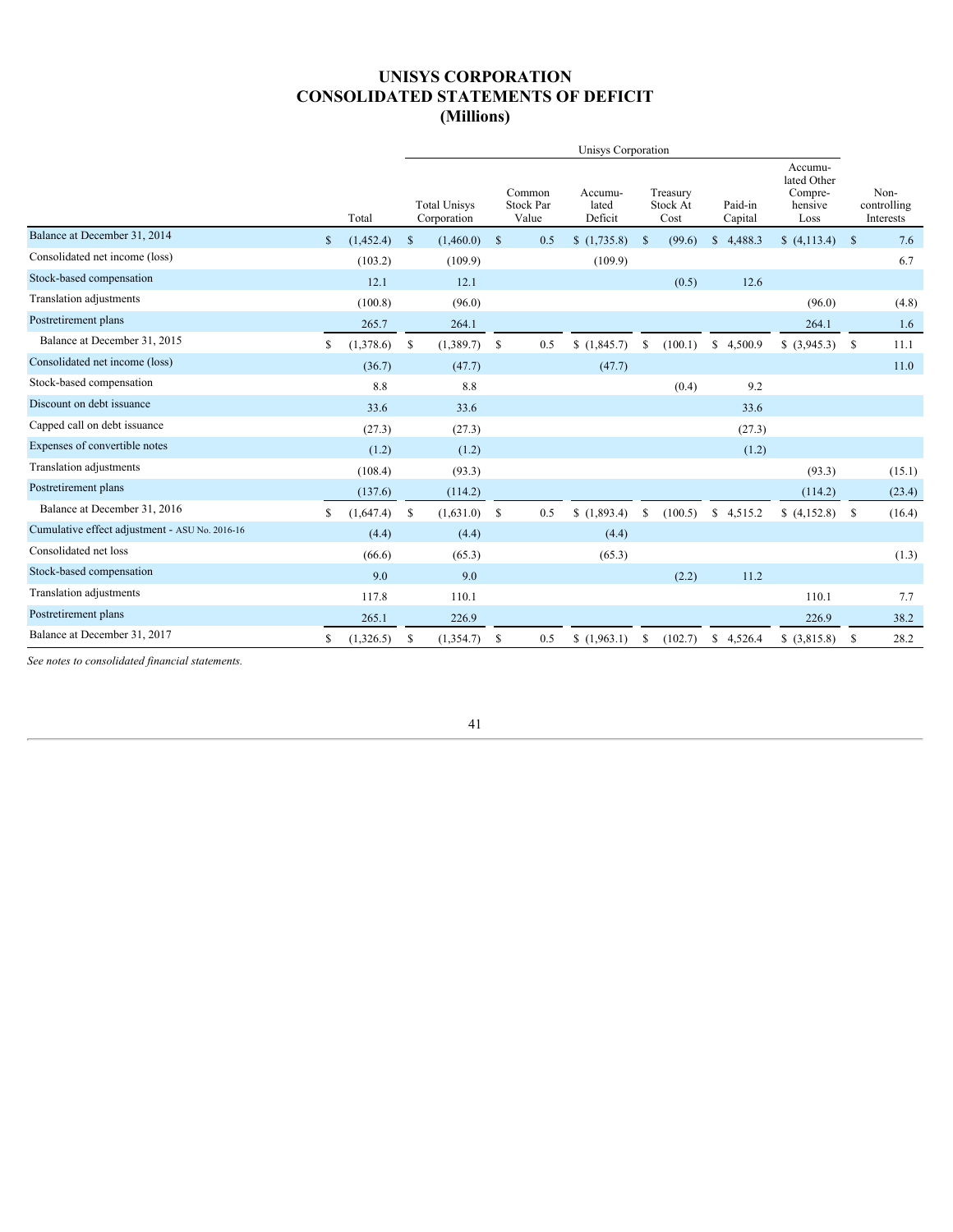# **UNISYS CORPORATION NOTES TO CONSOLIDATED FINANCIAL STATEMENTS (Dollars in millions, except share and per share amounts)**

# **Note 1 — Summary of significant accounting policies**

**Principles of consolidation** The consolidated financial statements include the accounts of all majority-owned subsidiaries.

**Use of estimates** The preparation of financial statements in conformity with U.S. generally accepted accounting principles requires management to make estimates and assumptions about future events. These estimates and assumptions affect the amounts of assets and liabilities reported, disclosures about contingent assets and liabilities and the reported amounts of revenue and expenses. Such estimates include the valuation of accounts receivable, inventories, outsourcing assets, marketable software, goodwill and other long-lived assets, legal contingencies, indemnifications, assumptions used in the measurement of progress toward completion for systems integration projects, income taxes and retirement and other post-employment benefits, among others. These estimates and assumptions are based on management's best estimates and judgment. Management evaluates its estimates and assumptions on an ongoing basis using historical experience and other factors, including the current economic environment, which management believes to be reasonable under the circumstances. Management adjusts such estimates and assumptions when facts and circumstances dictate. As future events and their effects cannot be determined with precision, actual results could differ significantly from these estimates. Changes in those estimates resulting from continuing changes in the economic environment will be reflected in the financial statements in future periods.

**Cash and Cash equivalents** Cash and cash equivalents consists of cash on hand, short-term investments purchased with a maturity of three months or less and certificates of deposit which may be withdrawn at any time at the discretion of the company without penalty.

Cash and cash equivalents subject to contractual restrictions and not readily available are classified as restricted cash. Restricted cash primarily consists of cash the company is contractually obligated to maintain in accordance with the terms of its U.K. business process outsourcing joint venture agreement.

The following table provides a reconciliation of cash and cash equivalents and restricted cash reported within the consolidated balance sheets to the total of the amounts shown in the consolidated statements of cash flows.

| As of December 31.                                                                                  | 2017  | 2016  |  |
|-----------------------------------------------------------------------------------------------------|-------|-------|--|
| Cash and cash equivalents                                                                           | 733.9 | 370.6 |  |
| Restricted cash                                                                                     | 30.2  | 30.5  |  |
| Total cash, cash equivalents and restricted cash shown in the consolidated statements of cash flows | 764.1 | 401.1 |  |

**Inventories** Inventories are valued at the lower of cost and net realizable value. Cost is determined on the first-in, first-out method.

**Properties** Properties are carried at cost and are depreciated over the estimated lives of such assets using the straight-line method. The estimated lives used, in years, are as follows: buildings,  $20 - 50$ ; machinery and office equipment,  $4 - 7$ ; rental equipment, 4; and internal-use software,  $3 - 10$ .

**Advertising costs** All advertising costs are expensed as incurred. The amount charged to expense during 2017 , 2016 and 2015 was \$1.6 million , \$2.7 million and \$4.9 million, respectively.

**Shipping and handling** Costs related to shipping and handling are included in cost of revenue.

Goodwill Goodwill arising from the acquisition of an entity represents the excess of the cost of acquisition over the fair value of the acquired identifiable assets, liabilities and contingent liabilities of the entity recognized at the date of acquisition. Goodwill is initially recognized as an asset and is subsequently measured at cost less any accumulated impairment losses. Goodwill is held in the currency of the acquired entity and revalued to the closing rate at each balance sheet date.

The company tests goodwill for impairment annually in the fourth quarter using data as of September 30th of that year, as well as whenever there are events or changes in circumstances (triggering events) that would more likely than not reduce the fair value of one or more reporting units below its respective carrying amount. The company compares the fair value of each of its reporting units to their respective carrying value. If the carrying value exceeds fair value, an impairment charge is recognized for the difference. Impaired goodwill is written down to its fair value through a charge to the consolidated statement of income in the period the impairment is identified.

We estimate the fair value of each reporting unit using a combination of the income approach and market approach.

The income approach incorporates the use of a discounted cash flow method in which the estimated future cash flows and terminal values for each reporting unit are discounted to present value. Cash flow projections are based on management's

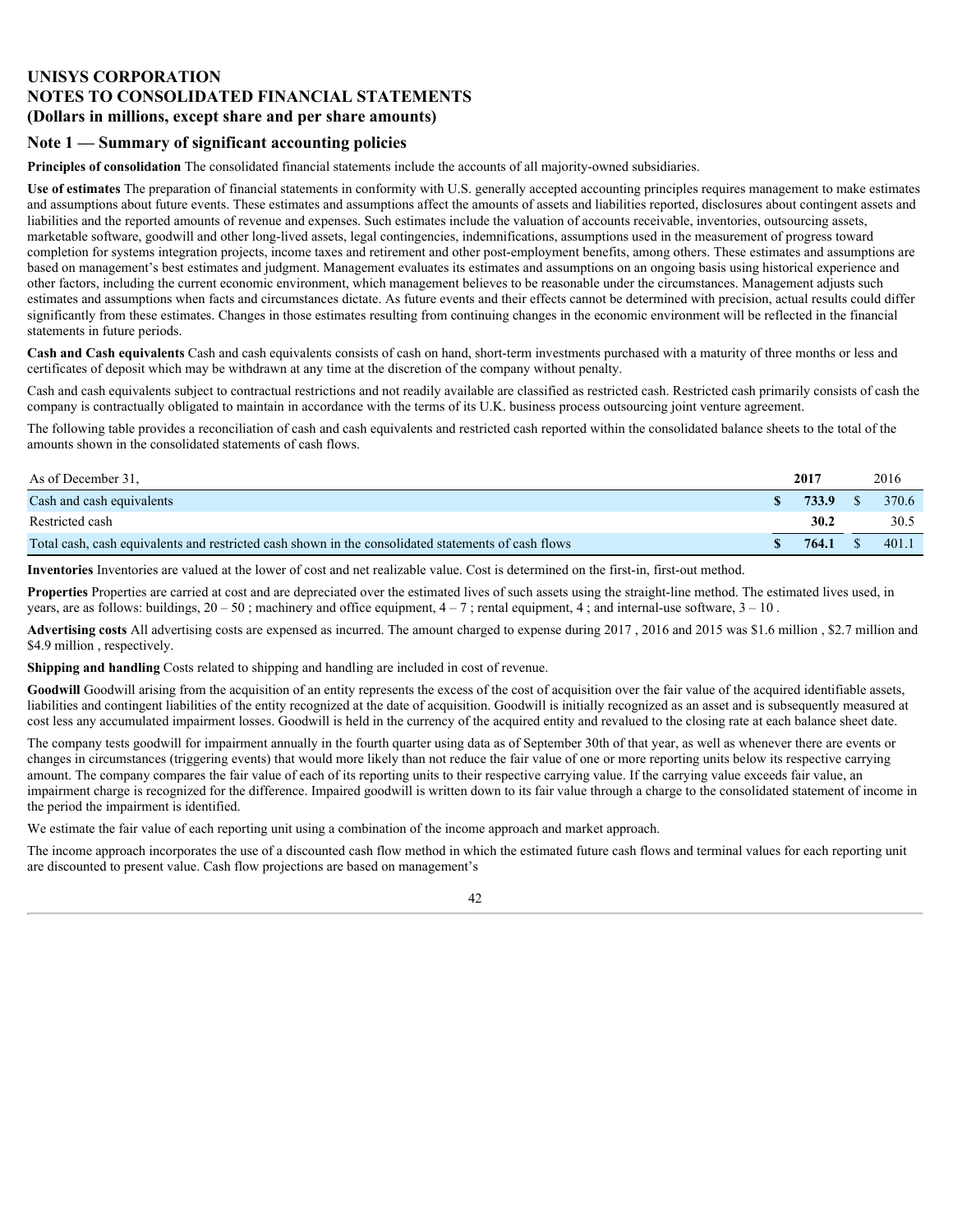estimates of economic and market conditions, which drive key assumptions of revenue growth rates, operating margins, capital expenditures and working capital requirements. The discount rate in turn is based on various market factors and specific risk characteristics of each reporting unit.

The market approach estimates fair value by applying performance metric multiples to the reporting unit's prior and expected operating performance. The multiples are derived from comparable publicly traded companies with similar operating and investment characteristics as the reporting unit.

If the fair value of the reporting unit derived using the income approach is significantly different from the fair value estimate using the market approach, the company reevaluates its assumptions used in the two models. When considering the weighting between the market approach and income approach, we gave more weighting to the income approach. The higher weighting assigned to the income approach took into consideration that the guideline companies used in the market approach generally represent larger diversified companies relative to the reporting units and may have different long term growth prospects, among other factors.

In order to assess the reasonableness of the calculated reporting unit fair values, the company also compares the sum of the reporting units' fair values to its market capitalization (per share stock price multiplied by shares outstanding) and calculates an implied control premium (the excess of the sum of the reporting units' fair values over the market capitalization).

Estimating the fair value of reporting units requires the use of estimates and significant judgments that are based on a number of factors including actual operating results. It is reasonably possible that the judgments and estimates described above could change in future periods.

**Revenue recognition** Revenue is recognized when persuasive evidence of an arrangement exists, delivery has occurred or services have been rendered, the fee is fixed or determinable, and collectability is probable.

Revenue from hardware sales with standard payment terms is recognized upon the passage of title and the transfer of risk of loss. Outside the United States, the company recognizes revenue even if it retains a form of title to products delivered to customers, provided the sole purpose is to enable the company to recover the products in the event of customer payment default and the arrangement does not prohibit the customer's use of the product in the ordinary course of business.

Revenue from software licenses with standard payment terms is recognized at the inception of the initial license term and upon execution of an extension to the license term.

The company also enters into multiple-element arrangements, which may include any combination of software, hardware, or services. For example, a client may purchase an enterprise server that includes operating system software. In addition, the arrangement may include post-contract support for the software and a contract for post-warranty maintenance for service of the hardware. These arrangements consist of multiple deliverables, with software and hardware delivered in one reporting period and the software support and hardware maintenance services delivered across multiple reporting periods. In another example, the company may provide desktop managed services to a client on a long term multiple year basis and periodically sell software and hardware products to the client. The services are provided on a continuous basis across multiple reporting periods and the software and hardware products are delivered in one reporting period. To the extent that a deliverable in a multiple-deliverable arrangement is subject to specific guidance, that deliverable is accounted for in accordance with such specific guidance. Examples of such arrangements may include leased hardware which is subject to specific leasing guidance or software which is subject to specific software revenue recognition guidance.

In these transactions, the company allocates the total revenue to be earned under the arrangement among the various elements based on a selling price hierarchy. The selling price for a deliverable is based on its vendor specific objective evidence ("VSOE") if available, third party evidence ("TPE") if VSOE is not available, or the best estimated selling price ("ESP") if neither VSOE nor TPE is available. VSOE of selling price is based upon the normal pricing and discounting practices for those services and products when sold separately. TPE of selling price is based on evaluating largely similar and interchangeable competitor products or services in standalone sales to similarly situated customers. ESP is established considering factors such as margin objectives, discounts off of list prices, market conditions, competition and other factors. ESP represents the price at which the company would transact for the deliverable if it were sold by the company regularly on a standalone basis.

As mentioned above, some of the company's multiple-element arrangements may include leased hardware which is subject to specific leasing guidance. Revenue under these arrangements is allocated considering the relative selling prices of the lease and non-lease elements. Lease deliverables include hardware, financing, maintenance and other executory costs, while non-lease deliverables generally consist of services other than maintenance. The determination of the amount of revenue allocated to the lease deliverables begins by allocating revenue to maintenance and other executory costs plus a profit thereon. These elements are generally recognized over the term of the lease. The remaining amounts are allocated to the hardware and financing elements. The amount allocated to hardware is recognized as revenue monthly over the term of the lease for those leases which are classified as operating leases and at the inception of the lease term for those leases which are classified as sales-type leases.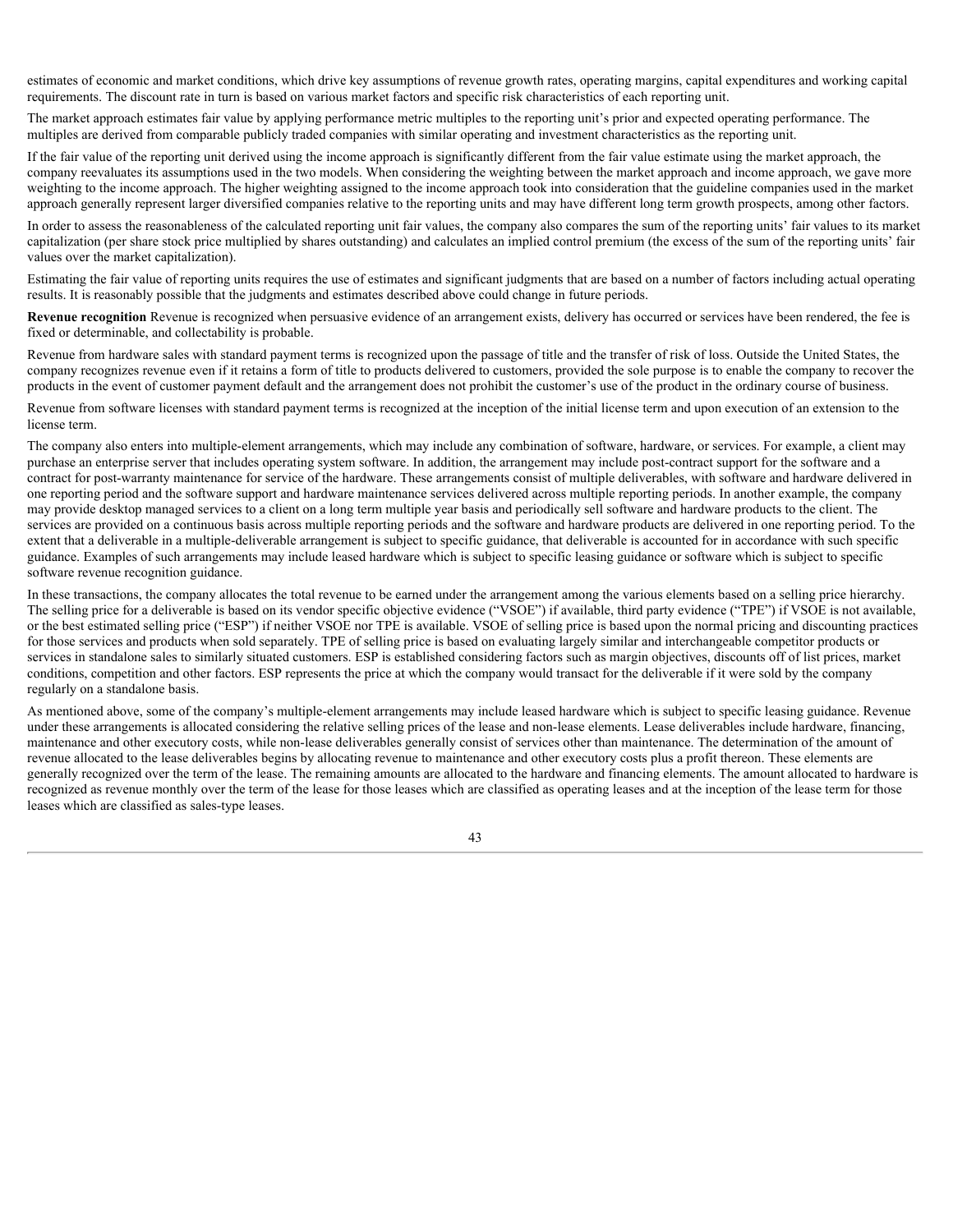The amount of finance income attributable to sales-type leases is recognized on the accrual basis using the effective interest method.

For multiple-element arrangements that involve the licensing, selling or leasing of software, for software and software-related elements, the allocation of revenue is based on VSOE. There may be cases in which there is VSOE of fair value of the undelivered elements but no such evidence for the delivered elements. In these cases, the residual method is used to allocate the arrangement consideration. Under the residual method, the amount of consideration allocated to the delivered elements equals the total arrangement consideration less the aggregate VSOE of fair value of the undelivered elements.

For multiple-element arrangements that include services or products that (a) do not include the licensing, selling or leasing of software, or (b) contain software that is incidental to the services or products as a whole or (c) contain software components that are sold, licensed or leased with tangible products when the software components and non-software components (i.e., the software and hardware) of the tangible product function together to deliver the tangible product's essential functionality (e.g., sales of the company's enterprise-class servers including software and hardware), or some combination of the above, the allocation of revenue is based on the relative selling prices of each of the deliverables in the arrangement based on the selling price hierarchy, discussed above.

For multiple-element arrangements that include both software and non-software deliverables, the company allocates arrangement consideration to the software group and to the non-software group based on the relative selling prices of the deliverables in the arrangement based on the selling price hierarchy discussed above. For the software group, arrangement consideration is further allocated using VSOE as described above.

The company recognizes revenue on delivered elements only if: (a) any undelivered services or products are not essential to the functionality of the delivered services or products, (b) the company has an enforceable claim to receive the amount due in the event it does not deliver the undelivered services or products, (c) there is evidence of the selling price for each undelivered service or product, and (d) the revenue recognition criteria otherwise have been met for the delivered elements. Otherwise, revenue on delivered elements is recognized as the undelivered elements are delivered. The company evaluates each deliverable in an arrangement to determine whether it represents a separate unit of accounting. A delivered element constitutes a separate unit of accounting when it has standalone value and there is no customer-negotiated refund or return right for the delivered elements. If these criteria are not met, the deliverable is combined with the undelivered elements and the allocation of the arrangement consideration and revenue recognition are determined for the combined unit as a single unit.

Revenue from hardware sales and software licenses with extended payment terms is recognized as payments from customers become due (assuming that all other conditions for revenue recognition have been satisfied).

Revenue for operating leases is recognized on a monthly basis over the term of the lease and for sales-type leases at the inception of the lease term.

Revenue from equipment and software maintenance and post-contract support is recognized on a straight-line basis as earned over the terms of the respective contracts. Cost related to such contracts is recognized as incurred.

Revenue and profit under systems integration contracts are recognized either on the percentage-of-completion method of accounting using the cost-to-cost method, or when services have been performed, depending on the nature of the project. For contracts accounted for on the percentage-of-completion basis, revenue and profit recognized in any given accounting period are based on estimates of total projected contract costs. The estimates are continually reevaluated and revised, when necessary, throughout the life of a contract. Any adjustments to revenue and profit resulting from changes in estimates are accounted for in the period of the change in estimate. When estimates indicate that a loss will be incurred on a contract upon completion, a provision for the expected loss is recorded in the period in which the loss becomes evident.

Revenue from time and materials service contracts and outsourcing contracts is recognized as the services are provided using either an objective measure of output or on a straight-line basis over the term of the contract.

**Income taxes** Income taxes are based on income before taxes for financial reporting purposes and reflect a current tax liability for the estimated taxes payable in the current-year tax returns and changes in deferred taxes. Deferred tax assets or liabilities are determined based on differences between financial reporting and tax bases of assets and liabilities and are measured using enacted tax laws and rates. A valuation allowance is provided on deferred tax assets if it is determined that it is more likely than not that the asset will not be realized. The company recognizes penalties and interest accrued related to income tax liabilities in provision for income taxes in its consolidated statements of income.

The Tax Cuts & Jobs Act ("TCJA") was enacted by the U.S. on December 22, 2017 and introduced a tax on "global intangible low-taxed income" ("GILTI") effective in 2018. The company will treat GILTI as a period cost when included in U.S. taxable income.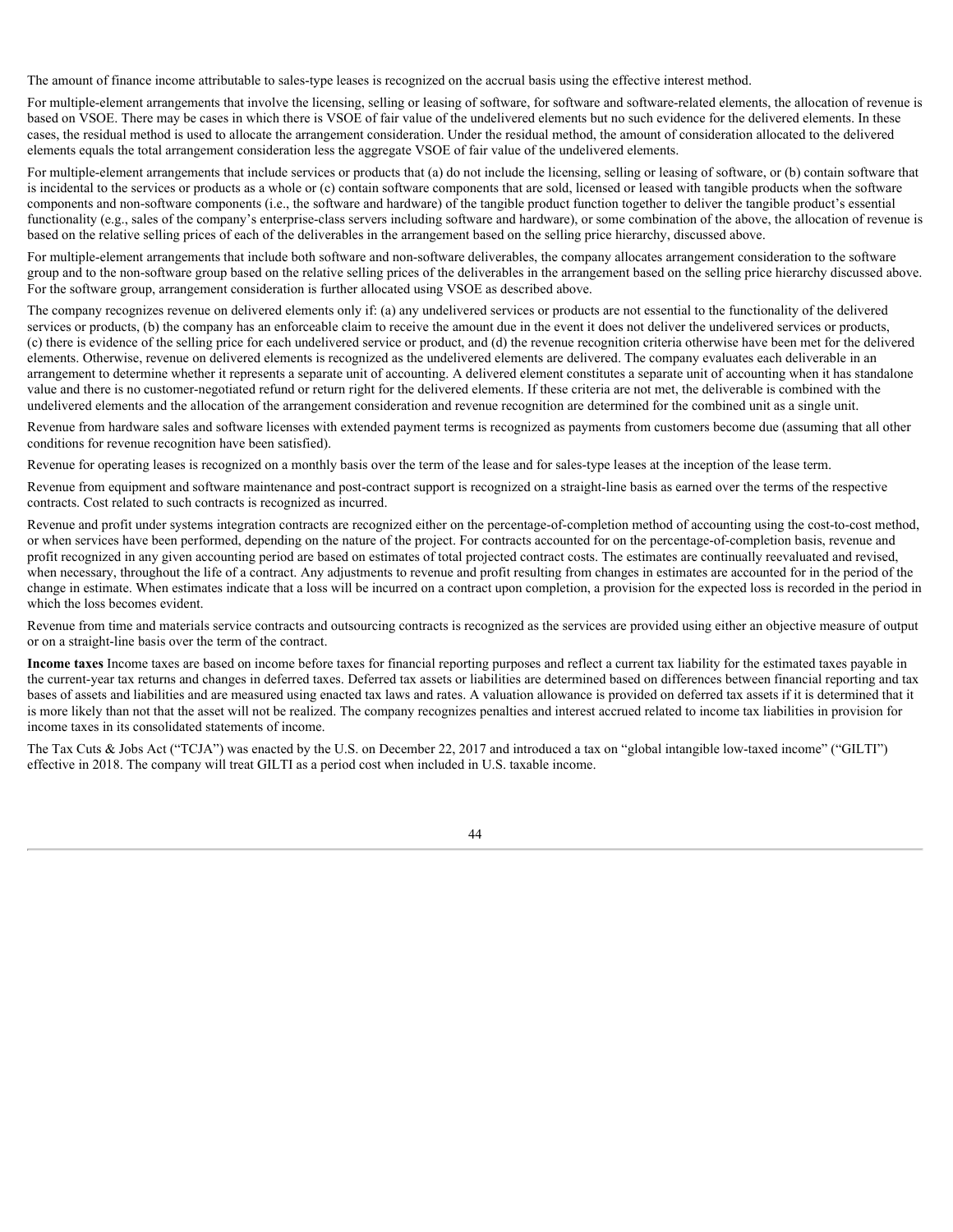**Marketable software** The cost of development of computer software to be sold or leased, incurred subsequent to establishment of technological feasibility, is capitalized and amortized to cost of sales over the estimated revenue-producing lives of the products, which is generally not in excess of three years following product release. The company performs quarterly reviews to ensure that unamortized costs remain recoverable from future revenue.

**Internal-use software** The company capitalizes certain internal and external costs incurred to acquire or create internal-use software, principally related to software coding, designing system interfaces, and installation and testing of the software. These costs are amortized in accordance with the fixed asset policy described above.

**Outsourcing assets** Costs on outsourcing contracts are generally expensed as incurred. However, certain costs incurred upon initiation of an outsourcing contract (principally initial customer setup) are deferred and expensed over the initial contract life. Fixed assets and software used in connection with outsourcing contracts are capitalized and depreciated over the shorter of the initial contract life or in accordance with the fixed asset policy described above.

Recoverability of outsourcing assets is subject to various business risks. Quarterly, the company compares the carrying value of the outsourcing assets with the undiscounted future cash flows expected to be generated by the outsourcing assets to determine if there is impairment. If impaired, the outsourcing assets are reduced to an estimated fair value on a discounted cash flow basis. The company prepares its cash flow estimates based on assumptions that it believes to be reasonable but are also inherently uncertain. Actual future cash flows could differ from these estimates.

**Translation of foreign currency** The local currency is the functional currency for most of the company's international subsidiaries, and as such, assets and liabilities are translated into U.S. dollars at year-end exchange rates. Income and expense items are translated at average exchange rates during the year. Translation adjustments resulting from changes in exchange rates are reported in other comprehensive income (loss). Exchange gains and losses on intercompany balances are reported in other income (expense), net.

For those international subsidiaries operating in highly inflationary economies, the U.S. dollar is the functional currency, and as such, nonmonetary assets and liabilities are translated at historical exchange rates, and monetary assets and liabilities are translated at current exchange rates. Exchange gains and losses arising from translation are included in other income (expense), net.

**Stock-based compensation plans** Stock-based compensation represents the cost related to stock-based awards granted to employees and directors. The company recognizes compensation expense for the fair value of stock options, which have graded vesting, on a straight-line basis over the requisite service period. The company estimates the fair value of stock options using a Black-Scholes valuation model. The expense is recorded in selling, general and administrative expenses.

**Retirement benefits** Accounting rules covering defined benefit pension plans and other postretirement benefits require that amounts recognized in financial statements be determined on an actuarial basis. A significant element in determining the company's retirement benefits expense or income is the expected longterm rate of return on plan assets. This expected return is an assumption as to the average rate of earnings expected on the funds invested or to be invested to provide for the benefits included in the projected pension benefit obligation. The company applies this assumed long-term rate of return to a calculated value of plan assets, which recognizes changes in the fair value of plan assets in a systematic manner over four years. This produces the expected return on plan assets that is included in retirement benefits expense or income. The difference between this expected return and the actual return on plan assets is deferred. The net deferral of past asset losses or gains affects the calculated value of plan assets and, ultimately, future retirement benefits expense or income.

At December 31 of each year, the company determines the fair value of its retirement benefits plan assets as well as the discount rate to be used to calculate the present value of plan liabilities. The discount rate is an estimate of the interest rate at which the retirement benefits could be effectively settled. In estimating the discount rate, the company looks to rates of return on high-quality, fixed-income investments currently available and expected to be available during the period to maturity of the retirement benefits. The company uses a portfolio of fixed-income securities, which receive at least the second-highest rating given by a recognized ratings agency.

**Fair value measurements** Fair value is defined as the price that would be received to sell an asset or paid to transfer a liability in an orderly transaction between market participants at the measurement date. When determining fair value measurements for assets and liabilities required to be recorded at fair value, the company assumes that the transaction is an orderly transaction that assumes exposure to the market for a period before the measurement date to allow for marketing activities that are usual and customary for transactions involving such assets or liabilities; it is not a forced transaction (for example, a forced liquidation or distress sale). The fair value hierarchy has three levels of inputs that may be used to measure fair value: Level 1 – Quoted prices (unadjusted) in active markets for identical assets or liabilities that the company can access at the measurement date; Level 2 – Inputs other than quoted prices within Level 1 that are observable for the asset or liability, either directly or indirectly; and Level 3 – Unobservable inputs for the asset or liability. The company has applied fair value measurements to its longterm debt (see note 9), derivatives (see note 12) and to its postretirement plan assets (see note 16).

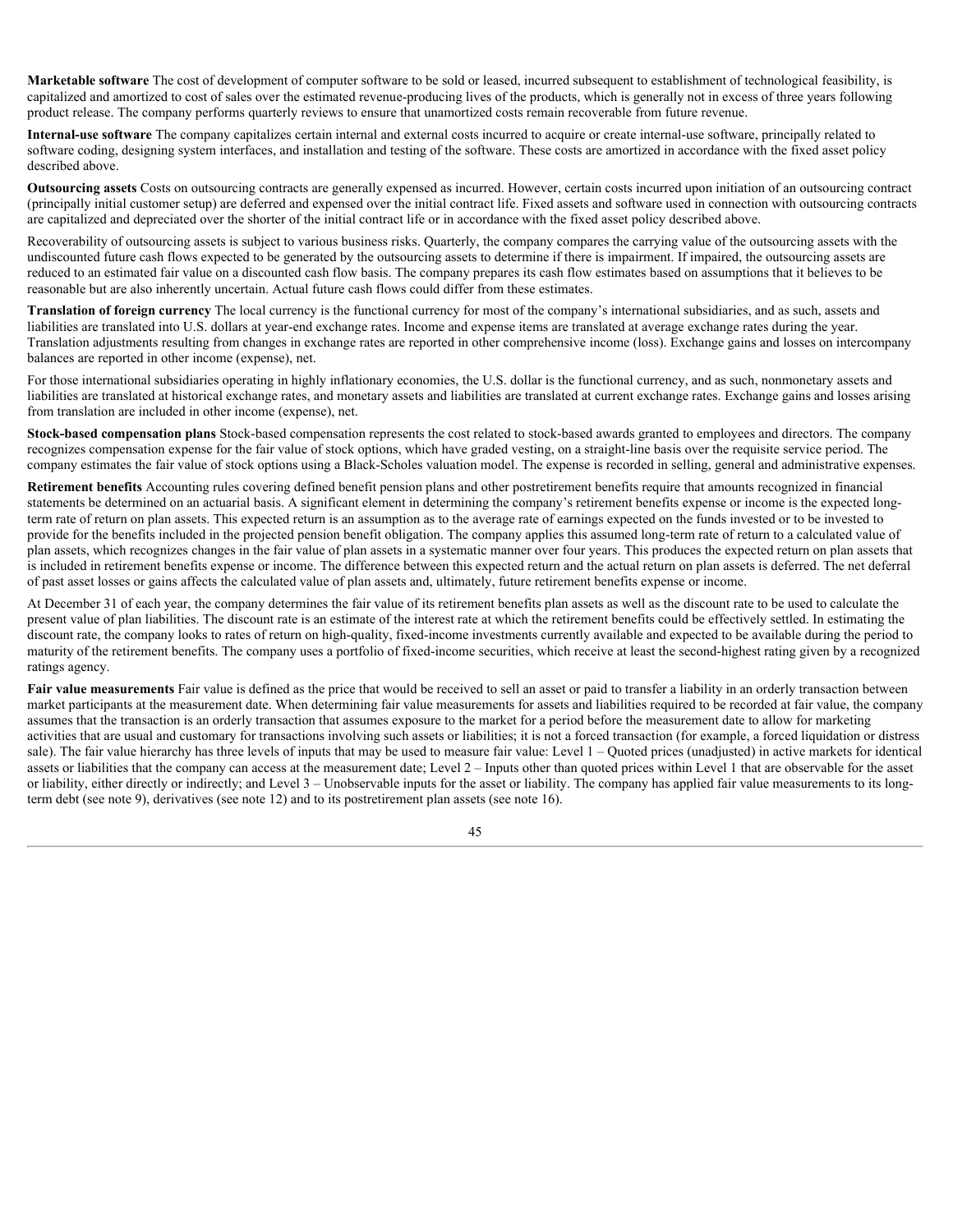**Noncontrolling interest** The company owns a fifty-one percent interest in Intelligent Processing Solutions Ltd. ("iPSL"), a U.K. business process outsourcing joint venture. The remaining interests, which are reflected as a noncontrolling interest in the company's financial statements, are owned by three financial institutions for which iPSL performs services.

### **Note 2 — Earnings per common share**

The following table shows how the loss per common share attributable to Unisys Corporation was computed for the three years ended December 31, 2017 (shares in thousands).

| Year ended December 31.                                                                                         | 2017   | 2016   | 2015    |
|-----------------------------------------------------------------------------------------------------------------|--------|--------|---------|
| Basic earnings (loss) per common share computation:                                                             |        |        |         |
| Net loss attributable to Unisys Corporation common shareholders                                                 | (65.3) | (47.7) | (109.9) |
| Weighted average shares                                                                                         | 50,409 | 50,060 | 49,905  |
| Basic loss per common share                                                                                     | (1.30) | (0.95) | (2.20)  |
| Diluted earnings (loss) per common share computation:                                                           |        |        |         |
| Net loss attributable to Unisys Corporation for diluted earnings per share                                      | (65.3) | (47.7) | (109.9) |
| Weighted average shares                                                                                         | 50,409 | 50,060 | 49,905  |
| Diluted loss per common share                                                                                   | (1.30) | (0.95) | (2.20)  |
|                                                                                                                 |        |        |         |
| Anti-dilutive weighted-average stock options and restricted stock units (a)                                     | 2,206  | 3,553  | 2,915   |
| Anti-dilutive weighted-average common shares issuable upon conversion of the 5.50% convertible senior notes (a) | 21,868 | 17,230 |         |

(a) Amounts represent shares excluded from the computation of diluted earnings per share, as their effect, if included, would have been anti-dilutive for the periods presented.

### **Note 3 — Cost reduction actions**

In 2015, the company initiated a restructuring plan in connection with organizational initiatives to create a more competitive cost structure and rebalance the company's global skill set. The company recognized charges and other costs of \$347.4 million through 2017 in connection with this plan, principally related to a reduction in employees.

During 2015 , the company recognized charges of \$118.5 million in connection with this plan, principally related to a reduction in employees. The charges related to work-force reductions were \$78.8 million and were comprised of: (a) a charge of \$27.9 million for 700 employees in the U.S. and (b) a charge of \$50.9 million for 782 employees outside the U.S. In addition, the company recorded charges of \$39.7 million comprised of \$20.2 million for asset impairments and \$19.5 million for other expenses related to the cost reduction effort. The charges were recorded in the following statement of income classifications: cost of revenue - services, \$52.3 million ; cost of revenue - technology, \$0.3 million ; selling, general and administrative expenses, \$53.5 million ; and research and development expenses, \$12.4 million .

During 2016 , the company recognized charges of \$82.1 million in connection with this plan, principally related to a reduction in employees. The charges related to work-force reductions were \$62.6 million, principally related to severance costs, and were comprised of: (a) a charge of \$8.3 million for 351 employees and \$(1.3) million for changes in estimates in the U.S. and (b) a charge of \$58.6 million for 1,048 employees and \$(3.0) million for changes in estimates outside the U.S. In addition, the company recorded charges of \$19.5 million comprised of \$1.4 million for idle leased facilities costs, \$4.1 million for contract amendment and termination costs, \$13.3 million for professional fees and other expenses related to the cost reduction effort and \$0.7 million for net asset sales and write-offs. The charges were recorded in the following statement of income classifications: cost of revenue – services, \$42.4 million ; selling, general and administrative expenses, \$38.0 million ; and research and development expenses, \$1.7 million .

During 2017 , the company recognized charges of \$146.8 million in connection with this plan. The charges related to work-force reductions were \$117.9 million , principally related to severance costs, and were comprised of: (a) a charge of \$9.4 million for 542 employees and \$(1.3) million for changes in estimates in the U.S. and (b) a charge of \$109.4 million for 2,274 employees, \$8.2 million for additional benefits provided in 2017 and \$(7.8) million for changes in estimates outside the U.S. In addition, the company recorded charges of \$28.9 million comprised of \$4.7 million for idle leased facilities costs, \$5.4 million for contract amendment and termination costs, \$5.2 million for professional fees and other expenses related to the cost reduction effort, \$1.8 million for net asset sales and write-offs and \$11.8 million for net foreign currency losses related to exiting foreign countries. The charges were recorded in the following statement of income classifications: cost of revenue - services, \$99.6 million ; cost of revenue - technology, \$0.4 million ; selling, general and administrative expenses, \$33.6 million ; and research and development expenses, \$1.4 million ; and other income (expense), net, \$11.8 million .

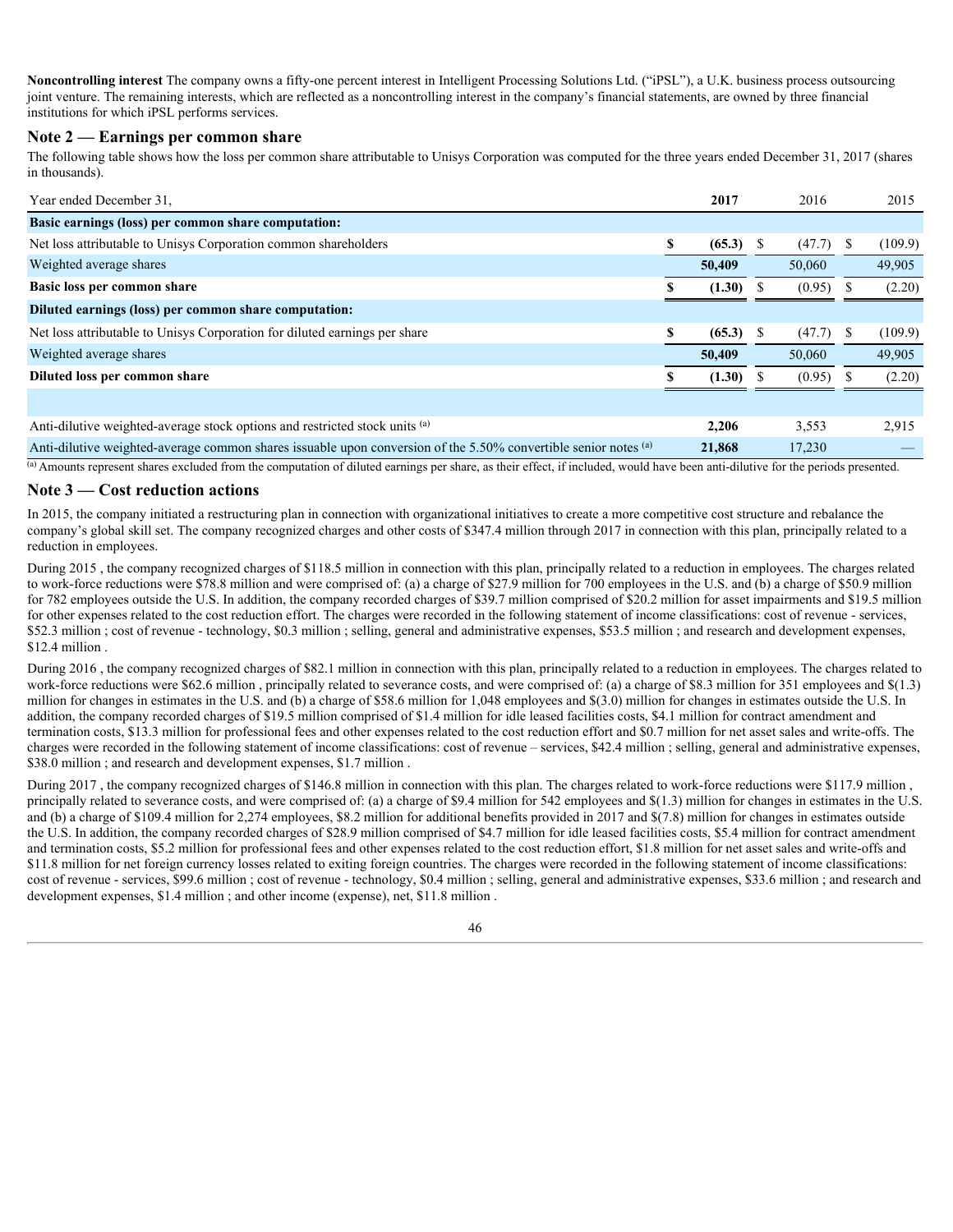Liabilities and expected future payments related to these costs are as follows:

|                                                          |              |            |                    | Work-Force Reductions         |                    |               |                         | <b>Idle Leased</b>              |  |  |
|----------------------------------------------------------|--------------|------------|--------------------|-------------------------------|--------------------|---------------|-------------------------|---------------------------------|--|--|
|                                                          | Total        |            |                    | U.S.                          |                    | International | <b>Facilities Costs</b> |                                 |  |  |
| Charges for work-force reductions                        |              | 78.8       | $\mathbf{\hat{s}}$ | 27.9                          | $\mathbf{\hat{s}}$ | 50.9          | $\mathbf{\hat{s}}$      | $\qquad \qquad -$               |  |  |
| Payments                                                 |              | (45.3)     |                    | (23.7)                        |                    | (21.6)        |                         |                                 |  |  |
| Translation adjustments                                  |              | (0.5)      |                    |                               |                    | (0.5)         |                         | $\overline{\phantom{m}}$        |  |  |
| Balance at December 31, 2015                             |              | 33.0       |                    | 4.2                           |                    | 28.8          |                         | $\overline{\phantom{a}}$        |  |  |
| <b>Additional Provisions</b>                             |              | 68.3       |                    | 8.3                           |                    | 58.6          |                         | 1.4                             |  |  |
| Payments                                                 |              | (59.3)     |                    | (9.4)                         |                    | (49.9)        |                         | $\hspace{0.05cm}$               |  |  |
| Changes in estimates                                     |              | (4.3)      |                    | (1.3)                         |                    | (3.0)         |                         | $\overline{\phantom{m}}$        |  |  |
| Translation adjustments                                  |              | (1.1)      |                    | $\overline{\phantom{a}}$      |                    | (1.1)         |                         | $\hspace{0.1mm}-\hspace{0.1mm}$ |  |  |
| Balance at December 31, 2016                             |              | 36.6       |                    | 1.8                           |                    | 33.4          |                         | 1.4                             |  |  |
| <b>Additional Provisions</b>                             |              | 131.2      |                    | 9.4                           |                    | 117.6         |                         | 4.2                             |  |  |
| Payments                                                 |              | (49.3)     |                    | (6.0)                         |                    | (41.3)        |                         | (2.0)                           |  |  |
| Changes in estimates                                     |              | (8.6)      |                    | (1.3)                         |                    | (7.8)         |                         | 0.5                             |  |  |
| Translation adjustments                                  |              | 7.9        |                    | $\overline{\phantom{m}}$      |                    | 7.7           |                         | 0.2                             |  |  |
| Balance at December 31, 2017                             |              | $117.8$ \$ |                    | 3.9                           | - S                | 109.6         | - \$                    | 4.3                             |  |  |
|                                                          |              |            |                    |                               |                    |               |                         |                                 |  |  |
| Expected future payments on balance at December 31, 2017 |              |            |                    |                               |                    |               |                         |                                 |  |  |
| In 2018                                                  | $\mathbf{s}$ | 87.7       | $\mathbf{s}$       | 3.9 <sub>5</sub>              |                    | 82.0          | $\mathbf{s}$            | 1.8                             |  |  |
| Beyond 2018                                              |              | 30.1       |                    | $\overbrace{\phantom{12333}}$ |                    | 27.6          |                         | 2.5                             |  |  |

# **Note 4 — Goodwill**

During the fourth quarter of 2017 , the company performed its annual impairment test of goodwill for all of our reporting units. The fair values of each of the reporting units exceeded their carrying values; therefore, no goodwill impairment was required.

At December 31, 2017 , the amount of goodwill allocated to reporting units with negative net assets was as follows: Business Process Outsourcing Services, \$10.8 . Changes in the carrying amount of goodwill by segment for the years ended December 31, 2017 and 2016 were as follows:

|                              | Total | Services | Technology                      |
|------------------------------|-------|----------|---------------------------------|
| Balance at December 31, 2015 | 177.4 | 68.7     | 108.7                           |
| Translation adjustments      |       |          |                                 |
| Balance at December 31, 2016 | 178.6 | 69.9     | 108.7                           |
| Translation adjustments      | 2.2   | 2.2      | $\hspace{0.1mm}-\hspace{0.1mm}$ |
| Balance at December 31, 2017 | 180.8 | 72.1     | 108.7                           |

### **Note 5 — Recent accounting pronouncements and accounting changes**

### **Accounting Pronouncements Adopted**

Effective January 1, 2017, the company adopted Accounting Standards Update ("ASU") No. 2017-04 *Intangibles -Goodwill and Other (Topic 350): Simplifying the Test for Goodwill Impairment* issued by the Financial Accounting Standards Board ("FASB") which simplifies how an entity is required to test goodwill for impairment by eliminating Step 2 from the goodwill impairment test. Step 2 measures a goodwill impairment loss by comparing the implied fair value of a reporting unit's goodwill with the carrying amount of that goodwill. Under the amended guidance, an entity will perform its annual or interim goodwill impairment test by comparing the fair value of a reporting unit with its carrying amount. An impairment charge will be recognized for the amount by which the carrying amount exceeds the reporting unit's fair value. Adoption of this new guidance had no impact on the company's consolidated results of operations and financial position.

Effective January 1, 2017, the company adopted ASU No. 2016-18 *Statement of Cash Flows (Topic 230) -Restricted Cash* issued by the FASB which requires companies to include amounts generally described as restricted cash or restricted cash equivalents with cash and cash equivalents when reconciling the beginningof-period and end-of-period total amounts shown on the statement of cash flows. The new guidance has been applied on retrospective basis whereby prior-period financial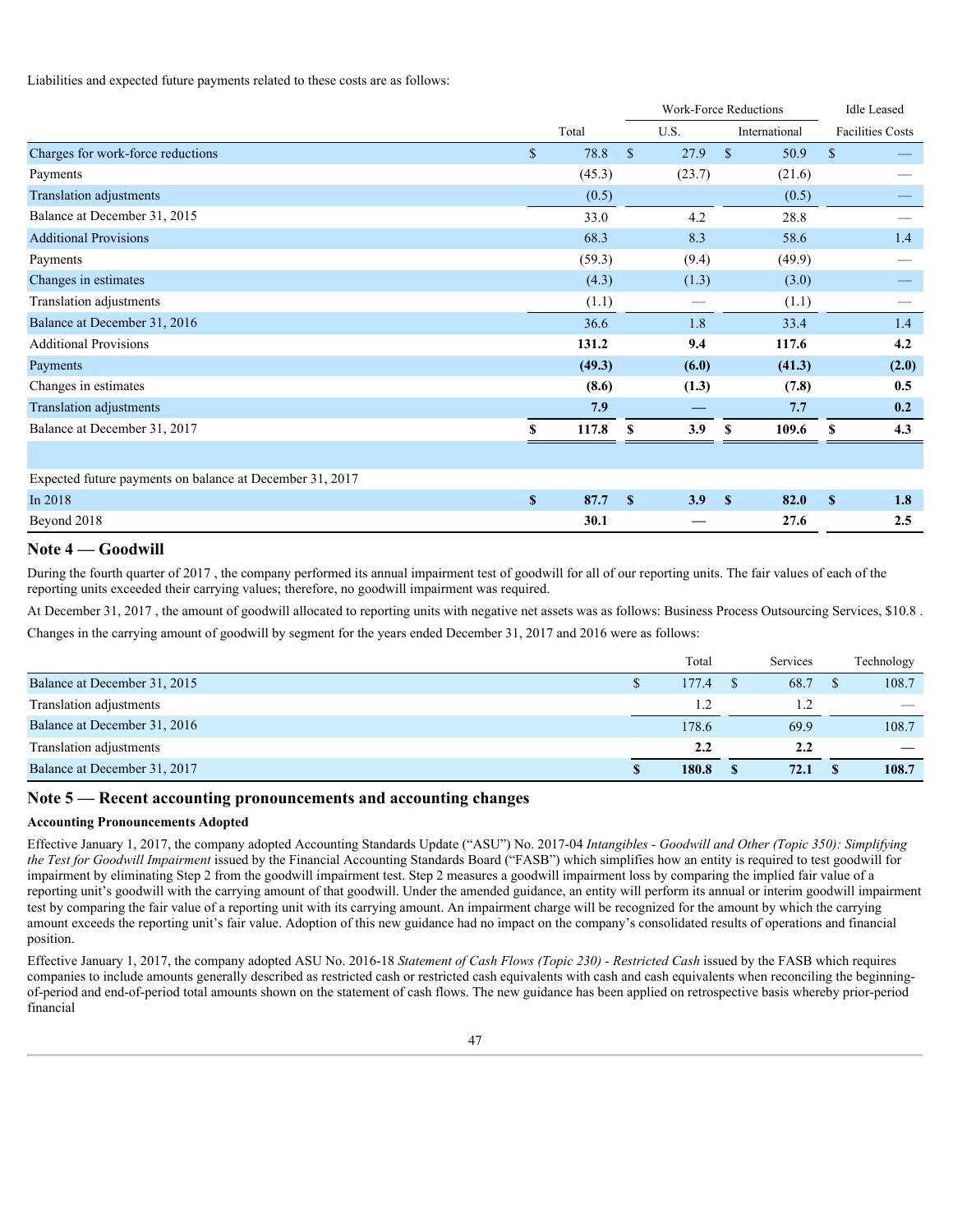statements have been adjusted to reflect the application of the new guidance, as required by the FASB. Amounts reclassified in the consolidated statements of cash flows for the years ended December 31, 2016 and 2015 are as follows:

| Year ended December 31.                                                       | 2016            | 2015  |
|-------------------------------------------------------------------------------|-----------------|-------|
| <b>Cash flows from operating activities</b>                                   |                 |       |
| Other assets                                                                  | $(1.9)$ 2.60 \$ | 2.6   |
| <b>Cash flows from investing activities</b>                                   |                 |       |
| Other                                                                         | l.6             | (2.3) |
| Effect of exchange rate changes on cash, cash equivalents and restricted cash | (0.8)           | (4.6) |
| Cash, cash equivalents and restricted cash, beginning of year                 | 31.6            | 35.9  |
| Cash, cash equivalents and restricted cash, end of year                       | 30.5            | 31.6  |

Effective January 1, 2017, the company adopted ASU No. 2016-16 Income Taxes (Topic 740): Intra-Entity Transfers of Assets Other Than Inventory issued by the FASB which allows the recognition of deferred income taxes for an intra-entity asset transfer, other than inventory, when the transfer occurs. Historically, recognition of the income tax consequence was not recognized until the asset was sold to an outside party. The new guidance has been applied on a modified retrospective basis through a cumulative-effect adjustment directly to accumulated deficit. At January 1, 2017, the adjustment to accumulated deficit was an increase of \$4.4 million .

Effective January 1, 2017, the company adopted ASU No. 2016-15 Statement of Cash Flows (Topic 230): Classification of Certain Cash Receipts and *Cash Payments (a consensus of the Emerging Issues Task Force)* , issued by the FASB which clarifies the treatment of several cash flow categories. In addition, the guidance also clarifies that when cash receipts and cash payments have aspects of more than one class of cash flows and cannot be separated, classification will depend on the predominant source or use. The company previously reported premium payments on and proceeds from the settlement of corporate-owned life insurance policies as cash flows from operating activities in the company's consolidated statement of cash flows. Under the new guidance, these amounts were reclassified to investing activities. The new guidance has been applied on a retrospective basis whereby prior-period financial statements have been adjusted to reflect the application of the new guidance, as required by the FASB. For the years ended December 31, 2016 and 2015, \$1.5 million and \$1.1 million, respectively, were reclassified from "other assets" in operating activities to "other" in investing activities in the company's consolidated statements of cash flows.

Effective January 1, 2017, the company adopted ASU No. 2016-09 *Compensation—Stock Compensation (Topic 718): Improvements to Employee Share-Based Payment Accounting* , issued by the FASB, which changes certain aspects of accounting for share-based payments to employees. The new guidance requires all income tax effects of awards to be recognized in the income statement when the awards vest or are settled. It also allows an employer to repurchase more of an employee's shares than it can today for tax withholding purposes without triggering liability accounting and to make a policy election to account for forfeitures as they occur. Additionally, the standard requires all tax-related cash flows resulting from share-based payments to be reported as operating activities on the consolidated statement of cash flows, and any cash payments made to taxing authorities on an employee's behalf as financing activities, which the company previously reported as operating activities. The new guidance has been applied on a retrospective basis whereby prior-period financial statements have been adjusted to reflect the application of the new guidance, as required by the FASB. For the years ended December 31, 2016 and 2015, \$0.4 million and \$0.8 million, respectively, were reclassified from "accounts payable and other accrued liabilities" in operating activities to "other" in financing activities in the company's consolidated statements of cash flows.

## **Accounting Pronouncements Not Yet Adopted**

In March 2017, the FASB issued ASU No. 2017-07 Compensation—Retirement Benefits (Topic 715): Improving the Presentation of Net Periodic Pension Cost *and Net Periodic Postretirement Benefit Cost* , which requires employers to present the service cost component of net periodic benefit cost in the same income statement line item(s) as other employee compensation costs arising from services rendered during the period. Only the service cost component will be eligible for capitalization in assets. The other components of net periodic benefit cost will be presented separately from the line items that include service cost and outside the subtotal of operating income. This update is effective for annual periods beginning after December 15, 2017, which for the company is January 1, 2018. Adoption of this new guidance will result in the reclassification of net periodic benefit cost, other than service costs ( \$92.5 million and \$81.6 million for the years ended December 31, 2017 and 2016, respectively), from operating income to non-operating income. There will be no overall impact on the company's consolidated financial position.

In June 2016, the FASB issued ASU No. 2016-13 Financial Instruments—Credit Losses (Topic 326): Measurement of Credit Losses on Financial Instruments , which introduces a new model for recognizing credit losses on financial instruments based on an estimate of current expected losses. This includes trade and other receivables, loans and other financial instruments. This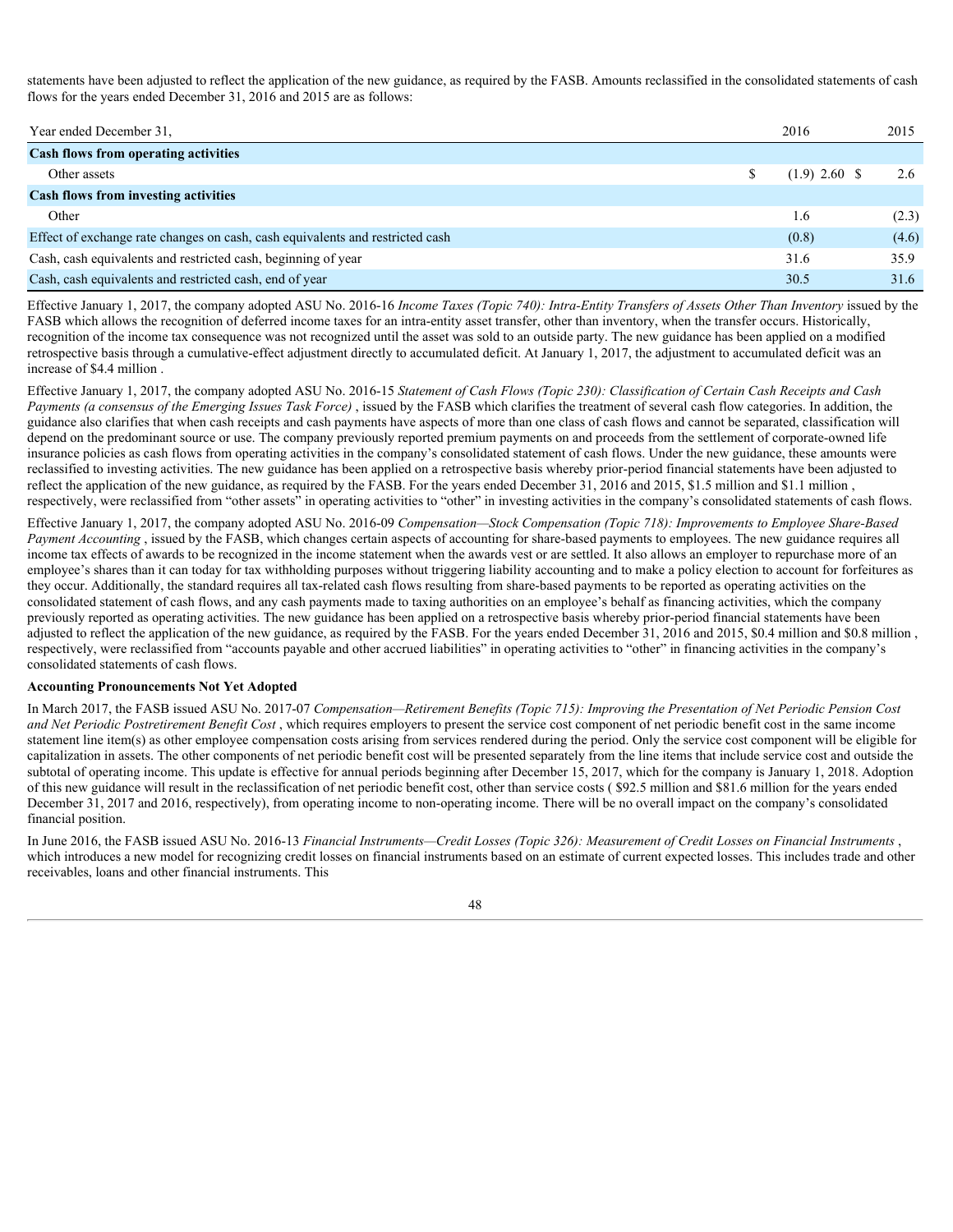update is effective for annual periods beginning after December 15, 2019, with earlier adoption permitted. The company is currently assessing when it will choose to adopt, and is currently evaluating the impact of the adoption on its consolidated financial statements.

In February 2016, the FASB issued ASU No. 2016-02 *Leases (Topic 842)* , which is intended to improve financial reporting about leasing transactions. The ASU requires organizations that lease assets, referred to as lessees, to recognize on the balance sheet the assets and liabilities for the rights and obligations created by those leases. The standard requires disclosures to help investors and other financial statement users better understand the amount, timing and uncertainty of cash flows arising from leases. The standard is effective for annual reporting periods beginning after December 15, 2018, with earlier adoption permitted. The company will adopt the new guidance on January 1, 2019, and is currently evaluating the impact of the adoption on its consolidated results of operations and financial position.

In May 2014, the FASB issued ASU No. 2014-09 *Revenue from Contracts with Customers (Topic 606)* , which establishes principles that an entity shall apply to report useful information to users of financial statements about the nature, amount, timing and uncertainty of revenue and cash flows from a contract with a customer. The standard, and its various amendments, is effective for annual reporting periods beginning after December 15, 2017, which for the company is January 1, 2018. The standard allows for either "full retrospective" adoption, meaning the standard is applied to all periods presented, or "modified retrospective" adoption, meaning the standard is applied only to the most current period presented in the financial statements. The new standard would require the company to recognize revenue for certain transactions, including extended payment term software licenses and short-term software licenses, sooner than the current rules would allow and require the company to recognize software license extensions and renewals (the most significant impact upon adoption), later than the current rules would allow. The standard also requires significantly expanded disclosure requirements. The company will adopt the standard on January 1, 2018 using the modified retrospective method. The company does not believe there will be a material impact to its consolidated financial position upon adoption.

### **Note 6 — Accounts receivable**

Accounts receivable consist principally of trade accounts receivable from customers and are generally unsecured and due within 30 to 90 days. Credit losses relating to these receivables consistently have been within management's expectations. Expected credit losses are recorded as an allowance for doubtful accounts in the consolidated balance sheets. Estimates of expected credit losses are based primarily on the aging of the accounts receivable balances. The company records a specific reserve for individual accounts when it becomes aware of a customer's inability to meet its financial obligations, such as in the case of bankruptcy filings or deterioration in the customer's operating results or financial position. The collection policies and procedures of the company vary by credit class and prior payment history of customers.

Revenue recognized in excess of billings on services contracts, or unbilled accounts receivable, was \$109.4 million and \$98.0 million at December 31, 2017 and 2016 , respectively.

As of December 31, 2017 , receivables under sales-type leases before the allowance for unearned income were collectible as follows:

| Year         |                      |
|--------------|----------------------|
| 2018         | 45.5                 |
| 2019         | 25.8                 |
| 2020         | $\frac{16.3}{10.8}$  |
| 2021<br>2022 |                      |
|              | 9.7                  |
| Thereafter   | $\frac{19.1}{127.2}$ |
| Total        |                      |
|              |                      |

Unearned income, which is deducted from accounts receivable, was \$12.5 million and \$7.0 million at December 31, 2017 and 2016 , respectively. The allowance for doubtful accounts, which is reported as a deduction from accounts receivable, was \$22.0 million and \$22.8 million at December 31, 2017 and 2016 , respectively. The provision for doubtful accounts, which is reported in selling, general and administrative expenses in the consolidated statements of income, was expense of \$3.1 million , \$2.2 million and \$3.0 million , in 2017 , 2016 and 2015 , respectively.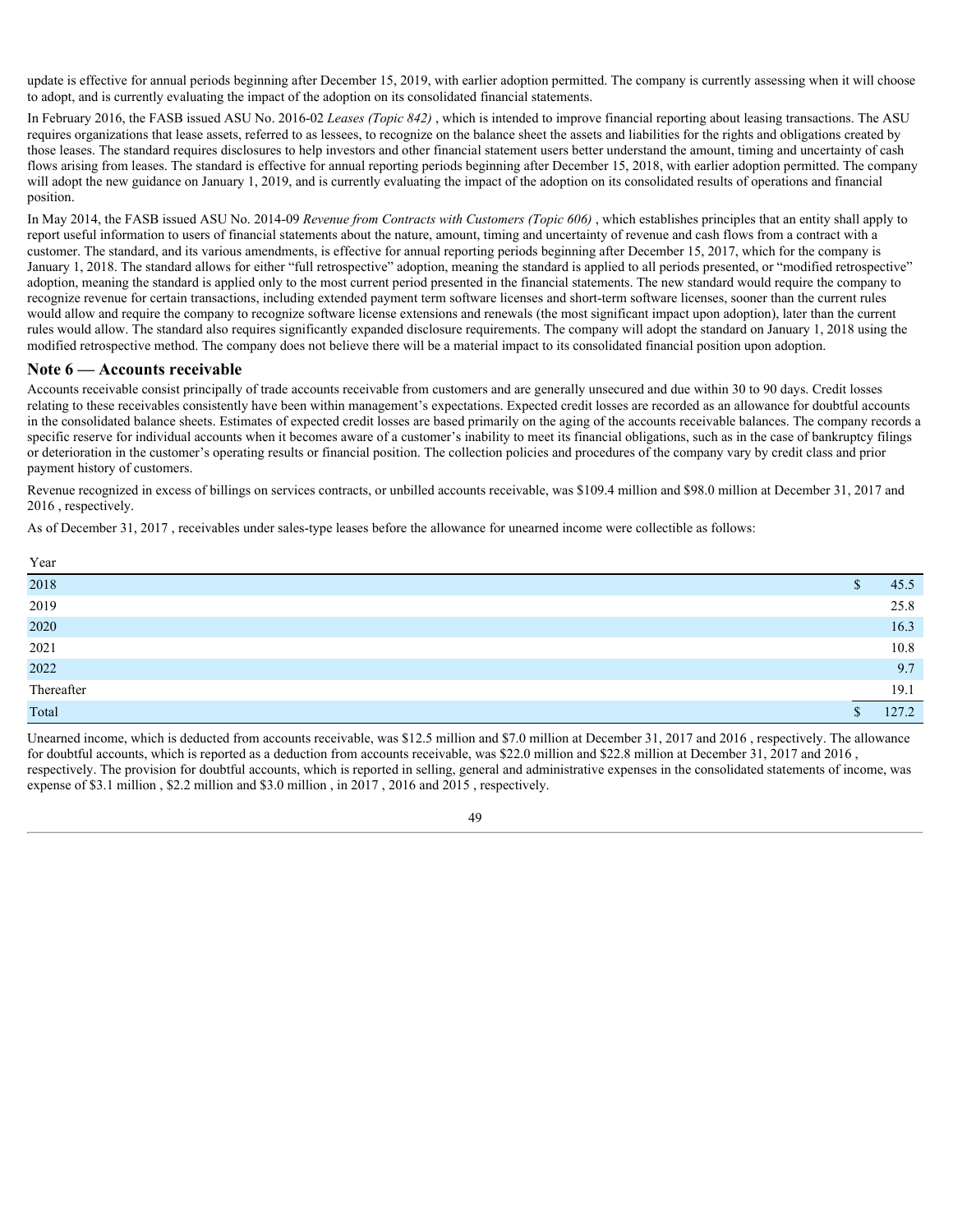## **Note 7 — Income taxes**

Following is the total income (loss) before income taxes and the provision for income taxes for the three years ended December 31, 2017 .

| Year ended December 31,                    |              | 2017         |              | 2016                            |      | 2015    |
|--------------------------------------------|--------------|--------------|--------------|---------------------------------|------|---------|
| Income (loss) before income taxes          |              |              |              |                                 |      |         |
| <b>United States</b>                       | S            | $(152.7)$ \$ |              | $(88.3)$ \$                     |      | (130.6) |
| Foreign                                    |              | 80.6         |              | 108.8                           |      | 71.8    |
| Total income (loss) before income taxes    |              | (72.1)       | $\mathbf{S}$ | 20.5                            | -S   | (58.8)  |
| Provision for income taxes                 |              |              |              |                                 |      |         |
| Current                                    |              |              |              |                                 |      |         |
| <b>United States</b>                       | $\mathbf{s}$ | $(42.8)$ \$  |              | 6.7                             | - \$ | 1.0     |
| Foreign                                    |              | 33.9         |              | 47.7                            |      | 42.2    |
| State and local                            |              |              |              | $\hspace{0.1mm}-\hspace{0.1mm}$ |      | 0.3     |
| Total                                      |              | (8.9)        |              | 54.4                            |      | 43.5    |
| Deferred                                   |              |              |              |                                 |      |         |
| Foreign                                    |              | 3.4          |              | 2.8                             |      | 0.9     |
| Total (benefit) provision for income taxes |              | (5.5)        | - 5          | 57.2                            |      | 44.4    |

Following is a reconciliation of the (benefit) provision for income taxes at the United States statutory tax rate to the provision for income taxes as reported:

| Year ended December 31,                                                 | 2017   | 2016                          | 2015   |
|-------------------------------------------------------------------------|--------|-------------------------------|--------|
| United States statutory income tax provision (benefit)                  | (25.2) | 7.2                           | (20.6) |
| Income and losses for which no provision or benefit has been recognized | 70.3   | 65.5                          | 69.1   |
| Foreign rate differential and other foreign tax expense                 | (11.3) | (21.1)                        | (15.9) |
| Income tax withholdings                                                 | 16.8   | 22.8                          | 12.5   |
| Permanent items                                                         | (3.0)  | (4.7)                         | (1.9)  |
| Enacted rate changes                                                    | (0.4)  | 3.5                           | 9.1    |
| Change in uncertain tax positions                                       | 2.3    | 0.4                           | 1.5    |
| Change in valuation allowances due to changes in judgment               | (4.6)  | (16.4)                        | (5.4)  |
| Income tax credits, U.S.                                                | (50.4) | $\overbrace{\phantom{aaaaa}}$ | (4.0)  |
| (Benefit) provision for income taxes                                    | (5.5)  | 57.2                          | 44.4   |

The TCJA was enacted by the U.S. on December 22, 2017. The TCJA eliminates the corporate Alternative Minimum Tax ("AMT") beginning in 2018, and also provides for refunds of all remaining AMT credits. Consequently, the company recorded a benefit of \$50.4 million in 2017. Of this total, \$9.1 million was received in 2017, and approximately \$7.2 million will be received in 2018 under Internal Revenue Code section  $168(k)(4)$  of the prior tax law. The remainder, \$34.1 million , will be refundable under the TCJA between 2019 and 2022.

The 2016 and 2015 provision for income taxes included \$3.5 million and \$9.1 million due to a reduction in the UK income tax rate. The rate reductions were enacted in the third quarter of 2016 and the fourth quarter of 2015 and reduced the rate from 18% to 17% and from 20% to 18% effective April 1, 2020 and 2017, respectively.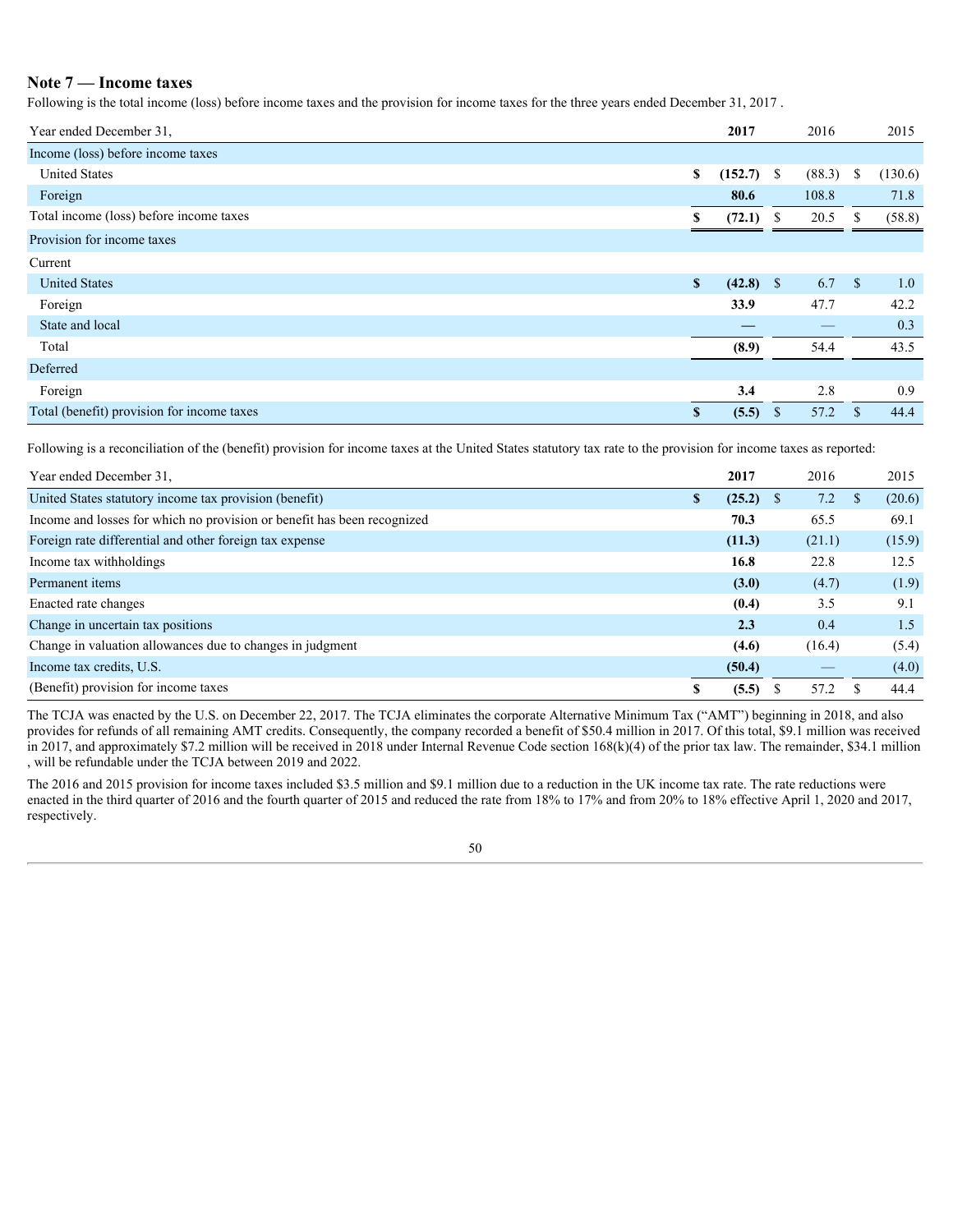The tax effects of temporary differences and carryforwards that give rise to significant portions of deferred tax assets and liabilities at December 31, 2017 and 2016 were as follows:

| As of December 31,                     |              | 2017      |               | 2016      |
|----------------------------------------|--------------|-----------|---------------|-----------|
| <b>Deferred tax assets</b>             |              |           |               |           |
| Tax loss carryforwards                 | S            | 837.6     | <sup>\$</sup> | 889.6     |
| Postretirement benefits                |              | 437.7     |               | 728.9     |
| Foreign tax credit carryforwards       |              | 127.0     |               | 317.6     |
| Other tax credit carryforwards         |              | 29.1      |               | 91.4      |
| Deferred revenue                       |              | 40.9      |               | 81.0      |
| Employee benefits and compensation     |              | 35.2      |               | 49.1      |
| Purchased capitalized software         |              | 22.2      |               | 32.6      |
| Depreciation                           |              | 24.5      |               | 28.3      |
| Warranty, bad debts and other reserves |              | 5.3       |               | 16.1      |
| Capitalized costs                      |              | 3.1       |               | 10.9      |
| Other                                  |              | 39.3      |               | 27.7      |
|                                        |              | 1,601.9   |               | 2,273.2   |
| Valuation allowance                    |              | (1,441.1) |               | (2,084.6) |
| Total deferred tax assets              | $\mathbf{s}$ | 160.8     | <sup>S</sup>  | 188.6     |
| <b>Deferred tax liabilities</b>        |              |           |               |           |
| Capitalized research and development   | S            | 24.3      | $\mathbb{S}$  | 20.3      |
| Other                                  |              | 25.8      |               | 28.4      |
| Total deferred tax liabilities         | S            | 50.1      | $\mathbb{S}$  | 48.7      |
| Net deferred tax assets                | \$           | 110.7     | <sup>\$</sup> | 139.9     |

The TCJA reduced the U.S. federal tax rate from 35% to 21% effective in 2018. This rate decrease resulted in a remeasurement of U.S. deferred tax balances in 2017, with no net financial statement impact due to the valuation allowance recorded against all U.S. deferred tax assets.

At December 31, 2017 , the company has tax effected U.S. Federal ( \$319.5 million ), state and local ( \$250.7 million ), and foreign ( \$267.4 million ) tax loss carryforwards, the total of which is \$837.6 million . These carryforwards will expire as follows: 2018 , \$5.3 ; 2019 , \$7.3 ; 2020 , \$28.5 ; 2021 , \$14.5 ; 2022 , \$114.0 ; and \$668.0 thereafter. The company also has available tax credit carryforwards of \$127.0 million , which will expire as follows: 2018 , \$10.1 ; 2019 , \$10.2 ; 2020 , \$20.9 ; 2021 , \$8.7 ; 2022 , \$7.7 ; and \$69.4 thereafter.

Failure to achieve forecasted taxable income might affect the ultimate realization of the company's net deferred tax assets. Factors that may affect the company's ability to achieve sufficient forecasted taxable income include, but are not limited to, the following: increased competition, a decline in sales or margins, loss of market share, the impact of the economic environment, delays in product availability and technological obsolescence.

Under U.S. tax law effective through December 31, 2017, undistributed earnings of foreign subsidiaries were generally taxable upon repatriation to the U.S. shareholder. Under the TCJA, effective January 1, 2018, distributions from foreign subsidiaries to U.S. shareholders are generally exempt from taxation. As a part of the transition to this new participation exemption system of taxation, the TCJA requires a transition tax to be paid on the net accumulated post-1986 undistributed earnings of foreign subsidiaries. The company has determined that, due to accumulated deficits of foreign subsidiaries offsetting the accumulated earnings of foreign subsidiaries, the company will not incur a transition tax.

With this change in U.S. taxation of earnings of foreign subsidiaries under the TCJA, future distributions of earnings from foreign subsidiaries will generally be exempt from U.S. taxation. Consequently, the deferred income tax liability on undistributed earnings is generally limited to any foreign withholding or other foreign taxes that will be imposed on such distributions. As the company currently intends to indefinitely reinvest the earnings of certain foreign subsidiaries, no provision has been made for income taxes that may become payable upon distribution of the earnings of such subsidiaries. The unrecognized deferred income tax liability at December 31, 2017 approximated \$21.5 million .

While subsequent to 2017, the U.S. will not generally tax distributions from foreign subsidiaries, the TCJA introduced a tax on GILTI. Beginning in 2018, U.S. taxable income will include GILTI, which essentially includes net foreign subsidiaries' earnings above a routine 10% return on their aggregate specified tangible assets. The company has made an accounting policy election to treat the GILTI as a period cost when included in U.S. taxable income, and consequently GILTI has no impact on the 2017 financial statements.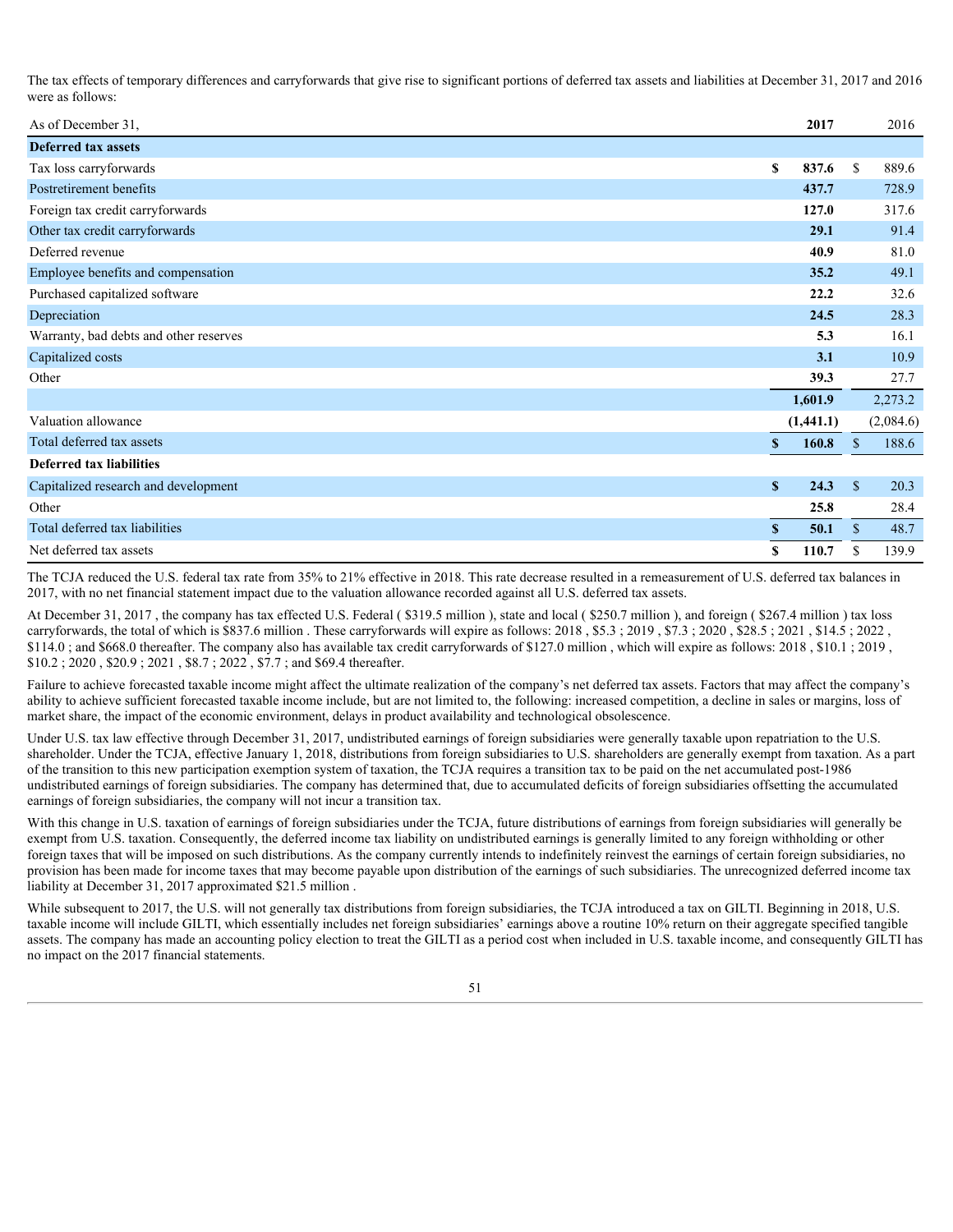Cash paid for income taxes, net of refunds, during 2017 , 2016 and 2015 was \$34.3 million , \$46.4 million and \$59.7 million , respectively.

A reconciliation of the beginning and ending amount of unrecognized tax benefits is as follows:

| 2015<br>Year ended December 31.<br>2017<br>2016                                                   |
|---------------------------------------------------------------------------------------------------|
| 35.0<br>Balance at January 1<br>27.7<br>35.8                                                      |
| Additions based on tax positions related to the current year<br>3.4<br>4.2<br>2.7                 |
| Changes for tax positions of prior years<br>(4.0)<br>12.0<br>(11.2)                               |
| Reductions as a result of a lapse of applicable statute of limitations<br>(2.7)<br>(2.8)<br>(3.4) |
| (0.9)<br>Settlements<br>(0.2)<br>(0.1)                                                            |
| Changes due to foreign currency<br>2.0<br>(3.7)<br>(2.4)                                          |
| Balance at December 31<br>27.7<br>35.8<br>27.9                                                    |

The company recognizes penalties and interest accrued related to income tax liabilities in the provision for income taxes in its consolidated statements of income. At December 31, 2017 and 2016 , the company had an accrual of \$2.3 million and \$1.2 million , respectively, for the payment of penalties and interest.

At December 31, 2017 , all of the company's liability for unrecognized tax benefits, if recognized, would affect the company's effective tax rate. Within the next 12 months , the company believes that it is reasonably possible that the amount of unrecognized tax benefits may significantly change; however, various events could cause this belief to change in the future.

The company and its subsidiaries file income tax returns in the U.S. federal jurisdiction, and various states and foreign jurisdictions. Several U.S. state and foreign income tax audits are in process. The company is under an audit in India, for which years prior to 2006 are closed. For the most significant jurisdictions outside the U.S., the audit periods through 2012 are closed for Brazil, and the audit periods through 2013 are closed for the United Kingdom. All of the various ongoing income tax audits throughout the world are not expected to have a material impact on the company's financial position.

Internal Revenue Code Sections 382 and 383 provide annual limitations with respect to the ability of a corporation to utilize its net operating loss (as well as certain built-in losses) and tax credit carryforwards, respectively ("Tax Attributes"), against future U.S. taxable income, if the corporation experiences an "ownership change." In general terms, an ownership change may result from transactions increasing the ownership of certain stockholders in the stock of a corporation by more than 50 percentage points over a three-year period. The company regularly monitors ownership changes (as calculated for purposes of Section 382). The company has determined that, for purposes of the rules of Section 382 described above, an ownership change occurred in February 2011. Any future transaction or transactions and the timing of such transaction or transactions could trigger additional ownership changes under Section 382.

As a result of the February 2011 ownership change, utilization for certain of the company's Tax Attributes, U.S. net operating losses and tax credits, is subject to an overall annual limitation of \$70.6 million . The cumulative limitation as of December 31, 2017 is approximately \$416.0 million . This limitation will be applied first to any recognized built in losses, then to any net operating losses, and then to any other Tax Attributes. Any unused limitation may be carried over to later years. Based on presently available information and the existence of tax planning strategies, the company does not expect to incur a U.S. cash tax liability in the near term. The company maintains a full valuation allowance against the realization of all U.S. deferred tax assets as well as certain foreign deferred tax assets in excess of deferred tax liabilities.

### **Note 8 — Properties**

Properties comprise the following:

| As of December 31,             | 2017  | 2016  |
|--------------------------------|-------|-------|
| Land                           | 2.8   | 2.7   |
| <b>Buildings</b>               | 91.3  | 88.2  |
| Machinery and office equipment | 601.7 | 591.7 |
| Internal-use software          | 157.4 | 145.9 |
| Rental equipment               | 45.6  | 58.1  |
| Total properties               | 898.8 | 886.6 |
|                                |       |       |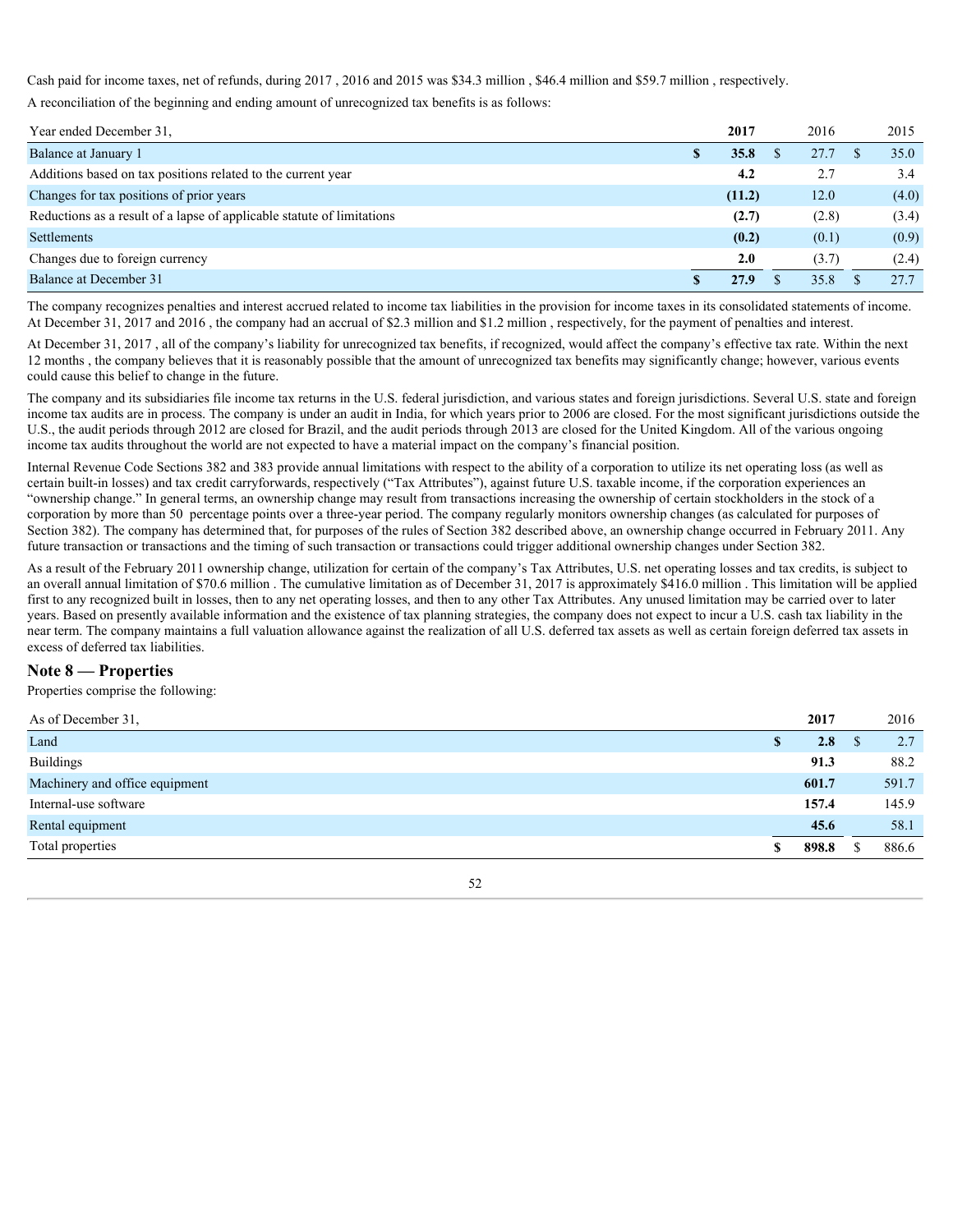## **Note 9 — Debt**

Long-term debt is comprised of the following:

| As of December 31,                                                                                                                                                                                   | 2017  | 2016  |
|------------------------------------------------------------------------------------------------------------------------------------------------------------------------------------------------------|-------|-------|
| 10.75% senior secured notes due April 15, 2022 (\$440.0 million face value less unamortized discount and fees of \$10.4 million at<br>December 31, 2017)                                             | 429.6 |       |
| 5.50% convertible senior notes due March 1, 2021 (\$213.5 million face value less unamortized discount and fees of \$27.2 million<br>and \$34.4 million at December 31, 2017 and 2016, respectively) | 186.3 | 179.1 |
| $6.25\%$ senior notes                                                                                                                                                                                |       | 94.7  |
| Capital leases                                                                                                                                                                                       | 7.5   | 10.1  |
| Other debt                                                                                                                                                                                           | 21.3  | 16.1  |
| Total                                                                                                                                                                                                | 644.7 | 300.0 |
| Less – current maturities                                                                                                                                                                            | 10.8  | 106.0 |
| Total long-term debt                                                                                                                                                                                 | 633.9 | 194.0 |

Long-term debt is carried at amortized cost and its estimated fair value is based on market prices classified as Level 2 in the fair value hierarchy. Presented below are the estimated fair values of long-term debt as of December 31, 2017 and 2016 .

| As of December 31,                                            | 2017  | 2016  |
|---------------------------------------------------------------|-------|-------|
| 10.75% senior secured notes due April 15, 2022 <sup>(a)</sup> | 492.8 |       |
| 5.50% convertible senior notes due March 1, 2021              | 237.9 | 379.8 |
| $6.25\%$ senior notes $(b)$                                   |       | 97.8  |
| $(a)$ Issued in April 2017                                    |       |       |

(b) Retired in April 2017

Maturities of long-term debt, including capital leases, in each of the next five years and thereafter are as follows:

| Year                               | Total | Long-Term<br>Debt |                                 | Capital<br>Leases               |
|------------------------------------|-------|-------------------|---------------------------------|---------------------------------|
| 2018                               | 10.8  |                   | 8.2                             | 2.6                             |
| 2019                               | 1.4   |                   | $\hspace{0.1mm}-\hspace{0.1mm}$ | 1.4                             |
| 2020<br>2021<br>2022<br>Thereafter | 2.3   | 0.9               |                                 | 1.4                             |
|                                    | 189.5 | 188.1             |                                 | 1.4                             |
|                                    | 432.3 | 431.5             |                                 | 0.8                             |
|                                    | 8.4   | 8.4               |                                 | $\hspace{0.1mm}-\hspace{0.1mm}$ |
| Total                              | 644.7 | 637.1             |                                 | 7.6                             |

Cash paid for interest during 2017 , 2016 and 2015 was \$39.9 million , \$22.1 million and \$14.4 million , respectively. Capitalized interest expense during 2017 , 2016 and 2015 was \$4.2 million , \$3.0 million and \$3.1 million , respectively.

On April 17, 2017, the company issued \$440.0 million aggregate principal amount of 10.75% Senior Secured Notes due 2022 (the "Notes"). The Notes are initially fully and unconditionally guaranteed on a senior secured basis by Unisys Holding Corporation, Unisys AP Investment Company I and Unisys NPL, Inc. (together with the Company, the "Grantors"). In the future, the Notes will be guaranteed by each material domestic subsidiary and each restricted subsidiary that guarantees the secured revolving credit facility and other indebtedness of the company or another subsidiary guarantor. The Notes and the guarantees will rank equally in right of payment with all of the existing and future senior debt of the company and the subsidiary guarantors. The Notes and the guarantees will be structurally subordinated to all existing and future liabilities (including preferred stock, trade payables and pension liabilities) of the company's subsidiaries that are not subsidiary guarantors.

The Notes pay interest semiannually on April 15 and October 15, commencing on October 15, 2017, at an annual rate of 10.75% , and will mature on April 15, 2022, unless earlier repurchased or redeemed.

The company may, at its option, redeem some or all of the Notes at any time on or after April 15, 2020 at a redemption price determined in accordance with the redemption schedule set forth in the indenture governing the Notes (the "indenture"), plus accrued and unpaid interest, if any.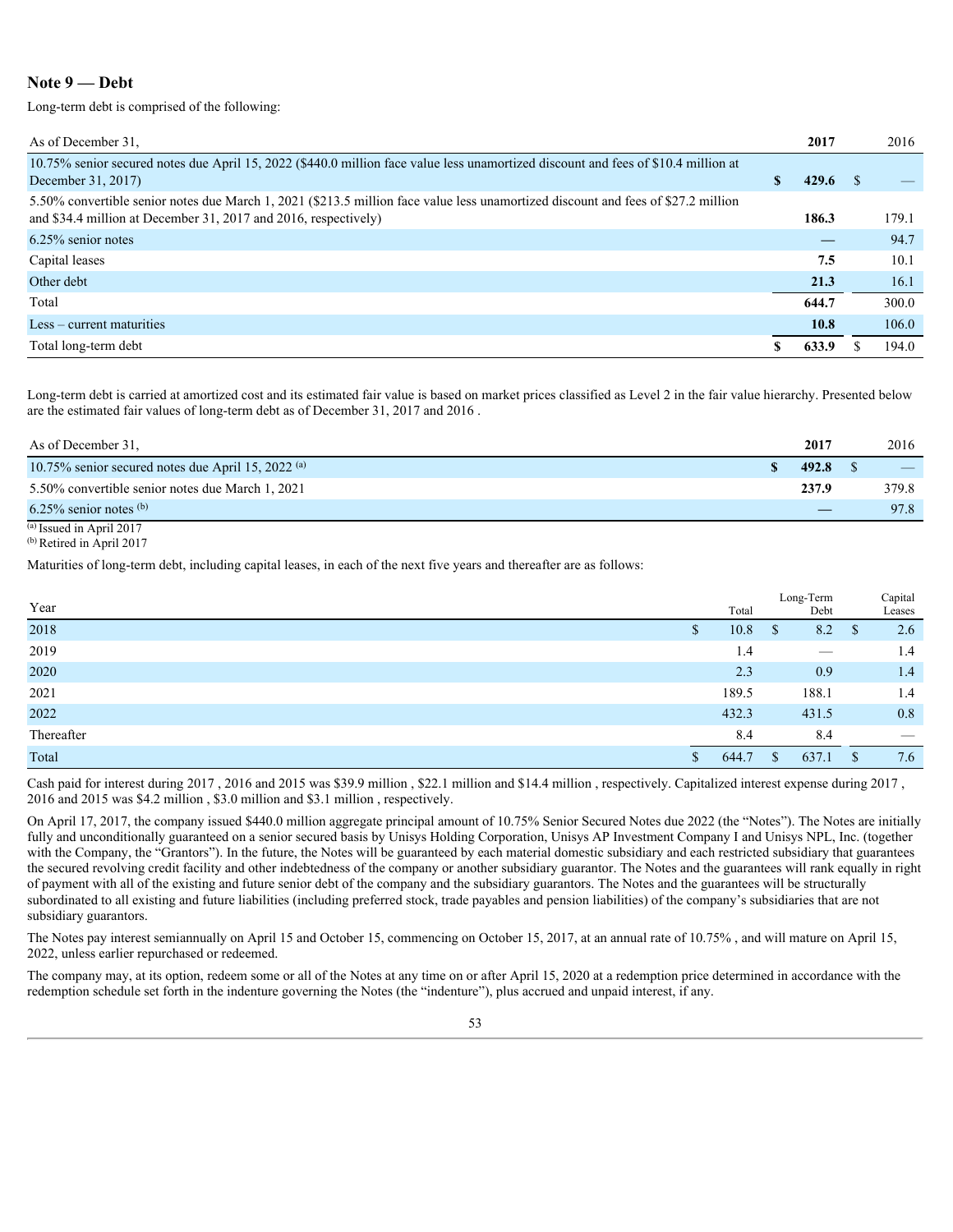Prior to April 15, 2020, the company may, at its option, redeem some or all of the Notes at any time, at a price equal to 100% of the principal amount of the Notes redeemed plus a "make-whole" premium, plus accrued and unpaid interest, if any. The company may also redeem, at its option, up to 35% of the Notes at any time prior to April 15, 2020, using the proceeds of certain equity offerings at a redemption price of 110.75% of the principal amount thereof, plus accrued and unpaid interest, if any. In addition, the company may redeem all (but not less than all) of the Notes at any time that the Collateral Coverage Ratio is less than the Required Collateral Coverage Ratio (as such terms are described below and further defined in the indenture) at a price equal to 100% of the principal amount of the Notes plus accrued and unpaid interest, if any.

The indenture contains covenants that limit the ability of the company and its restricted subsidiaries to, among other things: (i) incur additional indebtedness and guarantee indebtedness; (ii) pay dividends or make other distributions or repurchase or redeem its capital stock; (iii) prepay, redeem or repurchase certain debt; (iv) make certain prepayments in respect of pension obligations; (v) issue certain preferred stock or similar equity securities; (vi) make loans and investments (including investments by the company and subsidiary guarantors in subsidiaries that are not guarantors); (vii) sell assets; (viii) create or incur liens; (ix) enter into transactions with affiliates; (x) enter into agreements restricting its subsidiaries' ability to pay dividends; and (xi) consolidate, merge or sell all or substantially all of its assets. These covenants are subject to several important limitations and exceptions.

The indenture also includes a covenant requiring that the company maintain a Collateral Coverage Ratio of not less than 1.50 : 1.00 (the "Required Collateral Coverage Ratio") as of any test date. The Collateral Coverage Ratio is based on the ratio of (A) Grantor unrestricted cash and cash equivalents plus 4.75 multiplied by of the greater of (x) Grantor EBITDA for the most recently ended four fiscal quarters and (y) (i) the average quarterly Grantor EBITDA for the most recently ended seven fiscal quarters, multiplied by (ii) four , to (B) secured indebtedness of the Grantors. The Collateral Coverage Ratio is tested quarterly. If the Collateral Coverage Ratio is less than the Required Collateral Coverage Ratio as of any test date, and the company has not redeemed the Notes within 90 days thereafter, this will be an event of default under the indenture.

If the company experiences certain kinds of changes of control, it must offer to purchase the Notes at 101% of the principal amount of the Notes, plus accrued and unpaid interest, if any. In addition, if the company sells assets under certain circumstances it must apply the proceeds towards an offer to repurchase the Notes at a price equal to par plus accrued and unpaid interest, if any.

The indenture also provides for events of default, which, if any of them occurs, would permit or require the principal, premium, if any, interest and any other monetary obligations on all the then outstanding Notes to be due and payable immediately.

On May 8, 2017, the company redeemed all of its then outstanding 6.25% senior notes due 2017. As a result of this redemption, the company recognized a charge of \$1.5 million in "Other income (expense), net" in the second quarter of 2017, which is comprised of \$1.3 million of premium and expenses paid and \$0.2 million for the write-off of unamortized discount and fees related to the portion of the notes redeemed.

In 2016, the company issued \$213.5 million aggregate principal amount of Convertible Senior Notes due 2021 (the "2021 Notes"). The 2021 Notes, which are senior unsecured obligations, bear interest at a coupon rate of 5.50% (or 9.5% effective interest rate) per year until maturity, payable semiannually in arrears on March 1 and September 1 of each year, beginning on September 1, 2016. The 2021 Notes are not redeemable prior to maturity and are convertible into shares of the company's common stock. The conversion rate for the 2021 Notes is 102.4249 shares of the company's common stock per \$1,000 principal amount of the 2021 Notes (or a total amount of 21,867,716 shares), which is equivalent to an initial conversion price of approximately \$9.76 per share of the company's common stock. Upon any conversion, the company will settle its conversion obligation in cash, shares of its common stock, or a combination of cash and shares of its common stock, at its election.

In connection with the issuance of the 2021 Notes, the company also paid \$27.3 million to enter into privately negotiated capped call transactions with the initial purchasers and/or affiliates of the initial purchasers. The capped call transactions will cover, subject to customary anti-dilution adjustments, the number of shares of the company's common stock that will initially underlie the 2021 Notes. The capped call transactions will effectively raise the conversion premium on the 2021 Notes from approximately 22.5% to approximately 60% , which raises the initial conversion price from approximately \$9.76 per share of common stock to approximately \$12.75 per share of common stock. The capped call transactions are expected to reduce potential dilution to the company's common stock and/or offset potential cash payments the company is required to make in excess of the principal amount upon any conversion of the 2021 Notes.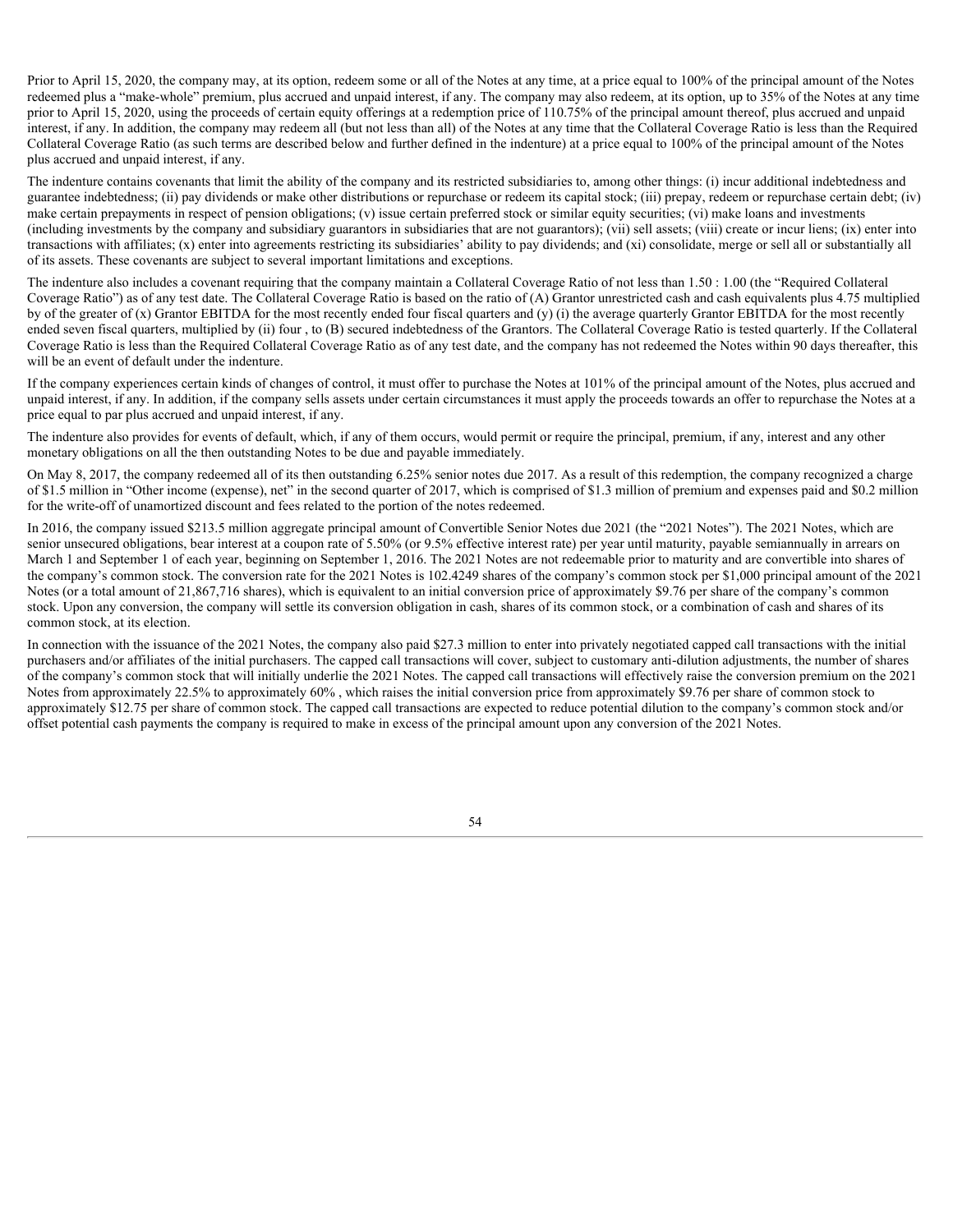Interest expense related to the 2021 Notes (a) is comprised of the following:

| Year ended December 31,             | 2017 | 2016 |  |
|-------------------------------------|------|------|--|
| Contractual interest coupon         | 11.8 | 9.2  |  |
| Amortization of debt discount       | 6.0  | 4.3  |  |
| Amortization of debt issuance costs | 1.2  | 1.0  |  |
| Total                               | 19.0 | 14.5 |  |

 $(a)$  Issued in 2016

The company has a secured revolving credit facility (the "Credit Agreement") that provides for loans and letters of credit up to an aggregate amount of \$125.0 million (with a limit on letters of credit of \$30.0 million ). The Credit Agreement includes an accordion feature allowing for an increase in the amount of the facility up to \$150.0 million . Availability under the credit facility is subject to a borrowing base calculated by reference to the company's receivables. At December 31, 2017 , the company had no borrowings and \$4.7 million of letters of credit outstanding, and availability under the facility was \$110.5 million net of letters of credit issued. The Credit Agreement expires October 5, 2022, subject to a springing maturity (i) on the date that is 91 days prior to the maturity date of the 2021 Notes unless, on such date, certain conditions are met; or (ii) on the date that is 60 days prior to the maturity date of the Notes unless, by such date, such secured notes have not been redeemed or refinanced.

The credit facility is guaranteed by Unisys Holding Corporation, Unisys NPL, Inc., Unisys AP Investment Company I and any future material domestic subsidiaries. The facility is secured by the assets of the company and the subsidiary guarantors, other than certain excluded assets, under a security agreement entered into by the company and the subsidiary guarantors in favor of JPMorgan Chase Bank, N.A., as agent for the lenders under the credit facility.

The company is required to maintain a minimum fixed charge coverage ratio if the availability under the credit facility falls below the greater of 10% of the lenders' commitments under the facility and \$15 million .

The Credit Agreement contains customary representations and warranties, including that there has been no material adverse change in the company's business, properties, operations or financial condition. The Credit Agreement includes limitations on the ability of the company and its subsidiaries to, among other things, incur other debt or liens, dispose of assets and make acquisitions, loans and investments, repurchase its equity, and prepay other debt. Events of default include non-payment, failure to comply with covenants, materially incorrect representations and warranties, change of control and default under other debt aggregating at least \$50.0 million .

At December 31, 2017 , the company has met all covenants and conditions under its various lending agreements. The company expects to continue to meet these covenants and conditions.

The company's principal sources of liquidity are cash on hand, cash from operations and its revolving credit facility, discussed above. The company and certain international subsidiaries have access to uncommitted lines of credit from various banks.

The company's anticipated future cash expenditures include anticipated contributions to its defined benefit pension plans. The company believes that it has adequate sources of liquidity to meet its expected 2018 cash requirements.

### **Note 10 — Other accrued liabilities**

Other accrued liabilities (current) are comprised of the following:

| As of December 31,              |    | 2017  | 2016  |  |
|---------------------------------|----|-------|-------|--|
| Payrolls and commissions        | S. | 120.2 | 110.6 |  |
| Cost reduction                  |    | 87.7  | 21.2  |  |
| Accrued vacations               |    | 42.8  | 47.1  |  |
| Taxes other than income taxes   |    | 29.1  | 25.4  |  |
| Income taxes                    |    | 26.0  | 35.3  |  |
| Postretirement                  |    | 18.5  | 19.3  |  |
| Accrued interest                |    | 13.8  | 6.1   |  |
| Other                           |    | 53.4  | 84.2  |  |
| Total other accrued liabilities |    | 391.5 | 349.2 |  |

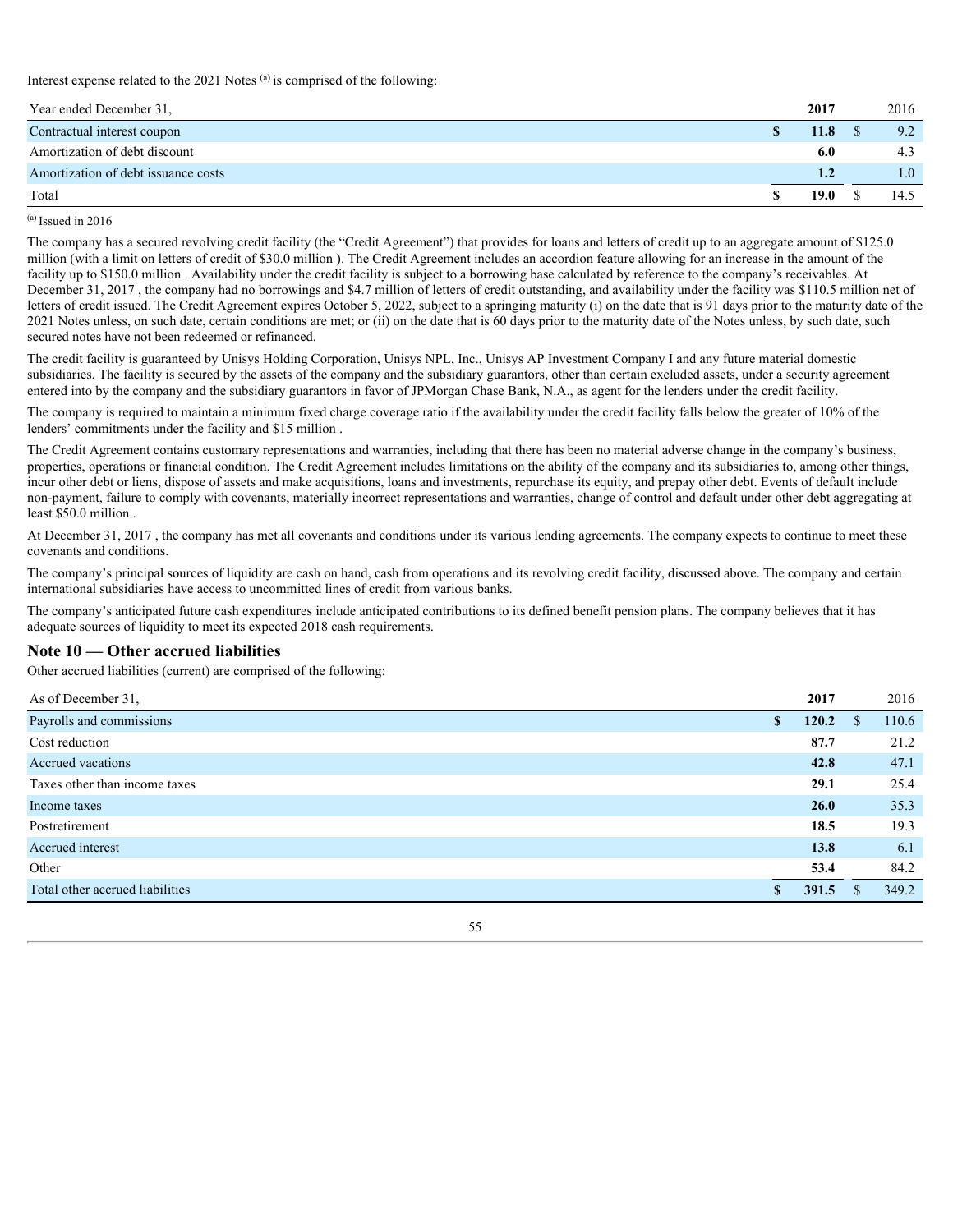# **Note 11 — Rental expense and commitments**

Rental expense and income from subleases for the three years ended December 31, 2017 were as follows:

| Year ended December 31,                    | 2017 | 2016 | 2015             |
|--------------------------------------------|------|------|------------------|
| Rental expense, less income from subleases | 71.7 | 77.4 | 80.6             |
| Income from subleases                      | 4.4  |      | $\mathbf Q$<br>, |

Minimum net rental commitments under noncancelable operating leases, including idle leases, outstanding at December 31, 2017 , substantially all of which relate to real properties, were as follows:

| 2018<br>47.4<br>2019<br>41.3<br>2020<br>32.9<br>2021<br>$21.5\,$<br>2022<br>$\frac{16.2}{39.4}$<br>198.7<br>Total | Year |  |
|-------------------------------------------------------------------------------------------------------------------|------|--|
|                                                                                                                   |      |  |
|                                                                                                                   |      |  |
|                                                                                                                   |      |  |
|                                                                                                                   |      |  |
|                                                                                                                   |      |  |
|                                                                                                                   |      |  |
|                                                                                                                   |      |  |

Such rental commitments have been reduced by minimum sublease rentals of \$7.2 million , due in the future under noncancelable subleases.

At December 31, 2017 , the company had outstanding standby letters of credit and surety bonds totaling approximately \$318 million related to performance and payment guarantees. On the basis of experience with these arrangements, the company believes that any obligations that may arise will not be material. In addition, at December 31, 2017 , the company had deposits and collateral of approximately \$14 million in other long-term assets, principally related to tax contingencies in Brazil.

## **Note 12 — Financial instruments and concentration of credit risks**

Due to its foreign operations, the company is exposed to the effects of foreign currency exchange rate fluctuations on the U.S. dollar, principally related to intercompany account balances. The company uses derivative financial instruments to reduce its exposure to market risks from changes in foreign currency exchange rates on such balances. The company enters into foreign exchange forward contracts, generally having maturities of three months or less, which have not been designated as hedging instruments. At December 31, 2017 and 2016, the notional amount of these contracts was \$514.0 million and \$428.9 million, respectively. The fair value of these forward contracts is based on quoted prices for similar but not identical financial instruments; as such, the inputs are considered Level 2 inputs.

The following table summarizes the fair value of the company's foreign exchange forward contracts as of December 31, 2017 and 2016 .

| As of December 31,                        | 2017         | 2016 |
|-------------------------------------------|--------------|------|
| <b>Balance Sheet Location</b>             |              |      |
| Prepaid expenses and other current assets | 4.9          | 2.4  |
| Other accrued liabilities                 | 1.6          | 1.9  |
| Total fair value                          | 3.3 $0.5$ \$ | 0.5  |

The following table summarizes the location and amount of gains and losses recognized on foreign exchange forward contracts for the three years ended December 31, 2017 .

| Year Ended December 31,             | 2017 | 2016                  | 2015 |
|-------------------------------------|------|-----------------------|------|
| <b>Statement of Income Location</b> |      |                       |      |
| Other income (expense), net         | 27.5 | $(29)^{15}$<br>(27.1) | 15.6 |

Financial instruments also include temporary cash investments and customer accounts receivable. Temporary investments are placed with creditworthy financial institutions, primarily in money market funds, time deposits and certificate of deposits which may be withdrawn at any time at the discretion of the company without penalty. At December 31, 2017 and 2016, the company's cash equivalents principally have maturities of less than one month or can be withdrawn at any time at the

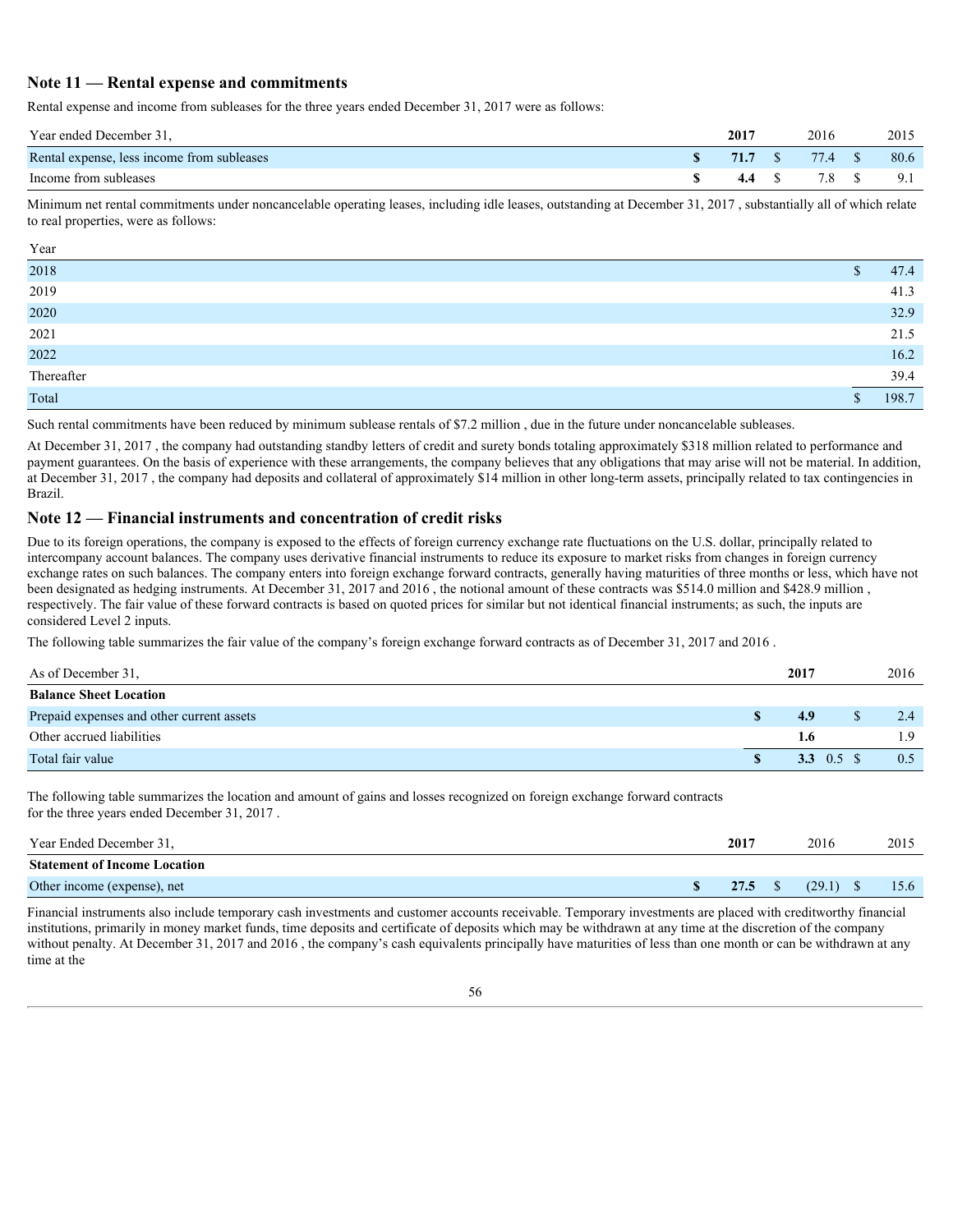discretion of the company without penalty. Due to the short maturities of these instruments, they are carried on the consolidated balance sheets at cost plus accrued interest, which approximates market value. Receivables are due from a large number of customers that are dispersed worldwide across many industries. At December 31, 2017 and 2016 , the company had no significant concentrations of credit risk with any one customer. At December 31, 2017 and 2016 , the company had \$75.8 million and \$74.0 million, respectively, of receivables due from various U.S. federal governmental agencies. At December 31, 2017 and 2016, the carrying amount of cash and cash equivalents approximated fair value.

## **Note 13 — Foreign currency**

During the years ended December 31, 2017 , 2016 and 2015 , the company recognized foreign exchange gains (losses) in "Other income (expense), net" in its consolidated statements of income of \$(9.9) million , \$2.3 million and \$8.1 million , respectively. The year ended December 31, 2017 also includes \$11.8 million of net foreign currency losses related to exiting foreign countries in connection with the company's restructuring plan.

### **Note 14 — Litigation and contingencies**

There are various lawsuits, claims, investigations and proceedings that have been brought or asserted against the company, which arise in the ordinary course of business, including actions with respect to commercial and government contracts, labor and employment, employee benefits, environmental matters, intellectual property, and non-income tax matters. The company records a provision for these matters when it is both probable that a liability has been incurred and the amount of the loss can be reasonably estimated. Any provisions are reviewed at least quarterly and are adjusted to reflect the impact and status of settlements, rulings, advice of counsel and other information and events pertinent to a particular matter.

The company believes that it has valid defenses with respect to legal matters pending against it. Based on its experience, the company also believes that the damage amounts claimed in the lawsuits disclosed below are not a meaningful indicator of the company's potential liability. Litigation is inherently unpredictable, however, and it is possible that the company's results of operations or cash flows could be materially affected in any particular period by the resolution of one or more of the legal matters pending against it.

In April 2007, the Ministry of Justice of Belgium sued Unisys Belgium SA-NV, a Unisys subsidiary ("Unisys Belgium"), in the Court of First Instance of Brussels. The Belgian government had engaged the company to design and develop software for a computerized system to be used to manage the Belgian court system. The Belgian State terminated the contract and in its lawsuit has alleged that the termination was justified because Unisys Belgium failed to deliver satisfactory software in a timely manner. It claims damages of approximately €28.0 million . Unisys Belgium filed its defense and counterclaim in April 2008, in the amount of approximately €18.5 million . The company believes it has valid defenses to the claims and contends that the Belgian State's termination of the contract was unjustified.

The company's Brazilian operations, along with those of many other companies doing business in Brazil, are involved in various litigation matters, including numerous governmental assessments related to indirect and other taxes, as well as disputes associated with former employees and contract labor. The tax-related matters pertain to value added taxes, customs, duties, sales and other non-income related tax exposures. The labor-related matters include claims related to compensation. The company believes that appropriate accruals have been established for such matters based on information currently available. At December 31, 2017 , excluding those matters that have been assessed by management as being remote as to the likelihood of ultimately resulting in a loss, the amount related to unreserved tax-related matters, inclusive of any related interest, is estimated to be up to approximately \$135.0 million .

On June 26, 2014, the State of Louisiana filed a Petition for Damages against, among other defendants, the company and Molina Information Systems, LLC, in the Parish of East Baton Rouge, 19th Judicial District. The State alleged that between 1989 and 2012 the defendants, each acting successively as the State's Medicaid fiscal intermediary, utilized an incorrect reimbursement formula for the payment of pharmaceutical claims causing the State to pay excessive amounts for prescription drugs. The State contends overpayments of approximately \$68.0 million for the period January 2002 through July 2011 and is seeking data to identify the claims at issue for the remaining time period. The company believes that it has valid defenses to Louisiana's claims and is asserting them in the pending litigation.

With respect to the specific legal proceedings and claims described above, except as otherwise noted, either (i) the amount or range of possible losses in excess of amounts accrued, if any, is not reasonably estimable or (ii) the company believes that the amount or range of possible losses in excess of amounts accrued that are estimable would not be material.

Litigation is inherently unpredictable and unfavorable resolutions could occur. Accordingly, it is possible that an adverse outcome from such matters could exceed the amounts accrued in an amount that could be material to the company's financial condition, results of operations and cash flows in any particular reporting period.

Notwithstanding that the ultimate results of the lawsuits, claims, investigations and proceedings that have been brought or asserted against the company are not currently determinable, the company believes that at December 31, 2017 , it has adequate provisions for any such matters.

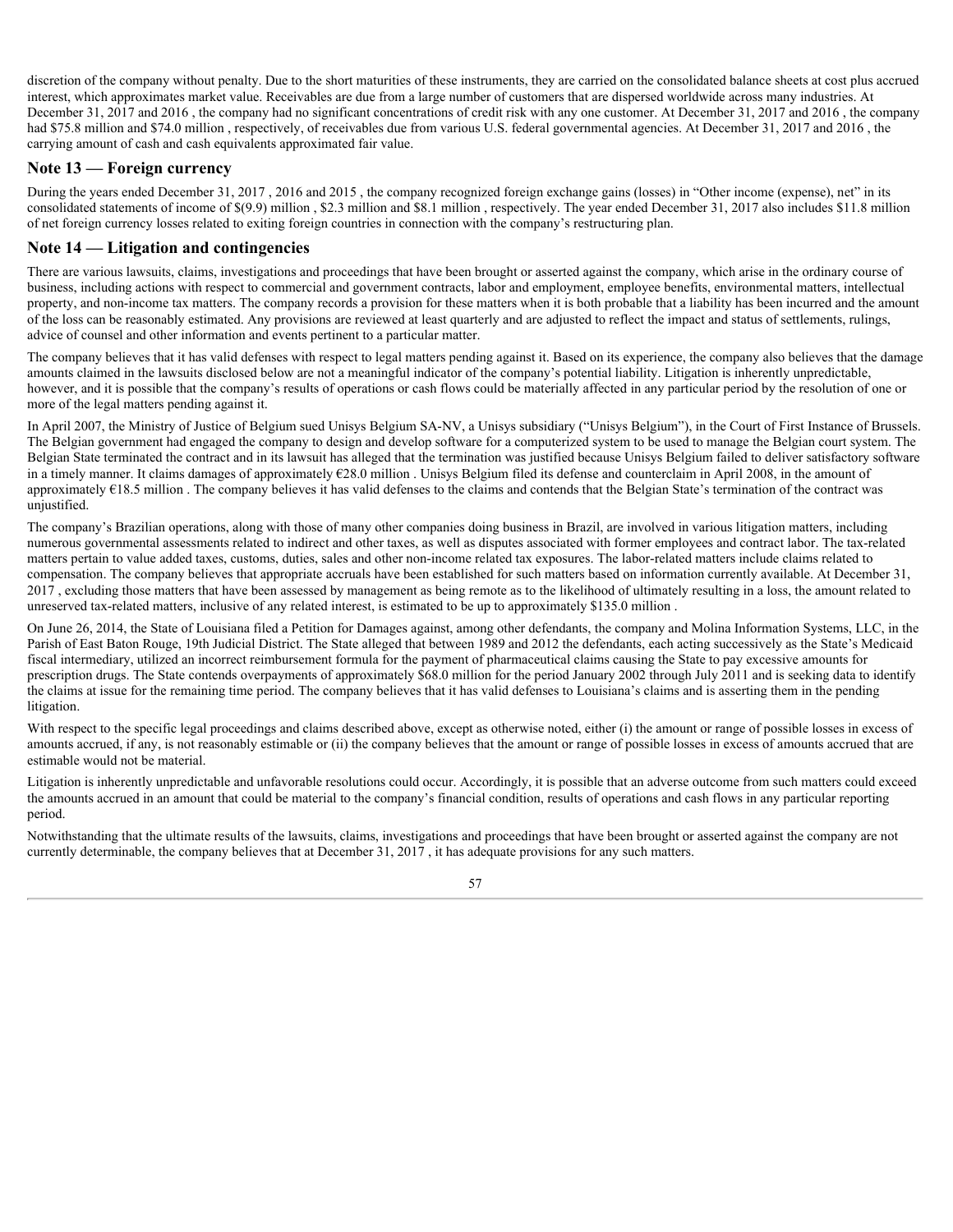### **Note 15 — Segment information**

The company has two business segments: Services and Technology. Revenue classifications within the Services and Technology segment are as follows:

- Cloud and infrastructure services. This represents revenue from helping clients apply cloud and as-a-service delivery models to capitalize on business opportunities, make their end users more productive and manage and secure their IT infrastructure and operations more economically.
- Application services. This represents revenue from helping clients transform their business processes by developing and managing new leading-edge applications for select industries, offering advanced data analytics and modernizing existing enterprise applications.
- Business process outsourcing ("BPO") services. This represents revenue from the management of critical processes and functions for clients in target industries, helping them improve performance and reduce costs.
- Technology. This represents revenue from designing and developing software and offering hardware and other related products to help clients reduce costs, improve security and flexibility and improve the efficiency of their data-center environments.

The accounting policies of each business segment are the same as those followed by the company as a whole. Intersegment sales and transfers are priced as if the sales or transfers were to third parties. Accordingly, the Technology segment recognizes intersegment revenue and manufacturing profit on software and hardware shipments to customers under Services contracts. The Services segment, in turn, recognizes customer revenue and marketing profits on such shipments of company software and hardware to customers. The Services segment also includes the sale of software and hardware products sourced from third parties that are sold to customers through the company's Services channels. In the company's consolidated statements of income, the manufacturing costs of products sourced from the Technology segment and sold to Services customers are reported in cost of revenue for Services.

Also included in the Technology segment's sales and operating profit are sales of software and hardware sold to the Services segment for internal use in Services engagements. The amount of such profit included in operating income of the Technology segment for the years ended December 31, 2017 , 2016 and 2015 was \$6.3 million , \$0.7 million and \$9.2 million , respectively. The profit on these transactions is eliminated in Corporate.

The company evaluates business segment performance based on operating income exclusive of pension income or expense, restructuring charges and unusual and nonrecurring items, which are included in Corporate. All other corporate and centrally incurred costs are allocated to the business segments based principally on revenue, employees, square footage or usage. No single customer accounts for more than 10% of revenue. Revenue from various agencies of the U.S. Government, which is reported in both business segments, was approximately \$571 million , \$564 million and \$569 million in 2017, 2016 and 2015, respectively.

Corporate assets are principally cash and cash equivalents, prepaid postretirement assets and deferred income taxes. The expense or income related to corporate assets is allocated to the business segments.

Customer revenue by classes of similar products or services, by segment, is presented below:

| Year ended December 31,         | 2017          | 2016    | 2015    |
|---------------------------------|---------------|---------|---------|
| Services                        |               |         |         |
| Cloud & infrastructure services | \$1,317.0     | 1,352.9 | 1,513.1 |
| Application services            | 808.3         | 859.0   | 868.9   |
| <b>BPO</b> services             | 202.9         | 194.4   | 223.6   |
| <b>Total Services</b>           | 2,328.2       | 2,406.3 | 2,605.6 |
| Technology                      | 413.6         | 414.4   | 409.5   |
| Total customer revenue          | 2,741.8<br>D. | 2,820.7 | 3,015.1 |

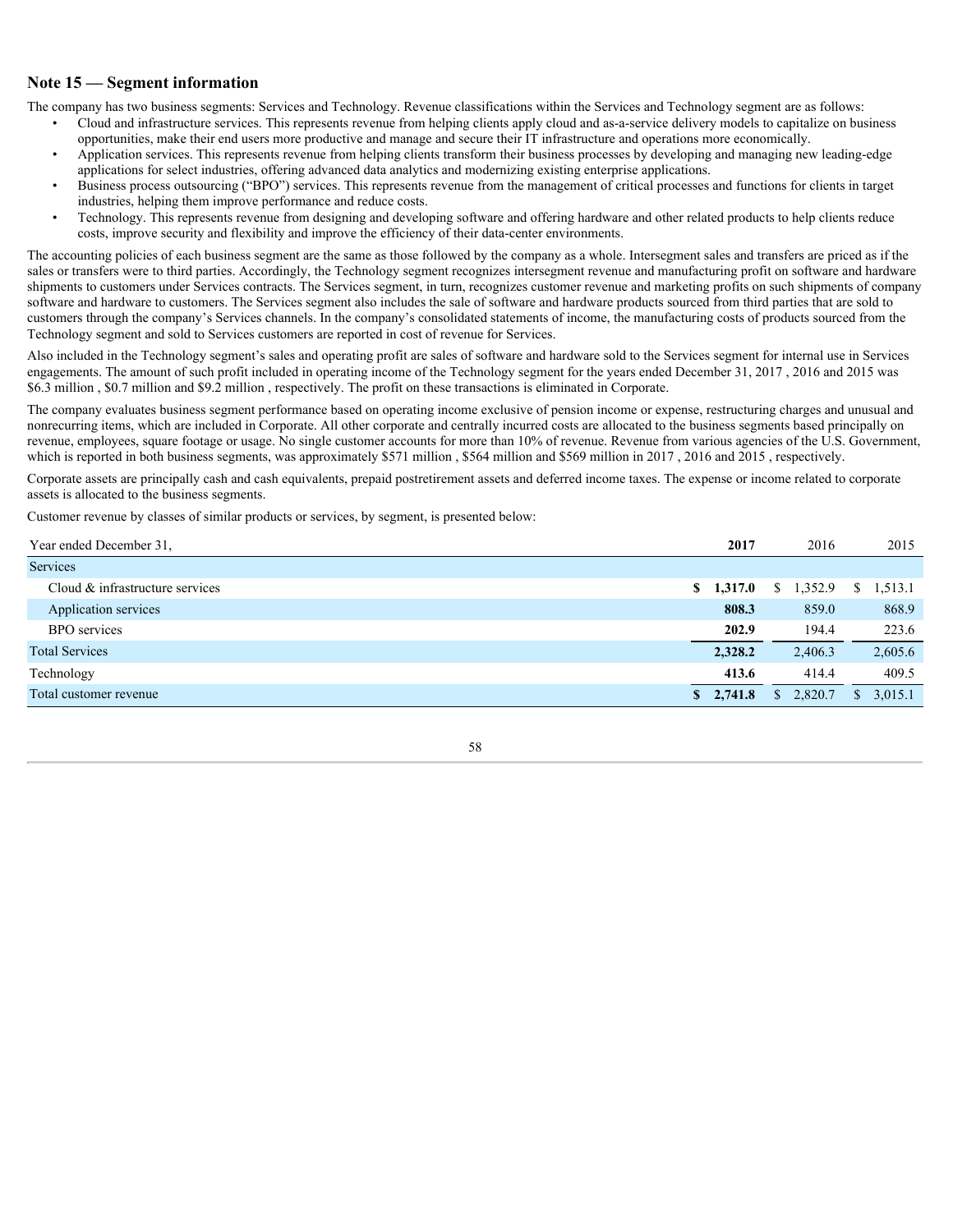Presented below is a reconciliation of segment operating income to consolidated income (loss) before income taxes:

| Year ended December 31.                 | 2017    | 2016   | 2015    |  |
|-----------------------------------------|---------|--------|---------|--|
| Total segment operating income          | 235.4   | 208.4  | 174.9   |  |
| Interest expense                        | (52.8)  | (27.4) | (11.9)  |  |
| Other income (expense), net             | (23.9)  | 0.3    | 8.2     |  |
| Cost reduction charges (a)              | (135.0) | (82.1) | (118.5) |  |
| Corporate and eliminations              | (95.8)  | (78.7) | (111.5) |  |
| Total income (loss) before income taxes | (72.1)  | 20.5   | (58.8)  |  |

(a) Year ended December 31, 2017 excludes \$11.8 million for net foreign currency losses related to exiting foreign countries which are reported in Other income (expense), net in the consolidated statements of income.

Presented below is a reconciliation of total business segment assets to consolidated assets:

| As of December 31,            | 2017          | 2016    | 2015                 |  |
|-------------------------------|---------------|---------|----------------------|--|
| Total segment assets          | 1,364.5<br>D. | 1,339.0 | 1,486.0              |  |
| Cash and cash equivalents     | 733.9         | 370.6   | 365.2                |  |
| Deferred income taxes         | 119.9         | 146.1   | 127.4                |  |
| Prepaid postretirement assets | 148.3         | 33.3    | 45.1                 |  |
| Other corporate assets        | 175.8         | 132.6   | 106.3                |  |
| Total assets                  | 2,542.4       |         | $2,021.6$ \$ 2,130.0 |  |

A summary of the company's operations by business segment for 2017 , 2016 and 2015 is presented below:

|                               |               | Total                           |              | Corporate                       |               | Services                 |               | Technology |
|-------------------------------|---------------|---------------------------------|--------------|---------------------------------|---------------|--------------------------|---------------|------------|
| 2017                          |               |                                 |              |                                 |               |                          |               |            |
| Customer revenue              | <sup>\$</sup> | 2,741.8                         | $\mathbf s$  | $\overline{\phantom{0}}$        | $\mathbf{s}$  | $2,328.2$ \$             |               | 413.6      |
| Intersegment                  |               | $\hspace{0.1mm}-\hspace{0.1mm}$ |              | (25.9)                          |               | $\hspace{0.05cm}$        |               | 25.9       |
| Total revenue                 |               | 2,741.8                         | -S           | (25.9)                          | <b>S</b>      | 2,328.2                  | -S            | 439.5      |
| Operating income (loss)       | S             | 4.6                             | $\mathbf{s}$ | $(230.8)$ \$                    |               | 64.8                     | $\mathbf{s}$  | 170.6      |
| Depreciation and amortization |               | 156.5                           |              | $\overline{\phantom{m}}$        |               | 84.6                     |               | 71.9       |
| Total assets                  |               | 2,542.4                         |              | 1,177.9                         |               | 985.9                    |               | 378.6      |
| Capital expenditures          |               | 176.5                           |              | 4.3                             |               | 102.7                    |               | 69.5       |
| 2016                          |               |                                 |              |                                 |               |                          |               |            |
| Customer revenue              | S.            | 2,820.7                         | -\$          | $\overline{\phantom{m}}$        | -S            | 2,406.3                  | - \$          | 414.4      |
| Intersegment                  |               | $\qquad \qquad -$               |              | (22.6)                          |               | $\overline{\phantom{0}}$ |               | 22.6       |
| Total revenue                 |               | 2,820.7                         | - \$         | (22.6)<br>$\mathbf S$           |               | 2,406.3                  | \$            | 437.0      |
| Operating income (loss)       | $\mathbb{S}$  | 47.6                            | $\mathbb{S}$ | $(160.8)$ \$                    |               | 46.9                     | $\mathcal{S}$ | 161.5      |
| Depreciation and amortization |               | 155.6                           |              | $\overline{\phantom{m}}$        |               | 81.8                     |               | 73.8       |
| Total assets                  |               | 2,021.6                         |              | 682.6                           |               | 963.3                    |               | 375.7      |
| Capital expenditures          |               | 147.1                           |              | 3.0                             |               | 74.8                     |               | 69.3       |
| 2015                          |               |                                 |              |                                 |               |                          |               |            |
| Customer revenue              | <sup>\$</sup> | $3,015.1$ \$                    |              | $\overline{\phantom{m}}$        | $\mathcal{S}$ | $2,605.6$ \$             |               | 409.5      |
| Intersegment                  |               | $\hspace{0.05cm}$               |              | (49.0)                          |               | 0.1                      |               | 48.9       |
| Total revenue                 |               | 3,015.1                         | $\mathbb{S}$ | (49.0)<br>$\mathbf S$           |               | 2,605.7                  | \$            | 458.4      |
| Operating income (loss)       | $\mathbb{S}$  | $(55.1)$ \$                     |              | $(230.0)$ \$                    |               | 61.2                     | $\mathbf S$   | 113.7      |
| Depreciation and amortization |               | 180.1                           |              | $\hspace{0.1mm}-\hspace{0.1mm}$ |               | 104.8                    |               | 75.3       |
| Total assets                  |               | 2,130.0                         |              | 644.0                           |               | 1,081.7                  |               | 404.3      |
| Capital expenditures          |               | 213.7                           |              | 1.9                             |               | 143.3                    |               | 68.5       |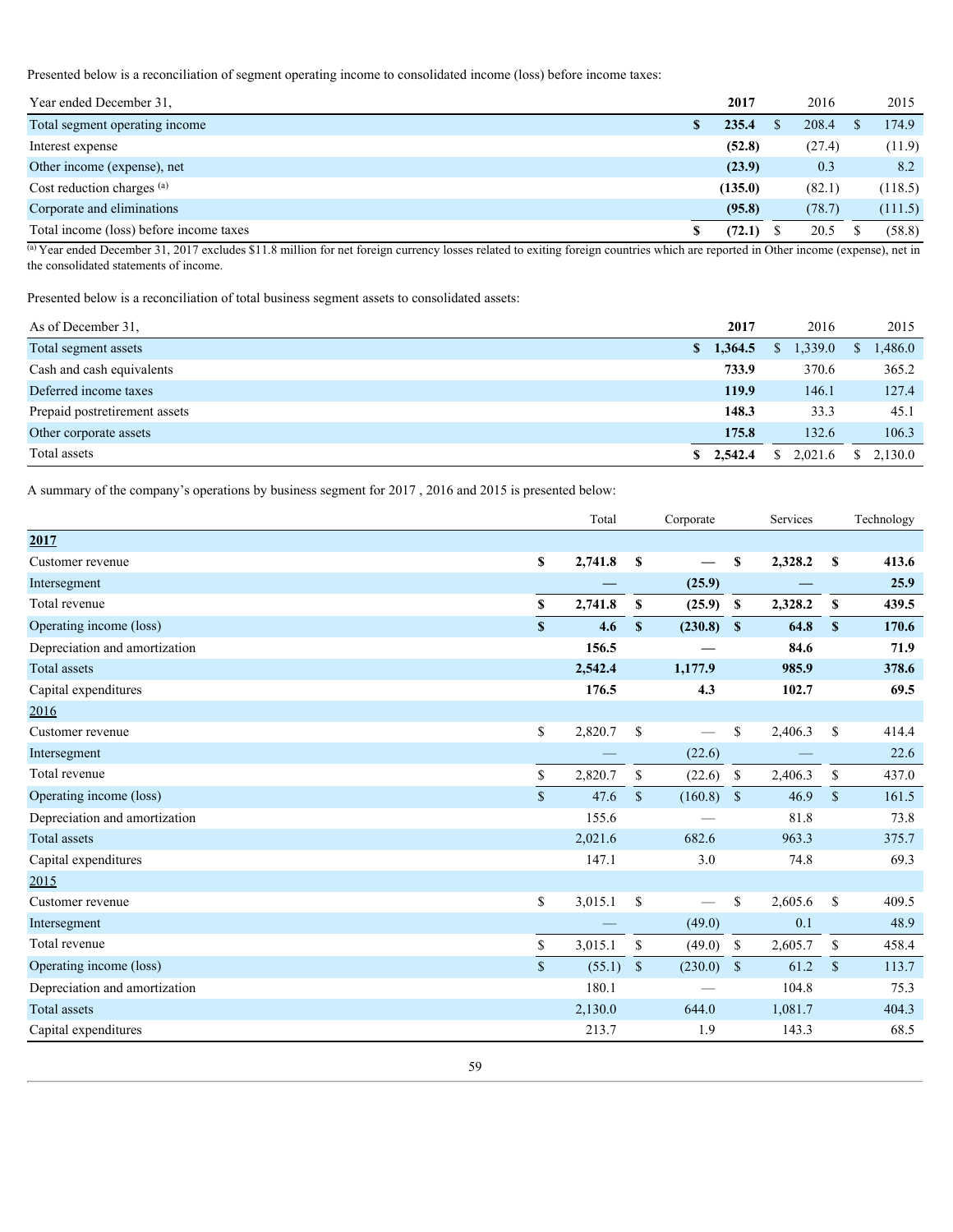Geographic information about the company's revenue, which is principally based on location of the selling organization, properties and outsourcing assets, is presented below:

| Year ended December 31,       |              | 2017      |                    | 2016    |                    | 2015    |  |
|-------------------------------|--------------|-----------|--------------------|---------|--------------------|---------|--|
| Revenue                       |              |           |                    |         |                    |         |  |
| <b>United States</b>          |              | \$1,257.0 | S.                 | 1,309.3 | \$                 | 1,454.9 |  |
| United Kingdom                |              | 315.8     |                    | 348.0   |                    | 375.8   |  |
| Other foreign                 |              | 1,169.0   |                    | 1,163.4 |                    | 1,184.4 |  |
| <b>Total Revenue</b>          | S.           | 2,741.8   | S.                 | 2,820.7 | <sup>S</sup>       | 3,015.1 |  |
| Properties, net               |              |           |                    |         |                    |         |  |
| <b>United States</b>          | $\mathbf{s}$ | 85.8      | $\mathbf{\hat{S}}$ | 91.4    | $\mathbf{\hat{s}}$ | 96.9    |  |
| United Kingdom                |              | 16.7      |                    | 15.1    |                    | 18.8    |  |
| Other foreign                 |              | 40.0      |                    | 38.8    |                    | 38.1    |  |
| Total Properties, net         |              | 142.5     |                    | 145.3   |                    | 153.8   |  |
| Outsourcing assets, net       |              |           |                    |         |                    |         |  |
| <b>United States</b>          | S            | 81.1      | <sup>\$</sup>      | 105.1   | <sup>\$</sup>      | 119.4   |  |
| United Kingdom                |              | 89.9      |                    | 39.0    |                    | 36.6    |  |
| Other foreign                 |              | 31.3      |                    | 28.4    |                    | 26.0    |  |
| Total Outsourcing assets, net | \$           | 202.3     |                    | 172.5   | S                  | 182.0   |  |

## **Note 16 — Employee plans**

**Stock plans** Under stockholder approved stock-based plans, stock options, stock appreciation rights, restricted stock and restricted stock units may be granted to officers, directors and other key employees. At December 31, 2017 , 3.2 million shares of unissued common stock of the company were available for granting under these plans.

As of December 31, 2017 , the company has granted non-qualified stock options and restricted stock units under these plans. The company recognizes compensation cost net of a forfeiture rate in selling, general and administrative expenses, and recognizes the compensation cost for only those awards expected to vest. The company estimates the forfeiture rate based on its historical experience and its expectations about future forfeitures.

The company's employee stock option grants include a provision that, if termination of employment occurs after the participant has attained age 55 and completed 5 years of service with the company, the participant shall continue to vest in each of his or her awards in accordance with the vesting schedule set forth in the applicable award agreement. Compensation expense for such awards is recognized over the period to the date the employee first becomes eligible for retirement. Time-based restricted stock unit grants for the company's directors vest upon award and compensation expense for such awards is recognized upon grant.

Options have been granted to purchase the company's common stock at an exercise price equal to or greater than the fair market value at the date of grant, generally have a maximum duration of seven years for options issued in 2015 and later and five years for options issued before 2015, and become exercisable in annual installments over a three -year period following date of grant.

During the years ended December 31, 2017 , 2016 and 2015 , the company recognized \$11.2 million , \$9.5 million and \$9.4 million of share-based compensation expense, which is comprised of \$10.1 million , \$7.5 million and \$4.7 million of restricted stock unit expense and \$1.1 million , \$2.0 million and \$4.7 million of stock option expense, respectively.

For stock options, the fair value is estimated at the date of grant using a Black-Scholes option pricing model. Principal assumptions used are as follows: (a) expected volatility for the company's stock price is based on historical volatility and implied market volatility, (b) historical exercise data is used to estimate the options' expected term, which represents the period of time that the options granted are expected to be outstanding, and (c) the risk-free interest rate is the rate on zero-coupon U.S. government issues with a remaining term equal to the expected life of the options. The company recognizes compensation expense for the fair value of stock options, which have graded vesting, on a straight-line basis over the requisite service period of the awards. The compensation expense recognized as of any date must be at least equal to the portion of the grant-date fair value that is vested at that date.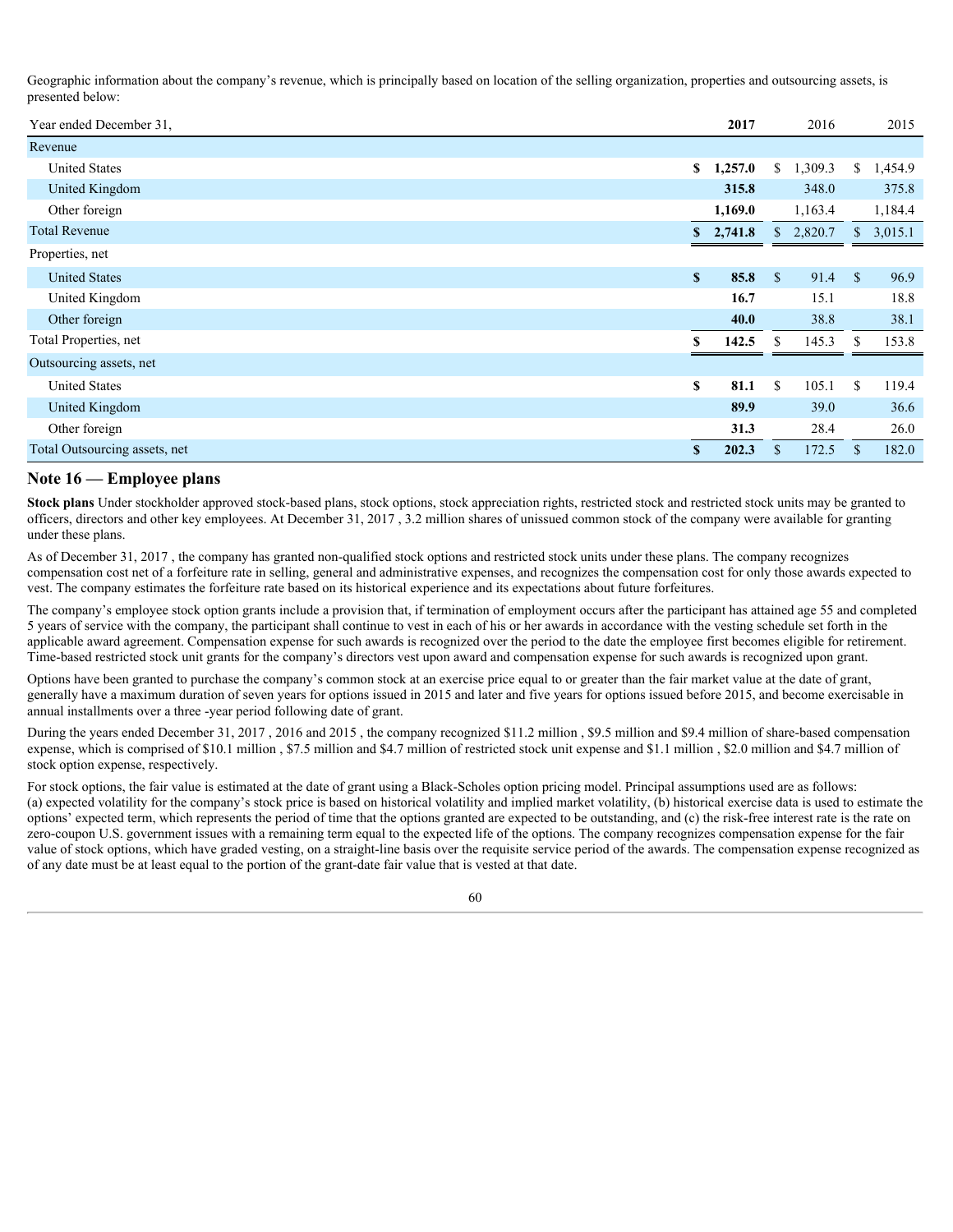There were no grants of stock option awards for the year ended December 31, 2017 .

The fair value of stock option awards granted in 2016 and 2015 was estimated using the Black-Scholes option pricing model with the following assumptions and weighted-average fair values as follows:

| Year Ended December 31,              | 2016                     | 2015   |
|--------------------------------------|--------------------------|--------|
| Weighted-average fair value of grant | 4.53                     | 8.92   |
| Risk-free interest rate              | 1.29%                    | 1.28%  |
| Expected volatility                  | 51.30%                   | 45.46% |
| Expected life of options in years    | 4.90                     | 4.92   |
| Expected dividend yield              | $\overline{\phantom{a}}$ |        |

A summary of stock option activity for the year ended December 31, 2017 follows (shares in thousands):

|                                       |        |                                 | Weighted-            |                                 |
|---------------------------------------|--------|---------------------------------|----------------------|---------------------------------|
|                                       |        | Weighted-                       | Average<br>Remaining | Aggregate Intrinsic             |
|                                       |        | Average                         | Contractual          | Value $(\$$ in                  |
|                                       | Shares | <b>Exercise Price</b>           | Term (years)         | millions)                       |
| Outstanding at December 31, 2016      | 2,099  | 25.41                           |                      |                                 |
| Granted                               |        | $\hspace{0.1mm}-\hspace{0.1mm}$ |                      |                                 |
| Exercised                             | (1)    | 10.65                           |                      |                                 |
| Forfeited and expired                 | (340)  | 20.59                           |                      |                                 |
| Outstanding at December 31, 2017      | 1,758  | 26.35                           | $1.56$ \$            | $\overline{\phantom{m}}$        |
| Expected to vest at December 31, 2017 | 198    | 23.20                           | $3.42 \quad $$       | $\hspace{0.1mm}-\hspace{0.1mm}$ |
| Exercisable at December 31, 2017      | 1,558  | 26.76                           | $1.33 \quad$ \$      | $\overline{\phantom{a}}$        |

The aggregate intrinsic value represents the total pretax value of the difference between the company's closing stock price on the last trading day of the period and the exercise price of the options, multiplied by the number of in-the-money stock options that would have been received by the option holders had all option holders exercised their options on December 31, 2017. The intrinsic value of the company's stock options changes based on the closing price of the company's stock. The total intrinsic value of options exercised for the year ended December 31, 2017 was immaterial, and for the years ended December 31, 2016 and 2015 was zero and \$0.6 million, respectively. As of December 31, 2017, \$0.1 million of total unrecognized compensation cost related to stock options is expected to be recognized over a weighted-average period of 0.5 years.

Restricted stock unit awards may contain time-based units, performance-based units or a combination of both. Each performance-based unit will vest into zero to 2.0 shares depending on the degree to which the performance goals are met. Compensation expense resulting from these awards is recognized as expense ratably for each installment from the date of grant until the date the restrictions lapse and is based on the fair market value at the date of grant and the probability of achievement of the specific performance-related goals.

A summary of restricted stock unit activity for the year ended December 31, 2017 follows (shares in thousands):

|                                  | Restricted<br><b>Stock Units</b> | Weighted- | Average Grant-<br>Date Fair Value |
|----------------------------------|----------------------------------|-----------|-----------------------------------|
| Outstanding at December 31, 2016 | 1,454                            | -D        | 12.68                             |
| Granted                          | 1,042                            |           | 13.85                             |
| Vested                           | (555)                            |           | 13.31                             |
| Forfeited and expired            | (253)                            |           | 11.88                             |
| Outstanding at December 31, 2017 | 1,688                            |           | 13.39                             |

The fair value of restricted stock units is determined based on the trading price of the company's common shares on the date of grant. The aggregate weightedaverage grant-date fair value of restricted stock units granted during the years ended December 31, 2017 , 2016 and 2015 was \$14.4 million , \$12.9 million and \$10.2 million, respectively. As of December 31, 2017, there was \$9.8 million of total unrecognized compensation cost related to outstanding restricted stock units granted under the company's plans. That cost is expected to be recognized over a weighted-average period of 1.9 years. The aggregate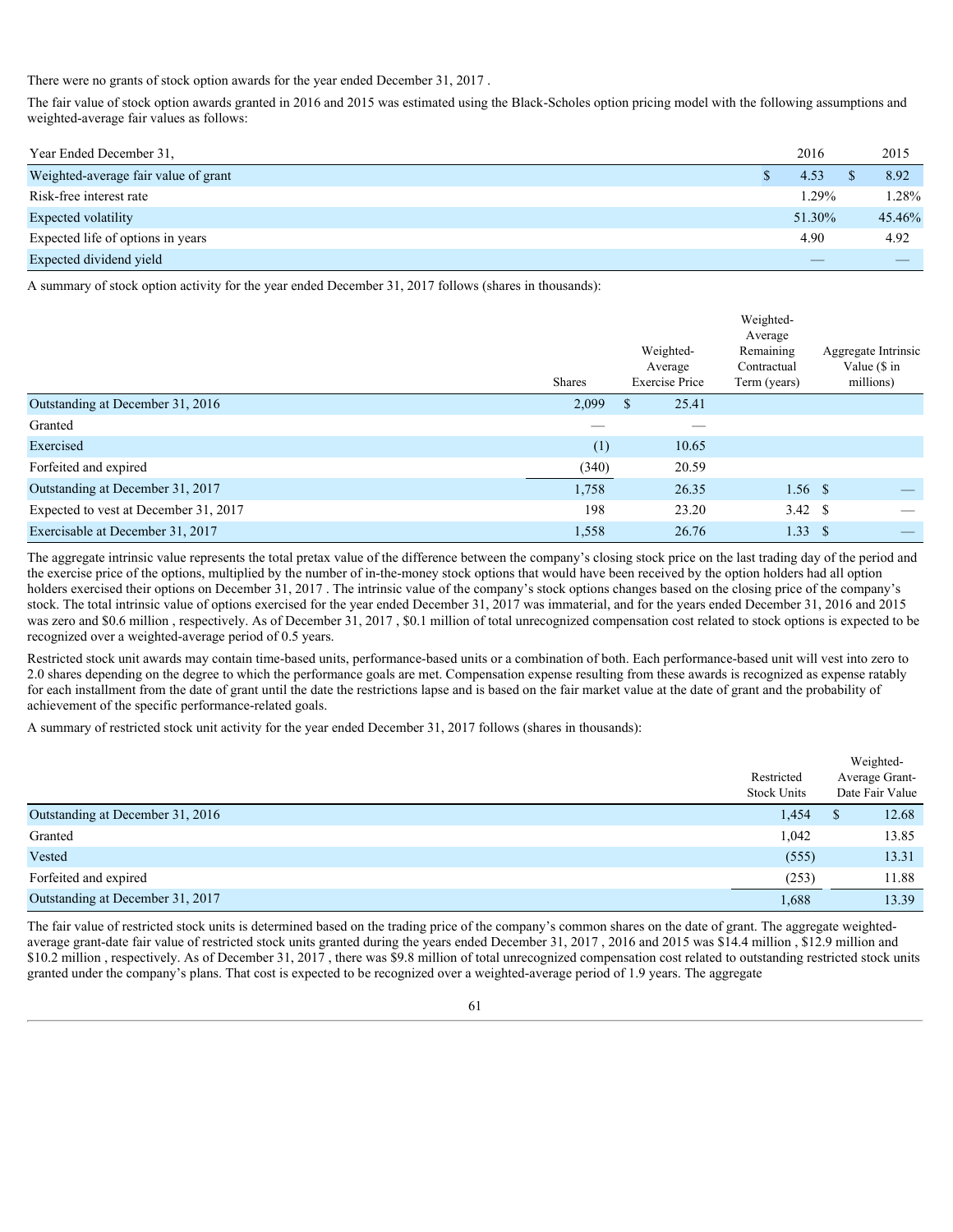weighted-average grant-date fair value of restricted stock units vested during the years ended December 31, 2017, 2016 and 2015 was \$7.4 million, \$3.5 million and \$2.1 million , respectively.

Common stock issued upon exercise of stock options or upon lapse of restrictions on restricted stock units are newly issued shares. Cash received from the exercise of stock options for the year ended December 31, 2017 was immaterial, and for the year ended December 31, 2016 was zero . During 2017 and 2016 , the company did not recognize any tax benefits from the exercise of stock options or upon issuance of stock upon lapse of restrictions on restricted stock units because of its tax position. Any such tax benefits resulting from tax deductions in excess of the compensation costs recognized are classified as operating cash flows.

**Defined contribution and compensation plans** U.S. employees are eligible to participate in an employee savings plan. Under this plan, employees may contribute a percentage of their pay for investment in various investment alternatives. The company matches 50 percent of the first 6 percent of eligible pay contributed by participants to the plan on a before-tax basis (subject to IRS limits). The company funds the match with cash. The charge to income related to the company match for the years ended December 31, 2017, 2016 and 2015, was \$10.8 million, \$10.7 million and \$9.9 million, respectively.

The company has defined contribution plans in certain locations outside the United States. The charge to income related to these plans was \$18.5 million , \$19.0 million and \$21.4 million , for the years ended December 31, 2017 , 2016 and 2015 , respectively.

The company has non-qualified compensation plans, which allow certain highly compensated employees and directors to defer the receipt of a portion of their salary, bonus and fees. Participants can earn a return on their deferred balance that is based on hypothetical investments in various investment vehicles. Changes in the market value of these investments are reflected as an adjustment to the liability with an offset to expense. As of December 31, 2017 and 2016 , the liability to the participants of these plans was \$13.4 million and \$12.3 million , respectively. These amounts reflect the accumulated participant deferrals and earnings thereon as of that date. The company makes no contributions to the deferred compensation plans and remains contingently liable to the participants.

**Retirement benefits** For the company's more significant defined benefit pension plans, including the U.S., U.K. and the Netherlands, accrual of future benefits under the plans has ceased.

The company adopted changes to a foreign defined benefit pension plan, which ended the accrual of future benefits, effective June 30, 2017. A curtailment gain of \$5.4 million was recorded in 2017.

In December 2016, the company completed a lump-sum offer for eligible former associates who had a deferred vested benefit under the company's U.S. pension plan to receive the value of their entire pension benefit in a lump-sum payment. As a result, the pension plan trust made lump sum payments to approximately 5,800 former associates of \$215.9 million . In accordance with accounting guidance on settlements of a pension benefit obligation, no settlement charges were recorded as a result of this action.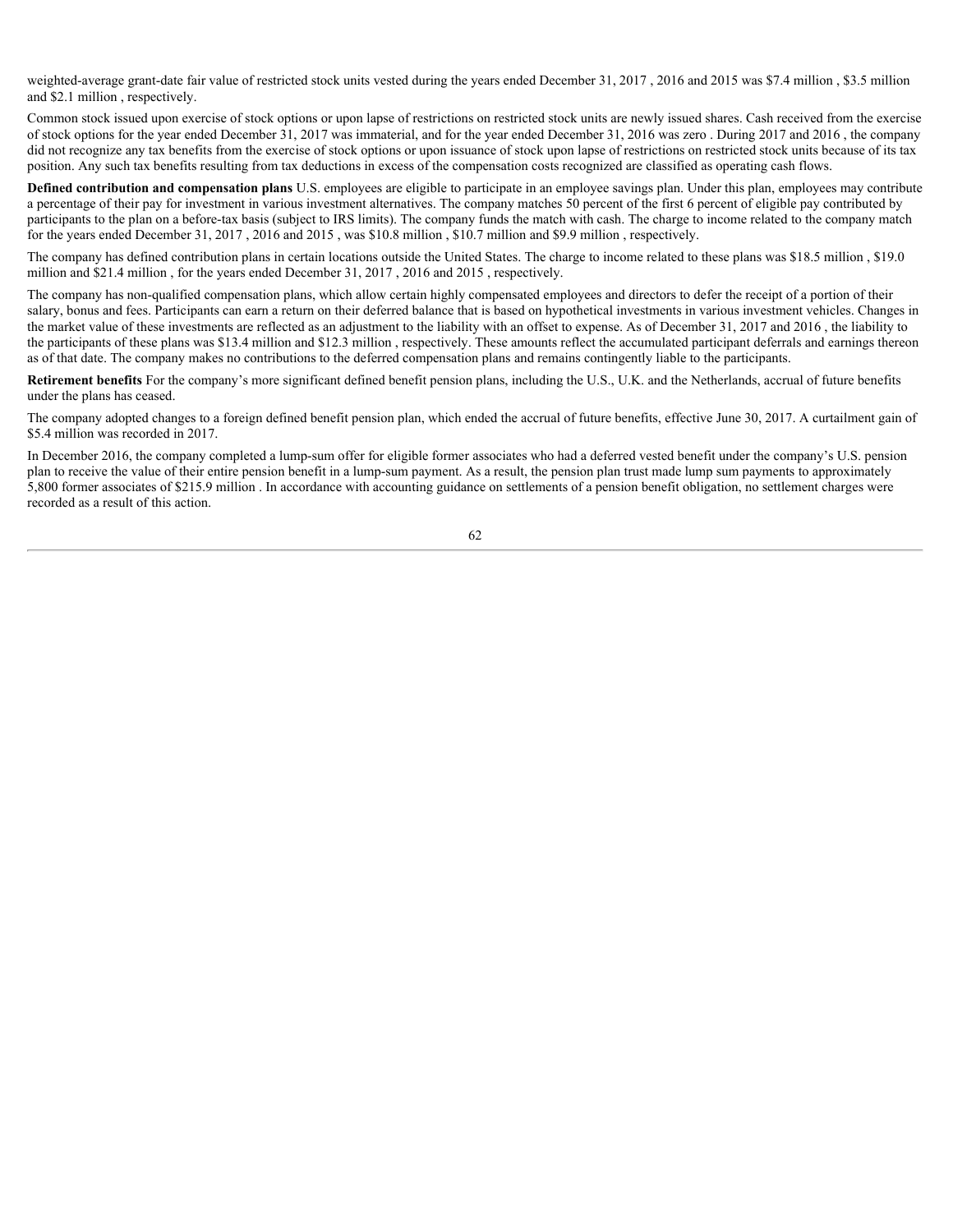Retirement plans' funded status and amounts recognized in the company's consolidated balance sheets at December 31, 2017 and 2016 follows:

| As of December 31,<br>Change in projected benefit obligation<br>Benefit obligation at beginning of year | S.           | 2017                          |               | 2016                            |              | 2017         |                    |                          |
|---------------------------------------------------------------------------------------------------------|--------------|-------------------------------|---------------|---------------------------------|--------------|--------------|--------------------|--------------------------|
|                                                                                                         |              |                               |               |                                 |              |              |                    | 2016                     |
|                                                                                                         |              |                               |               |                                 |              |              |                    |                          |
|                                                                                                         |              | 4,972.0                       | - \$          | 5,231.4                         | S            | 3,076.2      |                    | 2,987.8                  |
| Service cost                                                                                            |              | $\hspace{0.05cm}$             |               | $\overline{\phantom{0}}$        |              | 5.1          |                    | 7.4                      |
| Interest cost                                                                                           |              | 211.3                         |               | 231.3                           |              | 72.8         |                    | 87.8                     |
| Plan participants' contributions                                                                        |              |                               |               | $\hspace{0.1mm}-\hspace{0.1mm}$ |              | 1.9          |                    | 2.3                      |
| Plan amendment                                                                                          |              | $\overbrace{\phantom{13333}}$ |               |                                 |              | (52.5)       |                    | $\overline{\phantom{m}}$ |
| Plan curtailment                                                                                        |              |                               |               | $\hspace{0.1mm}-\hspace{0.1mm}$ |              | (2.2)        |                    | (3.7)                    |
| Actuarial loss (gain)                                                                                   |              | 177.0                         |               | 87.2                            |              | (93.8)       |                    | 502.2                    |
| Benefits paid                                                                                           |              | (358.7)                       |               | (577.9)                         |              | (117.1)      |                    | (110.0)                  |
| Foreign currency translation adjustments                                                                |              | $\overbrace{\phantom{13333}}$ |               |                                 |              | 299.3        |                    | (397.6)                  |
| Benefit obligation at end of year                                                                       | $\mathbf{S}$ | 5,001.6                       | -S            | 4,972.0                         | <sup>S</sup> | 3,189.7      | $\mathbf{\hat{s}}$ | 3,076.2                  |
| Change in plan assets                                                                                   |              |                               |               |                                 |              |              |                    |                          |
| Fair value of plan assets at beginning of year                                                          | $\mathbf{s}$ | 3,452.1                       | - \$          | 3,759.4                         | <sup>S</sup> | 2,429.7      | - \$               | 2,496.8                  |
| Actual return on plan assets                                                                            |              | 424.0                         |               | 211.8                           |              | 172.3        |                    | 287.7                    |
| Employer contribution                                                                                   |              | 61.0                          |               | 58.8                            |              | 77.4         |                    | 73.7                     |
| Plan participants' contributions                                                                        |              | $\overline{\phantom{0}}$      |               | $\overline{\phantom{m}}$        |              | 1.9          |                    | 2.3                      |
| Benefits paid                                                                                           |              | (358.7)                       |               | (577.9)                         |              | (117.1)      |                    | (110.0)                  |
| Foreign currency translation and other adjustments                                                      |              | $\overline{\phantom{0}}$      |               | $\overline{\phantom{m}}$        |              | 269.7        |                    | (320.8)                  |
| Fair value of plan assets at end of year                                                                |              | 3,578.4                       |               | 3,452.1                         | $\mathbf{s}$ | 2,833.9      | -8                 | 2,429.7                  |
| Funded status at end of year                                                                            |              | (1, 423.2)                    | <sup>S</sup>  | $(1,519.9)$ \$                  |              | $(355.8)$ \$ |                    | (646.5)                  |
| Amounts recognized in the consolidated balance sheets consist of:                                       |              |                               |               |                                 |              |              |                    |                          |
| Prepaid postretirement assets                                                                           | <sup>S</sup> |                               | $\mathcal{S}$ |                                 | - \$         | 147.4        | -S                 | 31.9                     |
| Other accrued liabilities                                                                               |              | (6.8)                         |               | (6.7)                           |              | (0.2)        |                    | (0.2)                    |
| Long-term postretirement liabilities                                                                    |              | (1, 416.4)                    |               | (1,513.2)                       |              | (503.0)      |                    | (678.2)                  |
| Total funded status                                                                                     |              | (1, 423.2)                    | -S            | $(1,519.9)$ \$                  |              | $(355.8)$ \$ |                    | (646.5)                  |
| Accumulated other comprehensive loss, net of tax                                                        |              |                               |               |                                 |              |              |                    |                          |
| Net loss                                                                                                |              | 2,690.6                       | -8            | 2,828.8                         | -SS          | 1,067.8      |                    | 1,144.7                  |
| Prior service credit                                                                                    | -S           | $(39.8)$ \$                   |               | $(42.4)$ \$                     |              | (69.8)       |                    | (27.7)                   |
| Accumulated benefit obligation                                                                          | S            | 5,001.6                       | -S            | 4,972.0                         | - \$         | 3,188.0      | -S                 | 3,072.1                  |

Information for defined benefit retirement plans with an accumulated benefit obligation in excess of plan assets at December 31, 2017 and 2016 follows:

| $\sim$<br>As of December 31.   | 2017    | 2016                 |  |
|--------------------------------|---------|----------------------|--|
| Accumulated benefit obligation | 7,151.7 | 7,551.8              |  |
| Fair value of plan assets      | 5,227.0 | - - - - -<br>5,357.2 |  |

Information for defined benefit retirement plans with a projected benefit obligation in excess of plan assets at December 31, 2017 and 2016 follows:

| As of December 31.           | 2017    | 2016    |  |
|------------------------------|---------|---------|--|
| Projected benefit obligation | 7,153.4 | 7,555.2 |  |
| Fair value of plan assets    | 5,227.0 | 5,357.2 |  |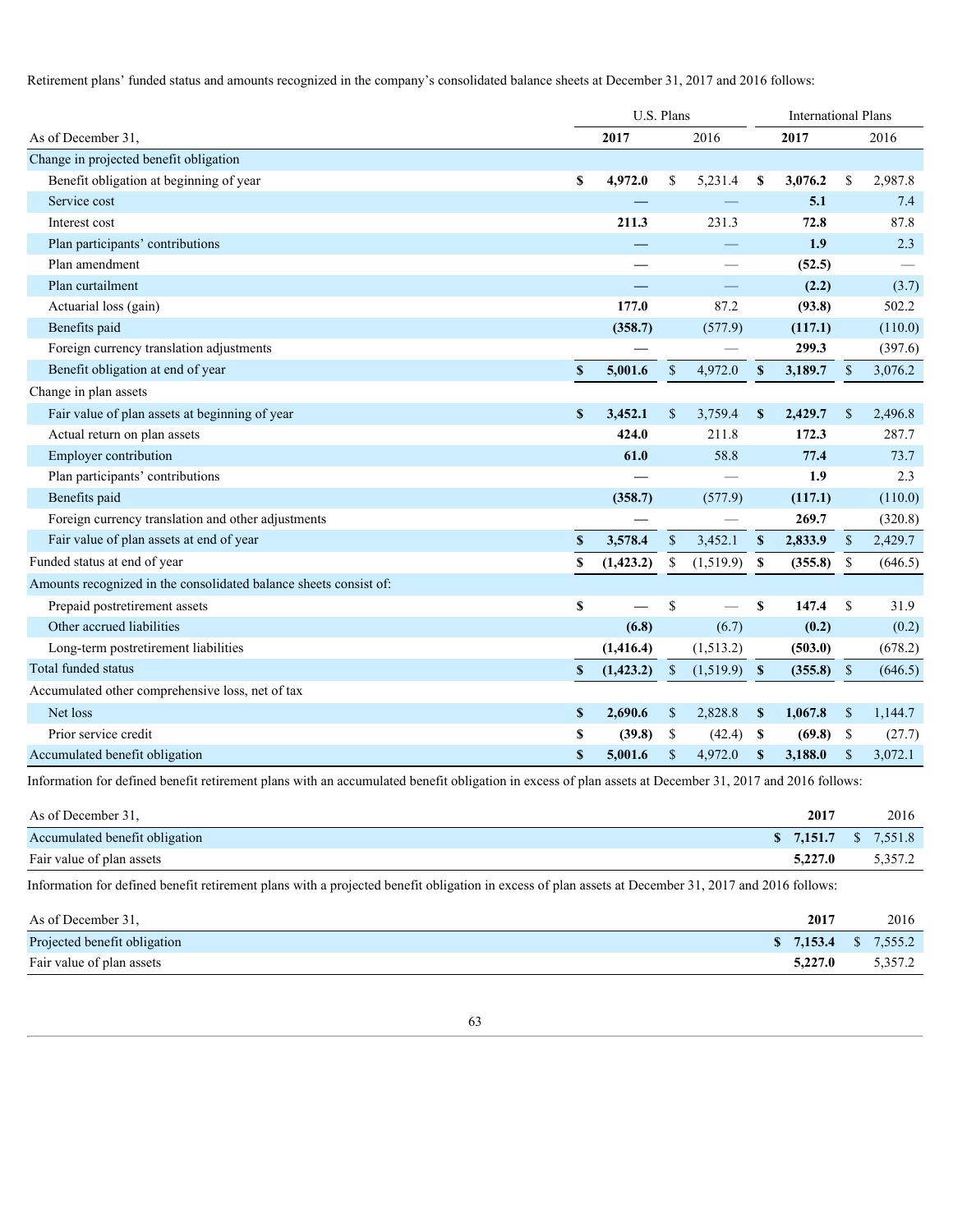Net periodic pension cost (income) for 2017 , 2016 and 2015 includes the following components:

|                                      |         | U.S. Plans        |                   |  | <b>International Plans</b> |  |         |            |  |                                 |
|--------------------------------------|---------|-------------------|-------------------|--|----------------------------|--|---------|------------|--|---------------------------------|
| Year ended December 31,              | 2017    |                   | 2016              |  | 2015                       |  | 2017    | 2016       |  | 2015                            |
| Service cost                         |         |                   |                   |  |                            |  | J.,     | $\sqrt{4}$ |  | 8.7                             |
| Interest cost                        | 211.3   |                   | 231.3             |  | 224.                       |  | 72.8    | 87.8       |  | 94.1                            |
| Expected return on plan assets       | (235.2) |                   | (253.1)           |  | (254.8)                    |  | (127.5) | (139.5)    |  | (155.4)                         |
| Amortization of prior service credit |         | (2.5)             | (2.5)             |  | (2.4)                      |  | (2.4)   | (3.0)      |  | (1.9)                           |
| Recognized net actuarial loss        | 126.4   |                   | 116.0             |  | 132.7                      |  | 49.8    | 40.3       |  | 63.6                            |
| Curtailment gain                     |         | $\hspace{0.05cm}$ | $\hspace{0.05cm}$ |  | $\hspace{0.05cm}$          |  | (5.4)   | (2.0)      |  | $\hspace{0.1mm}-\hspace{0.1mm}$ |
| Net periodic pension cost (income)   | 100.0   |                   | 91.7              |  | 99.6                       |  | (7.6)   | (9.0)      |  | 9.1                             |

Weighted-average assumptions used to determine net periodic pension cost for the years ended December 31 were as follows:

|                                             |          | U.S. Plans |       |          | International Plans |       |
|---------------------------------------------|----------|------------|-------|----------|---------------------|-------|
| Year ended December 31.                     | 2017     | 2016       | 2015  | 2017     | 2016                | 2015  |
| Discount rate                               | 4.38%    | 4.56%      | 4.09% | $2.34\%$ | 3.30%               | 3.05% |
| Rate of compensation increase               | N/A      | N/A        | N/A   | 1.66%    | 1.66%               | 1.68% |
| Expected long-term rate of return on assets | $6.80\%$ | 6.80%      | 6.80% | 5.30%    | 5.99%               | 6.45% |

Weighted-average assumptions used to determine benefit obligations at December 31 were as follows:

| Discount rate                 | $3.87\%$ | 4.38%                  | 4.56% | $\mathcal{L}^{\text{max}}_{\text{max}}$ and $\mathcal{L}^{\text{max}}_{\text{max}}$ and $\mathcal{L}^{\text{max}}_{\text{max}}$<br>2.24% | 2.34%    | $1.30\%$<br>3.5070 |
|-------------------------------|----------|------------------------|-------|------------------------------------------------------------------------------------------------------------------------------------------|----------|--------------------|
| Rate of compensation increase | IV/A     | $\mathbf{v}$<br>17 T F | N/A   | $1.55\%$<br>1.JJ                                                                                                                         | $1.66\%$ | $0.68\%$           |

The expected pretax amortization in 2018 of net periodic pension cost is as follows: net loss, \$167.6 million ; and prior service credit, \$(6.3) million . The amortization of these items is recorded as an element of pension expense. In 2017 , pension expense included amortization of \$176.2 million of net losses and \$(4.9) million of prior service credit.

The company's investment policy targets and ranges for each asset category are as follows:

|                       | U.S.   |           | International |           |
|-----------------------|--------|-----------|---------------|-----------|
| <b>Asset Category</b> | Target | Range     | Target        | Range     |
| Equity securities     | 58%    | 52-64%    | 24%           | $18-30%$  |
| Debt securities       | 36%    | 33-39%    | 60%           | 53-66%    |
| Real estate           | 6%     | $3 - 9%$  | $1\%$         | $0 - 3\%$ |
| Cash                  | $-$ %  | $0 - 5\%$ | $1\%$         | $0 - 5\%$ |
| Other                 | $-$ %  | $-^{0}$   | 14%           | $7 - 21%$ |

The company periodically reviews its asset allocation, taking into consideration plan liabilities, local regulatory requirements, plan payment streams and thencurrent capital market assumptions. The actual asset allocation for each plan is monitored at least quarterly, relative to the established policy targets and ranges. If the actual asset allocation is close to or out of any of the ranges, a review is conducted. Rebalancing will occur toward the target allocation, with due consideration given to the liquidity of the investments and transaction costs.

The objectives of the company's investment strategies are as follows: (a) to provide a total return that, over the long term, increases the ratio of plan assets to liabilities by maximizing investment return on assets, at a level of risk deemed appropriate, (b) to maximize return on assets by investing primarily in equity securities in the U.S. and for international plans by investing in appropriate asset classes, subject to the constraints of each plan design and local regulations, (c) to diversify investments within asset classes to reduce the impact of losses in single investments, and (d) for the U.S. plan to invest in compliance with the Employee Retirement Income Security Act of 1974 ("ERISA"), as amended and any subsequent applicable regulations and laws, and for international plans to invest in a prudent manner in compliance with local applicable regulations and laws.

The company sets the expected long-term rate of return based on the expected long-term return of the various asset categories in which it invests. The company considered the current expectations for future returns and the actual historical returns of each asset class. Also, since the company's investment policy is to actively manage certain asset classes where the potential exists to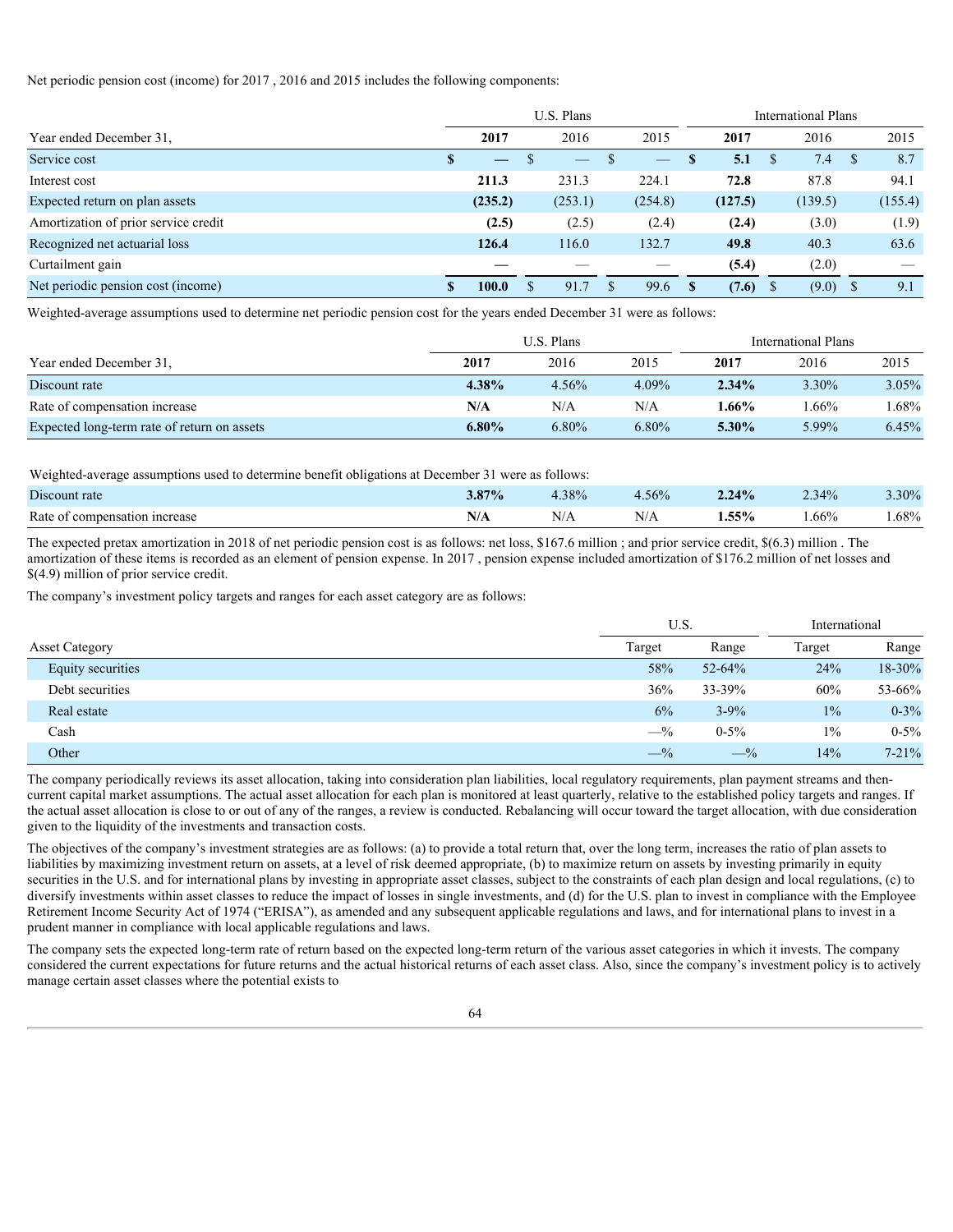outperform the broader market, the expected returns for those asset classes were adjusted to reflect the expected additional returns.

In 2018 , the company expects to make cash contributions of \$149.7 million to its worldwide defined benefit pension plans, which are comprised of \$63.4 million primarily for international defined benefit pension plans and \$86.3 million for the company's U.S. qualified defined benefit pension plan.

As of December 31, 2017 , the following benefit payments, which reflect expected future service where applicable, are expected to be paid from the defined benefit pension plans:

| Year ending December 31, | U.S.    | International |
|--------------------------|---------|---------------|
| 2018                     | 364.4   | 98.7          |
| 2019                     | 361.4   | 102.8         |
| 2020                     | 359.3   | 106.9         |
| 2021                     | 357.6   | 110.3         |
| 2022                     | 355.1   | 117.5         |
| $2023 - 2027$            | 1,693.6 | 642.5         |

**Other postretirement benefits** A reconciliation of the benefit obligation, fair value of the plan assets and the funded status of the postretirement benefit plan at December 31, 2017 and 2016 , follows:

| As of December 31,                                                |               | 2017        |                    | 2016    |
|-------------------------------------------------------------------|---------------|-------------|--------------------|---------|
| Change in accumulated benefit obligation                          |               |             |                    |         |
| Benefit obligation at beginning of year                           | <b>S</b>      | 120.1       | - \$               | 131.5   |
| Service cost                                                      |               | 0.5         |                    | 0.4     |
| Interest cost                                                     |               | 5.6         |                    | 6.2     |
| Plan participants' contributions                                  |               | 3.5         |                    | 3.8     |
| Amendments                                                        |               | (7.4)       |                    | (3.3)   |
| Actuarial gain                                                    |               | (4.3)       |                    | (1.4)   |
| Federal drug subsidy                                              |               | 0.3         |                    | 1.4     |
| Benefits paid                                                     |               | (15.7)      |                    | (16.9)  |
| Foreign currency translation and other adjustments                |               | 0.6         |                    | (1.6)   |
| Benefit obligation at end of year                                 | $\mathbf{s}$  | 103.2       | $\mathbf{\hat{s}}$ | 120.1   |
| Change in plan assets                                             |               |             |                    |         |
| Fair value of plan assets at beginning of year                    | $\mathbf{s}$  | 7.9         | - \$               | 7.7     |
| Actual return on plan assets                                      |               | (0.3)       |                    | (0.3)   |
| <b>Employer contributions</b>                                     |               | 12.2        |                    | 13.6    |
| Plan participants' contributions                                  |               | 3.5         |                    | 3.8     |
| Benefits paid                                                     |               | (15.7)      |                    | (16.9)  |
| Fair value of plan assets at end of year                          | S             | 7.6         | $\mathbf{s}$       | 7.9     |
| Funded status at end of year                                      | $\mathbf{s}$  | $(95.6)$ \$ |                    | (112.2) |
| Amounts recognized in the consolidated balance sheets consist of: |               |             |                    |         |
| Prepaid postretirement assets                                     | $\mathbf{s}$  | 0.9         | $\mathcal{S}$      | 1.4     |
| Other accrued liabilities                                         |               | (11.5)      |                    | (12.4)  |
| Long-term postretirement liabilities                              |               | (85.0)      |                    | (101.2) |
| Total funded status                                               | $\mathbf{s}$  | $(95.6)$ \$ |                    | (112.2) |
| Accumulated other comprehensive loss, net of tax                  |               |             |                    |         |
| Net loss                                                          | <sup>\$</sup> | 14.9        | -S                 | 19.0    |
| Prior service credit                                              |               | (9.8)       |                    | (3.2)   |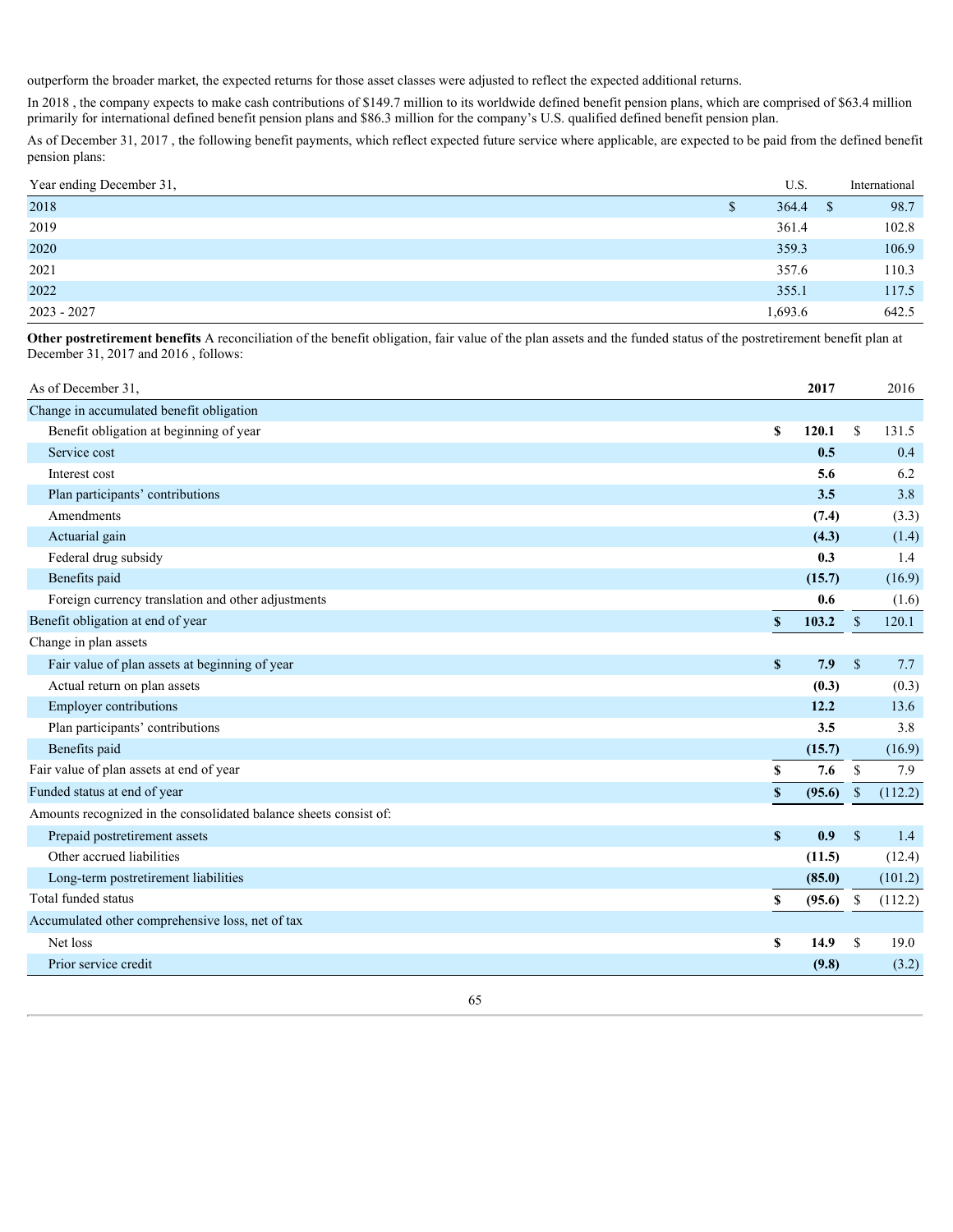Net periodic postretirement benefit cost for 2017 , 2016 and 2015 , follows:

| Year ended December 31,            | 2017  | 2016                     | 2015  |
|------------------------------------|-------|--------------------------|-------|
| Service cost                       | 0.5   | 0.4                      | 0.6   |
| Interest cost                      | 5.6   | 6.2                      | 6.9   |
| Expected return on assets          | (0.5) | (0.4)                    | (0.4) |
| Amortization of prior service cost | (0.7) | $\overline{\phantom{m}}$ | 1.1   |
| Recognized net actuarial loss      | 0.8   | 0.5                      | 1.8   |
| Net periodic benefit cost          |       |                          | 10.0  |

Weighted-average assumptions used to determine net periodic postretirement benefit cost for the years ended December 31 were as follows:

| Year ended December 31,        | 2017  | 2016  | 2015  |
|--------------------------------|-------|-------|-------|
| Discount rate                  | 5.53% | 5.61% | 5.27% |
| Expected return on plan assets | 5.50% | 5.50% | 5.50% |

Weighted-average assumptions used to determine benefit obligation at December 31 were as follows:

| Year ended December 31, | 2017  | 2016                                                                                                                                     | 2015  |
|-------------------------|-------|------------------------------------------------------------------------------------------------------------------------------------------|-------|
|                         |       |                                                                                                                                          |       |
| Discount rate           | 5.30% | $\mathcal{L}^{\text{max}}_{\text{max}}$ and $\mathcal{L}^{\text{max}}_{\text{max}}$ and $\mathcal{L}^{\text{max}}_{\text{max}}$<br>5.53% | 5.61% |

The expected pretax amortization in 2018 of net periodic postretirement benefit cost is as follows: net loss, \$1.2 million ; and prior service cost, \$(1.6) million .

The company reviews its asset allocation periodically, taking into consideration plan liabilities, plan payment streams and then-current capital market assumptions. The company sets the long-term expected return on asset assumption, based principally on the long-term expected return on debt securities. These return assumptions are based on a combination of current market conditions, capital market expectations of third-party investment advisors and actual historical returns of the asset classes. In 2018 , the company expects to contribute approximately \$12 million to its postretirement benefit plan.

| Assumed health care cost trend rates at December 31.                              | 2017 | 2016 |
|-----------------------------------------------------------------------------------|------|------|
| Health care cost trend rate assumed for next year                                 | 6.6% | 5.8% |
| Rate to which the cost trend rate is assumed to decline (the ultimate trend rate) | 4.8% | 4.8% |
| Year that the rate reaches the ultimate trend rate                                | 2023 | 2023 |
|                                                                                   |      |      |

A one-percentage-point change in assumed health care cost trend rates would have the following effects:

|                                             | 1-Percentage-<br>Point Increase | 1-Percentage-<br>Point Decrease |
|---------------------------------------------|---------------------------------|---------------------------------|
| Effect on service and interest cost         |                                 | (0.1)                           |
| Effect on postretirement benefit obligation | 2.0                             | l 1. <i>1</i>                   |

As of December 31, 2017 , the following benefits are expected to be paid to or from the company's postretirement plan:

|                          | Gross                           |          |
|--------------------------|---------------------------------|----------|
|                          | Medicare                        | Gross    |
|                          | Part D                          | Expected |
| Year ending December 31, | Receipts                        | Payments |
| 2018                     | 0.1                             | 12.7     |
| 2019                     | $\hspace{0.1mm}-\hspace{0.1mm}$ | $10.5$   |
| 2020                     | $\overline{\phantom{m}}$        | 10.0     |
| 2021                     | $\hspace{0.1mm}-\hspace{0.1mm}$ | 9.4      |
| 2022                     | $\overline{\phantom{m}}$        | 8.8      |
| $2023 - 2027$            |                                 | 34.4     |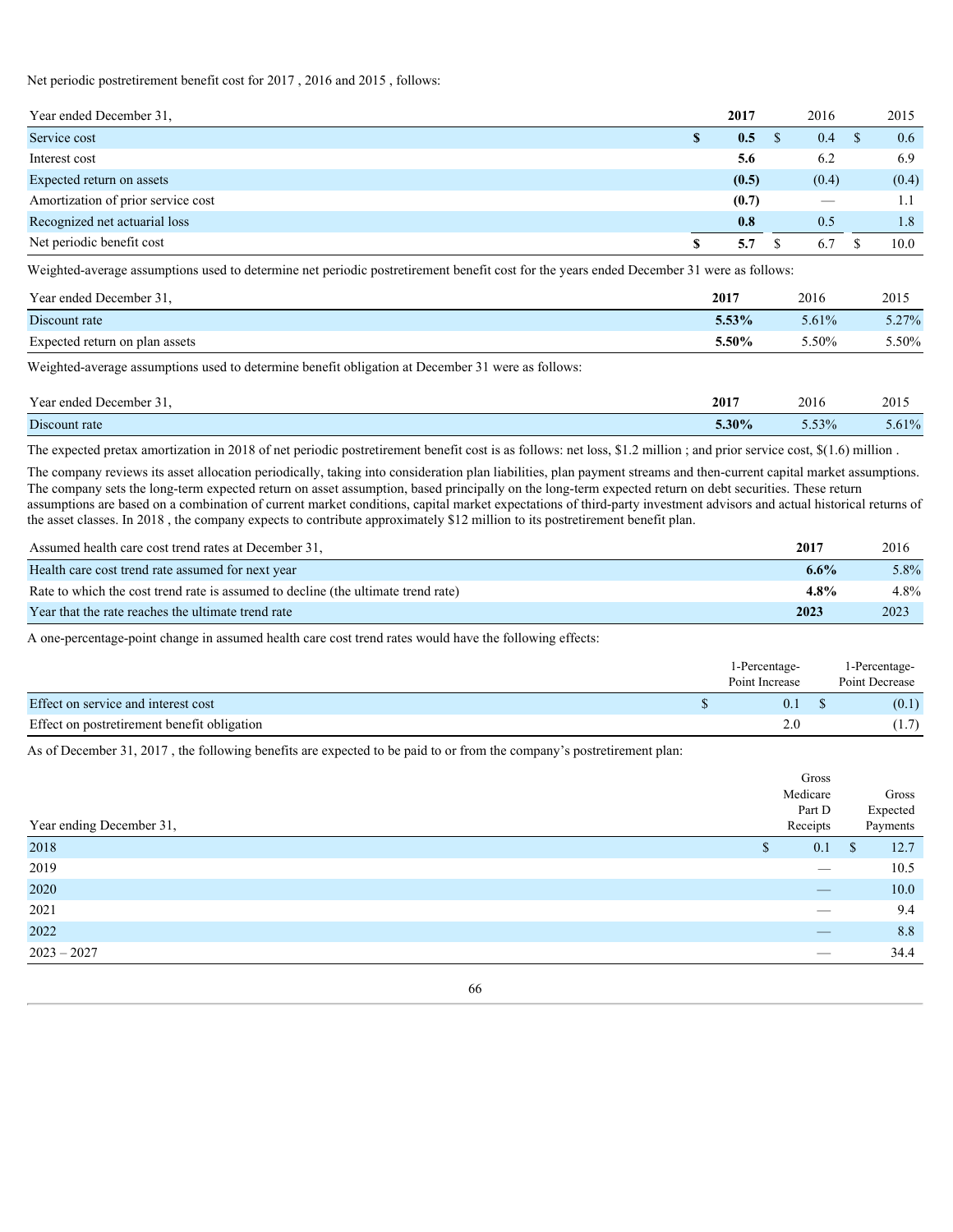The following provides a description of the valuation methodologies and the levels of inputs used to measure fair value, and the general classification of investments in the company's U.S. and international defined benefit pension plans, and the company's other postretirement benefit plan.

Level 1 – These investments include cash, common stocks, real estate investment trusts, exchange traded funds, futures and options and U.S. government securities. These investments are valued using quoted prices in an active market. Payables and receivables are also included as Level 1 investments and are valued at face value.

Level 2 – These investments include the following:

Pooled Funds – These investments are comprised of money market funds and fixed income securities. The money market funds are valued using the readily determinable fair value ("RDFV") provided by trustees of the funds. The fixed income securities are valued based on quoted prices for identical or similar investments in markets that may not be active.

Commingled Funds – These investments are comprised of debt, equity and other securities and are valued using the RDFV provided by trustees of the funds. The fair value per share for these funds are published and are the basis for current transactions.

Other Fixed Income – These investments are comprised of corporate and government fixed income investments and asset and mortgage backed securities for which there are quoted prices for identical or similar investments in markets that may not be active.

Derivatives – These investments include forward exchange contracts and options, which are traded on an active market, but not on an exchange; therefore, the inputs may not be readily observable. These investments also include fixed income futures and other derivative instruments.

Level 3 – These investments include the following:

Insurance Contracts – These investments are insurance contracts which are carried at book value, are not publicly traded and are reported at a fair value determined by the insurance provider.

Certain investments are valued using net asset value ("NAV") as a practical expedient. These investments may not be redeemable on a daily basis and may have redemption notice periods of up to 90 days. These investments include the following:

Commingled Funds – These investments are comprised of debt, equity and other securities.

Private Real Estate and Private Equity - These investments represent interests in limited partnerships which invest in privately held companies or privately held real estate or other real assets. Net asset values are developed and reported by the general partners that manage the partnerships. These valuations are based on property appraisals, utilization of market transactions that provide valuation information for comparable companies, discounted cash flows, and other methods. These valuations are reported quarterly and adjusted as necessary at year end based on cash flows within the most recent period.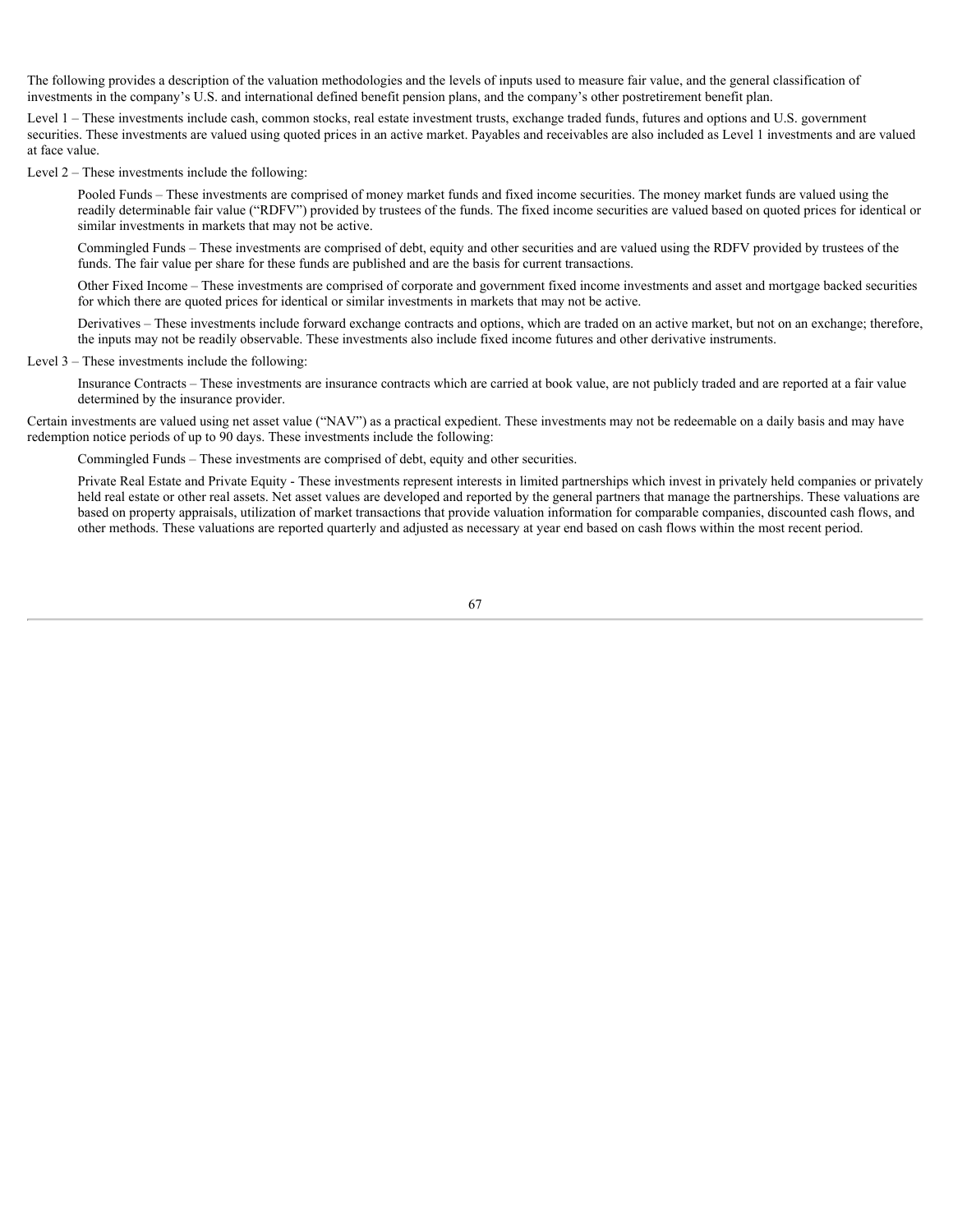The following table sets forth by level, within the fair value hierarchy, the plans' assets (liabilities) at fair value at December 31, 2017 .

|                                                                            |                                          |                         | U.S. Plans |                     |                                 |         | <b>International Plans</b> |         |
|----------------------------------------------------------------------------|------------------------------------------|-------------------------|------------|---------------------|---------------------------------|---------|----------------------------|---------|
| As of December 31, 2017                                                    | Fair Value                               | Level 1                 | Level 2    | Level 3             | Fair Value                      | Level 1 | Level 2                    | Level 3 |
| Pension plans                                                              |                                          |                         |            |                     |                                 |         |                            |         |
| <b>Equity Securities</b>                                                   |                                          |                         |            |                     |                                 |         |                            |         |
| Common Stocks                                                              | \$1,465.1                                | $$1,461.9$ \ $$$        | 3.2 S      |                     |                                 |         |                            |         |
| Commingled Funds                                                           | 584.4                                    |                         | 584.4      |                     | 84.0                            |         | 84.0                       |         |
| <b>Debt Securities</b>                                                     |                                          |                         |            |                     |                                 |         |                            |         |
| U.S. Govt. Securities                                                      | 139.8                                    | 139.8                   |            |                     |                                 |         |                            |         |
| Other Fixed Income                                                         | 830.6                                    |                         | 830.6      |                     | 254.1                           | 2.6     | 251.5                      |         |
| <b>Insurance Contracts</b>                                                 |                                          |                         |            |                     | 135.8                           |         |                            | 135.8   |
| Commingled Funds                                                           |                                          |                         |            |                     | 267.5                           |         | 267.5                      |         |
| Real Estate                                                                |                                          |                         |            |                     |                                 |         |                            |         |
| Real Estate Investment Trusts                                              | 113.5                                    | 113.5                   |            |                     | 1.4                             | 0.4     | $1.0$                      |         |
| Other                                                                      |                                          |                         |            |                     |                                 |         |                            |         |
| Derivatives                                                                | 2.6                                      | 13.1                    | (10.5)     |                     | 1.2                             |         | 1.2                        |         |
| Commingled Funds                                                           |                                          |                         |            |                     | 357.1                           |         | 357.1                      |         |
| Pooled Funds                                                               | 228.0                                    |                         | 228.0      |                     | 29.2                            |         | 29.2                       |         |
| Cash                                                                       | 34.8                                     | 34.8                    |            |                     | 25.1                            | 25.1    |                            |         |
| Receivables                                                                | 58.1                                     | 58.1                    |            |                     | 19.9                            | 19.9    |                            |         |
| Payables                                                                   | (116.7)                                  | (116.7)                 |            |                     | (1.5)                           | (1.5)   |                            |         |
| Total plan assets in fair value hierarchy                                  | 3,340.2                                  | 1,704.5<br>$\mathbf{s}$ |            | $\frac{1}{2}$       | $1,173.8$ \$<br>$\mathbf{s}$    | 46.5    | $991.5$ \$<br><sup>S</sup> | 135.8   |
| Plan assets measured using NAV as a<br>practical expedient <sup>(a):</sup> |                                          |                         |            |                     |                                 |         |                            |         |
| Commingled Funds                                                           |                                          |                         |            |                     |                                 |         |                            |         |
| Equity                                                                     | $\mathbf{s}$<br>$\overline{\phantom{0}}$ |                         |            |                     | 780.7<br>S                      |         |                            |         |
| Debt                                                                       | 19.8                                     |                         |            |                     | 837.7                           |         |                            |         |
| Other                                                                      | 105.1                                    |                         |            |                     | 25.2                            |         |                            |         |
| Private Real Estate                                                        | 112.4                                    |                         |            |                     | 16.5                            |         |                            |         |
| Private Equity                                                             | 0.9                                      |                         |            |                     | $\hspace{0.1mm}-\hspace{0.1mm}$ |         |                            |         |
| Total pension plan assets                                                  | \$3,578.4                                |                         |            |                     | \$2,833.9                       |         |                            |         |
| Other postretirement plans                                                 |                                          |                         |            |                     |                                 |         |                            |         |
| <b>Insurance Contracts</b>                                                 | 7.6<br>$\mathbf S$                       |                         |            | $\mathbf{s}$<br>7.6 |                                 |         |                            |         |

(a) Investments measured at fair value using NAV as a practical expedient have not been classified in the fair value hierarchy. The fair value amounts presented in this table for these investments are included to permit reconciliation of the fair value hierarchy to the total plan assets.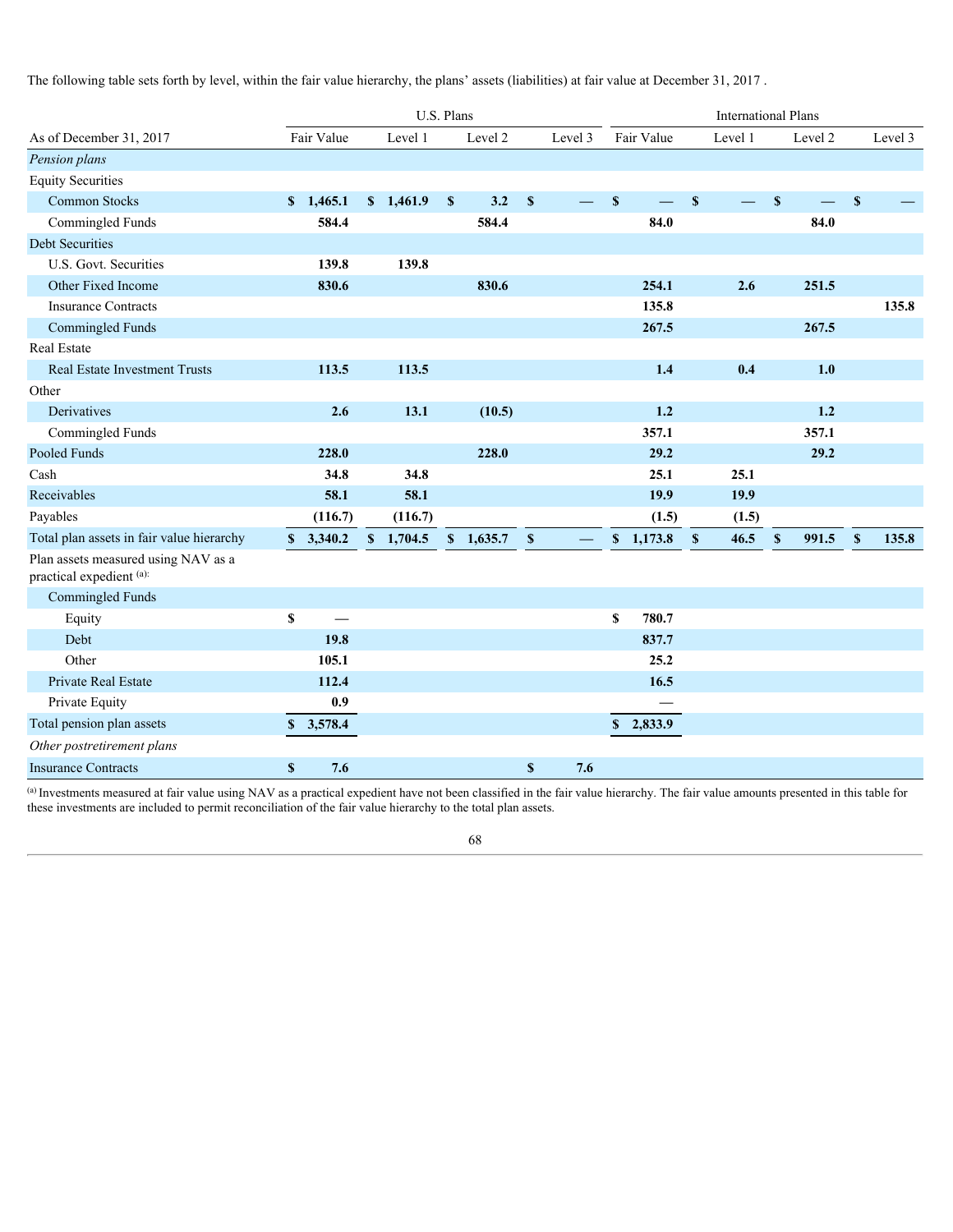The following table sets forth by level, within the fair value hierarchy, the plans' assets (liabilities) at fair value at December 31, 2016 .

|                                                                 |                                          | U.S. Plans              |         |                     |                          |         | <b>International Plans</b> |         |
|-----------------------------------------------------------------|------------------------------------------|-------------------------|---------|---------------------|--------------------------|---------|----------------------------|---------|
| As of December 31, 2016                                         | Fair Value                               | Level 1                 | Level 2 | Level 3             | Fair Value               | Level 1 | Level 2                    | Level 3 |
| Pension plans                                                   |                                          |                         |         |                     |                          |         |                            |         |
| <b>Equity Securities</b>                                        |                                          |                         |         |                     |                          |         |                            |         |
| Common Stocks                                                   | $\frac{1,443.1}{2}$                      |                         |         |                     |                          |         |                            | - \$    |
| Commingled Funds                                                | 517.9                                    |                         | 517.9   |                     | 76.0                     |         | 76.0                       |         |
| <b>Debt Securities</b>                                          |                                          |                         |         |                     |                          |         |                            |         |
| U.S. Govt. Securities                                           | 158.5                                    | 158.5                   |         |                     |                          |         |                            |         |
| Other Fixed Income                                              | 812.4                                    |                         | 812.4   |                     | 241.4                    | 0.5     | 240.9                      |         |
| <b>Insurance Contracts</b>                                      |                                          |                         |         |                     | 116.2                    |         |                            | 116.2   |
| Commingled Funds                                                |                                          |                         |         |                     | 242.8                    |         | 242.8                      |         |
| Real Estate                                                     |                                          |                         |         |                     |                          |         |                            |         |
| Real Estate Investment Trusts                                   | 156.2                                    | 156.2                   |         |                     | 1.6                      | 1.2     | 0.4                        |         |
| Other                                                           |                                          |                         |         |                     |                          |         |                            |         |
| Derivatives                                                     | 3.1                                      | (1.1)                   | 4.2     |                     | 4.9                      |         | 4.9                        |         |
| Commingled Funds                                                |                                          |                         |         |                     | 294.5                    |         | 294.5                      |         |
| Pooled Funds                                                    | 272.0                                    |                         | 272.0   |                     | 6.7                      |         | 6.7                        |         |
| Cash                                                            | 12.2                                     | 12.2                    |         |                     | 11.4                     | 11.4    |                            |         |
| Receivables                                                     | 107.2                                    | 107.2                   |         |                     |                          |         |                            |         |
| Payables                                                        | (195.3)                                  | (195.3)                 |         |                     |                          |         |                            |         |
| Total plan assets in fair value hierarchy                       | \$3,287.3                                | 1,676.0<br>$\mathbb{S}$ |         | $\frac{1}{2}$       | 995.5 \$<br>$\mathbb{S}$ | 13.1    | $\mathbb{S}$<br>866.2 \$   | 116.2   |
| Plan assets measured using NAV as a<br>practical expedient (a): |                                          |                         |         |                     |                          |         |                            |         |
| Commingled Funds                                                |                                          |                         |         |                     |                          |         |                            |         |
| Equity                                                          | $\mathbb{S}$<br>$\overline{\phantom{0}}$ |                         |         |                     | 726.7<br>$\mathbb{S}$    |         |                            |         |
| Debt                                                            | 18.6                                     |                         |         |                     | 640.0                    |         |                            |         |
| Other                                                           | 104.6                                    |                         |         |                     | 25.8                     |         |                            |         |
| Private Real Estate                                             | 40.5                                     |                         |         |                     | 41.7                     |         |                            |         |
| Private Equity                                                  | 1.1                                      |                         |         |                     | $\overline{\phantom{m}}$ |         |                            |         |
| Total pension plan assets                                       | \$3,452.1                                |                         |         |                     | \$2,429.7                |         |                            |         |
| Other postretirement plans                                      |                                          |                         |         |                     |                          |         |                            |         |
| <b>Insurance Contracts</b>                                      | 7.9<br>$\mathbb{S}$                      |                         |         | $\mathbb{S}$<br>7.9 |                          |         |                            |         |

(a) Investments measured at fair value using NAV as a practical expedient have not been classified in the fair value hierarchy. The fair value amounts presented in this table for these investments are included to permit reconciliation of the fair value hierarchy to the total plan assets.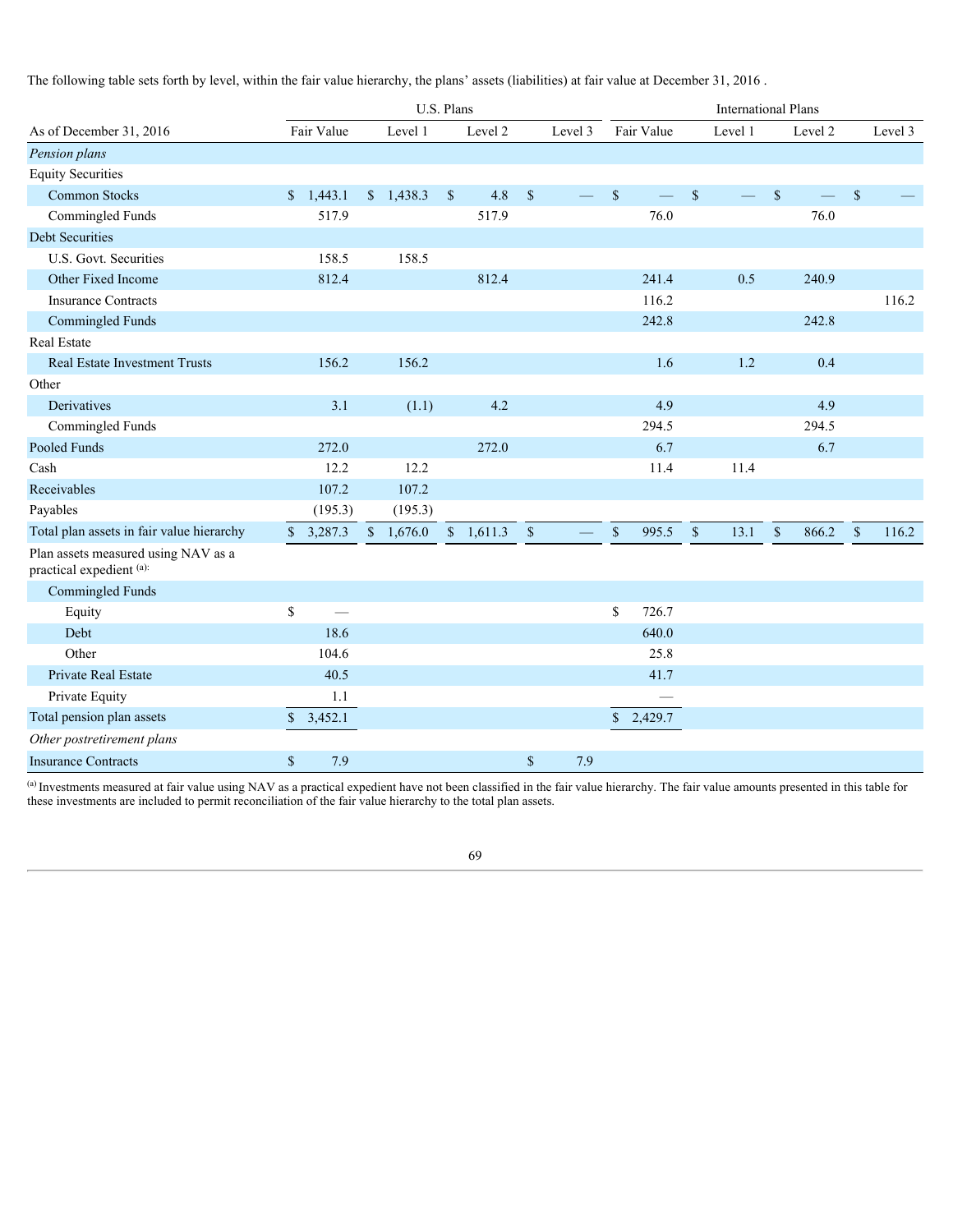The following table sets forth a summary of changes in the fair value of the plans' Level 3 assets for the year ended December 31, 2017 .

|                                                                                                                                                                        |              | January 1,<br>2017 |                  | Realized<br>gains<br>(losses) |        | Purchases<br><sub>or</sub><br>acquisitions |                   | Sales<br>or<br>dispositions | Currency and<br>unrealized gains<br>(losses) relating to<br>instruments still<br>held at<br>December 31, 2017 |        | December 31,<br>2017 |
|------------------------------------------------------------------------------------------------------------------------------------------------------------------------|--------------|--------------------|------------------|-------------------------------|--------|--------------------------------------------|-------------------|-----------------------------|---------------------------------------------------------------------------------------------------------------|--------|----------------------|
| <b>U.S. plans</b>                                                                                                                                                      |              |                    |                  |                               |        |                                            |                   |                             |                                                                                                               |        |                      |
| Other postretirement plans                                                                                                                                             |              |                    |                  |                               |        |                                            |                   |                             |                                                                                                               |        |                      |
| <b>Insurance Contracts</b>                                                                                                                                             | $\mathbf S$  |                    | 7.9 <sub>5</sub> | $(0.2)$ \$                    |        |                                            | 0.2 S             | $(0.3)$ \$                  |                                                                                                               | $-$ \$ | 7.6                  |
| <b>International pension plans</b>                                                                                                                                     |              |                    |                  |                               |        |                                            |                   |                             |                                                                                                               |        |                      |
|                                                                                                                                                                        |              |                    |                  |                               | $-$ \$ |                                            | 10.8 <sub>5</sub> | $(11.4)$ \$                 |                                                                                                               | 20.2 S | 135.8                |
| <b>Insurance Contracts</b><br>The following table sets forth a summary of changes in the fair value of the plans' Level 3 assets for the year ended December 31, 2016. | $\mathbf{s}$ | $116.2$ \$         |                  |                               |        |                                            |                   |                             |                                                                                                               |        |                      |
|                                                                                                                                                                        |              | January 1,<br>2016 |                  | Realized<br>gains<br>(losses) |        | Purchases<br><sub>or</sub><br>acquisitions |                   | Sales<br>or<br>dispositions | Currency and<br>unrealized gains<br>(losses) relating to<br>instruments still held<br>at December 31,<br>2016 |        | December 31,<br>2016 |
| <b>U.S. plans</b>                                                                                                                                                      |              |                    |                  |                               |        |                                            |                   |                             |                                                                                                               |        |                      |
| Other postretirement plans                                                                                                                                             |              |                    |                  |                               |        |                                            |                   |                             |                                                                                                               |        |                      |
| <b>Insurance Contracts</b><br><b>International pension plans</b>                                                                                                       | $\mathbb{S}$ | 7.7 S              |                  | $(0.3)$ \$                    |        |                                            | $0.5$ \$          | $-$ \$                      |                                                                                                               | $-$ \$ | 7.9                  |

<sup>70</sup>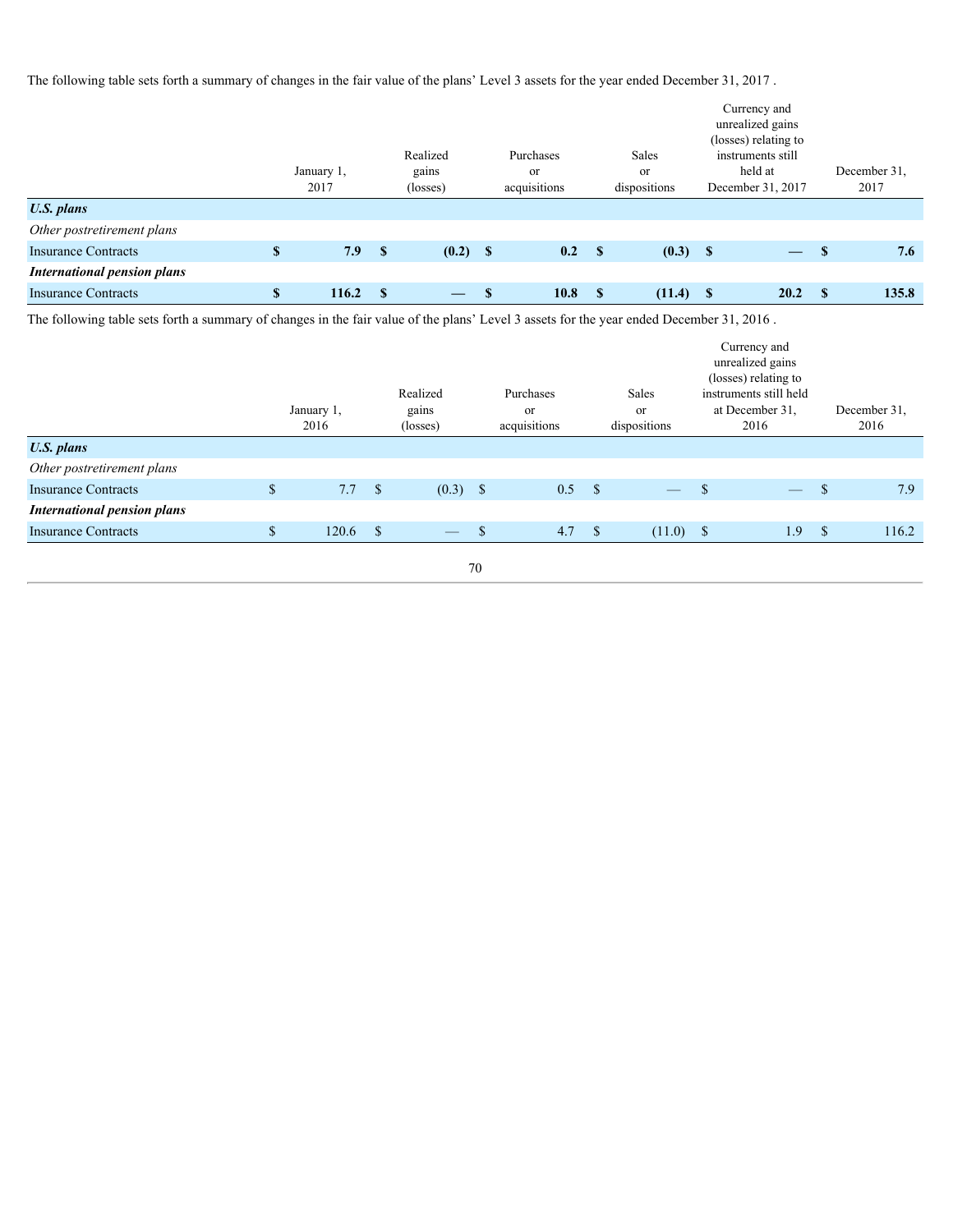The following table presents additional information about plan assets valued using the net asset value as a practical expedient within the fair value hierarchy table.

|                                    | 2017         |            |          |                                 |                                               |                                      | 2016         |            |               |                          |                                               |                                      |  |  |
|------------------------------------|--------------|------------|----------|---------------------------------|-----------------------------------------------|--------------------------------------|--------------|------------|---------------|--------------------------|-----------------------------------------------|--------------------------------------|--|--|
|                                    |              | Fair Value |          | Unfunded<br>Commit-ments        | Redemption<br>Frequency                       | Redemption<br>Notice Period<br>Range |              | Fair Value |               | Unfunded<br>Commit-ments | Redemption<br>Frequency                       | Redemption<br>Notice Period<br>Range |  |  |
| <b>U.S. plans</b>                  |              |            |          |                                 |                                               |                                      |              |            |               |                          |                                               |                                      |  |  |
| Commingled Funds                   |              |            |          |                                 |                                               |                                      |              |            |               |                          |                                               |                                      |  |  |
| Debt                               | $\mathbf{s}$ | $19.8$ \$  |          | $\overline{\phantom{m}}$        | Daily                                         | 5 days                               | $\mathbf{s}$ | $18.6$ \$  |               | $\overline{\phantom{m}}$ | Daily                                         | 5 days                               |  |  |
| Other                              |              | 105.1      |          | $\overline{\phantom{0}}$        | Monthly                                       | 5 days                               |              | 104.6      |               | $\hspace{0.05cm}$        | Monthly                                       | 5 days                               |  |  |
| Private Real Estate (a)            |              | 112.4      |          | $\hspace{0.05cm}$               | Quarterly                                     | Up to 90 days                        |              | 40.5       |               | $\hspace{0.05cm}$        | Quarterly                                     | 60 days                              |  |  |
| Private Equity <sup>(b)</sup>      |              | 0.9        |          | $\hspace{0.1mm}-\hspace{0.1mm}$ |                                               |                                      |              | 1.1        |               | $\hspace{0.05cm}$        |                                               |                                      |  |  |
| Total                              | <sup>S</sup> | 238.2      | <b>S</b> | $\overline{\phantom{m}}$        |                                               |                                      | $\mathbb{S}$ | 164.8      | $\sqrt{S}$    | $\hspace{0.05cm}$        |                                               |                                      |  |  |
| <b>International pension plans</b> |              |            |          |                                 |                                               |                                      |              |            |               |                          |                                               |                                      |  |  |
| <b>Commingled Funds</b>            |              |            |          |                                 |                                               |                                      |              |            |               |                          |                                               |                                      |  |  |
| Equity                             | S            | 780.7      | - S      |                                 | Weekly,<br>Monthly                            | Up to 30 days                        | -S           | 726.7      | <sup>\$</sup> |                          | Weekly,<br>Monthly                            | Up to 90 days                        |  |  |
| Debt                               |              | 837.7      |          | $\hspace{0.05cm}$               | Weekly,<br>Biweekly,<br>Bimonthly,<br>Monthly | Up to 30 days                        |              | 640.0      |               | $\hspace{0.05cm}$        | Weekly,<br>Biweekly,<br>Bimonthly,<br>Monthly | Up to 90 days                        |  |  |
| Other                              |              | 25.2       |          | $\overline{\phantom{m}}$        | Monthly                                       | Up to 30 days                        |              | 25.8       |               | $\hspace{0.05cm}$        | Monthly,<br>Quarterly                         | Up to 90 days                        |  |  |
| Private Real Estate                |              | 16.5       |          | $\overline{\phantom{m}}$        | Monthly                                       | Up to 90 days                        |              | 41.7       |               | $\overline{\phantom{m}}$ | Monthly,<br>Quarterly                         | Up to 90 days                        |  |  |
| Total                              |              |            |          |                                 |                                               |                                      |              | \$1,434.2  | $\mathbb{S}$  | $\overline{\phantom{m}}$ |                                               |                                      |  |  |

(a) Includes investments in private real estate funds and limited partnerships. The funds invest in U.S. real estate and allow redemptions quarterly, though queues, restrictions, and gates may extend the period. The limited partnerships include investments in primarily U.S. real estate, and can never be redeemed. The partnerships are all currently being wound up, and are expected to make all distributions over the next three years .

(b) Includes investments in limited partnerships, which invest primarily in U.S. buyouts and venture capital. The investments can never be redeemed. The partnerships are all currently being wound up, and are expected to make all distributions over the next three years .

### **Note 17 — Stockholders' equity**

The company has 150 million authorized shares of common stock, par value \$.01 per share, and 40 million shares of authorized preferred stock, par value \$1 per share, issuable in series.

At December 31, 2017 , 35.1 million shares of unissued common stock of the company were reserved for stock-based incentive plans and the company's convertible senior notes.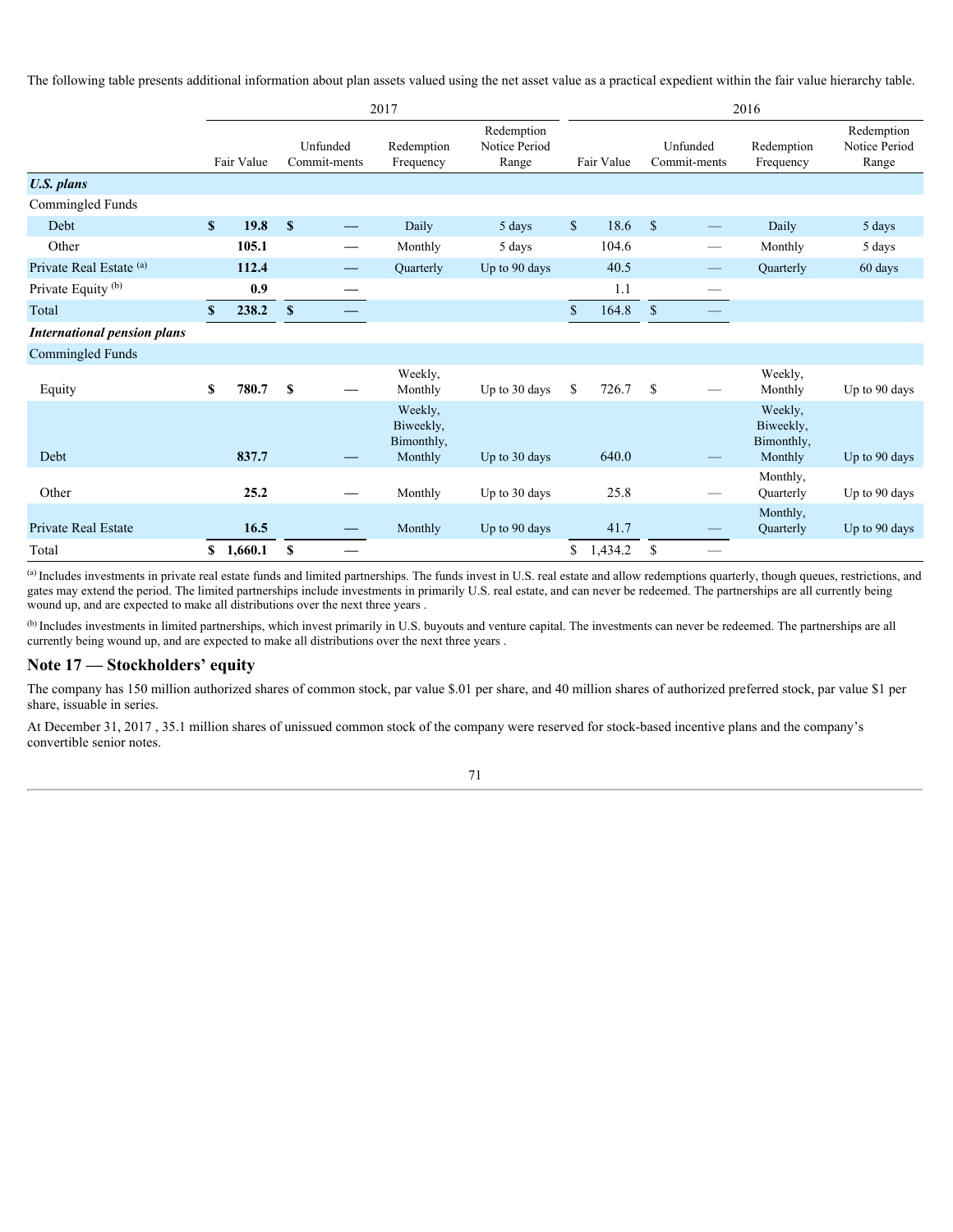Accumulated other comprehensive income (loss) as of December 31, 2017 , 2016 and 2015 , is as follows:

|                                                                  | Total          | Translation<br>Adjustments | Postretirement<br>Plans |
|------------------------------------------------------------------|----------------|----------------------------|-------------------------|
| Balance at December 31, 2014                                     | $(4,113.4)$ \$ | $(737.8)$ \$               | (3,375.6)               |
| Other comprehensive income before reclassifications              | 346.2          | (96.0)                     | 442.2                   |
| Amounts reclassified from accumulated other comprehensive income | (178.1)        |                            | (178.1)                 |
| Current period other comprehensive income                        | 168.1          | (96.0)                     | 264.1                   |
| Balance at December 31, 2015                                     | (3,945.3)      | (833.8)                    | (3,111.5)               |
| Other comprehensive income before reclassifications              | (64.9)         | (93.3)                     | 28.4                    |
| Amounts reclassified from accumulated other comprehensive income | (142.6)        |                            | (142.6)                 |
| Current period other comprehensive income                        | (207.5)        | (93.3)                     | (114.2)                 |
| Balance at December 31, 2016                                     | (4,152.8)      | (927.1)                    | (3,225.7)               |
| Other comprehensive income before reclassifications              | 506.8          | 121.9                      | 384.9                   |
| Amounts reclassified from accumulated other comprehensive income | (169.8)        | (11.8)                     | (158.0)                 |
| Current period other comprehensive income                        | 337.0          | 110.1                      | 226.9                   |
| Balance at December 31, 2017                                     | $(3,815.8)$ \$ | $(817.0)$ \$               | (2,998.8)               |

Amounts reclassified out of accumulated other comprehensive income for the three years ended December 31, 2017 are as follows:

(a) Reported in Other income (expense), net in the consolidated statements of income

(b) These items are included in net periodic postretirement cost (see Note 16).

The following table summarizes the changes in shares of common stock and treasury stock during the three years ended December 31, 2017 :

|                              | Common<br>Stock | Freasury<br>Stock              |
|------------------------------|-----------------|--------------------------------|
| Balance at December 31, 2014 | 52.4            | 2.7                            |
| Stock-based compensation     | 0.2             | $\overline{\phantom{a}}$       |
| Balance at December 31, 2015 | 52.6            | 2.7                            |
| Stock-based compensation     | 0.2             | $\overbrace{\hspace{25mm}}^{}$ |
| Balance at December 31, 2016 | 52.8            | 2.7                            |
| Stock-based compensation     | 0.6             | 0.2                            |
| Balance at December 31, 2017 | 53.4            | 2.9                            |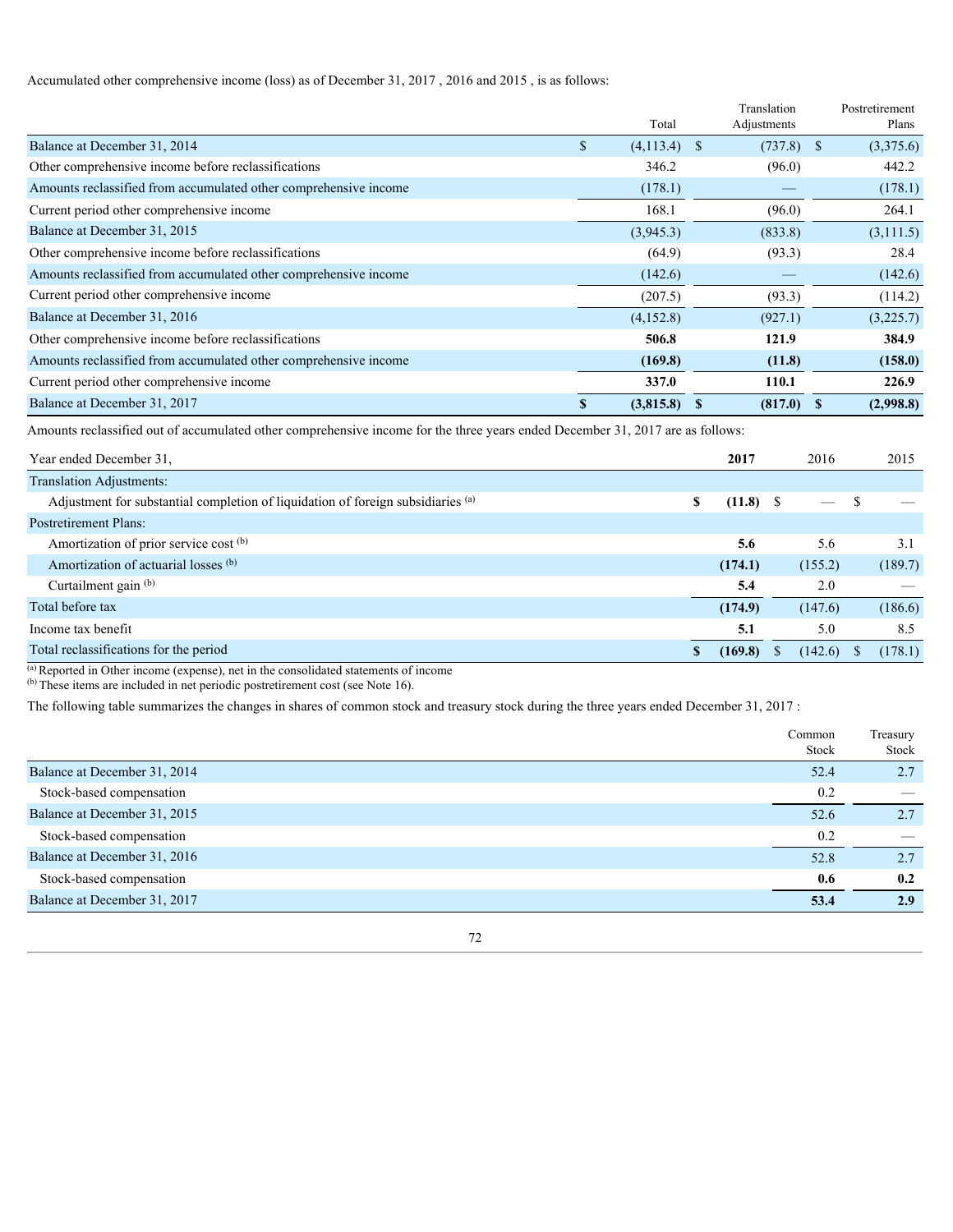## **Note 18 — Quarterly financial information (unaudited)**

|                                                                          |               | First<br>Quarter |     | Second<br>Quarter |     | Third<br>Quarter |    | Fourth<br>Quarter |   | Year    |
|--------------------------------------------------------------------------|---------------|------------------|-----|-------------------|-----|------------------|----|-------------------|---|---------|
|                                                                          | 2017          |                  |     |                   |     |                  |    |                   |   |         |
| Revenue                                                                  | <b>S</b>      | 664.5            | -8  | 666.2             | -S  | 666.3            | S  | 744.8             | S | 2,741.8 |
| Gross profit                                                             |               | 120.2            |     | 102.5             |     | 86.1             |    | 169.5             |   | 478.3   |
| Income (loss) before income taxes                                        |               | (16.8)           |     | (42.3)            |     | (40.4)           |    | 27.4              |   | (72.1)  |
| Net income (loss) attributable to Unisys Corporation common shareholders |               | (32.7)           |     | (42.0)            |     | (41.1)           |    | 50.5              |   | (65.3)  |
| Earnings (loss) per common share attributable to Unisys Corporation      |               |                  |     |                   |     |                  |    |                   |   |         |
| Basic                                                                    |               | (0.65)           |     | (0.83)            |     | (0.81)           |    | 1.00              |   | (1.30)  |
| Diluted                                                                  |               | (0.65)           |     | (0.83)            |     | (0.81)           |    | 0.76              |   | (1.30)  |
|                                                                          | 2016          |                  |     |                   |     |                  |    |                   |   |         |
| Revenue                                                                  | <sup>\$</sup> | 666.8            | -\$ | 748.9             | - S | 683.3            | -S | 721.7             | S | 2,820.7 |
| Gross profit                                                             |               | 98.5             |     | 178.3             |     | 121.6            |    | 160.2             |   | 558.6   |
| Income (loss) before income taxes                                        |               | (33.2)           |     | 44.3              |     | (15.2)           |    | 24.6              |   | 20.5    |
| Net income (loss) attributable to Unisys Corporation common shareholders |               | (39.9)           |     | 21.6              |     | (28.2)           |    | (1.2)             |   | (47.7)  |
| Earnings (loss) per common share attributable to Unisys Corporation      |               |                  |     |                   |     |                  |    |                   |   |         |
| Basic                                                                    |               | (0.80)           |     | 0.43              |     | (0.56)           |    | (0.02)            |   | (0.95)  |
| Diluted                                                                  |               | (0.80)           |     | 0.36              |     | (0.56)           |    | (0.02)            |   | (0.95)  |

In the first, second, third and fourth quarters of 2017, the company recorded pretax cost-reduction and other charges of \$25.4 million , \$27.5 million , \$46.1 million and \$47.8 million *, respectively. See Note 3, "Cost reduction actions," of the Notes to Consolidated Financial Statements.* 

In the first, second, third and fourth quarters of 2016, the company recorded pretax cost-reduction and other charges of \$26.9 million , \$10.2 million , \$31.9 million and \$13.1 million *, respectively. See Note 3, "Cost reduction actions," of the Notes to Consolidated Financial Statements.* 

The individual quarterly per-share amounts may not total to the per-share amount for the full year because of accounting rules governing the computation of earnings per share.

73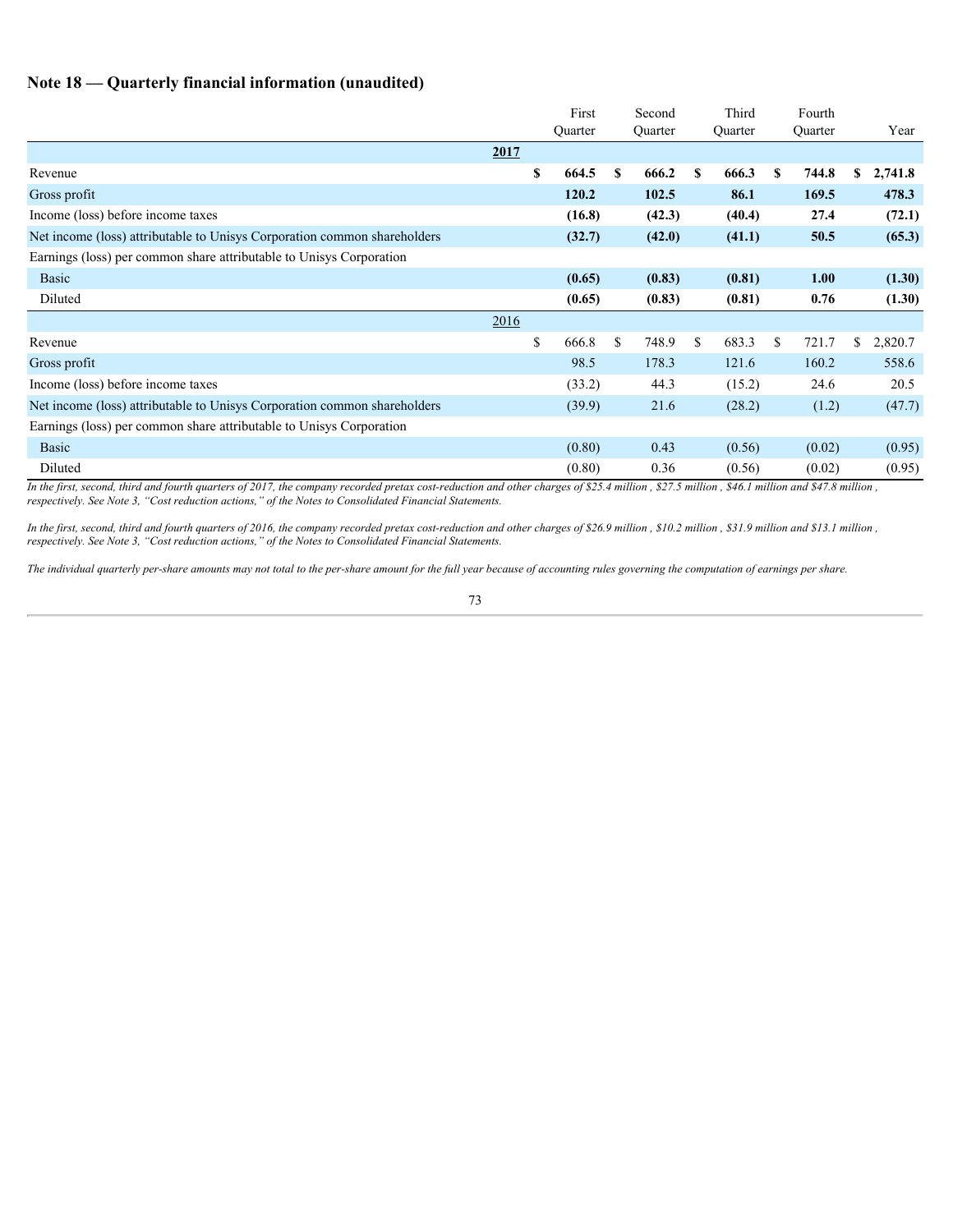# **ITEM 9. CHANGES IN AND DISAGREEMENTS WITH ACCOUNTANTS ON ACCOUNTING AND FINANCIAL DISCLOSURE**

Not applicable.

# **ITEM 9A. CONTROLS AND PROCEDURES**

## **Disclosure Controls and Procedures**

As of the end of the period covered by this Annual Report, management performed, with the participation of the Chief Executive Officer ("CEO") and the Chief Financial Officer ("CFO"), an evaluation of the effectiveness of the company's disclosure controls and procedures as defined in Rules 13a-15(e) and 15d-15(e) of the Securities Exchange Act of 1934 (the "Exchange Act"). In designing and evaluating the disclosure controls and procedures, management recognized that any controls and procedures, no matter how well designed and operated, can provide only reasonable assurance of achieving the desired control objectives. Based upon that evaluation, the CEO and the CFO concluded that, as of December 31, 2017 , due to the material weakness in our internal control over financial reporting described below, our disclosure controls and procedures were not effective.

Notwithstanding such material weakness in internal control over financial reporting, our management concluded that our consolidated financial statements in this Annual Report on Form 10-K present fairly, in all material respects, the company's financial position, results of operations and cash flows as of the dates, and for the periods presented, in conformity with generally accepted accounting principles ("GAAP").

## **Management's Report on Internal Control Over Financial Reporting**

The management of the company is responsible for establishing and maintaining adequate internal control over financial reporting, as defined in Rules 13a-15(f) and  $15d-15(f)$  under the Exchange Act. The company's internal control over financial reporting is a process designed to provide reasonable assurance regarding the reliability of financial reporting and the preparation of financial statements for external purposes in accordance with U.S. generally accepted accounting principles. Internal control over financial reporting includes those policies and procedures that (1) pertain to the maintenance of records that in reasonable detail accurately and fairly reflect the transactions and dispositions of the assets of the company; (2) provide reasonable assurance that transactions are recorded as necessary to permit preparation of the financial statements in accordance with U.S. generally accepted accounting principles, and that receipts and expenditures of the company are being made only in accordance with authorizations of management and directors of company; and (3) provide reasonable assurance regarding prevention or timely detection of unauthorized acquisition, use or disposition of the company's assets that could have a material effect on the financial statements.

Because of its inherent limitations, internal control over financial reporting may not prevent or detect misstatements. Also, projections of any evaluation of effectiveness to future periods are subject to the risk that controls may become inadequate because of changes in conditions, or that the degree of compliance with the policies and procedures may deteriorate.

A material weakness is a deficiency, or combination of deficiencies, in internal control over financial reporting, such that there is a reasonable possibility that a material misstatement of the company's annual or interim financial statements will not be prevented or detected on a timely basis.

Management assessed the effectiveness of the company's internal control over financial reporting as of December 31, 2017 , based on criteria established in *Internal Control -Integrated Framework (2013)* issued by the Committee of Sponsoring Organizations of the Treadway Commission. Based on our assessment and those criteria, we identified the following deficiencies in our internal control described below.

Our risk assessment procedures over Technology revenue did not adequately identify risks and consider changes in business operations and the demands on personnel created by the efforts required to adopt the new revenue accounting pronouncement that will impact future financial reporting. As a result, the company had missing process level controls and insufficient trained personnel to operate process level controls over the measurement and recognition of multiple-element arrangements within Technology revenue.

Although no material misstatements were identified in our consolidated financial statements, these control deficiencies resulted in immaterial misstatements in the preliminary consolidated financial statements as of and for the year ended December 31, 2017 related to Technology revenue and deferred revenue that were corrected. However, the control deficiencies create a reasonable possibility that a material misstatement in the company's consolidated financial statements will not be prevented or detected on a timely basis and we concluded that our internal control over financial reporting as of December 31, 2017 was not effective due to a material weakness in internal control.

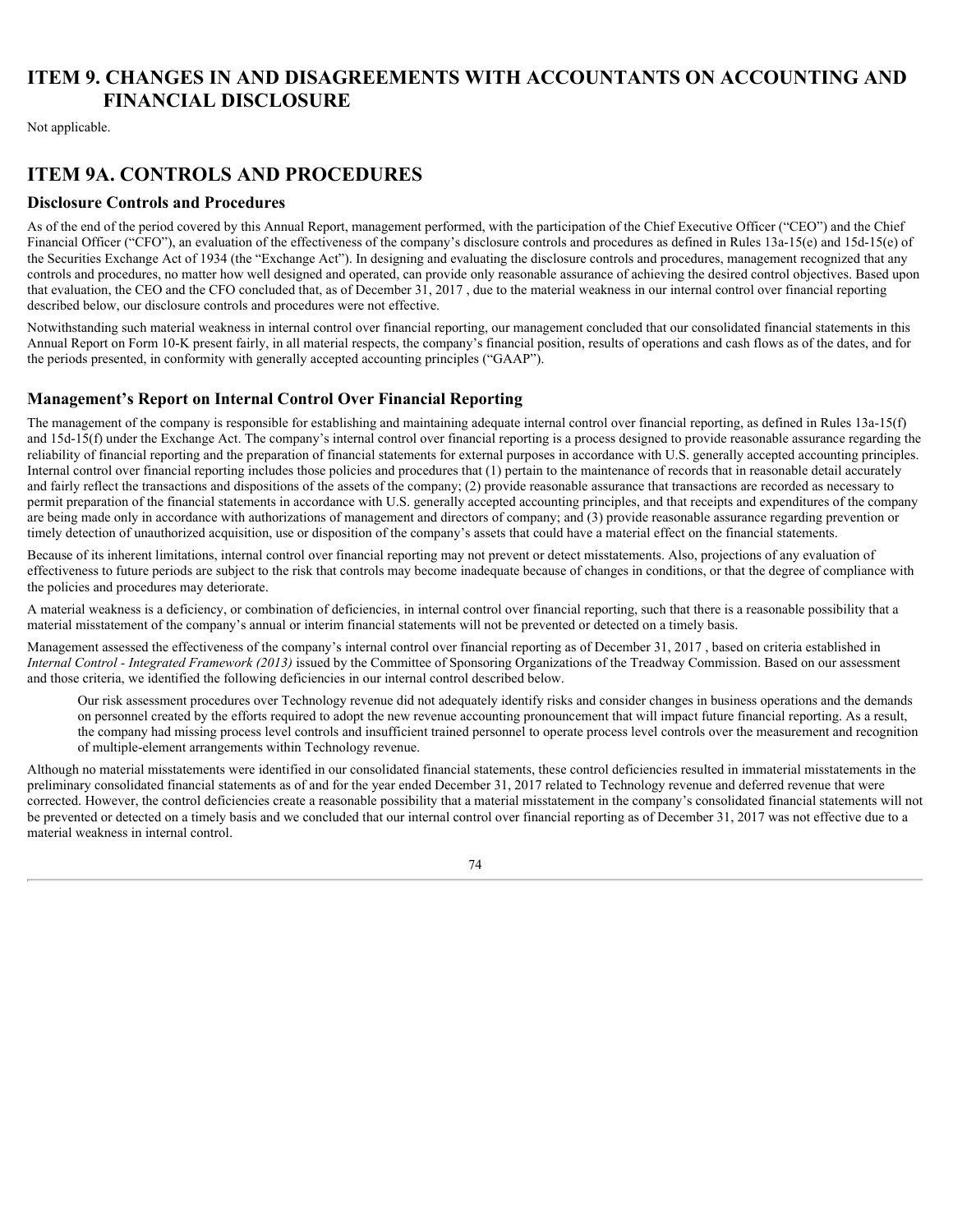KPMG LLP, an independent registered public accounting firm, has audited the company's financial statements in this Annual Report on Form 10-K and, as part of its audit, has issued an adverse opinion on the effectiveness of the company's internal control over financial reporting as of December 31, 2017 , which is included in this Annual Report on Form 10-K on page [36 .](#page-36-0)

## **Remediation Plan**

Management is actively remediating the identified material weakness, and has identified the following remediation steps:

- The company will add personnel with an appropriate level of U.S. GAAP revenue recognition knowledge and experience by hiring additional personnel or by internal realignment.
- Additional revenue recognition training will be provided to responsible staff.
- Implementation of enhanced procedures whereby a comprehensive review will be performed for a sample of low dollar Technology transactions.
- Enhanced processes to review all major multiple-element transactions will be implemented.
- Data elements that support enhanced analytics and controls will be added to the revenue recognition process.
- The company will continue to supplement existing revenue recognition resources with consultants where necessary.

#### **Changes in Internal Control over Financial Reporting**

Except for the identification of the material weakness described above, there have been no changes in internal control over financial reporting during the fourth quarter of 2017 that have materially affected, or are reasonably likely to materially affect, our internal control over financial reporting.

# **ITEM 9B. OTHER INFORMATION**

Not applicable.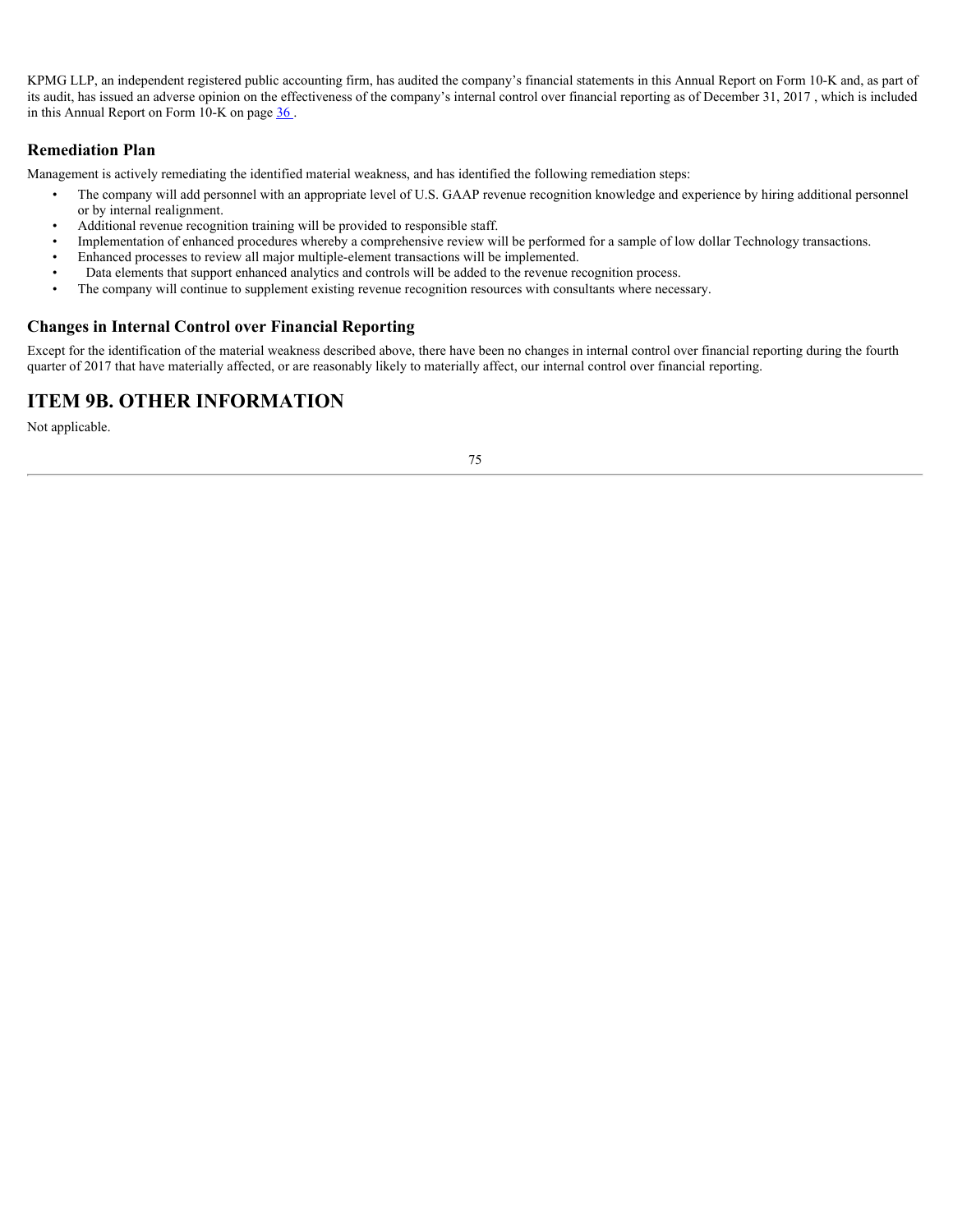# **PART III**

# **ITEM 10. DIRECTORS, EXECUTIVE OFFICERS AND CORPORATE GOVERNANCE**

Information regarding our executive officers appears in Part I, Item 1 of this Form 10-K.

The following information is incorporated herein by reference to our Definitive Proxy Statement for the 2018 Annual Meeting of Stockholders (the "Proxy Statement"):

- Information regarding our directors is set forth under the heading "Information Regarding Nominees."
- Information regarding the Unisys Code of Ethics and Business Conduct is set forth under the heading "Code of Ethics and Business Conduct."
- Information regarding our audit and finance committee and audit committee financial experts is set forth under the heading "Committees."
- Information regarding compliance with Section 16(a) is set forth under the heading "Section 16(a) Beneficial Ownership Reporting Compliance."
- Information regarding our director nomination process is set forth under the heading "Director Nomination Process."

# **ITEM 11. EXECUTIVE COMPENSATION**

Information regarding executive compensation is set forth under the heading "EXECUTIVE COMPENSATION" in the Proxy Statement and is incorporated herein by reference.

# **ITEM 12. SECURITY OWNERSHIP OF CERTAIN BENEFICIAL OWNERS AND MANAGEMENT AND RELATED STOCKHOLDER MATTERS**

The following information is incorporated herein by reference to the Proxy Statement:

- Information regarding securities authorized for issuance under equity compensation plans is set forth under the heading "EQUITY COMPENSATION PLAN INFORMATION."
- Information regarding the security ownership of certain beneficial owners, directors and executive officers is set forth under the heading "SECURITY OWNERSHIP BY CERTAIN BENEFICIAL OWNERS AND MANAGEMENT."

# **ITEM 13. CERTAIN RELATIONSHIPS AND RELATED TRANSACTIONS, AND DIRECTOR INDEPENDENCE**

The following information is incorporated herein by reference to the Proxy Statement:

- Information regarding transactions with related persons is set forth under the heading "Related Party Transactions."
- Information regarding director independence is set forth under the heading "Independence of Directors."

# **ITEM 14. PRINCIPAL ACCOUNTANT FEES AND SERVICES**

Information concerning fees and services of the company's principal accountants is set forth under the heading "Independent Registered Public Accounting Firm Fees and Services" in the Proxy Statement and is incorporated herein by reference.

76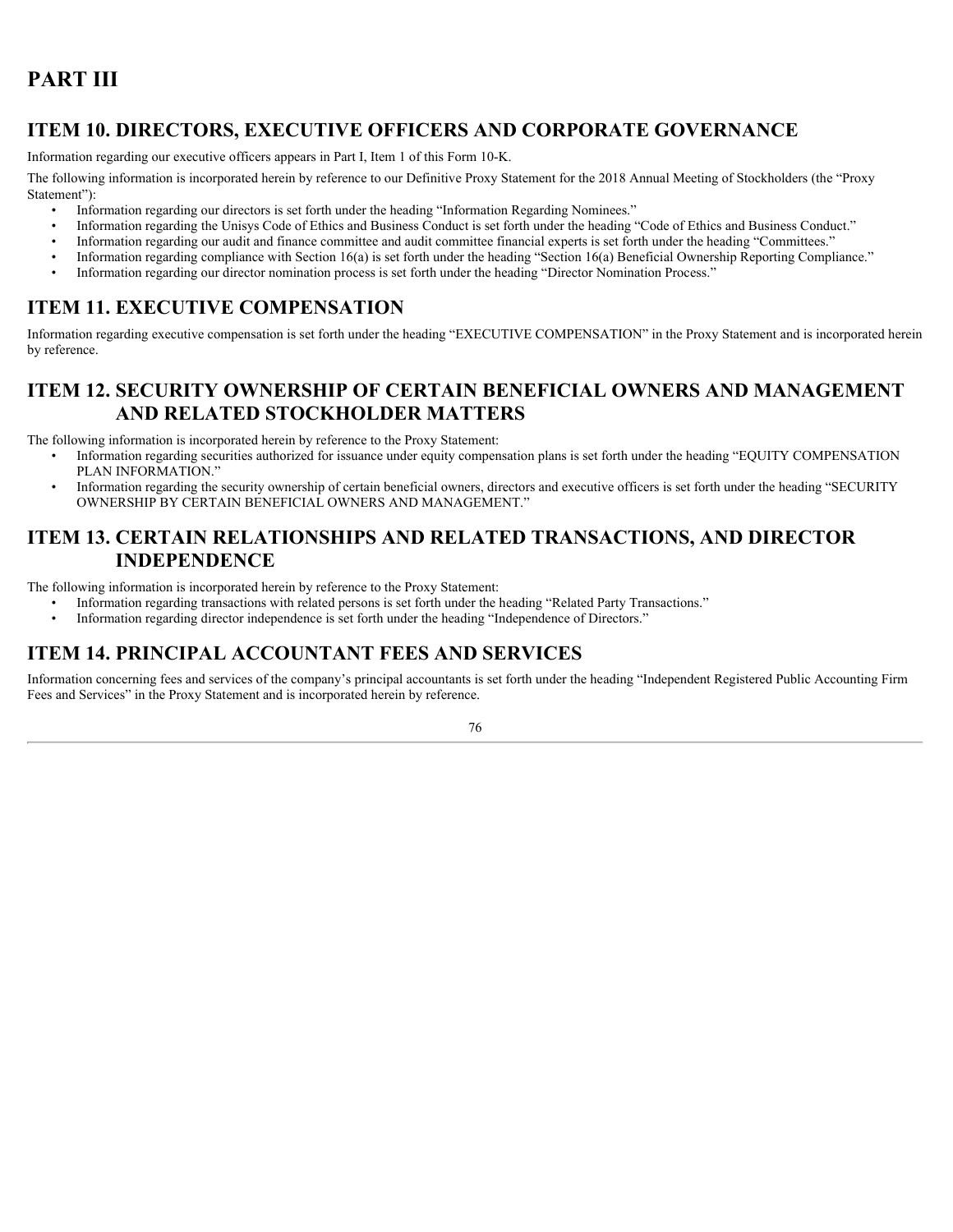# **PART IV**

# **ITEM 15. EXHIBITS AND FINANCIAL STATEMENT SCHEDULES**

1. Unisys Corporation's consolidated financial statements are filed as a part of this report on Form 10-K in Item 8, Financial Statements and Supplementary Data, and a list of Unisys Corporation's consolidated financial statements are found on page [32 o](#page-32-0)n this report. Schedule II, Valuation and Qualifying Accounts, is found on page [81 o](#page-81-0)n this report; all other financial statement schedules are omitted because the required information is not applicable, or because the information required is included in the consolidated financial statements and notes thereto.

2. Exhibits required to be filed by Item 601 of Regulation S-K:

| Exhibit<br><b>Number</b> | <b>Description</b>                                                                                                                                                                                                                                                                                                                                                            |
|--------------------------|-------------------------------------------------------------------------------------------------------------------------------------------------------------------------------------------------------------------------------------------------------------------------------------------------------------------------------------------------------------------------------|
| 3.1                      | Restated Certificate of Incorporation of Unisys Corporation (incorporated by reference to Exhibit 3.1 to the Company's Current Report on Form 8-K<br>filed on April 30, 2010)                                                                                                                                                                                                 |
| 3.2                      | Certificate of Amendment of the Restated Certificate of Incorporation of Unisys Corporation (incorporated by reference to Exhibit 3.1 to the<br>Company's Current Report on Form 8-K filed on April 28, 2011)                                                                                                                                                                 |
| 3.3                      | Certificate of Amendment of the Restated Certificate of Incorporation of Unisys Corporation (incorporated by reference to Exhibit 3.1 to the<br>Company's Current Report on Form 8-K filed on April 28, 2017)                                                                                                                                                                 |
| 3.4                      | By-Laws of Unisys Corporation, as amended through April 30, 2015 (incorporated by reference to Exhibit 3.3 to the Company's Quarterly Report on<br>Form 10-Q filed on April 30, 2015)                                                                                                                                                                                         |
| 4.1                      | Agreement to furnish to the Commission on request a copy of any instrument defining the rights of the holders of long-term debt which authorizes a<br>total amount of debt not exceeding 10% of the total assets of the Company (incorporated by reference to Exhibit 4 to the Company's Annual Report<br>on Form 10-K for the year ended December 31, 1982 (File No. 1-145)) |
| 4.2                      | Indenture, dated as of March 15, 2016, between Unisys Corporation and Wells Fargo Bank, National Association, as Trustee (incorporated by<br>reference to Exhibit 4.1 to the Company's Current Report on Form 8-K filed on March 15, 2016)                                                                                                                                    |
| 4.3                      | Indenture, dated as of April 17, 2017, among Unisys Corporation, Unisys Holding Corporation, Unisys AP Investment Company I, Unisys NPL, Inc.<br>and Wells Fargo Bank, National Association (incorporated by reference to Exhibit 4.1 to the registrant's Current Report on Form 8-K filed on April<br>17, 2017                                                               |
| 10.1                     | Form of Indemnification Agreement between Unisys Corporation and each of its Directors (incorporated by reference to Exhibit B to the Company's<br>Proxy Statement, dated March 22, 1988, for its 1988 Annual Meeting of Stockholders)                                                                                                                                        |
| 10.2                     | Unisys Corporation Director Stock Unit Plan, as amended and restated effective September 22, 2000 (incorporated by reference to Exhibit 10.5 to the<br>Company's Quarterly Report on Form 10-Q for the quarterly period ended September 30, 2000)                                                                                                                             |
| 10.3                     | Deferred Compensation Plan for Directors of Unisys Corporation, as amended and restated effective April 22, 2004 (incorporated by reference to<br>Exhibit 10.2 to the Company's Quarterly Report on Form 10-Q for the quarterly period ended June 30, 2004)                                                                                                                   |
| 10.4                     | 2005 Deferred Compensation Plan for Directors of Unisys Corporation, as amended and restated effective December 2, 2010 except as otherwise<br>noted therein (incorporated by reference to Exhibit 10.17 to the Company's Annual Report on Form 10-K for the year ended December 31, 2010)                                                                                    |
| 10.5                     | Unisys Corporation 2003 Long-Term Incentive and Equity Compensation Plan, as amended and restated effective January 1, 2009 (incorporated by<br>reference to Exhibit 10.13 to the Company's Annual Report on Form 10-K for the year ended December 31, 2008)                                                                                                                  |
| 10.6                     | Amendment to Unisys Corporation 2003 Long-Term Incentive and Equity Compensation Plan, effective February 12, 2009 (incorporated by<br>reference to Exhibit 10.14 to the Company's Annual Report on Form 10-K for the year ended December 31, 2008)                                                                                                                           |
| 10.7                     | Unisys Corporation 2007 Long-Term Incentive and Equity Compensation Plan, as amended and restated effective January 1, 2009 (incorporated by<br>reference to Exhibit 10.20 to the Company's Annual Report on Form 10-K for the year ended December 31, 2008)                                                                                                                  |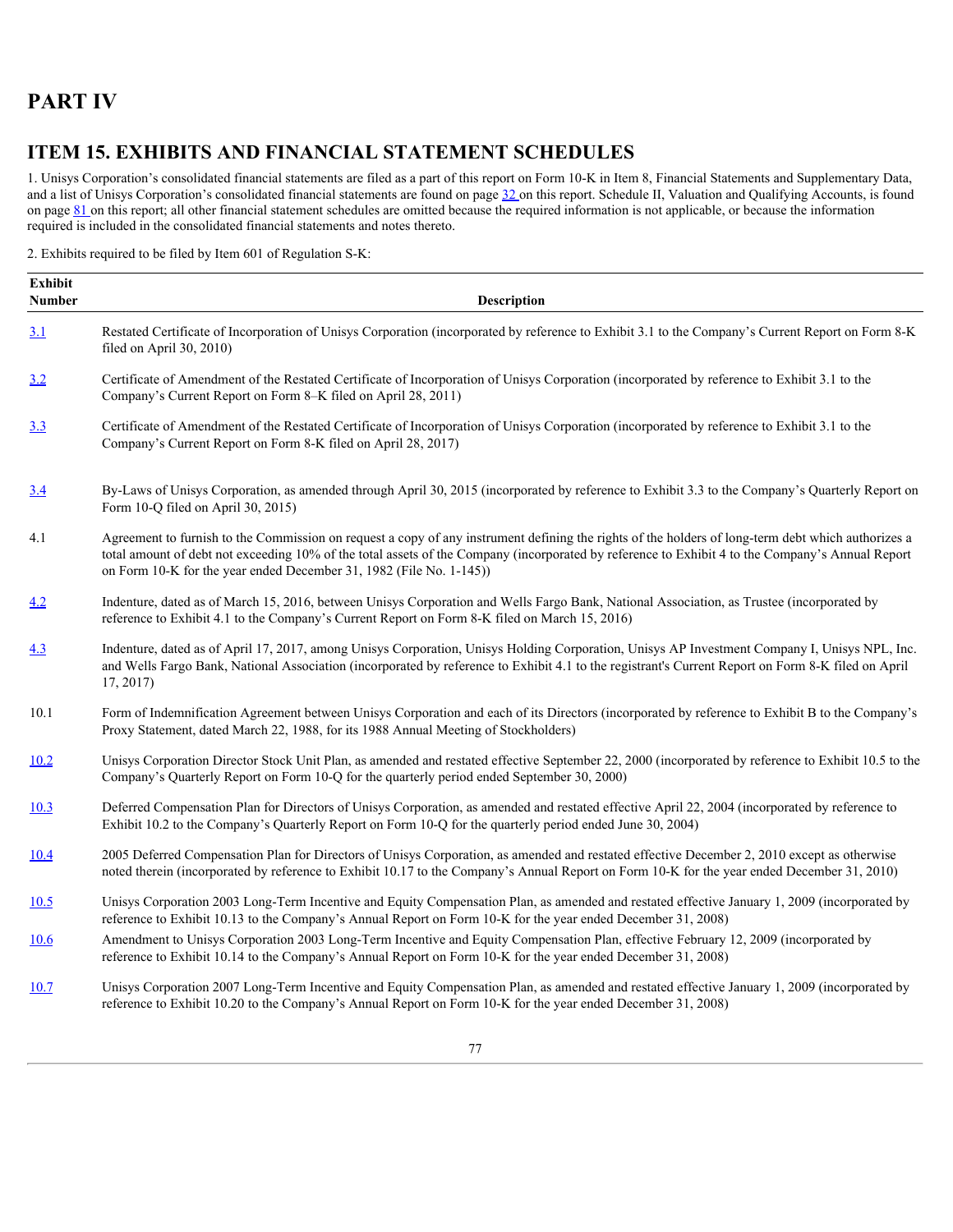- [10.8](https://content.edgar-online.com/ExternalLink/EDGAR/0001193125-09-042668.html?hash=70daa129bd855221fad8759e8cfc65625926dd3c58167a0357713065140db4a9&dest=DEX1021_HTM) Amendment to Unisys Corporation 2007 Long-Term Incentive and Equity Compensation Plan, effective February 12, 2009 (incorporated by reference to Exhibit 10.21 to the Company's Annual Report on Form 10-K for the year ended December 31, 2008)
- [10.9](https://content.edgar-online.com/ExternalLink/EDGAR/0000950123-10-025664.html?hash=5ef64db8e364f52f066dc38cc51814242c960c45a74cfc5644d7c0dd3cfe5f6f&dest=W77427DEF14A_HTM_149) Unisys Corporation 2010 Long-Term Incentive and Equity Compensation Plan (incorporated by reference to Appendix E to the Company's Proxy Statement, dated March 18, 2010, for its 2010 Annual Meeting of Stockholders)
- [10.10](https://content.edgar-online.com/ExternalLink/EDGAR/0001193125-16-567700.html?hash=a6f3ca8f5b0921711eeef01fac3737a2c06f73f2ee994b9e095f64b7b2ab957d&dest=D168329DEX101_HTM) Unisys Corporation 2016 Long-Term Incentive and Equity Compensation Plan (incorporated by reference to Exhibit 10.1 to the Company's Quarterly Report on Form 10-Q for the quarterly period ended March 31, 2016)
- [10.11](https://content.edgar-online.com/ExternalLink/EDGAR/0001193125-16-483720.html?hash=2ee4574723ae21d485764442dececd285ba5a58847db75fa13fc9994b01c9ff8&dest=D13712DEX1010_HTM) Form of Performance-Based Restricted Stock Unit Agreement (incorporated by reference to Exhibit 10.10 to the Company's Annual Report on Form 10-K for the year ended December 31, 2015)
- [10.12](https://content.edgar-online.com/ExternalLink/EDGAR/0001193125-15-058367.html?hash=75fc0be945fb5905d02e2915f8c1cea99238f5c794c7323006e22d49f22e6426&dest=D825749DEX1011_HTM) Form of Time-Based Restricted Stock Unit Agreement (incorporated by reference to Exhibit 10.11 to the Company's Annual Report on Form 10-K for the year ended December 31, 2014)
- [10.13](https://content.edgar-online.com/ExternalLink/EDGAR/0001193125-15-058367.html?hash=75fc0be945fb5905d02e2915f8c1cea99238f5c794c7323006e22d49f22e6426&dest=D825749DEX1012_HTM) Form of Stock Option Agreement (incorporated by reference to Exhibit 10.12 to the Company's Annual Report on Form 10-K for the year ended December 31, 2014)
- [10.14](https://content.edgar-online.com/ExternalLink/EDGAR/0001193125-16-567700.html?hash=a6f3ca8f5b0921711eeef01fac3737a2c06f73f2ee994b9e095f64b7b2ab957d&dest=D168329DEX102_HTM) Form of Performance Cash Award Agreement (incorporated by reference to Exhibit 10.2 to the Company's Quarterly Report on Form 10-Q for the quarterly period ended March 31, 2016)
- 10.15 Unisys Executive Annual Variable Compensation Plan (incorporated by reference to Exhibit A to the Company's Proxy Statement, dated March 23, 1993, for its 1993 Annual Meeting of Stockholders)
- [10.16](https://content.edgar-online.com/ExternalLink/EDGAR/0000746838-00-000005.html?hash=63afd9b7520a422d9070248287fb151434b9b86058b1ed8070a405ed9f10decb&dest=0000746838-00-000005-0004_TXT) Unisys Corporation Deferred Compensation Plan as amended and restated effective September 22, 2000 (incorporated by reference to Exhibit 10.3 to the Company's Quarterly Report on Form 10-Q for the quarterly period ended September 30, 2000)
- [10.17](https://content.edgar-online.com/ExternalLink/EDGAR/0001193125-14-391758.html?hash=ae463afdd25460f310ef706d3249ed50d86df2f5de001c9496dc727b4542291c&dest=D779319DEX101_HTM) Unisys Corporation 2005 Deferred Compensation Plan, as amended and restated effective September 19, 2014 except as otherwise noted therein (incorporated by reference to Exhibit 10.1 to the Company's Quarterly Report on Form 10-Q for the quarterly period ended September 30, 2014)
- [10.18](https://content.edgar-online.com/ExternalLink/EDGAR/0001193125-13-071504.html?hash=17bcd1d8916ab33e67fc198a0ddc25b42fd399cc8082903cc110dd5ccf019c29&dest=D444691DEX1011_HTM) Form of Executive Employment Agreement for U.S. executive officers (incorporated by reference to Exhibit 10.11 to the Company's Annual Report on Form 10-K for the year ended December 31, 2012)
- [10.19](https://content.edgar-online.com/ExternalLink/EDGAR/0001193125-14-443273.html?hash=4b90d54a5ce517611ff16c7637787e9aedd8e899e6ef5478b0c8f46a5ff93224&dest=D838336DEX103_HTM) Form of letter agreement by and between Unisys Corporation and each of its executive officers who report directly to the Chief Executive Officer (incorporated by reference to Exhibit 10.3 to the Company's Current Report on Form 8-K filed on December 16, 2014)
- [10.20](https://content.edgar-online.com/ExternalLink/EDGAR/0001193125-06-038890.html?hash=0ad0a12e86d98838c38ed2f07819fb146c85627cafefe556be885ef06f2514ab&dest=DEX1021_HTM) Unisys Corporation Executive Life Insurance Program, as amended and restated effective April 22, 2004 (incorporated by reference to Exhibit 10.21 to the Company's Annual Report on Form 10-K for the year ended December 31, 2005)
- [10.21](https://content.edgar-online.com/ExternalLink/EDGAR/0001193125-09-042668.html?hash=70daa129bd855221fad8759e8cfc65625926dd3c58167a0357713065140db4a9&dest=DEX1023_HTM) Amendment to the Unisys Corporation Executive Life Insurance Program, effective January 1, 2009 (incorporated by reference to Exhibit 10.23 to the Company's Annual Report on Form 10-K for the year ended December 31, 2008)
- [10.22](https://content.edgar-online.com/ExternalLink/EDGAR/0001193125-09-042668.html?hash=70daa129bd855221fad8759e8cfc65625926dd3c58167a0357713065140db4a9&dest=DEX1025_HTM) Unisys Corporation Supplemental Executive Retirement Income Plan, as amended and restated effective January 1, 2009 (incorporated by reference to Exhibit 10.25 to the Company's Annual Report on Form 10-K for the year ended December 31, 2008)
- [10.23](https://content.edgar-online.com/ExternalLink/EDGAR/0001193125-16-483720.html?hash=2ee4574723ae21d485764442dececd285ba5a58847db75fa13fc9994b01c9ff8&dest=D13712DEX1023_HTM) Unisys Corporation Savings Plan, as amended and restated effective January 1, 2016 (incorporated by reference to Exhibit 10.23 to the Company's Annual Report on Form 10-K for the year ended December 31, 2015)
- [10.24](https://content.edgar-online.com/ExternalLink/EDGAR/0000746838-17-000008.html?hash=9a8996d2264771ac4590ab95a7f606eb4486747e211848d82b7135b17432c596&dest=EX102710-K2016_HTM) Amendment 2017-1 to the Unisys Savings Plan effective January 1, 2017 (incorporated by reference to Exhibit 10.27 to the Company's Annual Report on Form 10-K for the year ended December 31, 2016)
- [10.25](https://content.edgar-online.com/ExternalLink/EDGAR/0001193125-15-058367.html?hash=75fc0be945fb5905d02e2915f8c1cea99238f5c794c7323006e22d49f22e6426&dest=D825749DEX1025_HTM) Summary of supplemental benefits provided to elected officers of Unisys Corporation (incorporated by reference to Exhibit 10.25 to the Company's Annual Report on Form 10-K for the year ended December 31, 2014)
- [10.26](https://content.edgar-online.com/ExternalLink/EDGAR/0001193125-14-443273.html?hash=4b90d54a5ce517611ff16c7637787e9aedd8e899e6ef5478b0c8f46a5ff93224&dest=D838336DEX101_HTM) Letter Agreement, dated December 12, 2014, between Unisys Corporation and Peter Altabef (incorporated by reference to Exhibit 10.1 to the Company's Current Report on Form 8-K filed on December 16, 2014)
- [10.27](https://content.edgar-online.com/ExternalLink/EDGAR/0001193125-14-443273.html?hash=4b90d54a5ce517611ff16c7637787e9aedd8e899e6ef5478b0c8f46a5ff93224&dest=D838336DEX102_HTM) Employment Agreement, dated December 12, 2014, between Unisys Corporation and Peter Altabef (incorporated by reference to Exhibit 10.2 to the Company's Current Report on Form 8-K filed on December 16, 2014)
- [10.28](https://content.edgar-online.com/ExternalLink/EDGAR/0000746838-17-000016.html?hash=3349341d296f08d51f5a0fa339409e261cdb8af26dc598718b5e5ae7a0a60f5e&dest=A20170417-EXHIBIT101XSECUR_HTM) Security Agreement dated as of April 17, 2017 by and among Unisys Corporation, Unisys Holding Corporation, Unisys AP Investment Company I, Unisys NPL, Inc. and Wells Fargo Bank, National Association, as agent (incorporated by reference to Exhibit 10.1 to the Company's Current Report on Form 8-K filed on April 17, 2017)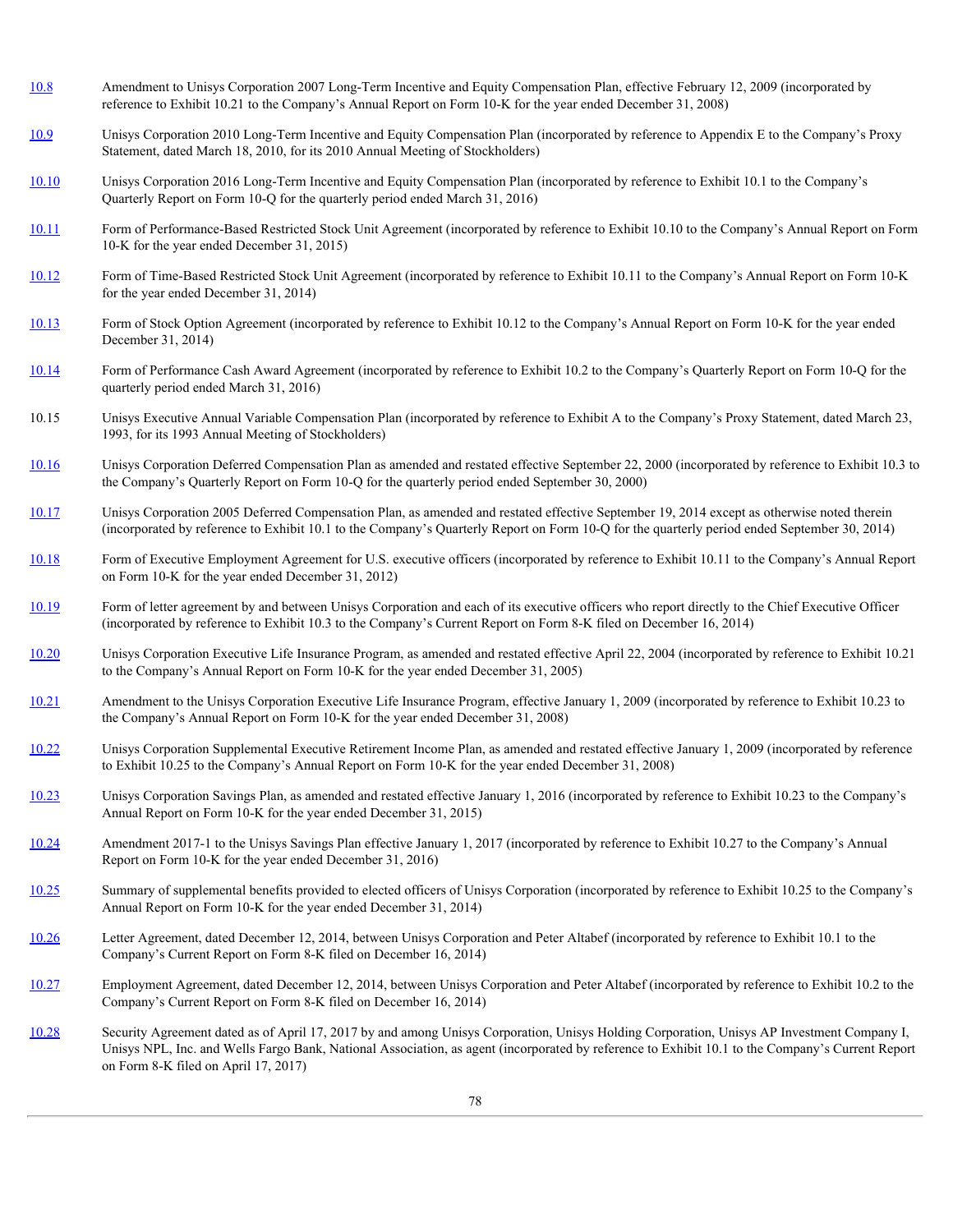- [10.29](https://content.edgar-online.com/ExternalLink/EDGAR/0000746838-17-000016.html?hash=3349341d296f08d51f5a0fa339409e261cdb8af26dc598718b5e5ae7a0a60f5e&dest=A20170417-EXHIBIT102XCOLLA_HTM) Collateral Trust Agreement dated as of April 17, 2017 by and among Unisys Corporation, Unisys Holding Corporation, Unisys AP Investment Company I, Unisys NPL, Inc. and Wells Fargo Bank, National Association, as agent (incorporated by reference to Exhibit 10.2 to the Company's Current Report on Form 8-K filed on April 17, 2017)
- [10.30](https://content.edgar-online.com/ExternalLink/EDGAR/0000746838-17-000054.html?hash=04bf9cc4730e0c2c6c4c0d6b2603c7804ccf703ea27b1cd4c5fbc8a5acd50f0a&dest=EX101UNISYS-ABLCREDITAGREE_HTM) Credit Agreement dated as of October 5, 2017 by and among Unisys Corporation, the lenders from time to time party thereto and JPMorgan Chase Bank, N.A., as Administrative Agent (incorporated by reference to Exhibit 10.1 to the Company's Current Report on Form 8-K filed on October 6, 2017)
- [10.31](https://content.edgar-online.com/ExternalLink/EDGAR/0000746838-17-000054.html?hash=04bf9cc4730e0c2c6c4c0d6b2603c7804ccf703ea27b1cd4c5fbc8a5acd50f0a&dest=EX102UNISYS_2017SECURITYAG_HTM) Security Agreement dated as of October 5, 2017 by Unisys Corporation, Unisys Holding Corporation, Unisys NPL, Inc., and Unisys AP Investment Company I in favor of JPMorgan Chase Bank, N.A., as Administrative Agent (incorporated by reference to Exhibit 10.2 to the Company's Current Report on Form 8-K filed on October 6, 2017)
- [10.32](https://content.edgar-online.com/ExternalLink/EDGAR/0000746838-17-000054.html?hash=04bf9cc4730e0c2c6c4c0d6b2603c7804ccf703ea27b1cd4c5fbc8a5acd50f0a&dest=EX103UNISYS_ABL-NOTESINTER_HTM) Intercreditor Agreement dated as of October 5, 2017 by and among JPMorgan Chase Bank, N.A., as Administrative Agent, Wells Fargo Bank, National Association, as Collateral Trustee, and Unisys Corporation, Unisys Holding Corporation, Unisys NPL, Inc., and Unisys AP Investment Company I (incorporated by reference to Exhibit 10.3 to the Company's Current Report on Form 8-K filed on October 6, 2017)
- [12](#page-82-0) Statement of Computation of Ratio of Earnings to Combined Fixed Charges and Preferred Stock Dividends
- [21](#page-83-0) Subsidiaries of the Company
- [23](#page-84-0) Consent of KPMG LLP
- [24](#page-85-0) Power of Attorney
- [31.1](#page-86-0) Certification of Peter A. Altabef required by Rule 13a-14(a) or Rule 15d-14(a)
- [31.2](#page-87-0) Certification of Inder M. Singh required by Rule 13a-14(a) or Rule 15d-14(a)
- [32.1](#page-88-0) Certification of Peter A. Altabef required by Rule 13a-14(b) or Rule 15d-14(b) and Section 906 of the Sarbanes-Oxley Act of 2002, 18 U.S.C. Section 1350
- [32.2](#page-89-0) Certification of Inder M. Singh required by Rule 13a-14(b) or Rule 15d-14(b) and Section 906 of the Sarbanes-Oxley Act of 2002, 18 U.S.C. Section 1350

101.INSXBRL Instance Document

| 101.SCHXBRL | Taxonomy Extension Schema Document |  |
|-------------|------------------------------------|--|
|-------------|------------------------------------|--|

- 101.CALXBRL Taxonomy Extension Calculation Linkbase Document
- 101.LABXBRL Taxonomy Extension Labels Linkbase Document
- 101.PREXBRL Taxonomy Extension Presentation Linkbase Document
- 101.DEFXBRL Taxonomy Extension Definition Linkbase Document

## **ITEM 16. FORM 10-K SUMMARY**

None.

#### 79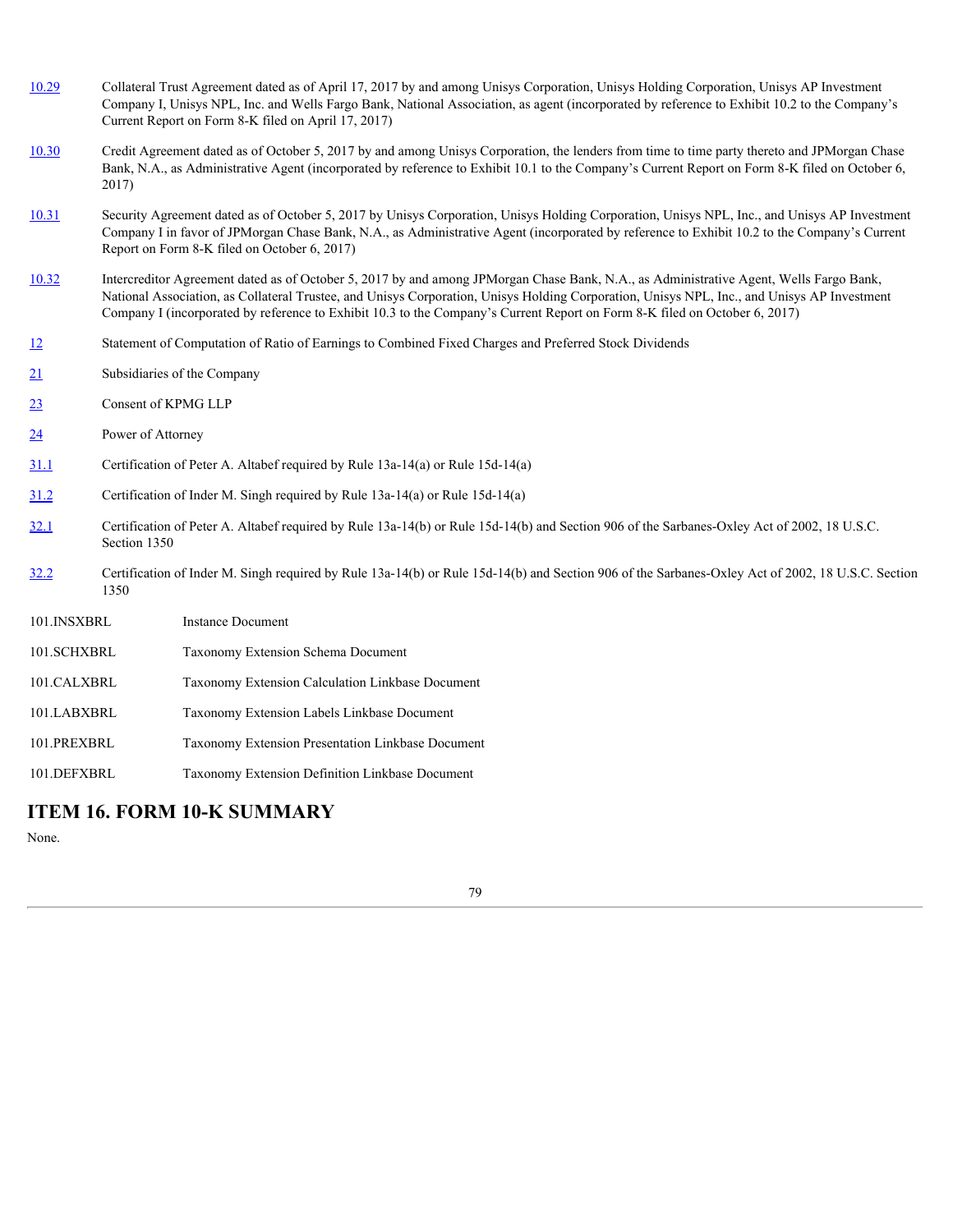## **SIGNATURES**

Pursuant to the requirements of Section 13 or 15(d) of the Securities Exchange Act of 1934, the registrant has duly caused this report to be signed on its behalf by the undersigned, thereunto duly authorized.

UNISYS CORPORATION

By:  $/s/$  Peter A. Altabef

**Peter A. Altabef President and Chief Executive Officer**

Date: March 12, 2018

Pursuant to the requirements of the Securities Exchange Act of 1934, this report has been signed below by the following persons on behalf of the registrant and in the capacities indicated on March 12, 2018 .

**Peter A. Altabef Director Director, President and Chief Executive Officer (principal executive officer)**

/s/ Inder M. Singh \*Philippe Germond

**Inder M. Singh Philippe Germond Senior Vice President and Chief Financial Officer Director (principal financial officer)**

/s/ Michael M. Thomson \*Deborah Lee James

**Michael M. Thomson Deborah Lee James Vice President and Corporate Controller Director (principal accounting officer)**

\*Jared L. Cohon \*Paul E. Martin

**Jared L. Cohon Paul E. Martin**

\*Nathaniel A. Davis \*Paul E. Weaver

**Nathaniel A. Davis Paul E. Weaver Director Director**

\*By: /s/ Peter A. Altabef **Peter A. Altabef**

**Attorney-in-fact**

/s/ Peter A. Altabef \*Denise K. Fletcher

**Denise K. Fletcher**

**Director Director**

\*Alison Davis \*Lee D. Roberts

**Alison Davis Lee D. Roberts**

**Director Director**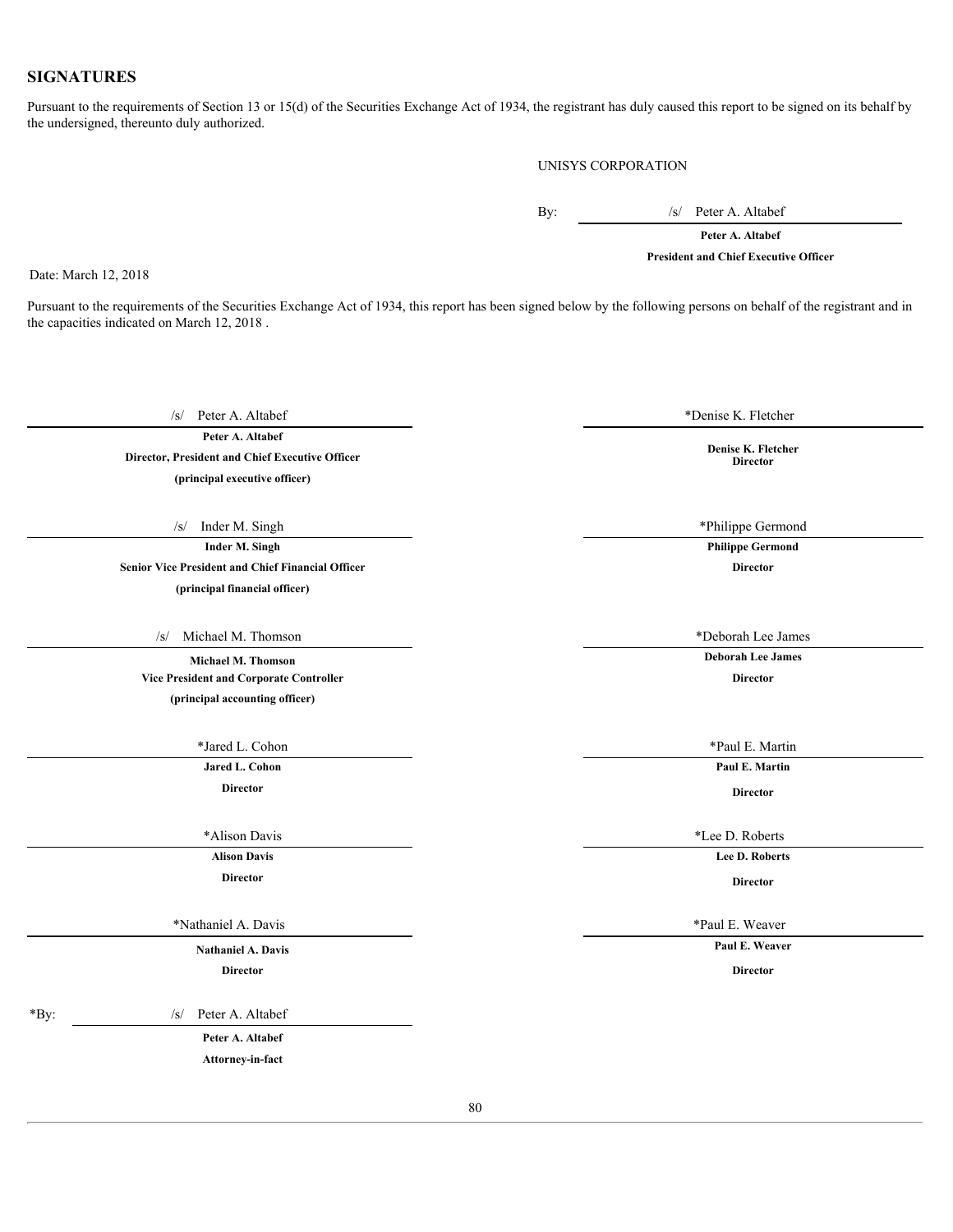#### **UNISYS CORPORATION SCHEDULE II - VALUATION AND QUALIFYING ACCOUNTS (Millions)**

<span id="page-81-0"></span>

| Description                                                          | Balance at<br>Beginning<br>of Period | Additions<br>Charged to<br>Costs and<br>Expenses | Deductions <sup>(a)</sup> |              | Balance at<br>End of<br>Period |
|----------------------------------------------------------------------|--------------------------------------|--------------------------------------------------|---------------------------|--------------|--------------------------------|
| Allowance for doubtful accounts (deducted from accounts receivable): |                                      |                                                  |                           |              |                                |
| Year Ended December 31, 2015                                         | 30.1                                 | 3.0                                              | (12.0)                    |              | 21.1                           |
| Year Ended December 31, 2016                                         | 21.1                                 | 2.2                                              | (0.5)                     | $\mathbf{r}$ | 22.8                           |
| <b>Year Ended December 31, 2017</b>                                  | 22.8                                 | 3.1                                              | (3.9)                     | S            | 22.0                           |

(a) Includes write-off of bad debts less recoveries, reclassifications from other current liabilities and foreign currency translation adjustments.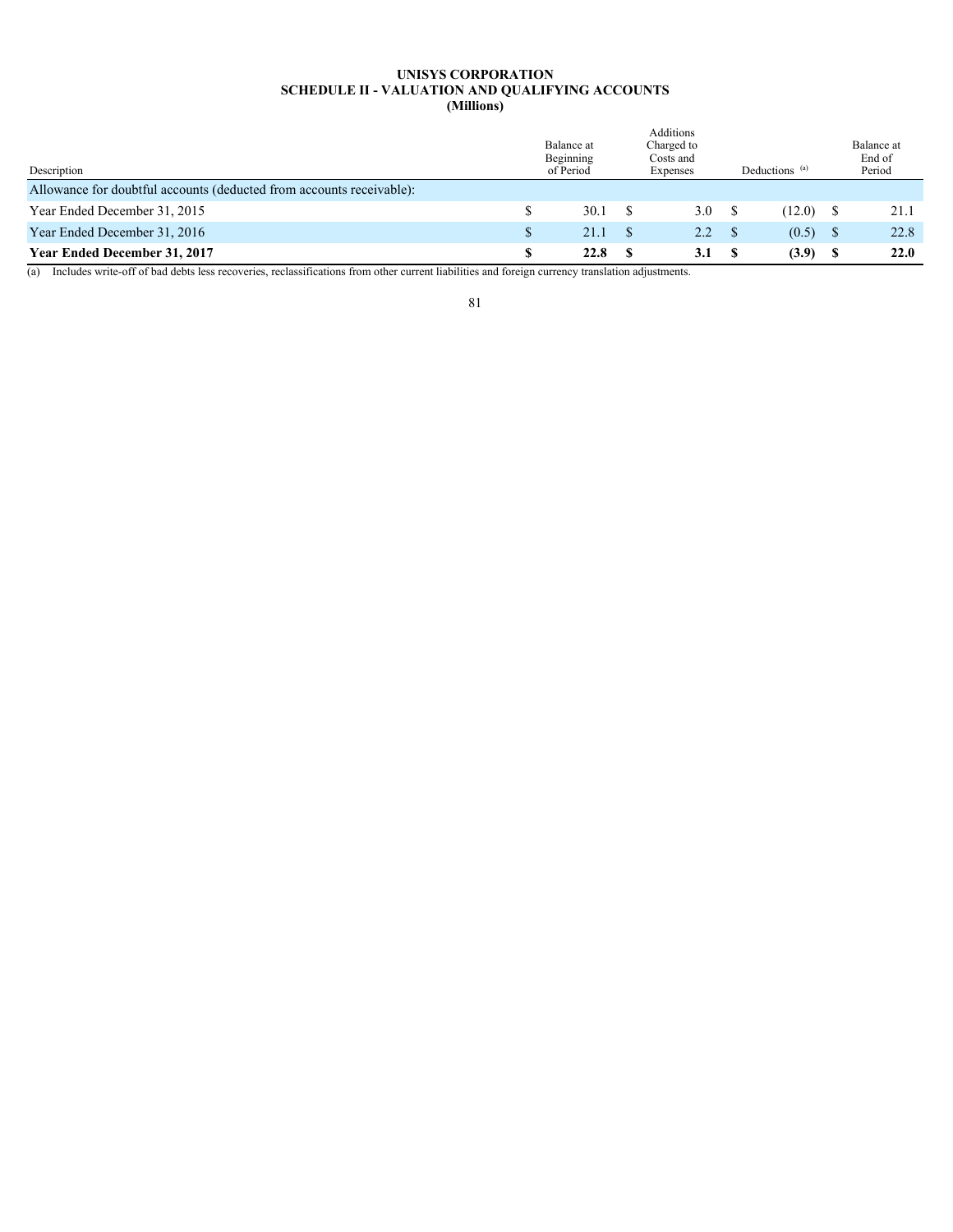#### UNISYS CORPORATION COMPUTATION OF RATIO OF EARNINGS TO COMBINED FIXED CHARGES AND PREFERRED STOCK DIVIDENDS (UNAUDITED) (\$ in millions)

<span id="page-82-0"></span>

| Year Ended December 31,                                              | 2017       | 2016                     | 2015   |          | 2014  | 2013                  |
|----------------------------------------------------------------------|------------|--------------------------|--------|----------|-------|-----------------------|
| <b>Fixed charges</b>                                                 |            |                          |        |          |       |                       |
| Interest expense                                                     | \$<br>52.8 | 27.4                     | 11.9   | -8       | 9.2   | 9.9<br>- \$           |
| Interest capitalized during the period                               | 4.2        | 3.0                      | 3.1    |          | 4.0   | 3.2                   |
| Amortization of revolving credit facility expenses                   | 0.7        | 0.4                      | 1.5    |          | 1.6   | 1.6                   |
| Portion of rental expense representative of interest                 | 23.9       | 25.8                     | 26.9   |          | 27.9  | 28.4                  |
| <b>Total Fixed Charges</b>                                           | 81.6       | 56.6                     | 43.4   |          | 42.7  | 43.1                  |
| Preferred stock dividend requirements (a)                            |            | $\overline{\phantom{m}}$ |        |          | 2.7   | 16.2                  |
| Total fixed charges and preferred stock dividends                    | 81.6       | 56.6                     | 43.4   |          | 45.4  | 59.3                  |
| <b>Earnings</b>                                                      |            |                          |        |          |       |                       |
| Income (loss) before income taxes                                    | (72.1)     | 20.5                     | (58.8) |          | 145.5 | 219.4                 |
| Add amortization of capitalized interest                             | 3.2        | 3.1                      | 3.7    |          | 4.5   | 5.0                   |
| Subtotal                                                             | (68.9)     | 23.6                     | (55.1) |          | 150.0 | 224.4                 |
| Fixed charges per above                                              | 81.6       | 56.6                     | 43.4   |          | 42.7  | 43.1                  |
| Less interest capitalized during the period                          | (4.2)      | (3.0)                    | (3.1)  |          | (4.0) | (3.2)                 |
| Total earnings                                                       | 8.5        | 77.2                     | (14.8) | <u>У</u> | 188.7 | 264.3<br><sup>S</sup> |
| Ratio of earnings to fixed charges                                   |            | 1.36                     |        |          | 4.42  | 6.13                  |
| Ratio of earnings to fixed charges and preferred stock dividends (b) | N/A        | 1.36                     | N/A    |          | 4.16  | 4.46                  |

(a) Amounts have not been grossed up for income taxes since the preferred stock was issued by the U.S. parent corporation which has a valuation allowance against its net deferred tax assets. (b) The ratio of earnings to fixed charges and preferred stock dividends is calculated by dividing total earnings by total fixed charges and preferred stock dividends.

\* Earnings for the years ended December 31, 2017 and 2015 were inadequate to cover fixed charges by \$73.1 million and \$58.2 million, respectively.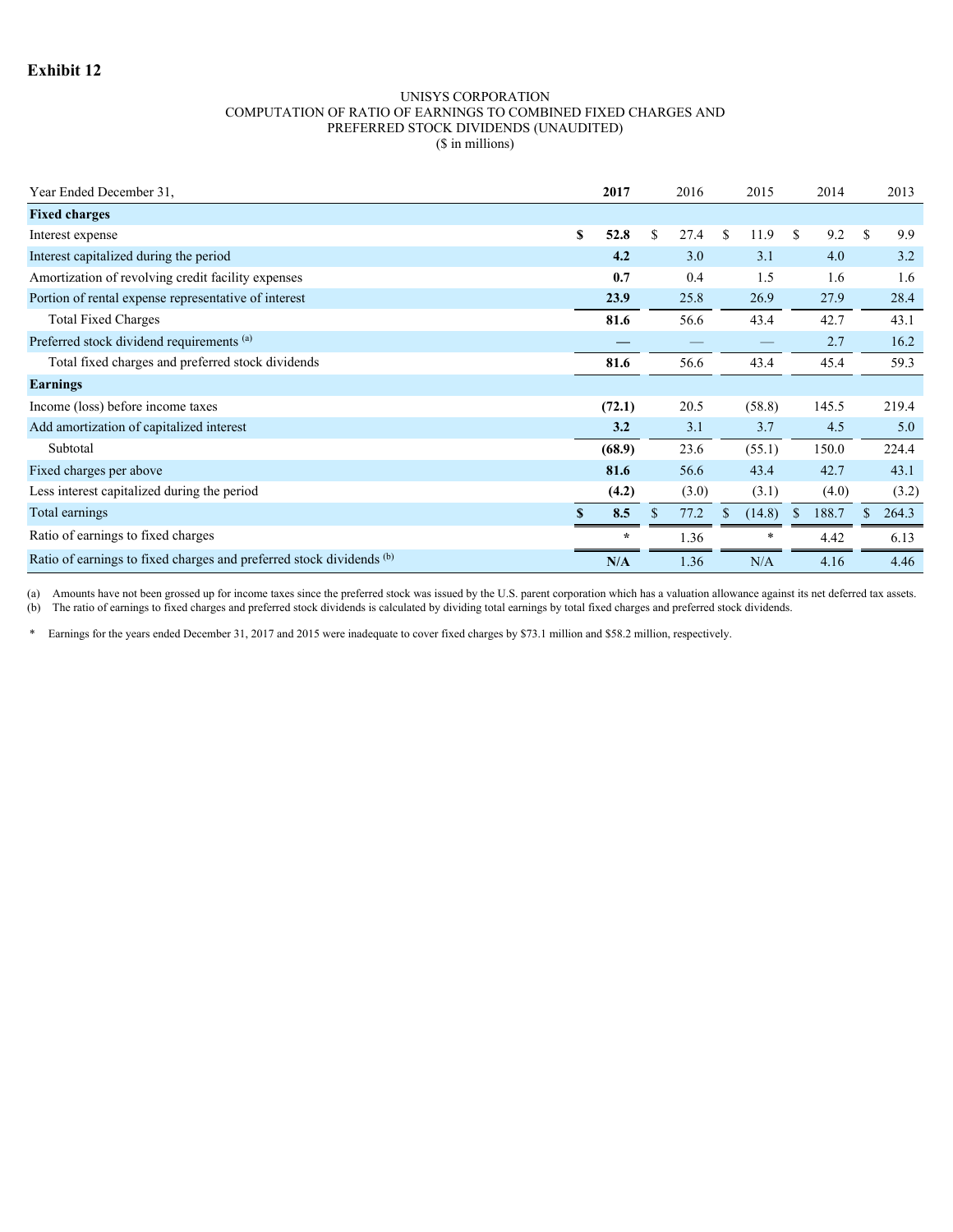#### SUBSIDIARIES OF THE REGISTRANT

<span id="page-83-0"></span>Unisys Corporation, the registrant, a Delaware company, has no parent. The registrant has the following subsidiaries:

Intelligent Processing Solutions Limited United Kingdom

State or Other Jurisdiction Under<br>
Name of Company State or Other Jurisdiction Under<br>
State or Other Jurisdiction Under the Laws of Which Organized

Pursuant to Item 601(b)(21)(ii) of Regulation S-K, subsidiaries of the Company have been omitted which, considered in the aggregate as a single subsidiary, would not have constituted a significant subsidiary (as defined in Rule 1-02(w) of Regulation S-X) as of December 31, 2017 .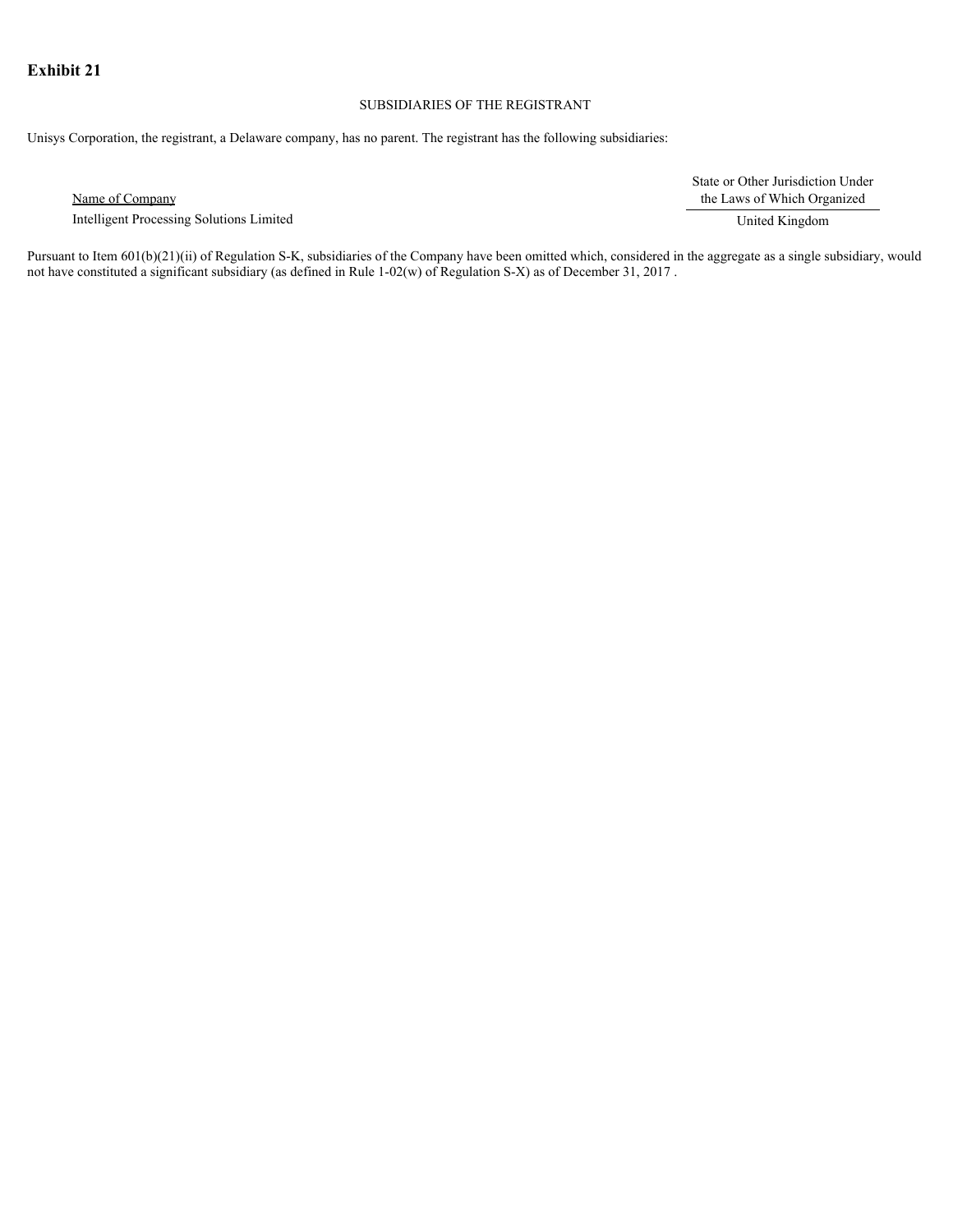## <span id="page-84-0"></span>**Exhibit 23**

#### **Consent of Independent Registered Public Accounting Firm**

The board of directors Unisys Corporation:

We consent to the incorporation by reference in the registration statements (Nos. 333-40012, 333-114718, 333-145429, 333-156569, 333-171004, 333-171005, 333-192040 and 333-211020) on Form S-8 and in the Registration Statement (No. 333-202243) on Form S-3 and in the Registration Statement (No. 333-74745) on Form S-4 of Unisys Corporation of our reports dated March 12, 2018 , with respect to the consolidated balance sheets of Unisys Corporation as of December 31, 2017 and 2016 , and the related consolidated statements of income, comprehensive income, deficit and cash flows for each of the years in the three-year period ended December 31, 2017 , and the related notes and financial statement schedule (collectively, the "consolidated financial statements"), and the effectiveness of internal control over financial reporting as of December 31, 2017 , which reports appear in the December 31, 2017 annual report on Form 10-K of Unisys Corporation.

Our report dated March 12, 2018 , on the effectiveness of internal control over financial reporting as of December 31, 2017 , expresses our opinion that Unisys Corporation did not maintain effective internal control over financial reporting as of December 31, 2017 because of the effect of a material weakness on the achievement of the objectives of the control criteria and contains an explanatory paragraph that states a material weakness related to ineffective risk assessment procedures, insufficient trained personnel, and ineffective process level control activities over Technology revenue have been identified and included in management's assessment.

/s/ KPMG LLP Philadelphia, Pennsylvania March 12, 2018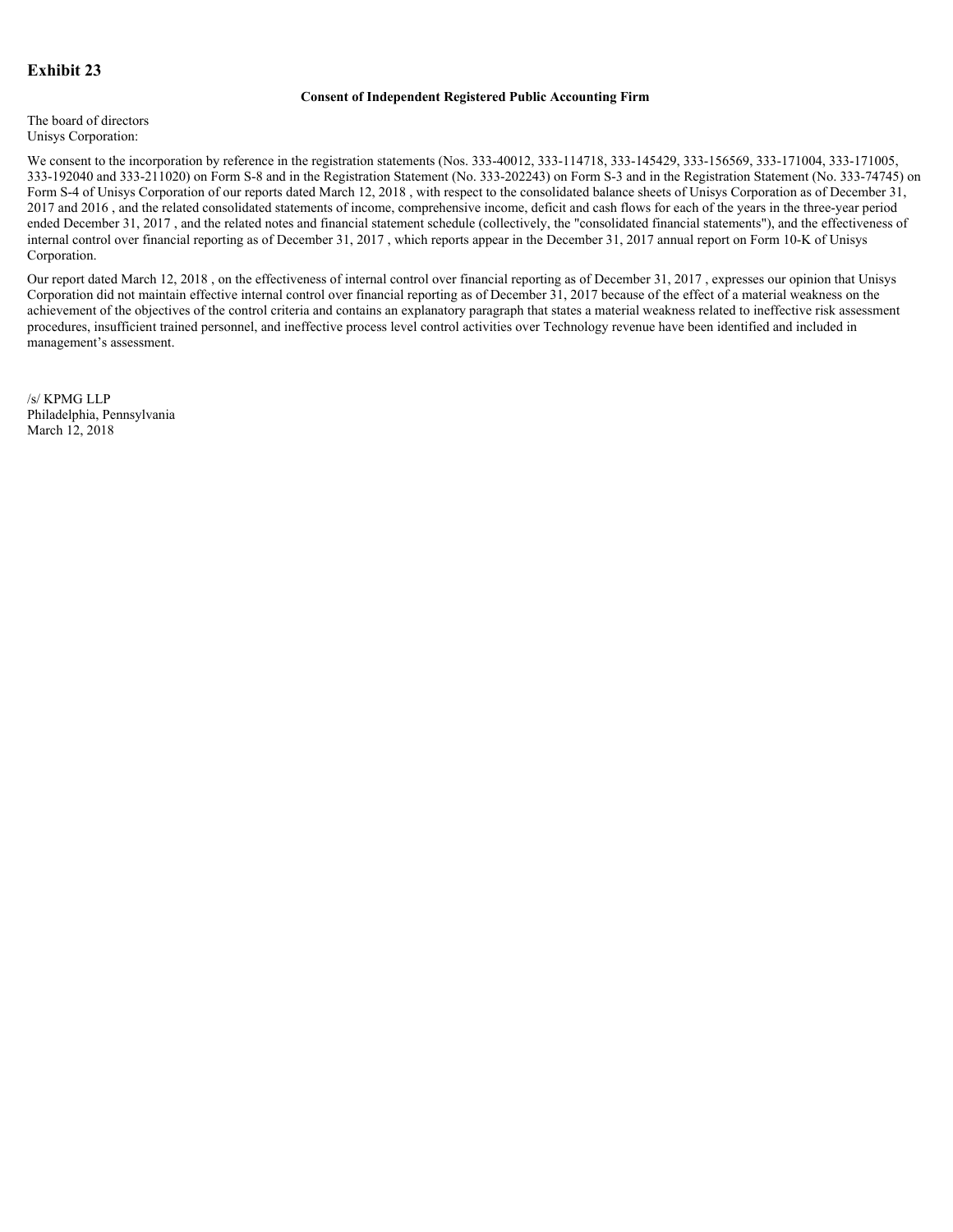#### POWER OF ATTORNEY Unisys Corporation Annual Report on Form 10-K for the year ended December 31, 2017

<span id="page-85-0"></span>KNOW ALL MEN BY THESE PRESENTS, that each person whose signature appears below does hereby make, constitute and appoint PETER A. ALTABEF, INDER M. SINGH and GERALD P. KENNEY, and each one of them severally, his true and lawful attorneys-in-fact and agents, for such person and in such person's name, place and stead, to sign the Unisys Corporation Annual Report on Form 10-K for the year ended December 31, 2017 , and any and all amendments thereto and to file such Annual Report on Form 10-K and any and all amendments thereto with the Securities and Exchange Commission, and does hereby grant unto such attorneys-in-fact and agents, and each of them, full power and authority to do and perform each and every act and thing requisite or necessary to be done in and about the premises, as fully to all intents and purposes as said person might or could do in person, hereby ratifying and confirming all that such attorney-in-fact and agents and each of them may lawfully do or cause to be done by virtue hereof.

Dated: February 13, 2018

| /s/ Peter A. Altabef                            | /s/ Philippe Germond  |  |  |  |  |  |  |  |
|-------------------------------------------------|-----------------------|--|--|--|--|--|--|--|
| Peter A. Altabef                                | Philippe Germond      |  |  |  |  |  |  |  |
| President and Chief Executive Officer; Director | Director              |  |  |  |  |  |  |  |
| /s/ Jared L. Cohon                              | /s/ Deborah Lee James |  |  |  |  |  |  |  |
| Jared L. Cohon                                  | Deborah Lee James     |  |  |  |  |  |  |  |
| Director                                        | Director              |  |  |  |  |  |  |  |
| /s/ Alison Davis                                | /s/ Paul E. Martin    |  |  |  |  |  |  |  |
| Alison Davis                                    | Paul E. Martin        |  |  |  |  |  |  |  |
| Director                                        | Director              |  |  |  |  |  |  |  |
| /s/ Nathaniel A. Davis                          | /s/ Lee D. Roberts    |  |  |  |  |  |  |  |
| Nathaniel A. Davis                              | Lee D. Roberts        |  |  |  |  |  |  |  |
| Director                                        | Director              |  |  |  |  |  |  |  |
| /s/ Denise K. Fletcher                          | /s/ Paul E. Weaver    |  |  |  |  |  |  |  |
| Denise K. Fletcher                              | Paul E. Weaver        |  |  |  |  |  |  |  |
| Director                                        | Chairman of Board     |  |  |  |  |  |  |  |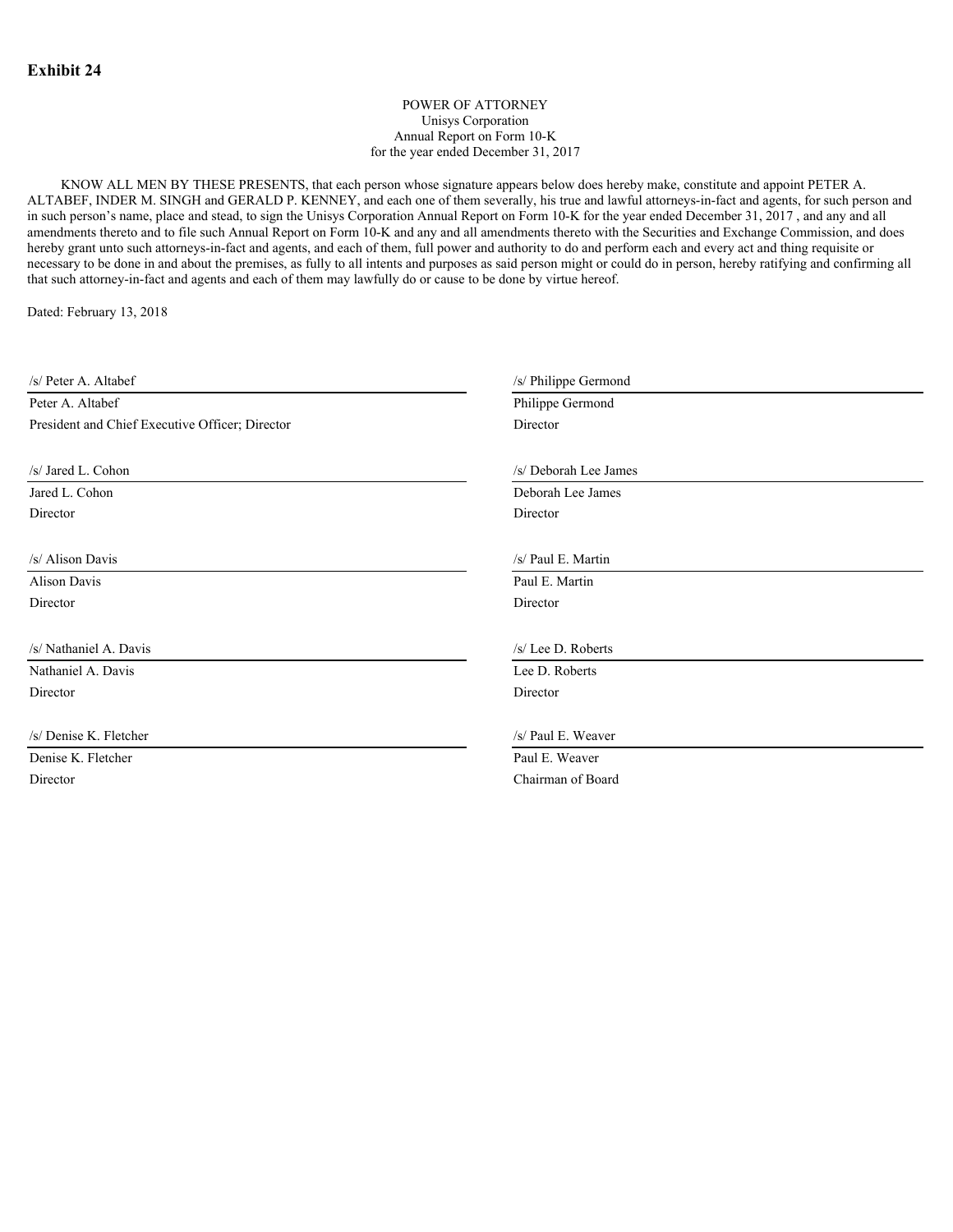## <span id="page-86-0"></span>**Exhibit 31.1**

#### **CERTIFICATION**

I, Peter A. Altabef, certify that:

1. I have reviewed this annual report on Form 10-K of Unisys Corporation;

2. Based on my knowledge, this report does not contain any untrue statement of a material fact or omit to state a material fact necessary to make the statements made, in light of the circumstances under which such statements were made, not misleading with respect to the period covered by this report;

3. Based on my knowledge, the financial statements, and other financial information included in this report, fairly present in all material respects the financial condition, results of operations and cash flows of the registrant as of, and for, the periods presented in this report;

4. The registrant's other certifying officer and I are responsible for establishing and maintaining disclosure controls and procedures (as defined in Exchange Act Rules 13a-15(e) and 15d-15(e)) and internal control over financial reporting (as defined in Exchange Act Rules 13a-15(f) and 15d-15(f)) for the registrant and have: the contract of the contract of the contract of the contract of the contract of the contract of the contract of the contract of the contract of the contract of the contract of the contract of the contract of the cont

a. Designed such disclosure controls and procedures, or caused such disclosure controls and procedures to be designed under our supervision, to ensure that material information relating to the registrant, including its consolidated subsidiaries, is made known to us by others within those entities, particularly during the period in which this report is being prepared;

b. Designed such internal control over financial reporting, or caused such internal control over financial reporting to be designed under our supervision, to provide reasonable assurance regarding the reliability of financial reporting and the preparation of financial statements for external purposes in accordance with generally accepted accounting principles;

c. Evaluated the effectiveness of the registrant's disclosure controls and procedures and presented in this report our conclusions about the effectiveness of the disclosure controls and procedures, as of the end of the period covered by this report based on such evaluation; and

d. Disclosed in this report any change in the registrant's internal control over financial reporting that occurred during the registrant's most recent fiscal quarter (the registrant's fourth fiscal quarter in the case of an annual report) that has materially affected, or is reasonably likely to materially affect, the registrant's internal control over financial reporting; and

5. The registrant's other certifying officer and I have disclosed, based on our most recent evaluation of internal control over financial reporting, to the registrant's auditors and the audit committee of registrant's board of directors (or persons performing the equivalent functions):

a. All significant deficiencies and material weaknesses in the design or operation of internal control over financial reporting which are reasonably likely to adversely affect the registrant's ability to record, process, summarize and report financial information; and

b. Any fraud, whether or not material, that involves management or other employees who have a significant role in the registrant's internal control over financial reporting.

Date: March 12, 2018

/s/ Peter A. Altabef

Name: Peter A. Altabef Title: President and Chief Executive Officer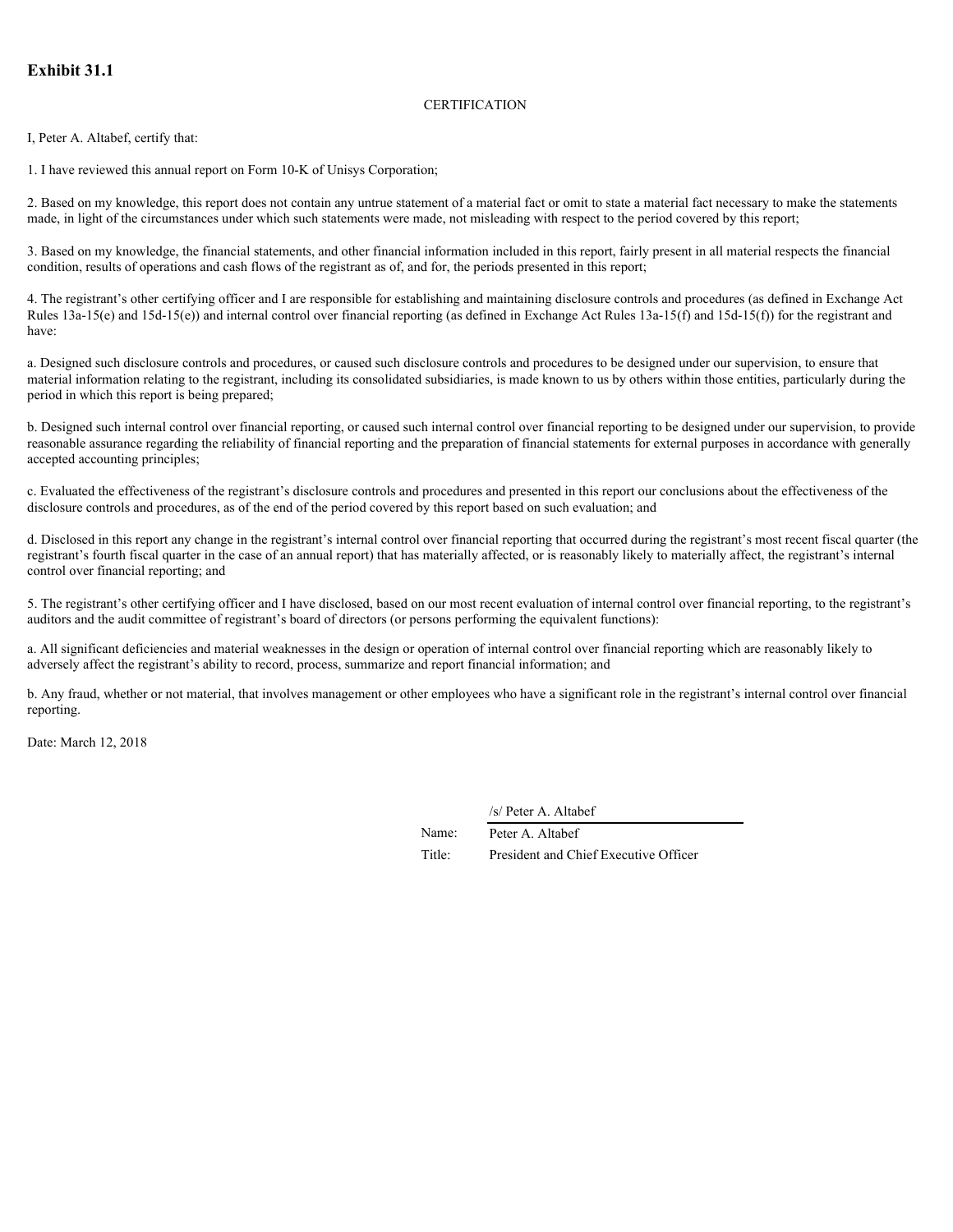## <span id="page-87-0"></span>**Exhibit 31.2**

#### **CERTIFICATION**

I, Inder M. Singh, certify that:

1. I have reviewed this annual report on Form 10-K of Unisys Corporation;

2. Based on my knowledge, this report does not contain any untrue statement of a material fact or omit to state a material fact necessary to make the statements made, in light of the circumstances under which such statements were made, not misleading with respect to the period covered by this report;

3. Based on my knowledge, the financial statements, and other financial information included in this report, fairly present in all material respects the financial condition, results of operations and cash flows of the registrant as of, and for, the periods presented in this report;

4. The registrant's other certifying officer and I are responsible for establishing and maintaining disclosure controls and procedures (as defined in Exchange Act Rules 13a-15(e) and 15d-15(e)) and internal control over financial reporting (as defined in Exchange Act Rules 13a-15(f) and 15d-15(f)) for the registrant and have: the contract of the contract of the contract of the contract of the contract of the contract of the contract of the contract of the contract of the contract of the contract of the contract of the contract of the cont

a. Designed such disclosure controls and procedures, or caused such disclosure controls and procedures to be designed under our supervision, to ensure that material information relating to the registrant, including its consolidated subsidiaries, is made known to us by others within those entities, particularly during the period in which this report is being prepared;

b. Designed such internal control over financial reporting, or caused such internal control over financial reporting to be designed under our supervision, to provide reasonable assurance regarding the reliability of financial reporting and the preparation of financial statements for external purposes in accordance with generally accepted accounting principles;

c. Evaluated the effectiveness of the registrant's disclosure controls and procedures and presented in this report our conclusions about the effectiveness of the disclosure controls and procedures, as of the end of the period covered by this report based on such evaluation; and

d. Disclosed in this report any change in the registrant's internal control over financial reporting that occurred during the registrant's most recent fiscal quarter (the registrant's fourth fiscal quarter in the case of an annual report) that has materially affected, or is reasonably likely to materially affect, the registrant's internal control over financial reporting; and

5. The registrant's other certifying officer and I have disclosed, based on our most recent evaluation of internal control over financial reporting, to the registrant's auditors and the audit committee of registrant's board of directors (or persons performing the equivalent functions):

a. All significant deficiencies and material weaknesses in the design or operation of internal control over financial reporting which are reasonably likely to adversely affect the registrant's ability to record, process, summarize and report financial information; and

b. Any fraud, whether or not material, that involves management or other employees who have a significant role in the registrant's internal control over financial reporting.

Date: March 12, 2018

/s/ Inder M. Singh

Name: Inder M. Singh Title: Senior Vice President and Chief Financial Officer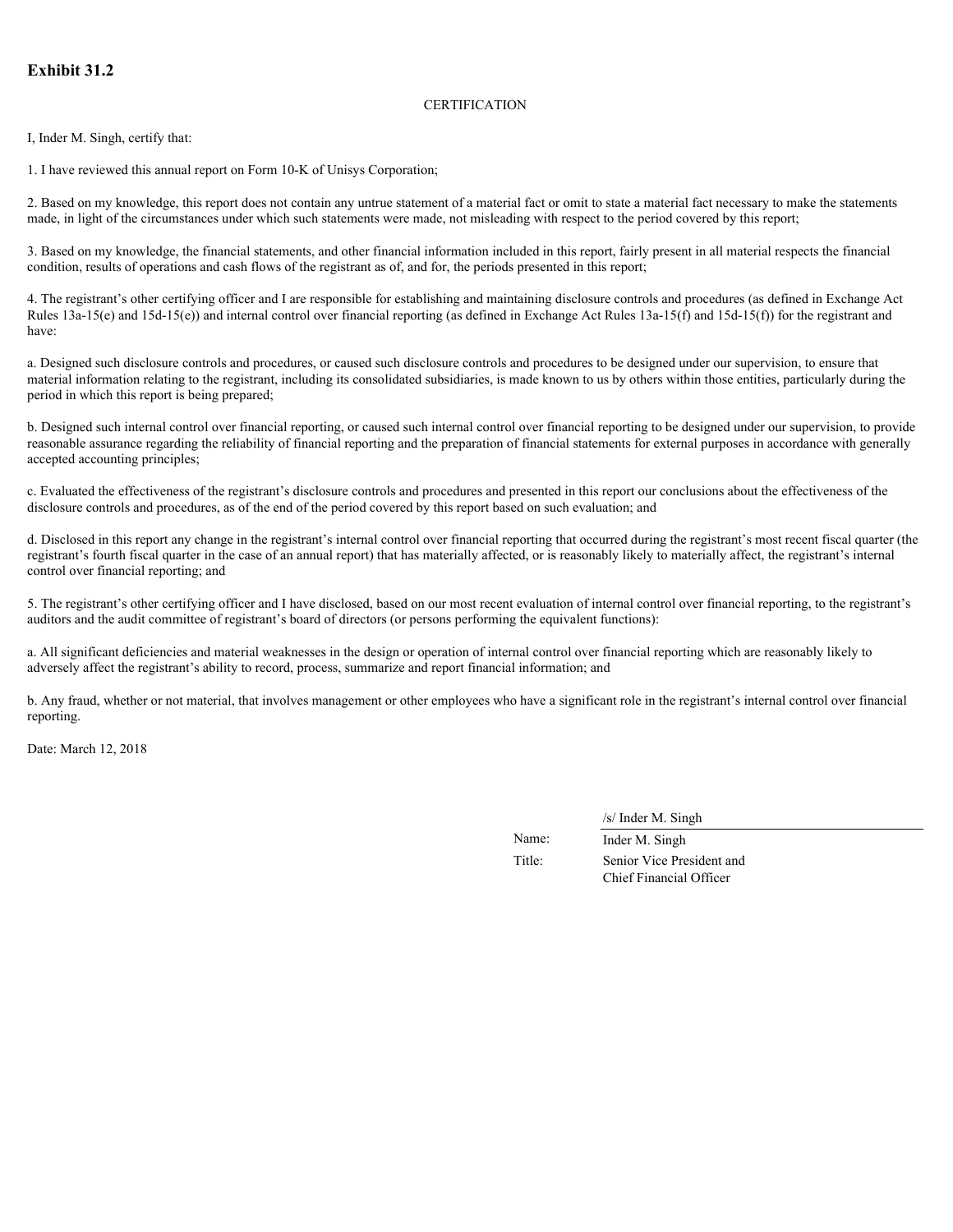## <span id="page-88-0"></span>**Exhibit 32.1**

#### CERTIFICATION OF PERIODIC REPORT

I, Peter A. Altabef, President and Chief Executive Officer of Unisys Corporation (the "Company"), certify, pursuant to Section 906 of the Sarbanes-Oxley Act of 2002, 18 U.S.C. Section 1350, that:

(1) the Annual Report on Form 10-K of the Company for the year ended December 31, 2017 (the "Report") fully complies with the requirements of Section 13(a) of the Securities Exchange Act of 1934 (15 U.S.C. 78m); and

(2) the information contained in the Report fairly presents, in all material respects, the financial condition and results of operations of the Company.

Dated: March 12, 2018

/s/ Peter A. Altabef

Peter A. Altabef President and Chief Executive Officer

A signed original of this written statement required by Section 906 has been provided to the Company and will be retained by the Company and furnished to the Securities and Exchange Commission or its staff upon request.